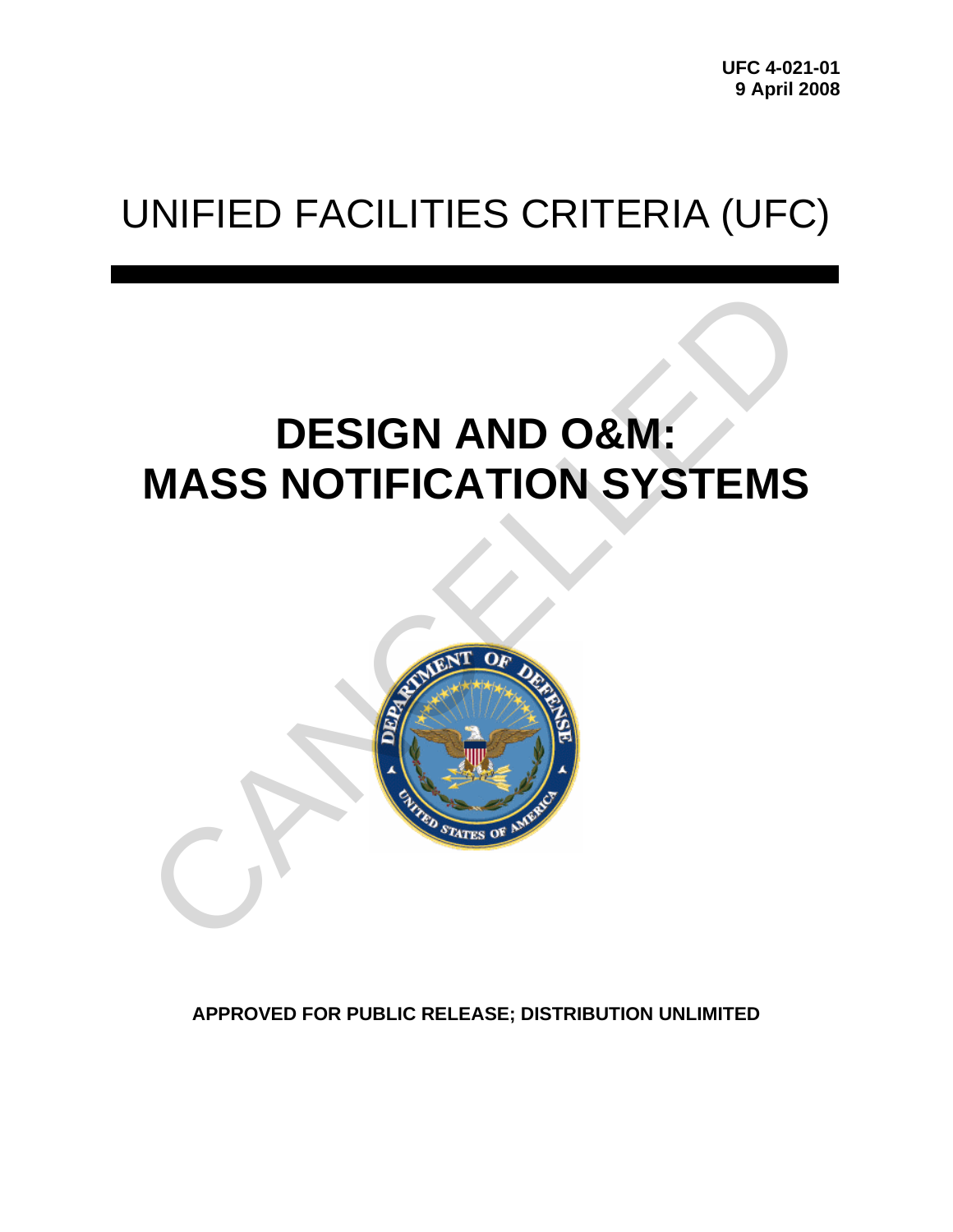#### **UNIFIED FACILITIES CRITERIA (UFC)**

#### **MASS NOTIFICATION SYSTEMS**

Any copyrighted material included in this UFC is identified at its point of use. Use of the copyrighted material apart from this UFC must have the permission of the copyright holder.

|                   |                                     | AIR FORCE CIVIL ENGINEER SUPPORT AGENCY (Preparing Activity) |
|-------------------|-------------------------------------|--------------------------------------------------------------|
|                   |                                     | NAVAL FACILITIES ENGINEERING COMMAND                         |
|                   | <b>U.S. ARMY CORPS OF ENGINEERS</b> |                                                              |
|                   |                                     |                                                              |
|                   |                                     | Record of Changes (changes are indicated by \1\/1/).         |
| <b>Change No.</b> | <b>Date</b>                         | Location                                                     |
|                   |                                     |                                                              |
|                   |                                     |                                                              |

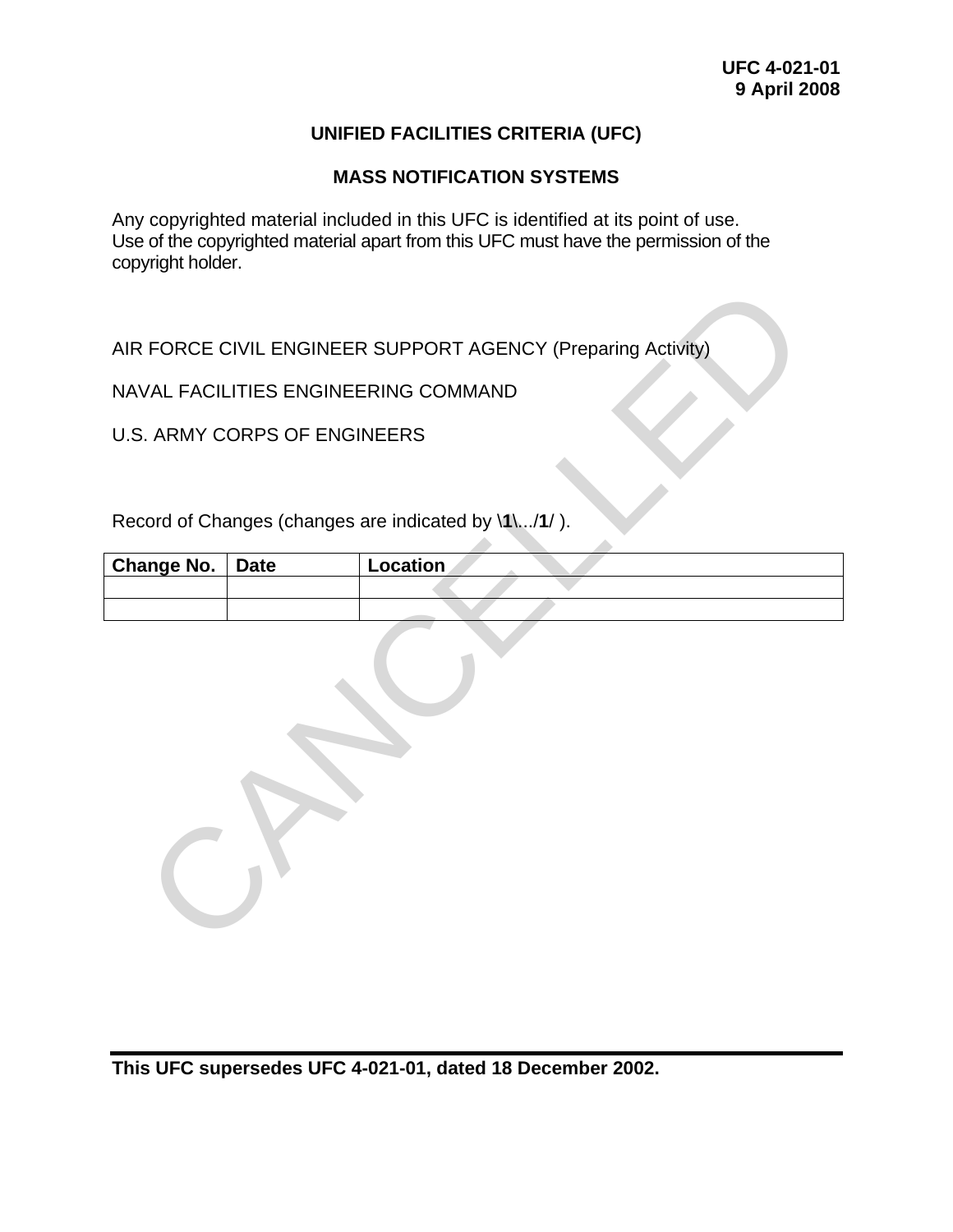#### **FOREWORD**

The Unified Facilities Criteria (UFC) system is prescribed by MIL-STD 3007 and provides planning, design, construction, sustainment, restoration, and modernization criteria, and applies to the Military Departments, the Defense Agencies, and the DoD Field Activities in accordance with [USD\(AT&L\) Memorandum](http://www.wbdg.org/pdfs/ufc_implementation.pdf) dated 29 May 2002. UFC will be used for all DoD projects and work for other customers where appropriate. All construction outside of the United States is also governed by Status of Forces Agreements (SOFA), Host Nation Funded Construction Agreements (HNFA), and in some instances, Bilateral Infrastructure Agreements (BIA). Therefore, the acquisition team must ensure compliance with the more stringent of the UFC, the SOFA, the HNFA, and the BIA, as applicable.

UFC are living documents and will be periodically reviewed, updated, and made available to users as part of the Services' responsibility for providing technical criteria for military construction. Headquarters, U.S. Army Corps of Engineers (HQUSACE), Naval Facilities Engineering Command (NAVFAC), and Air Force Civil Engineer Support Agency (AFCESA) are responsible for administration of the UFC system. Defense agencies should contact the preparing service for document interpretation and improvements. Technical content of UFC is the responsibility of the cognizant DoD working group. Recommended changes with supporting rationale should be sent to the respective service proponent office by the following electronic form: Criteria Change Request (CCR). The form is also accessible from the Internet sites listed below. erements (HNFA), and in some instances, Bilateral Infrastructure Agreements (BIA).<br>Therefore, the acquisition team must ensure compliance with the more stringent of the UFC,<br>FA, the HNFA, and the BIA, as applicable.<br>Care l

UFC are effective upon issuance and are distributed only in electronic media from the following source:

• Whole Building Design Guide web site http://dod.wbdg.org/.

Hard copies of UFC printed from electronic media should be checked against the current electronic version prior to use to ensure that they are current.

AUTHORIZED BY:

 $\overline{\phantom{a}}$ 

JAMES C. DALTON, P.E. Chief, Engineering and Construction U.S. Army Corps of Engineers

 $\sqrt{n}$ 

PAUL A. PARKER The Deputy Civil Engineer DCS/Logistics, Installations & Mission Support Department of the Air Force

 $\bigwedge$   $\bigwedge$   $\bigwedge$   $\bigwedge$   $\bigwedge$   $\bigwedge$   $\bigwedge$   $\bigwedge$   $\bigwedge$   $\bigwedge$   $\bigwedge$   $\bigwedge$   $\bigwedge$   $\bigwedge$   $\bigwedge$   $\bigwedge$   $\bigwedge$   $\bigwedge$   $\bigwedge$   $\bigwedge$   $\bigwedge$   $\bigwedge$   $\bigwedge$   $\bigwedge$   $\bigwedge$   $\bigwedge$   $\bigwedge$   $\bigwedge$   $\bigwedge$   $\bigwedge$   $\bigwedge$   $\bigw$ 

JOSEPH E. GOTT, P.E. Chief Engineer and Director, Capital Improvements, Acting Naval Facilities Engineering Command

 $\chi$ 

Dr. GET WAMOY, P.E. Director, Installations Requirements and Management Office of the Deputy Under Secretary of Defense (Installations and Environment)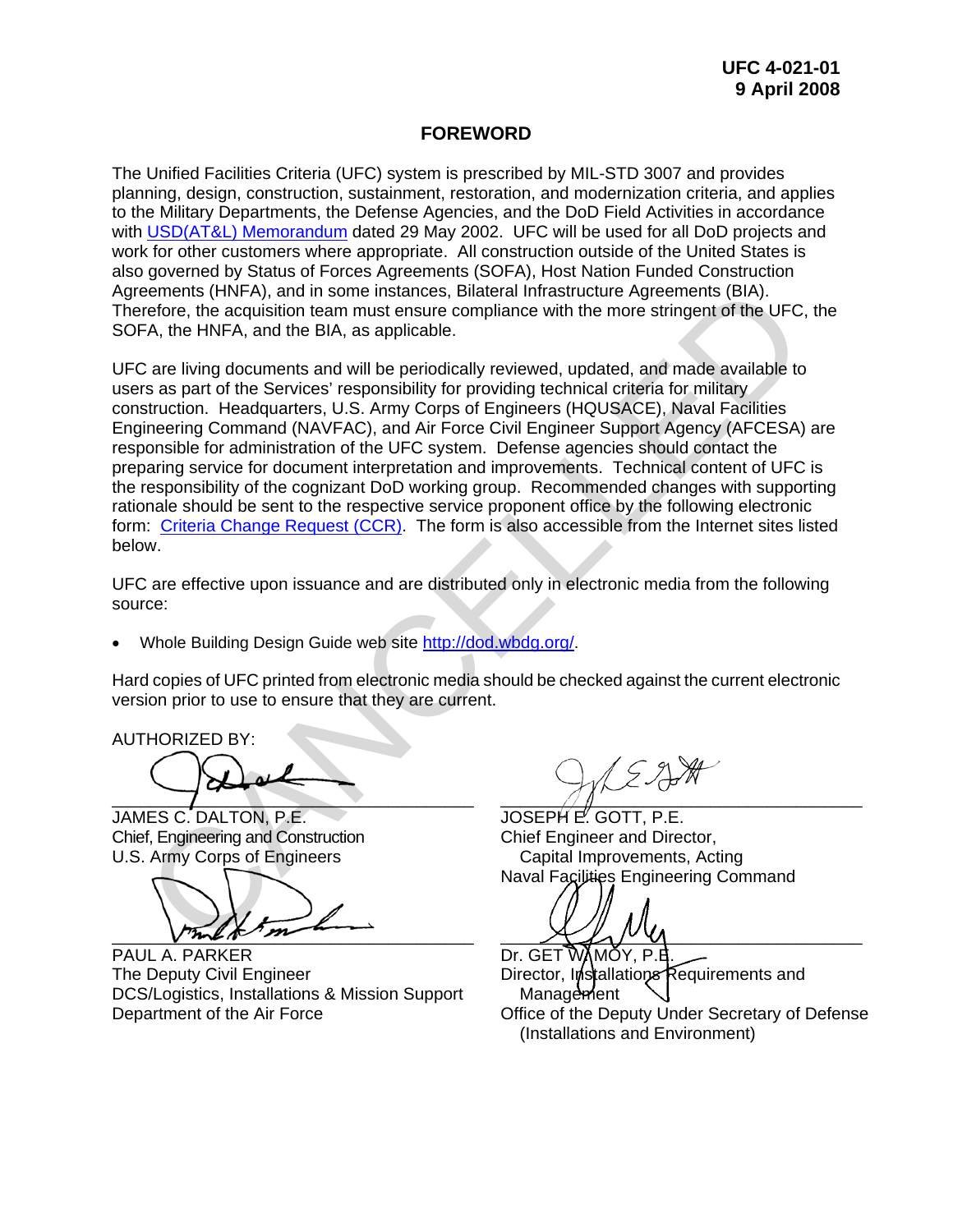#### **UNIFIED FACILITIES CRITERIA (UFC) REVISION SUMMARY SHEET**

**Document:** UFC 4-021-01 **Superseding:** UFC 4-021-01, dated 18 December 2002

**Description of Changes:** This revision to UFC 4-021-01 incorporates new mass notification system (MNS) design requirements for the Air Force, Army, Marine Corps, and Navy. Design figures were changed accordingly. Criteria were added approving the use of combined MNS and fire alarm systems in some facilities. Chapters were added on wide area MNS, operational characteristics, and special considerations. Sample prerecorded MNS messages were added in Appendix B. Progress towards incorporation of Internet capability into DOD mass notification is discussed in Appendix C. **Scription of Changes:** This revision to UFC 4-021-01 incorporates new mass<br>
filication system (MNS) design requirements for the Air Force, Army, Marine Corp<br>
Navy. Design figures were changed accordingly. Criteria were ad

#### **Reasons for Changes:**

- Incorporate lessons learned from field experience since the initial revision of this UFC in 2002.
- Achieve consistency with new national consensus standards for MNS.
- Incorporate Marine Corps MNS requirements into one consolidated manual.
- Comply with the new format for Security Engineering UFC series documents.

**Impact:** There are negligible cost impacts; however, these benefits should be realized:

- Simplify construction and avoid installation costs in many new and renovated facilities by permitting combined MNS and fire alarm systems.
- Simplify procurement of MNS equipment by requiring consistency with national consensus standards for MNS.
- Ensure that future MNS will coordinate with the new national "public alert and warning system" required by Executive Order 13407 of 28 June 2006.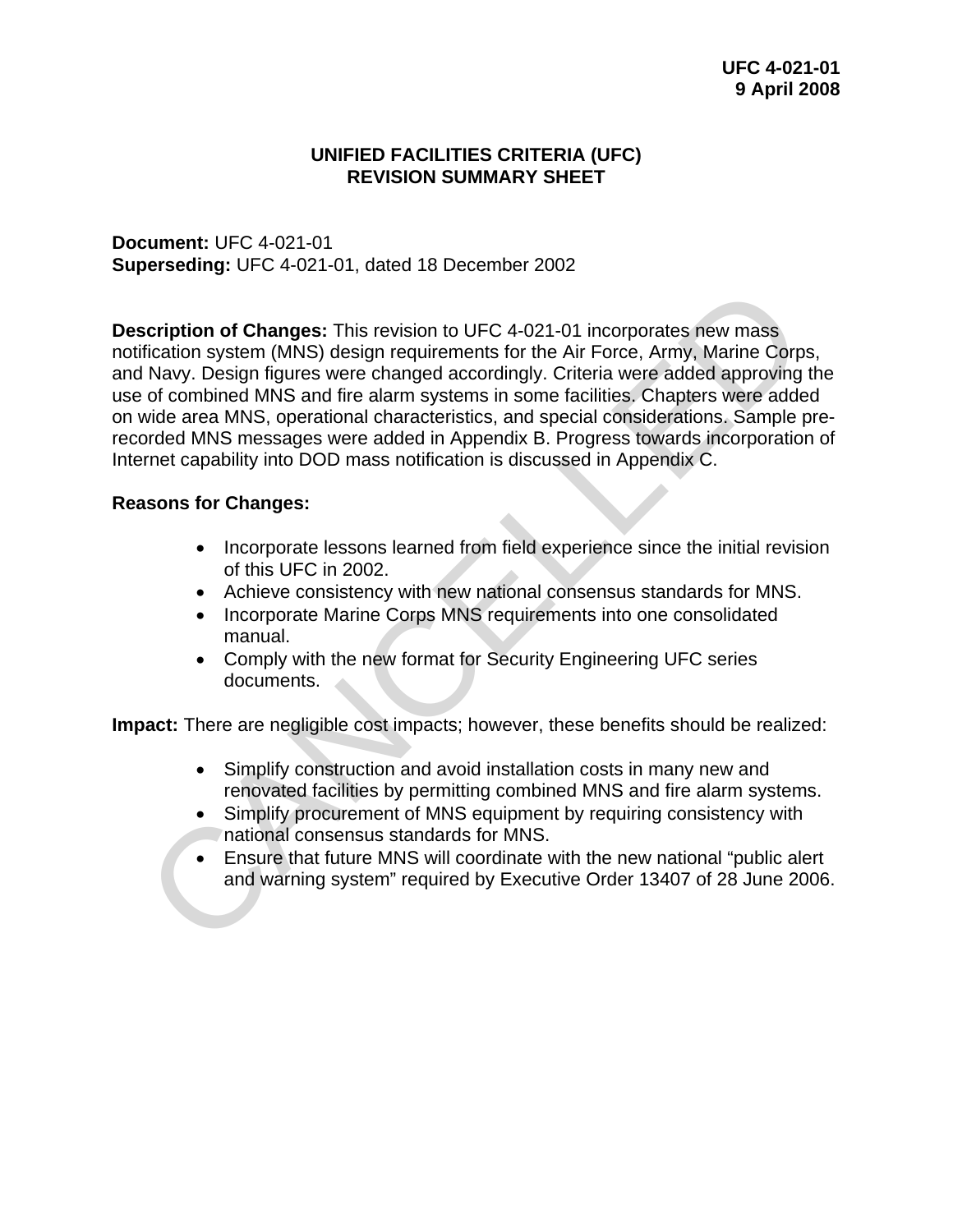# **CONTENTS**

# Page

| 1-1       |                                                                  |  |
|-----------|------------------------------------------------------------------|--|
| $1 - 2$   |                                                                  |  |
| $1-3$     |                                                                  |  |
| $1 - 3.1$ |                                                                  |  |
| $1 - 3.2$ |                                                                  |  |
| $1 - 3.3$ |                                                                  |  |
| $1 - 3.4$ |                                                                  |  |
| $1 - 3.5$ |                                                                  |  |
| $1 - 3.6$ |                                                                  |  |
| $1 - 3.7$ |                                                                  |  |
| $1 - 3.8$ |                                                                  |  |
| $1 - 4$   |                                                                  |  |
| $1 - 5$   | QUALIFICATIONS OF SUPPLIERS AND CONTRACTORS3                     |  |
| $1 - 5.1$ |                                                                  |  |
| $1 - 5.2$ | Mass Notification System Component Products and Manufacturers  3 |  |
| $1 - 5.3$ |                                                                  |  |
| $1 - 5.4$ |                                                                  |  |
|           |                                                                  |  |
| $1 - 6.1$ | DOD Minimum Antiterrorism Standards for Buildings 4              |  |
| $1 - 6.2$ |                                                                  |  |
| $1 - 6.3$ |                                                                  |  |
| $1 - 6.4$ |                                                                  |  |
|           |                                                                  |  |
|           |                                                                  |  |
| $2 - 1$   |                                                                  |  |
| $2 - 2$   |                                                                  |  |
| $2 - 3$   |                                                                  |  |
| $2 - 4$   |                                                                  |  |
| $2 - 5$   |                                                                  |  |
| $2 - 6$   |                                                                  |  |
| $2 - 6.1$ |                                                                  |  |
| $2 - 6.2$ |                                                                  |  |
|           |                                                                  |  |
|           |                                                                  |  |
| $3 - 1$   |                                                                  |  |
|           |                                                                  |  |
| $3 - 2.1$ |                                                                  |  |
| $3 - 2.2$ |                                                                  |  |
| $3 - 3$   |                                                                  |  |
| $3 - 3.1$ |                                                                  |  |
| $3 - 3.2$ |                                                                  |  |
| $3 - 3.3$ |                                                                  |  |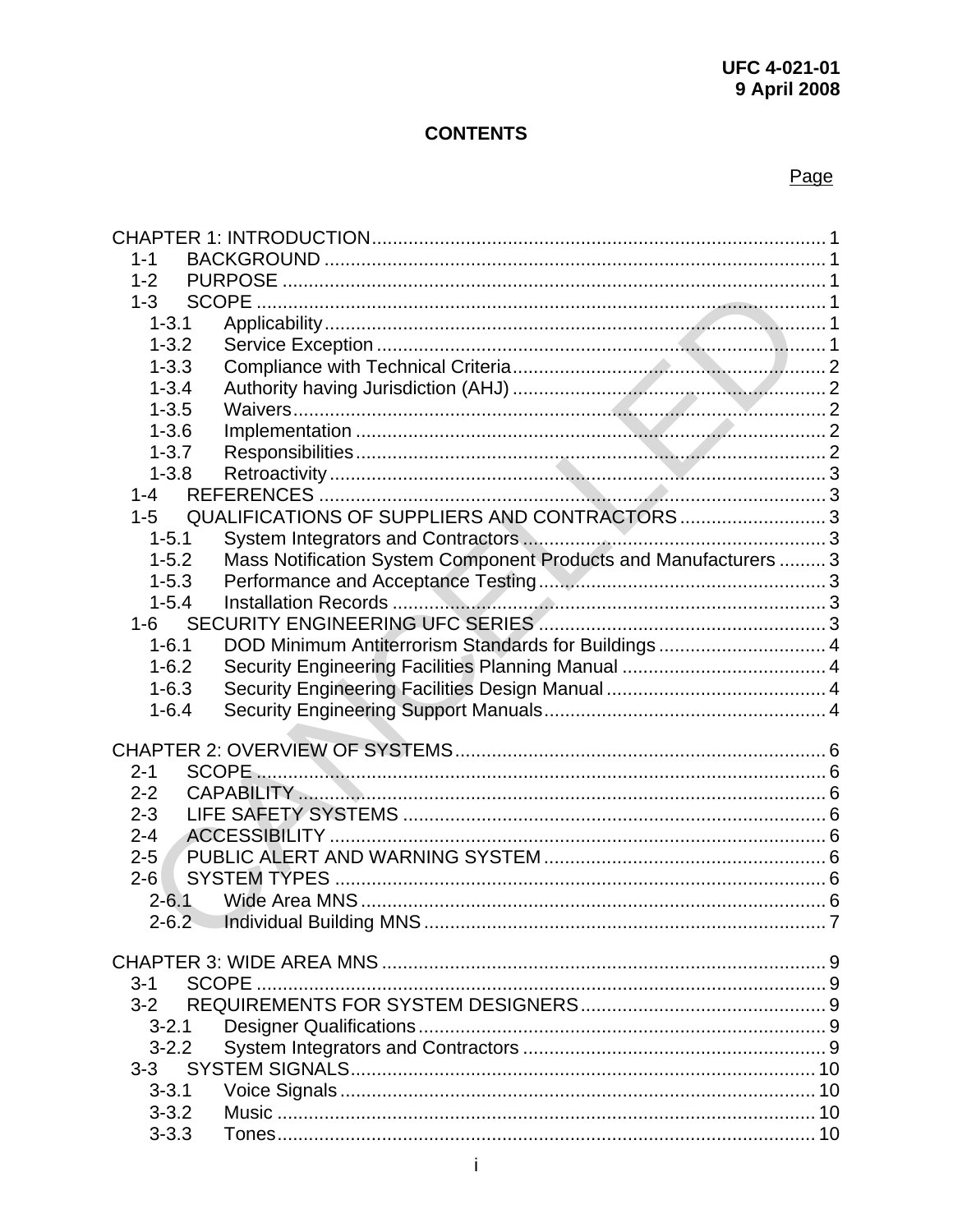| $3-4$      |                                                         |  |
|------------|---------------------------------------------------------|--|
| $3 - 4.1$  |                                                         |  |
| $3 - 4.2$  |                                                         |  |
| $3 - 4.3$  |                                                         |  |
| $3 - 4.4$  |                                                         |  |
| $3-5$      |                                                         |  |
| $3 - 5.1$  |                                                         |  |
| $3 - 5.2$  |                                                         |  |
| $3 - 5.3$  |                                                         |  |
| $3 - 5.4$  |                                                         |  |
| $3-6$      |                                                         |  |
| $3 - 6.1$  |                                                         |  |
| $3 - 6.2$  |                                                         |  |
| $3 - 6.3$  |                                                         |  |
| $3 - 6.4$  | Special Outdoor Areas (Army and Air Force Projects) 15  |  |
| $3 - 6.5$  |                                                         |  |
| $3 - 6.6$  |                                                         |  |
| $3 - 6.7$  |                                                         |  |
| $3 - 6.8$  |                                                         |  |
| $3 - 6.9$  |                                                         |  |
| $3 - 6.10$ |                                                         |  |
| $3 - 6.11$ |                                                         |  |
| $3 - 6.12$ |                                                         |  |
| $3 - 6.13$ |                                                         |  |
| $3 - 6.14$ |                                                         |  |
| $3 - 7$    |                                                         |  |
| $3 - 7.1$  |                                                         |  |
| $3 - 7.2$  |                                                         |  |
| $3 - 7.3$  |                                                         |  |
| $3 - 7.4$  |                                                         |  |
| $3 - 7.5$  |                                                         |  |
| $3 - 7.6$  |                                                         |  |
|            |                                                         |  |
|            | CHAPTER 4: INDIVIDUAL BUILDING MNS FOR NEW CONSTRUCTION |  |
|            |                                                         |  |
| $4 - 1$    |                                                         |  |
| $4 - 2$    |                                                         |  |
| $4 - 3$    |                                                         |  |
| $4 - 3.1$  |                                                         |  |
| $4 - 3.2$  |                                                         |  |
| $4 - 3.3$  |                                                         |  |
| $4 - 3.4$  |                                                         |  |
| $4 - 3.5$  |                                                         |  |
| $4 - 3.6$  |                                                         |  |
|            |                                                         |  |
| $4 - 4.1$  |                                                         |  |
| $4 - 4.2$  |                                                         |  |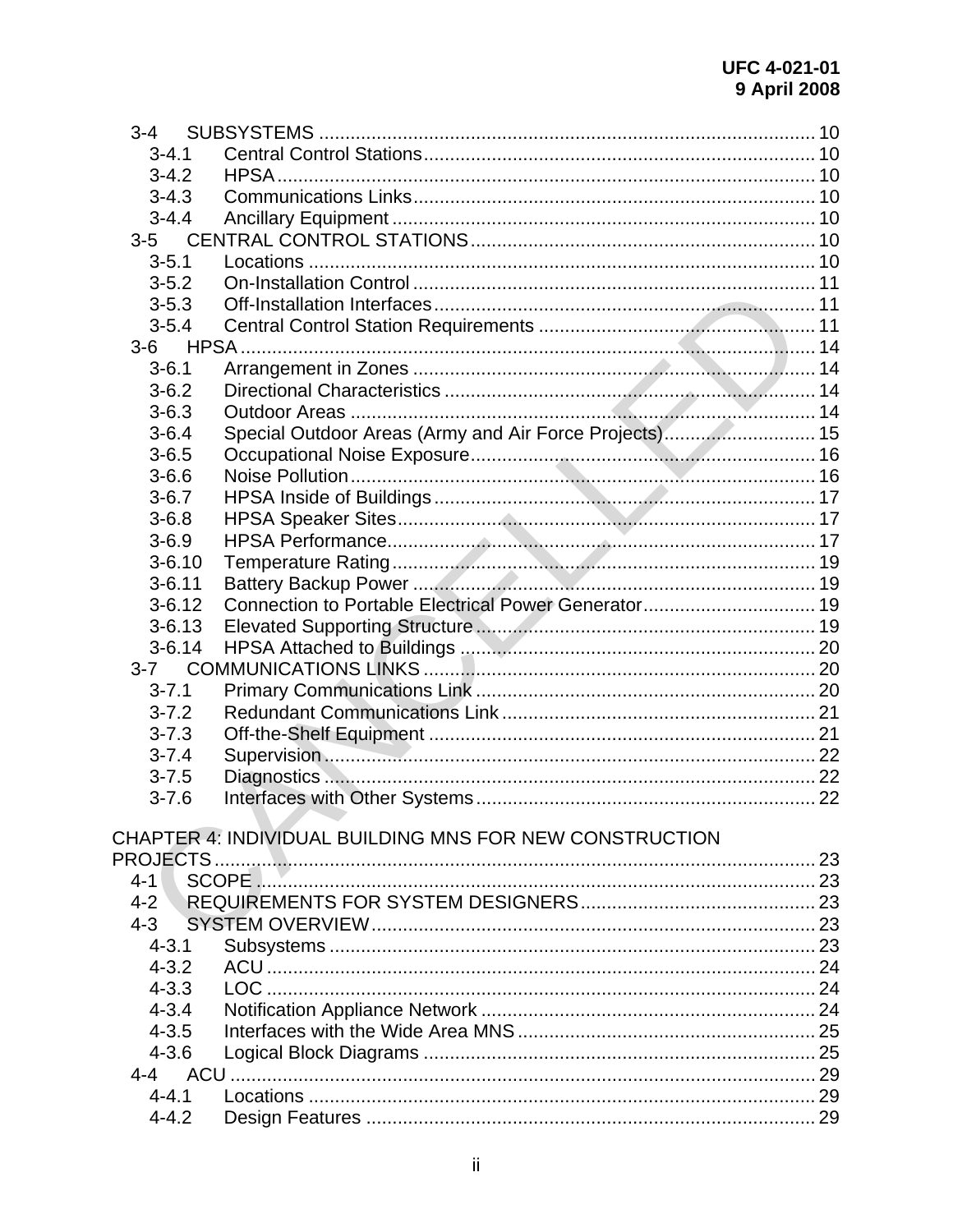| $4 - 4.3$ |                                                                |  |
|-----------|----------------------------------------------------------------|--|
| $4 - 4.4$ |                                                                |  |
| $4 - 4.5$ |                                                                |  |
|           |                                                                |  |
| $4 - 5.1$ |                                                                |  |
| $4 - 5.2$ |                                                                |  |
|           |                                                                |  |
| $4 - 6.1$ |                                                                |  |
| $4 - 6.2$ |                                                                |  |
| 4-7       |                                                                |  |
|           | CHAPTER 5: INDIVIDUAL BUILDING MNS FOR RENOVATION PROJECTS  39 |  |
| $5 - 1$   |                                                                |  |
| $5 - 2$   |                                                                |  |
| $5-3$     |                                                                |  |
| $5 - 3.1$ |                                                                |  |
| $5 - 3.2$ |                                                                |  |
| $5 - 3.3$ |                                                                |  |
|           |                                                                |  |
| $5 - 4.1$ |                                                                |  |
| $5 - 4.2$ |                                                                |  |
| $5 - 4.3$ |                                                                |  |
| $5 - 4.4$ |                                                                |  |
| $5 - 4.5$ |                                                                |  |
| $5 - 4.6$ |                                                                |  |
| $5 - 4.7$ |                                                                |  |
| $5 - 4.8$ |                                                                |  |
|           |                                                                |  |
| $5 - 5.1$ |                                                                |  |
| $5 - 5.2$ |                                                                |  |
| $5 - 5.3$ |                                                                |  |
| $5 - 5.4$ |                                                                |  |
| $5 - 5.5$ |                                                                |  |
| 5-6       |                                                                |  |
| $5 - 6.1$ |                                                                |  |
| $5 - 6.2$ |                                                                |  |
|           |                                                                |  |
| $5 - 7.1$ |                                                                |  |
|           |                                                                |  |
| $5-8$     |                                                                |  |
|           |                                                                |  |
| $6 - 1$   | <b>OVERVIEW</b>                                                |  |
| $6 - 2$   |                                                                |  |
| $6 - 3$   |                                                                |  |
| $6 - 4$   |                                                                |  |
| $6-5$     |                                                                |  |
| $6 - 5.1$ |                                                                |  |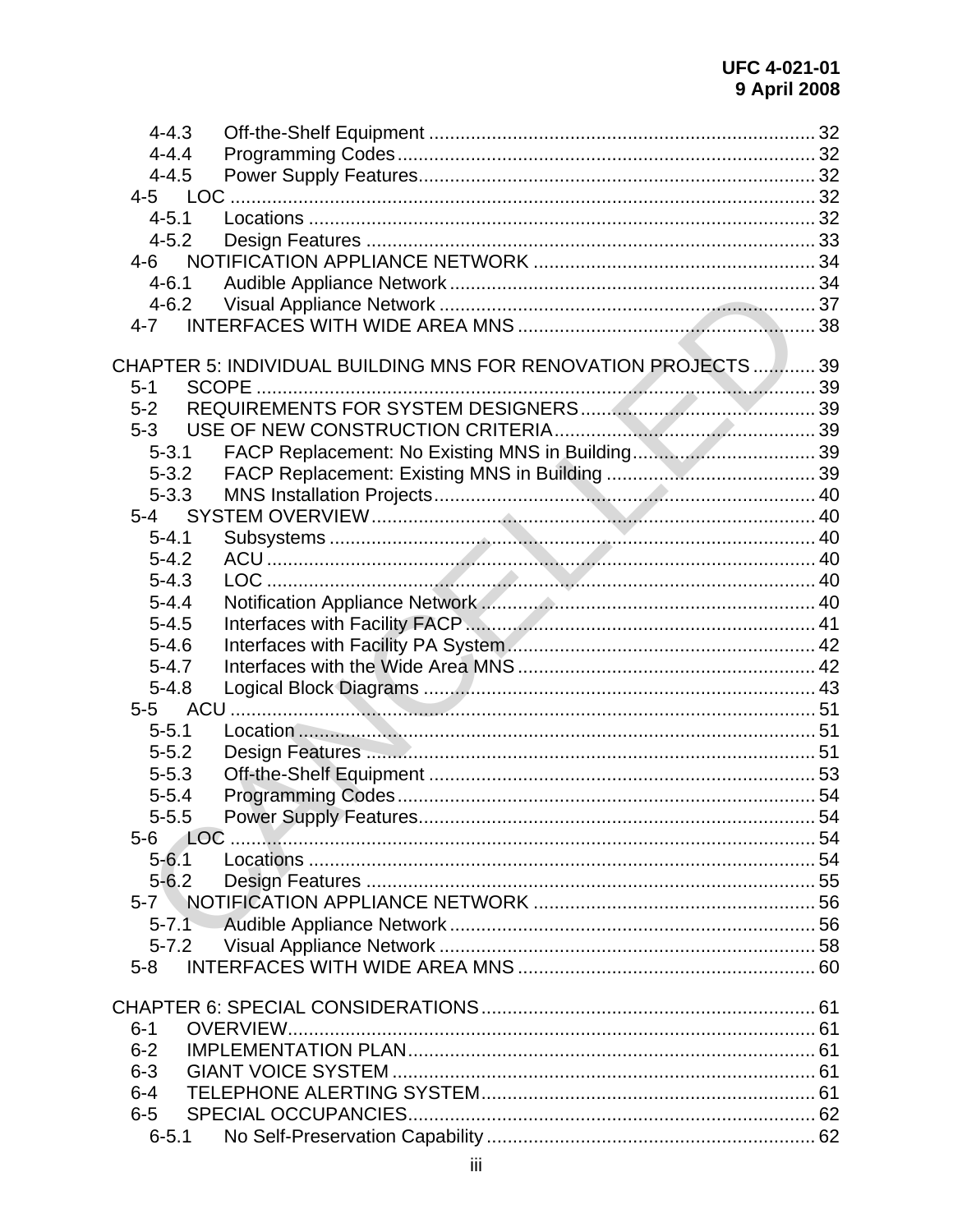| $6 - 5.2$<br>$6 - 5.3$                                                                                                                           |                |  |
|--------------------------------------------------------------------------------------------------------------------------------------------------|----------------|--|
| $7 - 1$<br>$7-2$<br>$7 - 2.1$<br>$7 - 2.2$<br>$7 - 2.3$<br>$7 - 2.4$<br>$7 - 2.5$<br>$7 - 3$<br>$7 - 3.1$<br>$7 - 3.2$<br>$7 - 3.3$<br>$7 - 3.4$ |                |  |
|                                                                                                                                                  |                |  |
| $8 - 1$                                                                                                                                          |                |  |
| $8 - 2$                                                                                                                                          |                |  |
| $8 - 2.1$                                                                                                                                        |                |  |
| $8 - 2.2$                                                                                                                                        |                |  |
| $8 - 3$                                                                                                                                          |                |  |
| $8 - 3.1$                                                                                                                                        |                |  |
| $8 - 3.2$                                                                                                                                        |                |  |
| $8 - 3.3$                                                                                                                                        |                |  |
| $8 - 4$                                                                                                                                          |                |  |
| $8 - 5$                                                                                                                                          |                |  |
|                                                                                                                                                  |                |  |
|                                                                                                                                                  |                |  |
|                                                                                                                                                  |                |  |
|                                                                                                                                                  |                |  |
|                                                                                                                                                  |                |  |
|                                                                                                                                                  | <b>FIGURES</b> |  |

# **FIGURES**

| Figure 4-1. Individual Building Mass Notification System: Combination Fire Alarm     |  |
|--------------------------------------------------------------------------------------|--|
|                                                                                      |  |
| Figure 4-2. Individual Building Mass Notification System: Combination Fire Alarm     |  |
|                                                                                      |  |
| Figure 5-1. Individual Building Mass Notification System: Separate Fire Alarm System |  |
|                                                                                      |  |
| Figure 5-2. Individual Building Mass Notification System: Separate Fire Alarm System |  |
|                                                                                      |  |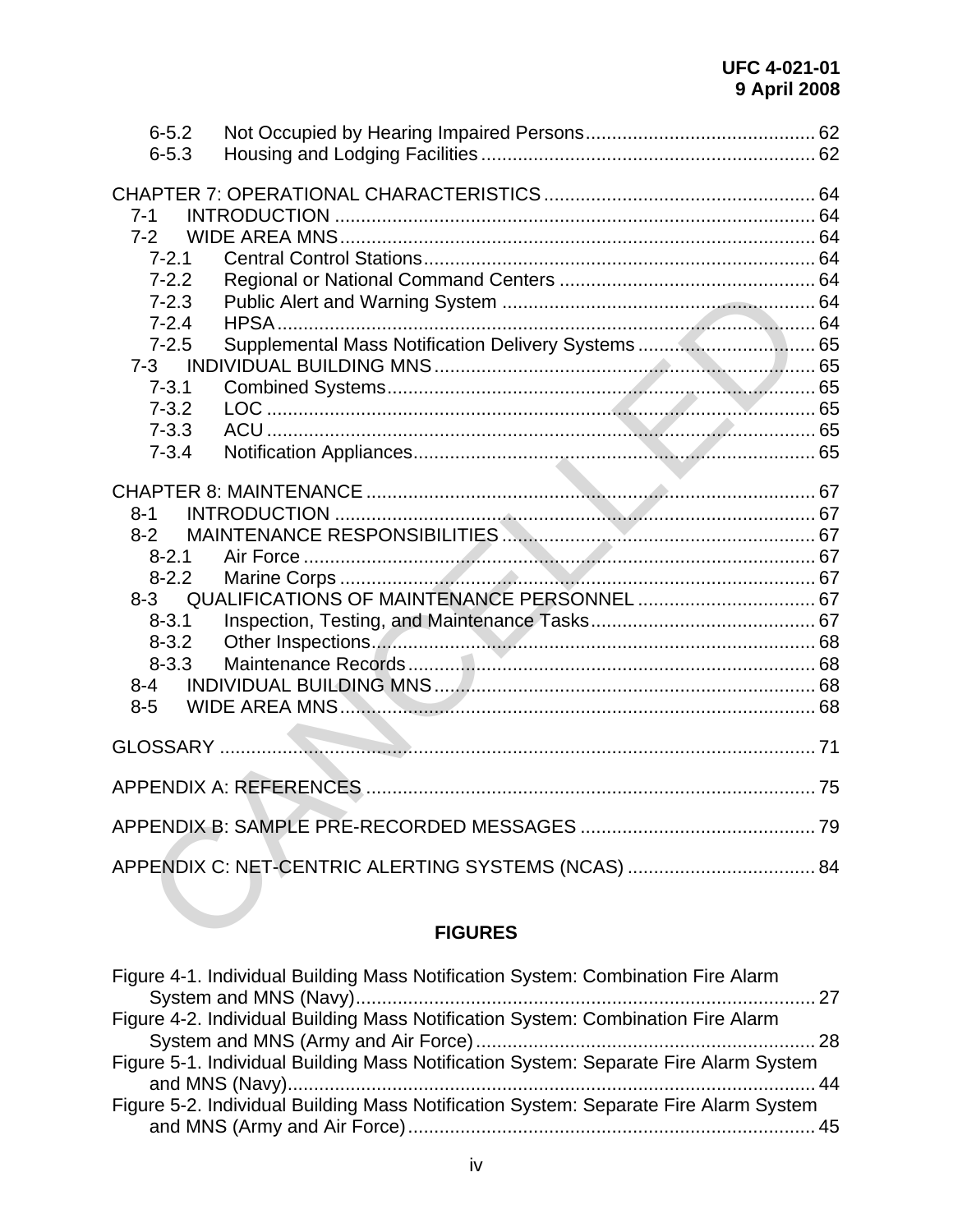| Figure 5-3. Individual Building Mass Notification System: Separate Fire Alarm System |  |
|--------------------------------------------------------------------------------------|--|
|                                                                                      |  |
| Figure 5-4. Individual Building Mass Notification System: Speakers Shared by Fire    |  |
|                                                                                      |  |
| Figure 5-5. Individual Building Mass Notification System: Speakers Shared by Fire    |  |
|                                                                                      |  |
|                                                                                      |  |
| Figure 5-7. Use of Existing Public Address System: Army and Air Force 50             |  |

# **TABLES**

| Figure 5-7. Use of Existing Public Address System: Army and Air Force                                    |
|----------------------------------------------------------------------------------------------------------|
| <b>TABLES</b>                                                                                            |
| 68<br>Table 8-1. Central Control Unit Maintenance<br>Table 8-2. Communications Network Maintenance<br>70 |
|                                                                                                          |
|                                                                                                          |
|                                                                                                          |
|                                                                                                          |
|                                                                                                          |
|                                                                                                          |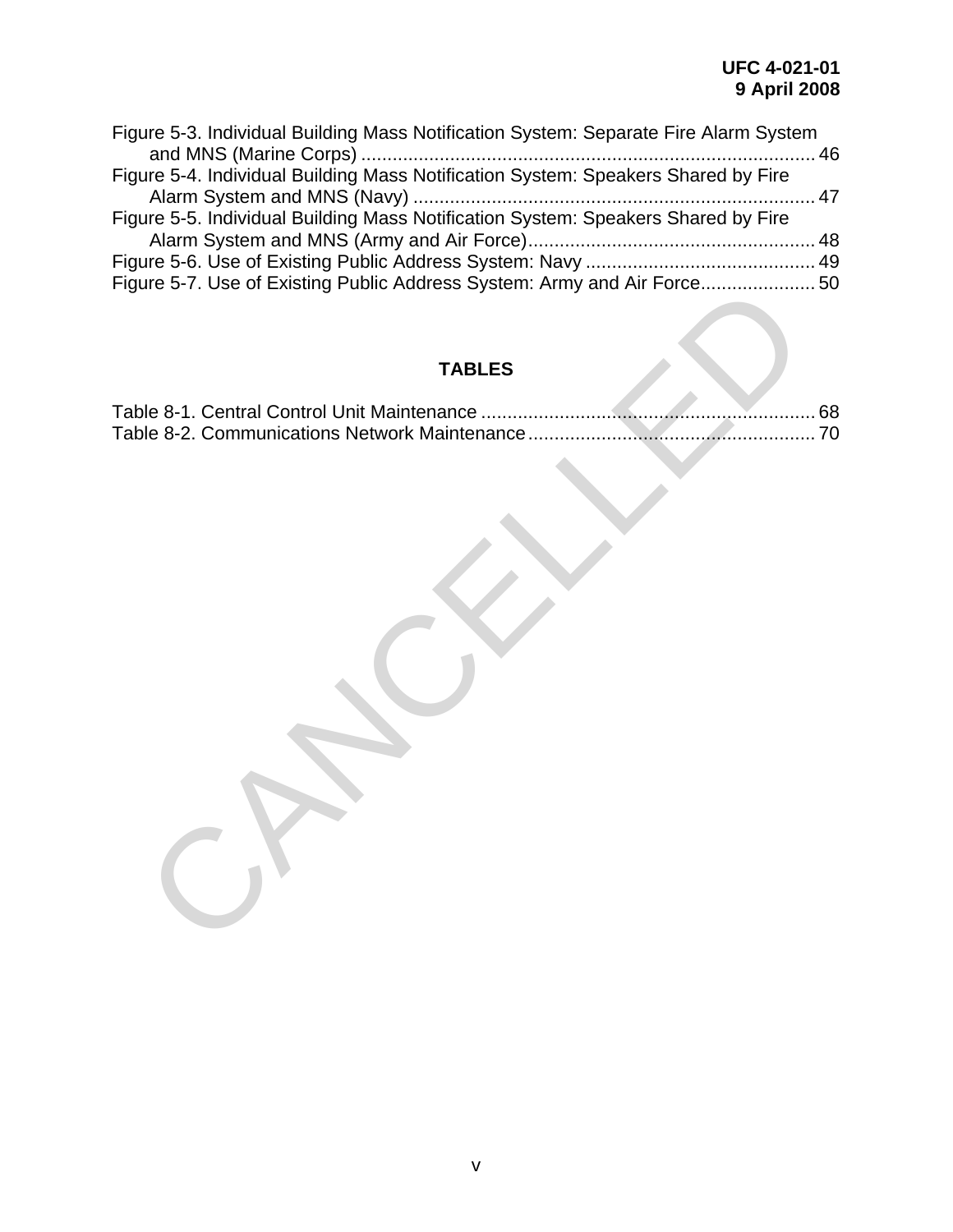### **CHAPTER 1**

## **INTRODUCTION**

<span id="page-9-0"></span>1-1 **BACKGROUND.** Mass notification provides real-time information and instructions to people in a building, area, site, or installation using intelligible voice communications along with visible signals, text, and graphics, and possibly including tactile or other communication methods. The purpose of mass notification is to protect life by indicating the existence of an emergency situation and instructing people of the necessary and appropriate response and action.

 This Unified Facilities Criteria (UFC) was developed by collecting and refining criteria from Department of Defense (DOD) antiterrorism guidance, examining previous mass notification system (MNS) evaluation reports, and reviewing the capabilities of representative, commercially available MNS and products.

- 1-2 **PURPOSE.** This UFC provides technical criteria for systems that will:
	- Implement mass notification in compliance with the DOD antiterrorism requirements as specified in UFC 4-010-01
	- Implement national design standards and recommendations for mass notification systems as provided in National Fire Protection Association (NFPA) Standard 72 (including Annex E)
	- Achieve coordination of DOD mass notification capabilities with national systems as required by Executive Order 13407

1-3 **SCOPE.** This UFC provides the design, operation, and maintenance requirements of MNS for DOD facilities. The requirement for a MNS is established by UFC 04-010-01. This document is intended to assist in the design of systems that meet the requirement established by UFC 04-010-01 and to give guidance to commanders, architects, engineers, and end users on design, operation, and maintenance of MNS. ructions to people in a butulang, area, site, or installation using intelligible<br>the communications along with visible signals, text, and graphics, and possibly<br>uding tactile or other communication methods. The purpose of

1-3.1 **Applicability**. This UFC applies to new construction, major renovations, and leased buildings and must be used in accordance with the applicability requirements of UFC 4-010-01 or as directed by service guidance. See UFC 4-010-01 for more information on the applicability requirements.

1-3.2 **Service Exception.** Where one or more service's criteria vary from the other services' criteria, it is noted in the text with the  $\mathbf \odot$  (Service Exception) symbol.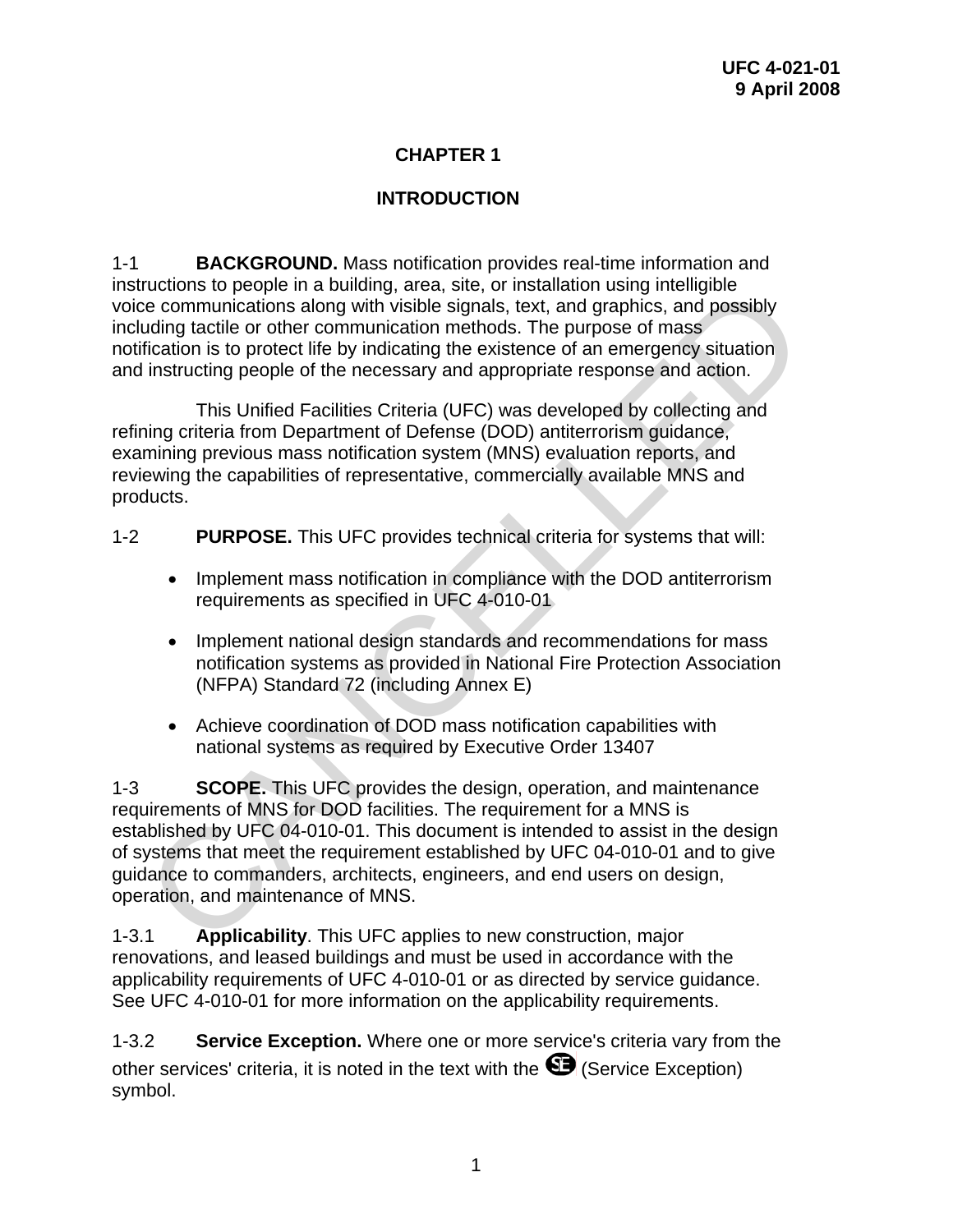<span id="page-10-0"></span>1-3.3 **Compliance with Technical Criteria.** Do not deviate from the technical criteria of this UFC without prior approval from the component office of responsibility:

- U.S. Air Force: Air Force Civil Engineer Support Agency, Operations and Programs Support Directorate (HQ AFCESA/CEO)
- U.S. Army: U.S. Army Corps of Engineers, Directorate of Civil Works, Engineering and Construction (HQ USACE/CECW-CE)
- U.S. Navy: Naval Facilities Engineering Command, Headquarters Chief Engineer's Office (NAVFACENGCOM HQ Code CHE)
- U.S. Marine Corps (HQMC), Code PS and Code LFF-1
- Defense Logistics Agency Director (HQ DLA-D) through Support Services (DLA-DES-SE)
- National Geospatial-Intelligence Agency (NGA), Security and **Installations**
- Other DOD components: the Office of the Deputy Under Secretary of Defense (Installations & Environment) (DUSD [I&E]) via the DOD Committee on Fire Protection Engineering

1-3.4 **Authority having Jurisdiction (AHJ).** The component office of responsibility listed in paragraph 1-3.3 is also referred to in this UFC as the AHJ.

1-3.5 **Waivers and Exemptions.** The AHJ may approve waivers and exemptions to the technical criteria of this UFC only. Waivers and exemptions shall comply with the requirements of military standard (MIL-STD) 3007.

1-3.6 **Implementation.** Implementation of an effective MNS will require the coordinated efforts of engineering, communications, and security personnel. Fire protection engineering personnel are needed for the successful implementation of this UFC because they bring a special expertise in life safety evaluations, building evacuation systems, and the design of public notification systems. Coordination with communications personnel is required when the MNS is connected to the DOD installation's communications infrastructure. The designated first responders of the DOD installation are ultimately responsible for the protection of building occupants, and will be the primary users of an individual building MNS. Designated security or command personnel will be the primary users of a wide area MNS and should recommend installation projects, oversee access control, update central control system mapping and, as necessary, develop associated local recipient groups for targeted notification. Engineering and Construction (HQ USACE/CECW-CE)<br>
U.S. Navy: Naval Facilities Engineering Command, Headquarters Chief<br>
Engineer's Office (NAVFACENGCOM HQ Code CHE)<br>
• U.S. Marine Corps (HQMC), Code PS and Code CHE)<br>
• U.S.

1-3.7 **Responsibilities.** DOD does not mandate which organizations are responsible for funding, operation, or maintenance of MNS installed in accordance with UFC 4-010-01; each DOD component must assign those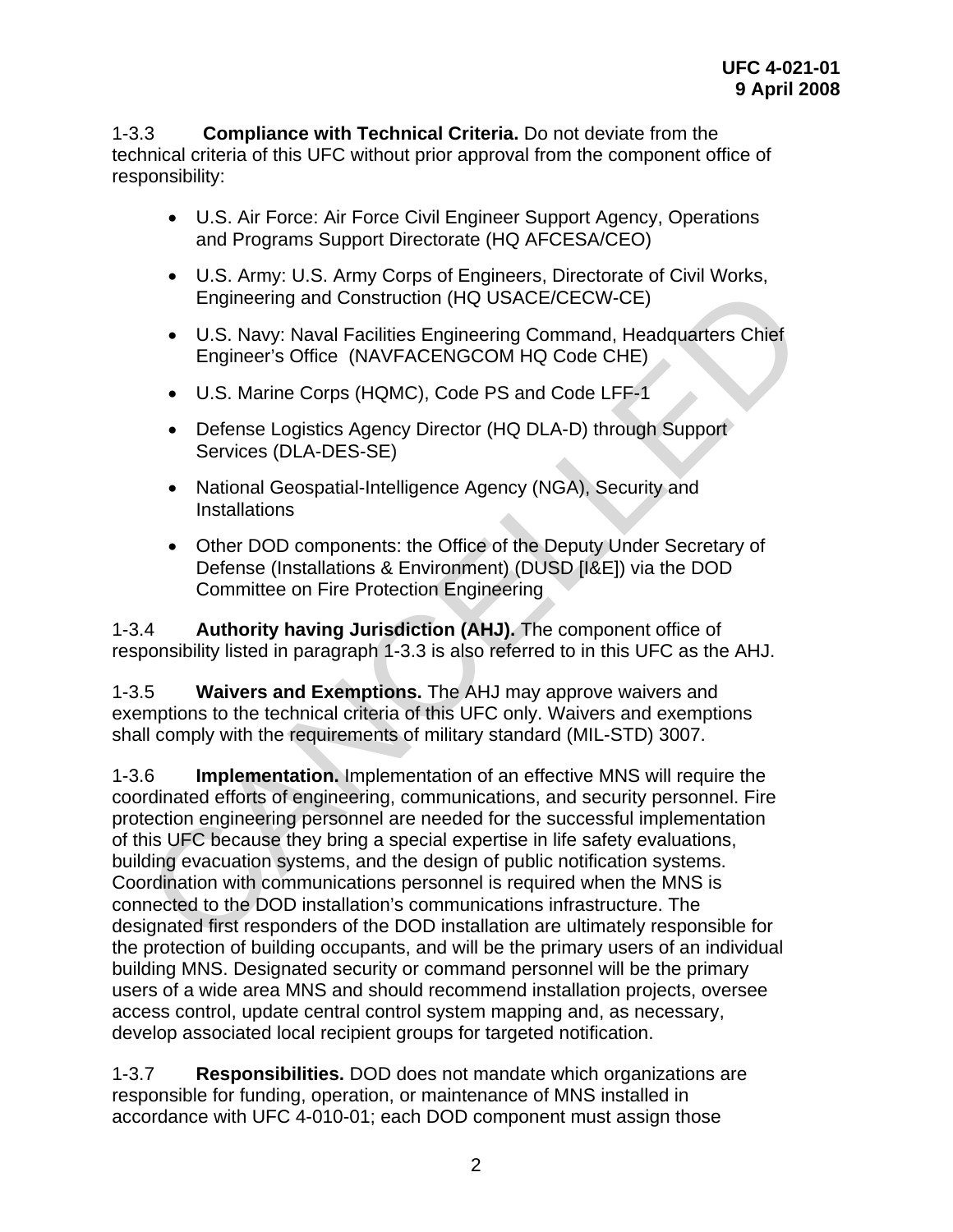<span id="page-11-0"></span>responsibilities.

1-3.8 **Retroactivity.** Existing MNS installed in compliance with an earlier version of this UFC do not have to be modified to meet the requirements of the current edition of this UFC; however, any alteration or any installation of new equipment shall meet, as nearly as practicable, the requirements for new MNS.

1-4 **REFERENCES.** See Appendix A.

# 1-5 **QUALIFICATIONS OF SUPPLIERS AND CONTRACTORS**

1-5.1 **System Integrators and Contractors.** Use system integrators and contractors that are able to demonstrate a full knowledge and understanding of systems used for mass notification, and that have factory-trained personnel to perform system design, installation, testing, training, and maintenance.

1-5.2 **MNS Component Products and Manufacturers.** Only accept products from manufacturers that can meet the design criteria of this UFC and can demonstrate five years of experience in producing products similar to those required for mass notification. Use products of current manufacture with replacement parts and components available for a minimum of ten years.

#### 1-5.3 **Performance and Acceptance Testing**

1-5.3.1 Upon completion of the installation, the contractor must complete performance testing of the MNS for compliance with this UFC. Verification of performance testing will be checked by local representatives of the AHJ. Performance results, including the required sound pressure levels and intelligibility values, shall be documented and submitted to the AHJ with notation of any deficiencies and corrective actions. The Hall System Interaction of System Interactors. Use system integrators and<br>
System Integrators and Contractors. Use system integrators and<br>
aftractors that are able to demonstrate a full knowledge and understanding of<br>

**Note:** The AHJ are those component offices of responsibility listed in paragraph 1-3.3 (see paragraph 1-3.4).

1-5.3.2 Upon successful completion of performance testing, the contractor must complete a witnessed acceptance test. Acceptance testing will be witnessed by local representatives of the AHJ. (See paragraph 1-3.4 for more information on the AHJ.)

1-5.4 **Installation Records.** The contractor must provide a complete set of record drawings and operations and maintenance manuals for the MNS. Record drawings and operations and maintenance manuals must provide information for troubleshooting, preventive maintenance, and corrective maintenance.

1-6 **SECURITY ENGINEERING UFC SERIES.** This UFC is one of a series of security engineering UFC documents that cover minimum standards, planning, preliminary design, and detailed design for security and antiterrorism. The manuals in this series are designed to be used sequentially by a diverse audience to facilitate development of projects throughout the design cycle. The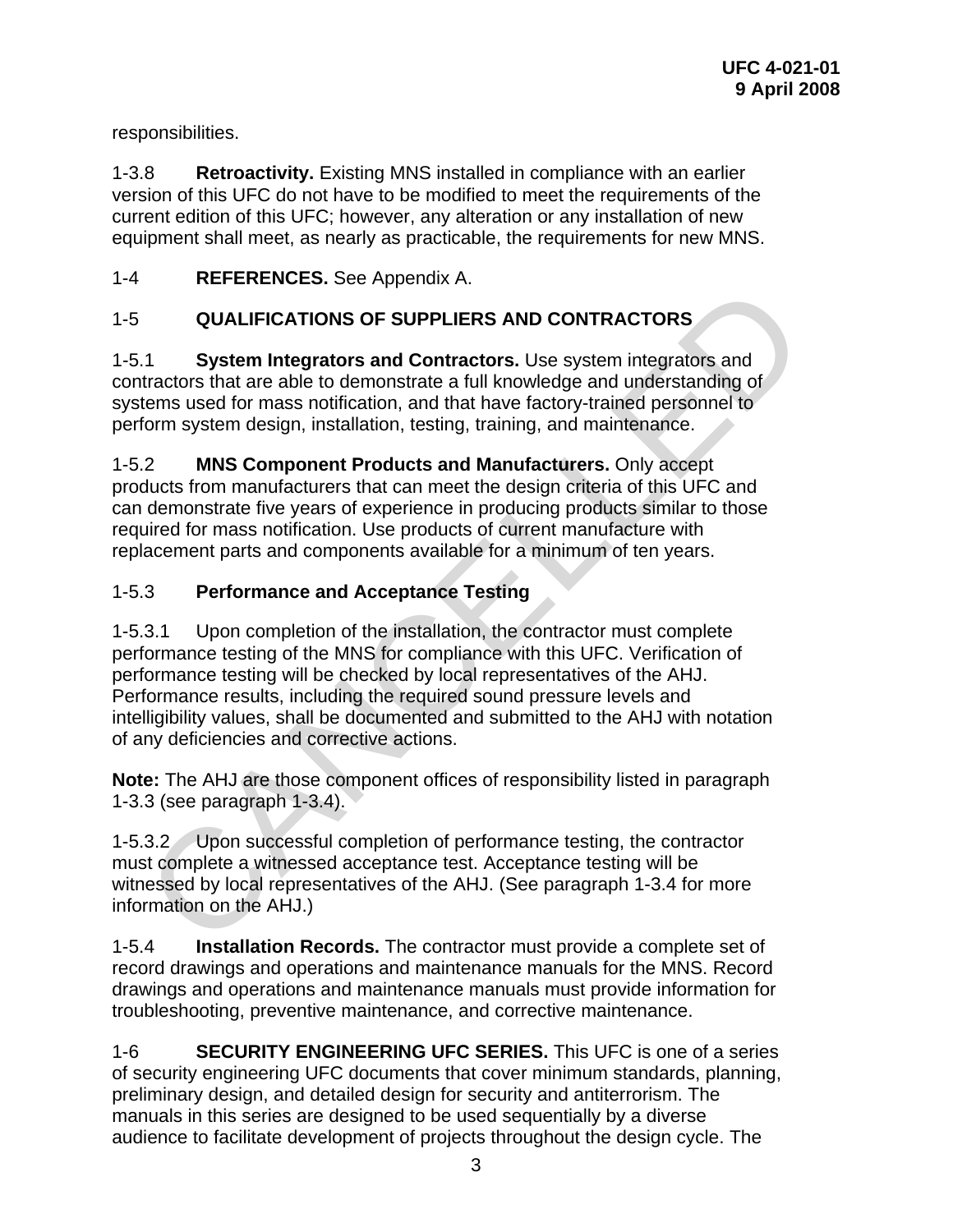<span id="page-12-0"></span>manuals in this series include:

## 1-6.1 **DOD Minimum Antiterrorism Standards for Buildings.**

UFC 4-010-01 and 4-010-02 establish standards that provide minimum levels of protection against terrorist attacks for the occupants of all inhabited DOD buildings. These UFC are intended to be used by security and antiterrorism personnel and design teams to identify the minimum requirements that must be incorporated into the design of all new construction and major renovations of inhabited DOD buildings. These UFC also include recommendations for designs that should be, but are not required to be, incorporated into all such buildings.

1-6.2 **Security Engineering Facilities Planning Manual.** UFC 4-020-01FA presents processes for developing the design criteria necessary to incorporate security and antiterrorism measures into DOD facilities and for identifying the cost implications of applying those design criteria. These design criteria may be limited to the requirements of the minimum standards, or they may include protection of assets other than those addressed in the minimum standards (people), aggressor tactics that are not addressed in the minimum standards, or levels of protection beyond those required by the minimum standards. The cost implications for security and antiterrorism are addressed as cost increases over conventional construction for common construction types. The changes in construction represented by those cost increases are tabulated for reference, but they represent only representative construction that will meet the requirements of the design criteria. The manual also addresses the tradeoffs between cost and risk. UFC 4-020-01FA is intended to be used by planners as well as security and antiterrorism personnel with support from planning team members. sphate into the design of a mine construction and integral to the section and the section and the section and the section and the section of the section of the section of the section of the section of the section of the se

1-6.3 **Security Engineering Facilities Design Manual.** UFC 4-020-02FA provides interdisciplinary design guidance for developing preliminary systems of protective measures to implement the design criteria established in UFC 4-020-01FA. Those protective measures include building and site elements, equipment, and the supporting manpower and procedures necessary to make them work as a system. The information in UFC 4-020-02FA is in sufficient detail to support concept-level project development, and as such can provide a good basis for a more detailed design. The manual also provides a process for assessing the impact of protective measures on risk. The primary audience for UFC 4-020-02FA is the design team, but the UFC can also be used by security and antiterrorism personnel.

1-6.4 **Security Engineering Support Manuals.** In addition to the standards, planning, and design UFC discussed in paragraphs 1-6.1 through 1-6.3, a series of additional UFC documents is planned that will provide detailed design guidance for developing final designs based on the preliminary designs developed using UFC 4-020-02FA. These support manuals will provide specialized, discipline-specific design guidance. Some will address specific tactics such as direct-fire weapons, forced entry, or airborne contamination. Others will address limited aspects of design such as resistance to progressive collapse or the design of portions of buildings such as mailrooms. Still others will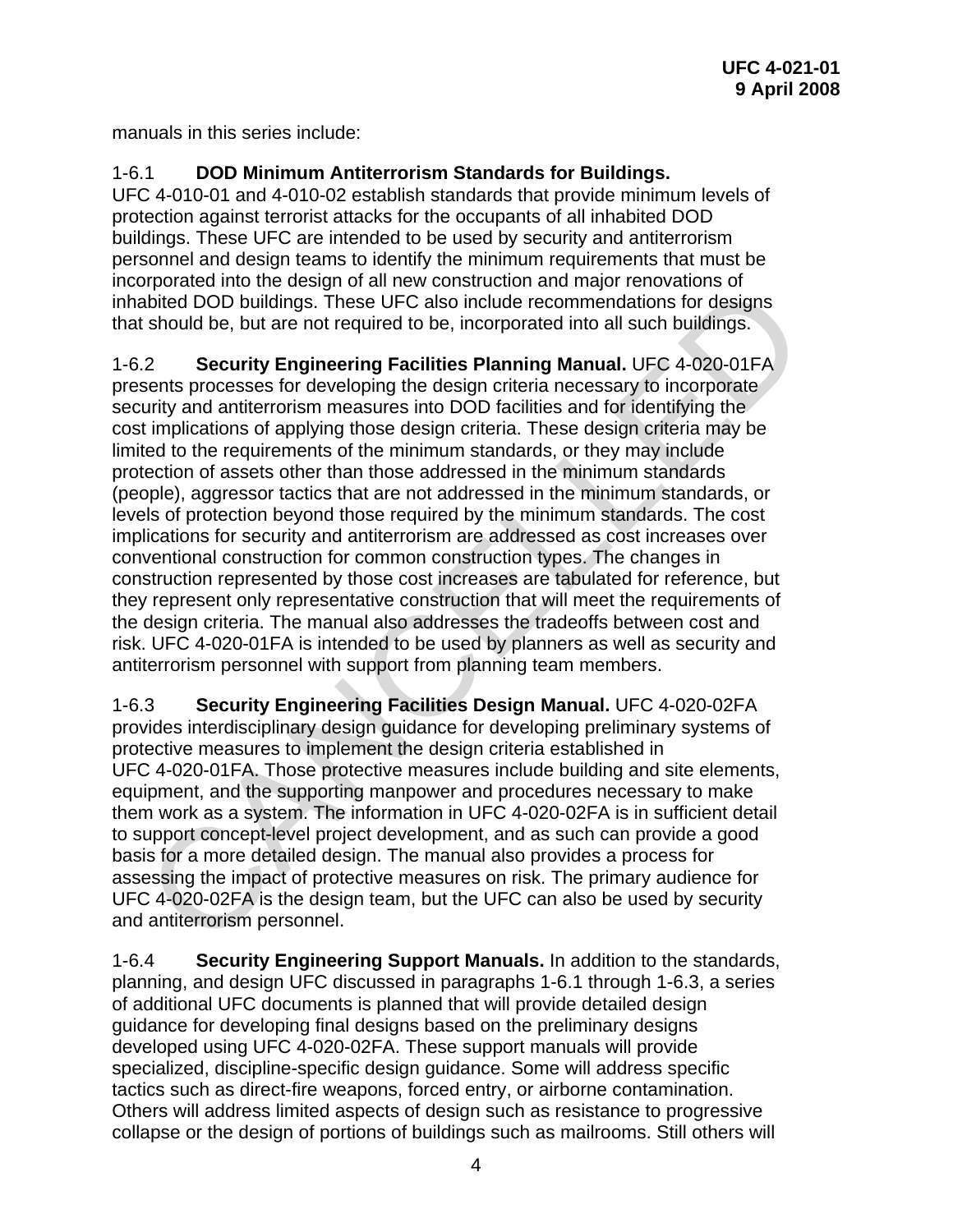address details of designs for specific protective measures such as vehicle barriers or fences. The security engineering support manuals are intended to be used by the design team during the development of final design packages.

CANCELLED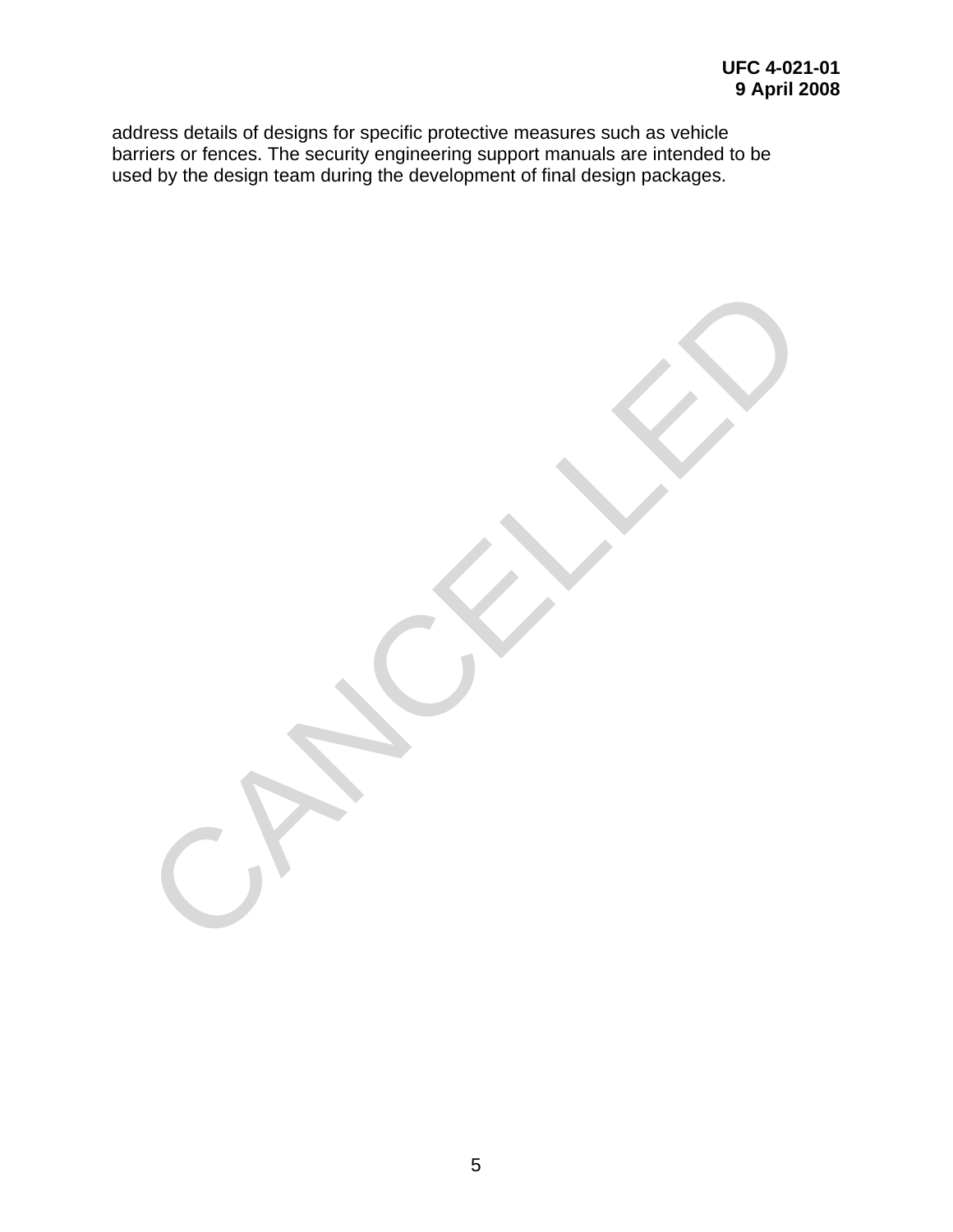## **CHAPTER 2**

## **OVERVIEW OF SYSTEMS**

<span id="page-14-0"></span>2-1 **SCOPE.** This chapter includes important definitions and provides an overview of MNS.

2-2 **CAPABILITY.** Mass notification provides real-time information and instructions to people in a building, area, site, or DOD installation using intelligible voice communications along with visible signals, text, and graphics, and possibly including tactile or other communication methods. MNS are intended to protect life by indicating the existence of an emergency situation and instructing people of the necessary and appropriate response and action.

2-3 **LIFE SAFETY SYSTEMS.** MNS are designated as life safety systems in a manner similar to DOD-required fire protection systems.

2-4 **ACCESSIBILITY.** Compliance with Uniform Federal Accessibility Standards (UFAS) for MNS is required. Visual alarm notification appliances shall be provided inside of buildings for hearing impaired persons when new MNS are installed. Providing visual alarm notification appliances is required for DOD compliance with Executive Order 13347*.*

2-5 **PUBLIC ALERT AND WARNING SYSTEM.** Coordination of MNS with national alert and warning systems is required for DOD compliance with Executive Order 13407*.*

#### 2-6 **SYSTEM TYPES**

**Note:** See Appendix C for a discussion of Internet-based alerting systems.

2-6.1 **Wide Area MNS.** Wide area MNS are installed to provide real-time information to outdoor areas of a DOD installation. These systems are normally provided with and operated from two or more central control stations. Communications between central control stations and individual building MNS is provided. Communications between the central control stations and regional or national command systems may also be provided. The requirements to install wide area MNS are specific to each DOD component. A general DOD requirement to install these systems on all DOD installations has not yet been established. CAPABILITY. Mass notification provides real-time information and<br>proticions to people in a building, area, site, or DDD installation using intelligible<br>pre-communications along with visible signals, text, and graphics, and

2-6.1.1 **Interconnection with Individual Building MNS.** The wide area MNS manufacturer shall provide a standard interface method (such as an audio linelevel output and multiple relay contacts) or supply the necessary digital communication protocols to permit the DOD installation to select more than one manufacturer of individual building MNS. Depending on system architecture, the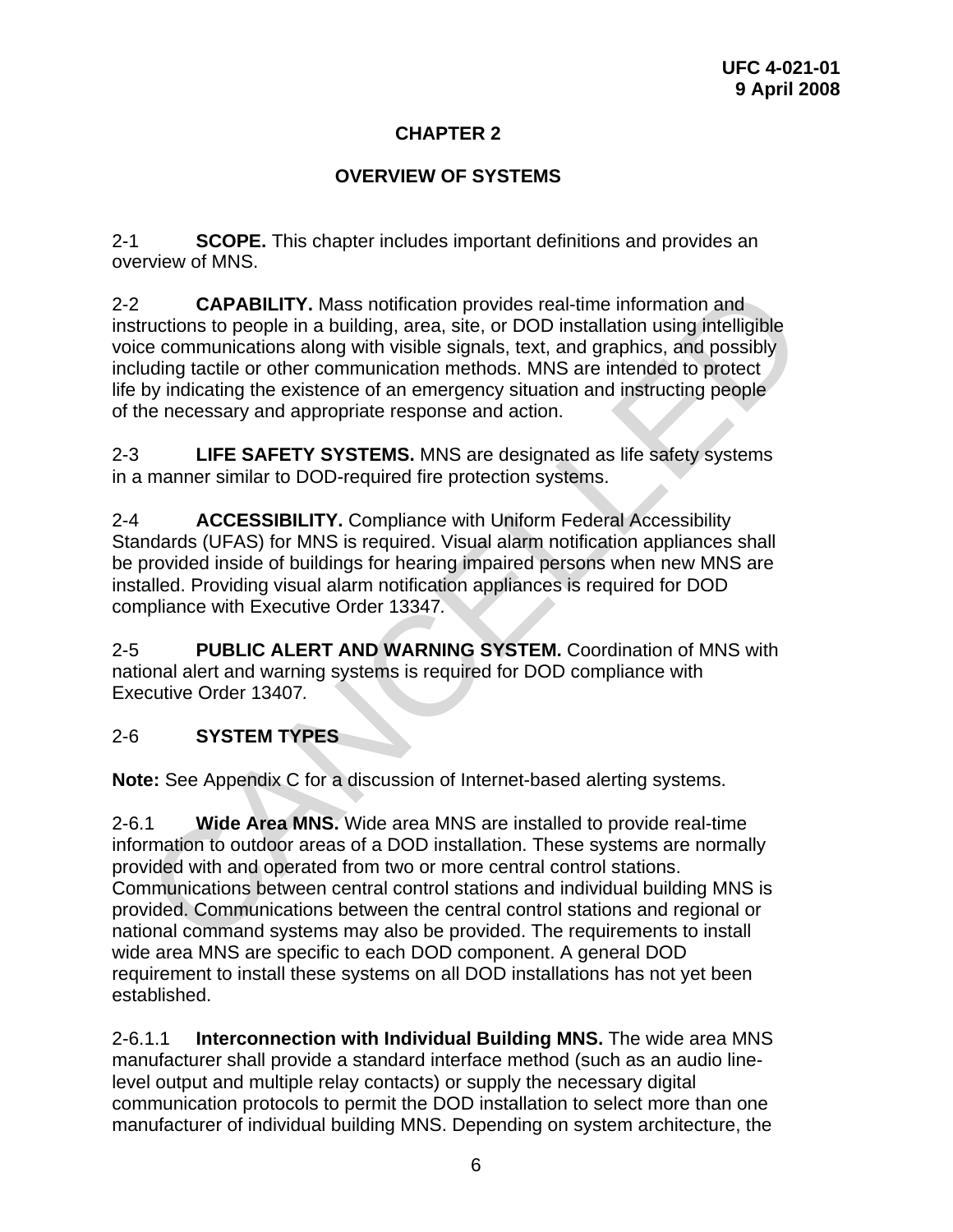<span id="page-15-0"></span>manufacturer may be required to provide a system Internet Protocol (IP) interface capable of allowing data transfer from an outside source to internal mass notification functions via a common data communications protocol.

2-6.1.2 **Army Installations.** Wide area MNS shall be installed on Army installations in accordance with Army Chief of Staff antiterrorism guidance.

2-6.1.3 **Air Force Installations.** A wide area MNS shall be a component of and connected to the installation notification and warning system (INWS) as defined by Air Force instruction (AFI) 10-2501*.* The INWS typically includes a "giant voice" system for outdoor notification of personnel.

2-6.1.4 **Marine Corps Installations.** Wide area MNS shall be installed on Marine Corps installations in accordance with the most current edition of Marine Corps Order (MCO) 5530.14 and MCO 3302.1.

**Note:** Marine Corps designs use central control stations shared by both the wide area MNS and the individual building MNS.

2-6.1.5 **Navy Installations.** Wide area MNS shall be installed on Navy installations in accordance with Chief of Naval Operations (CNO) antiterrorism guidance.

2-6.2 **Individual Building MNS.** Individual building MNS are installed to provide real-time information to all building occupants or personnel in the immediate vicinity of a building, including exterior egress and gathering areas. These systems are designed to operate from one or more locations in the building, and operate with or without connection to a wide area MNS—but must be connected to with the wide area MNS if one is provided on the DOD installation. All DOD components are required to provide individual building mass notification capability. T.1.3 Air Frore instantanons. A wine area win's shari be a component or<br>clonnected to the installation notification and warning system (INWS) as<br>increased by Air Force instruction (AFI) 10-2501. The INWS typically includes

**B** Marine Corps individual building MNS are not required to provide the capability to initiate messages from any location within the individual building.

**Note:** Marine Corps designs use central control stations shared by both the wide area MNS and the individual building MNS.

2-6.2.1 **DOD Requirements.** The DOD must provide mass notification for new and existing buildings when required by UFC 4-010-01*.* Mass notification is required in all new inhabited buildings, including new primary gathering buildings and new billeting. Mass notification is required in existing primary gathering buildings and existing billeting when implementing a project exceeding the replacement cost threshold specified in UFC 4-010-01 or when prioritized by local command personnel. Mass notification is recommended in other existing inhabited buildings when implementing a project not exceeding the replacement cost threshold. Mass notification is required for leased buildings, building additions, and expeditionary and temporary structures.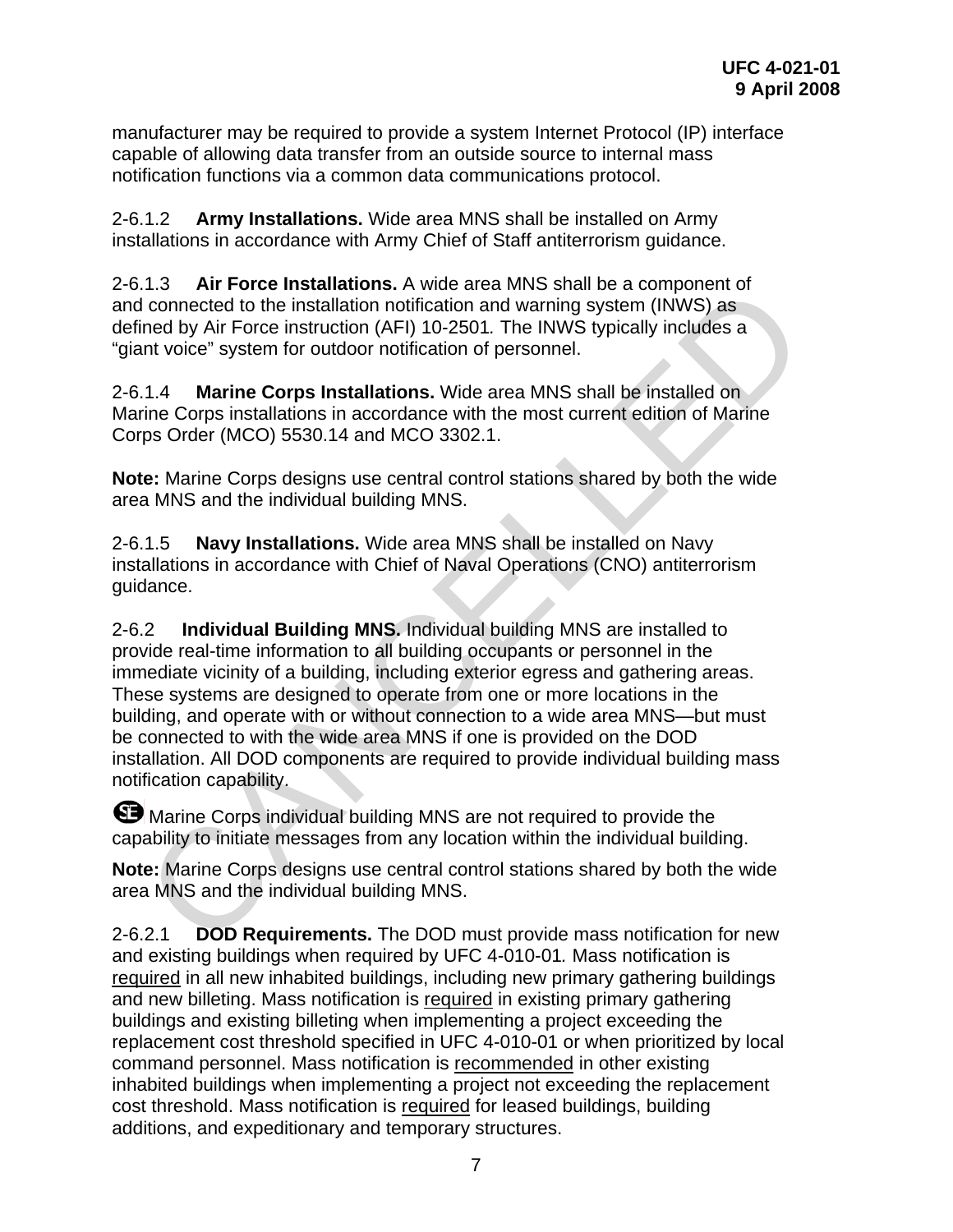**Note:** UFC 4-010-01 provides specific definitions of inhabited buildings, primary gathering buildings, and billeting for application of antiterrorism requirements.

CANCELLED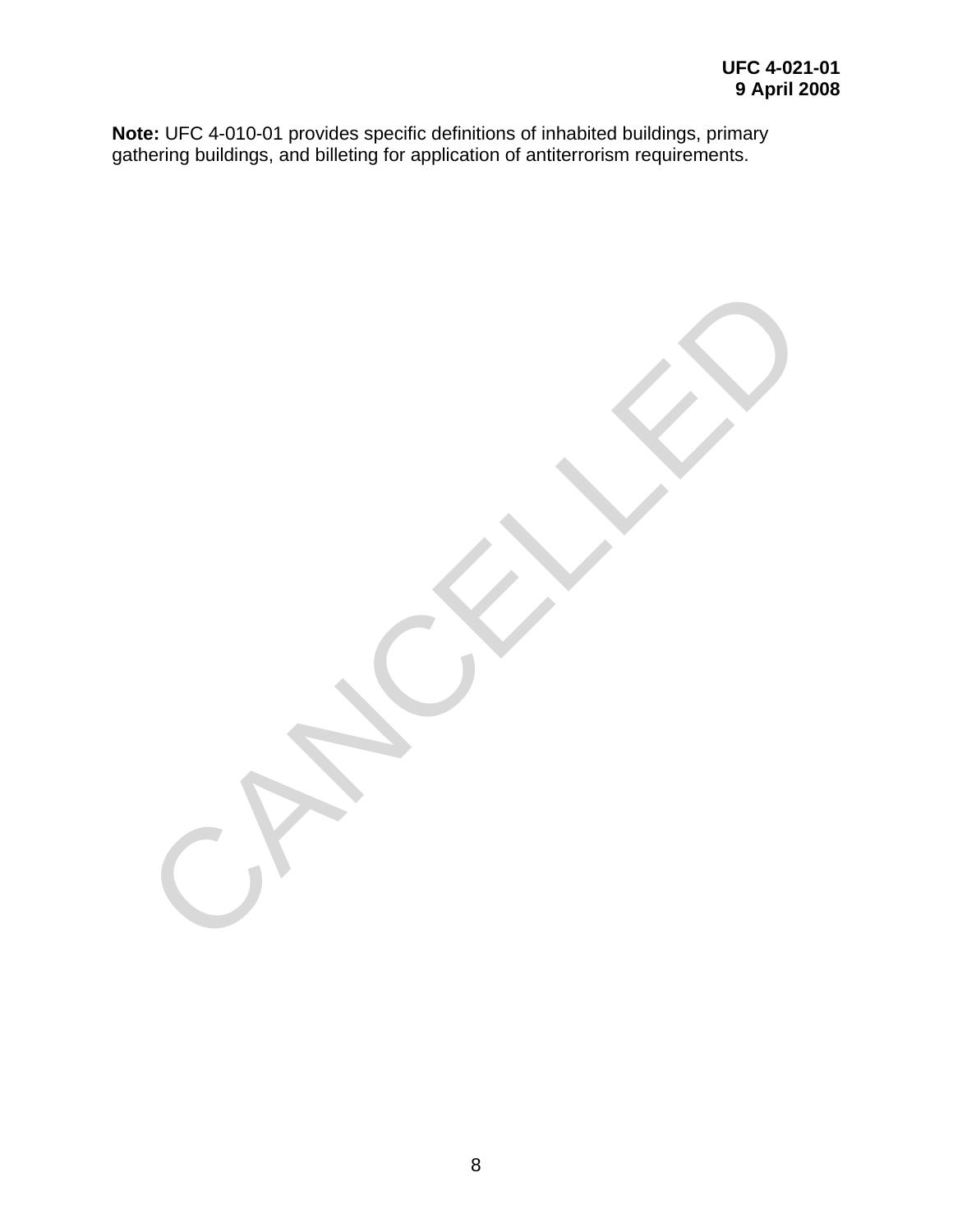#### **CHAPTER 3**

#### **WIDE AREA MNS**

<span id="page-17-0"></span>3-1 **SCOPE.** Wide area MNS are intended to provide real-time information to outdoor areas of a DOD installation. Small facilities that are exempted by UFC 4-010-01 from providing individual building MNS could be covered by a wide area MNS. These facilities could include buildings such as single-family and duplex military family housing, individual lodging buildings housing 10 occupants or less, shoppettes, automobile service stations, storage buildings with very low density of occupancy, and military family campgrounds. The requirements to install wide area MNS are specific to each DOD component. A general DOD requirement to install these systems on all DOD installations has not been established.

#### 3-2 **REQUIREMENTS FOR SYSTEM DESIGNERS**

3-2.1 **Designer Qualifications.** The wide area MNS shall be designed under the supervision of a registered professional engineer with a minimum of four years' current work experience in fire protection, electrical, and communication-electronics engineering areas specific to wide area MNS. Alternately, the wide area MNS may be designed by an engineering technologist verified by the National Institute for Certification in Engineering Technologies (NICET) as certified at Level IV in low voltage electronic-communications systems or Level IV in fire alarm systems, plus this engineering technologist shall possess a minimum of four years' current work experience specific to wide area MNS communications-electronics. Alternately, the wide area MNS may be designed by an engineering technologist that possesses a minimum of ten years' documented current work experience specific to wide area MNS communications-electronics. The speaker array supporting structure shall be designed by a registered professional structural engineer to resist all environmental loads, including site-specific wind and seismic forces. The individual's name, signature, and professional engineer number or NICET certification number (when applicable) shall be included on all final design documents. C 4-010-01 Indiploming intellevatar buting then but the coure of the course of the and MNS. These facilities could include buildings such as single-family and<br>lead MNS. These facilities could include buildings housing to d

3-2.2 **System Integrators and Contractors.** Use system integrators and contractors that can demonstrate a full knowledge and understanding of systems used for mass notification, and that have factory-trained personnel to perform system design, installation, testing, training, and maintenance.

**Note:** The MNS designer should have demonstrated expertise in audio system design, sound pressure and intelligibility measurement and evaluation, radio communications systems, audible and visual notification appliances, and central control station designs.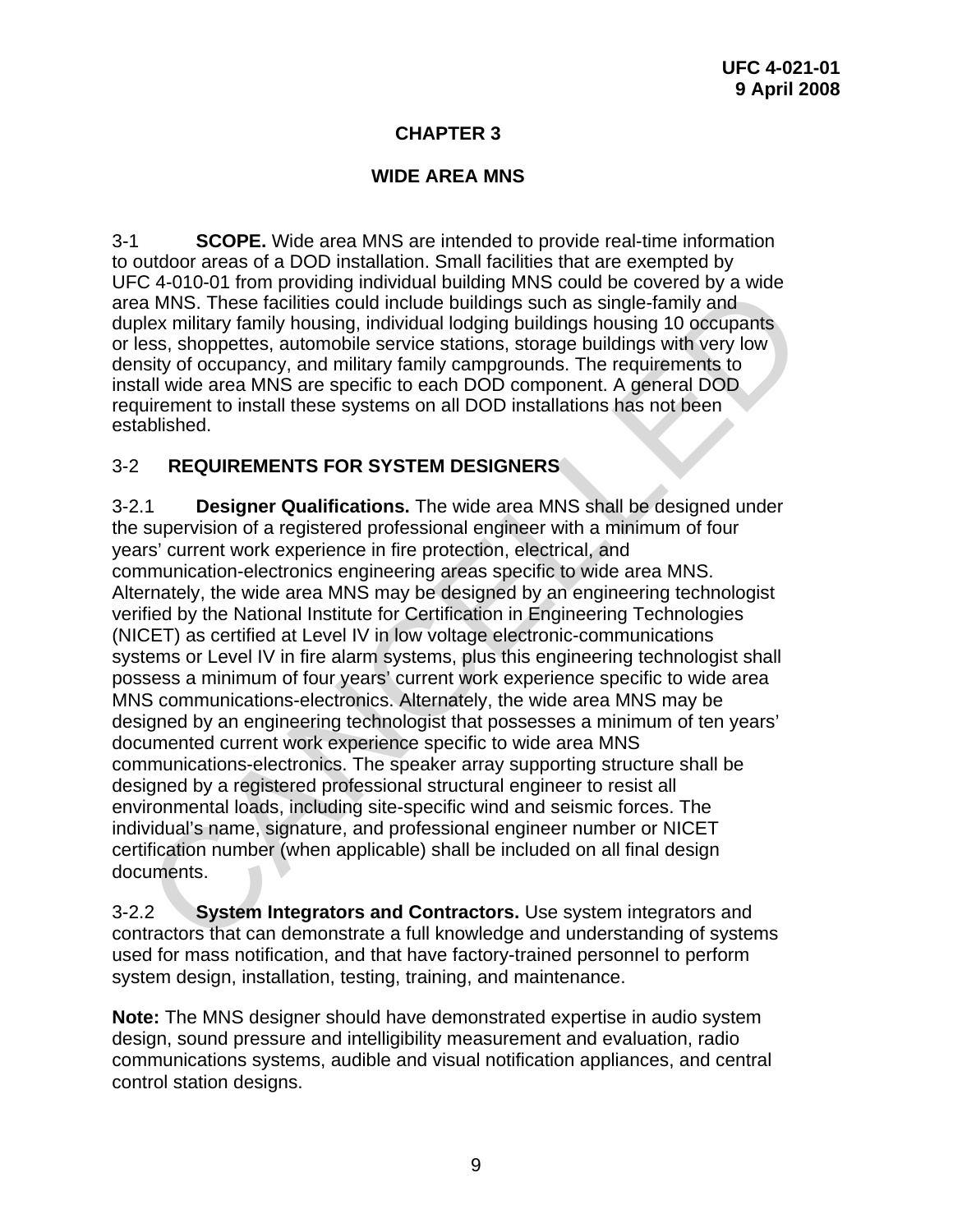<span id="page-18-0"></span>3-3 **SYSTEM SIGNALS.** Wide area MNS shall include an outdoor speaker and siren system providing voice signals, music, and alarm tones.

3-3.1 **Voice Signals.** Wide area MNS shall be capable of providing intelligible live and pre-recorded voice signals.

3-3.2 **Music.** Wide area MNS shall be capable of providing music such as the national anthem and other musical signals such as Attention to Colors, Reveille, and Taps.

3-3.3 **Tones.** Wide area MNS shall be provided with standard Federal Emergency Management Agency (FEMA) weather warning tones. Military-specific warning tones shall be provided as specified by the DOD installation, and should include tones for conventional attack warning, nonconventional attack warning, all clear, and a system test tone. Such tones should be similar to Civil Defense tones originally developed during World War II and the Cold War era. mation and the principle and System and the provided with standard Federal<br>relies, and Taps.<br>Tones. Wide area MNS shall be provided with standard Federal<br>ergency Management Agency (FEMA) weather warning tones.<br>talkition, a

3-4 **SUBSYSTEMS.** Wide area MNS includes several subsystems: central control stations; high power speaker arrays (HPSA); communication links; and ancillary equipment.

3-4.1 **Central Control Stations.** These stations operate and control the system.

3-4.2 **HPSA.** The speakers are used to provide the sound signals to the outdoor locations on the DOD installation.

3-4.3 **Communications Links.** Communications links are used for sending signals between the central control stations and the HPSA, and between the central control stations and regional or national command centers. A redundant (backup) means of communication shall be provided unless the primary means of communication is highly reliable, well protected, and constantly monitored by the central control station for operational status.

**Note:** See Appendix C for a discussion of requirements for Internet-based communication systems (under development).

3-4.4 **Ancillary Equipment.** This equipment includes items such as aircraft obstruction lights, anti-nesting spikes, and meters to meet local DOD installation requirements.

3-5 **CENTRAL CONTROL STATIONS.** The wide area MNS shall be provided with at least one primary and one redundant central control station.

3-5.1 **Locations.** The locations of the central control stations shall be coordinated with the first responders on each DOD installation. The primary central control station should be located at the installation control center (ICC),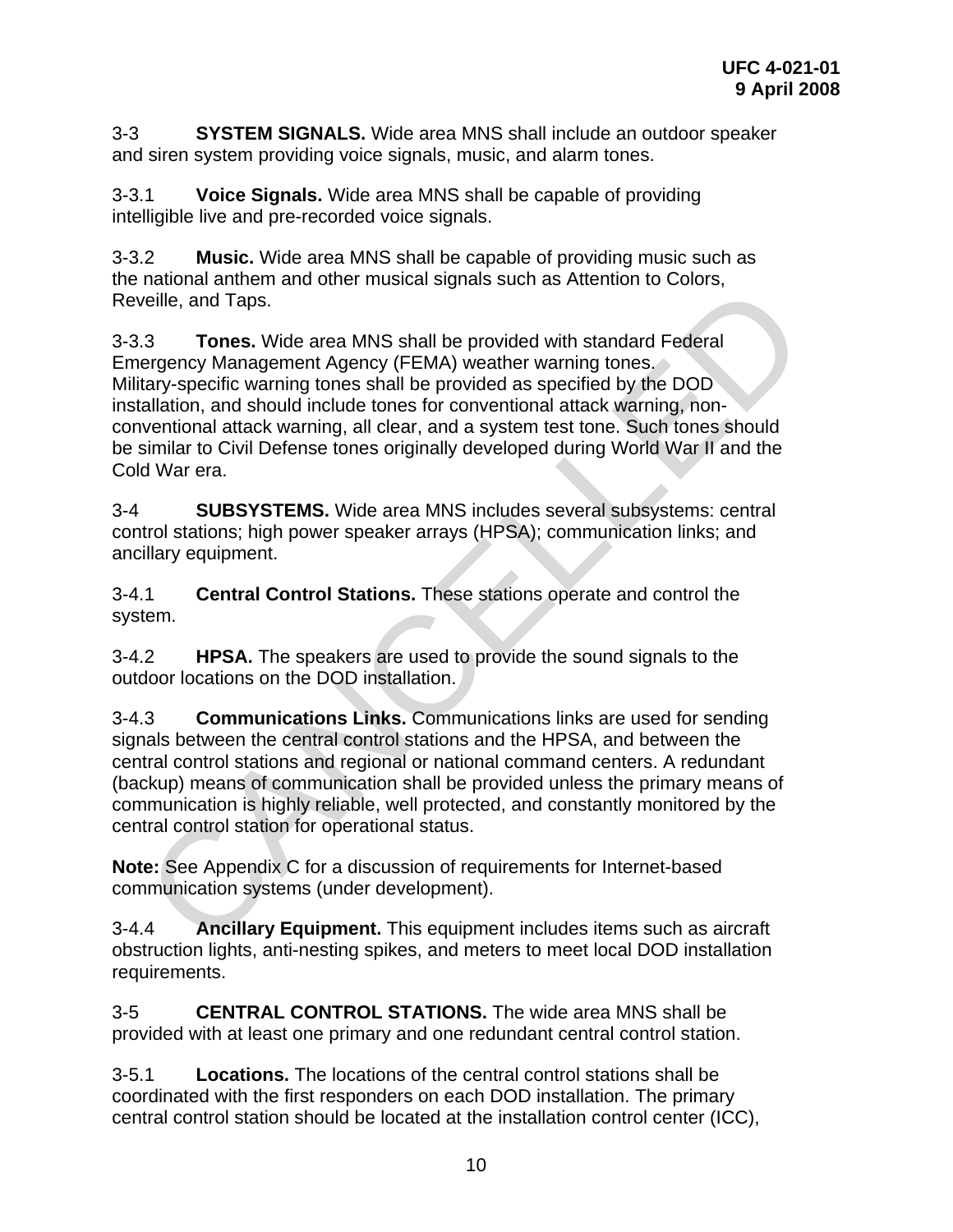<span id="page-19-0"></span>command post, emergency operations center (EOC), or similar location. The redundant central control center should be located at a physically separate location such as a security forces building, military police station, fire station, or director of emergency services office.

**S** Marine Corps primary central control stations should be located at a security forces or military police dispatch center, and the redundant central control center should be located at the ICC, EOC, operations center, or similar location.

3-5.2 **On-Installation Control.** The central control stations shall control the operation of outdoor speakers on the DOD installation. Communications shall be provided between the central control stations and individual building MNS. The wide area MNS shall have the capability to communicate with other notification systems on the DOD installation such as the telephone alerting system, paging system, commander's channel on public access television stations, and highway advisory radio and sign control system (used for dynamic control of radio information and traffic signs for emergency information and traffic management). Contracted at the ICC, EOC, operations center, or similar location.<br>
2.2 On-Installation Control. The central control stations shall be<br>
price are a MNS shall have the central control stations and individual building MNS.

**G** Communication with other notification systems is not required for Marine Corps systems.

3-5.3 **Off-Installation Interfaces.** Communications between the central control stations and regional or national command systems shall be provided. This shall include the receipt, recording, and distributing of voice messages and alert signals received from the Commander in Chief through the national public alert and warning system.

3-5.4 **Central Control Station Requirements.** The central control unit shall consist of these components and features:

3-5.4.1 **Graphical User Interface (GUI).** This should be a computer interface with sufficient capability to operate the system with easy point and click operations.

3-5.4.2 **Backup Power.** Each central control station shall be equipped with batteries to supply power for a minimum of 4 hours of full-load operation when the central control station is provided with a permanently installed backup electrical power generator. This electrical power generator need not be dedicated solely to the central control station but may be intended to supply other important electrical loads in addition to the central control station. If not provided with a permanently installed backup electrical power generator, a portable backup electrical power generator may be used if procedures are established that ensure that the central control station is provided with electrical power within 4 hours.

3-5.4.3 **Inputs.** The central control station must provide capability for at least these features:

3-5.4.3.1 Total, zone, and single voice activations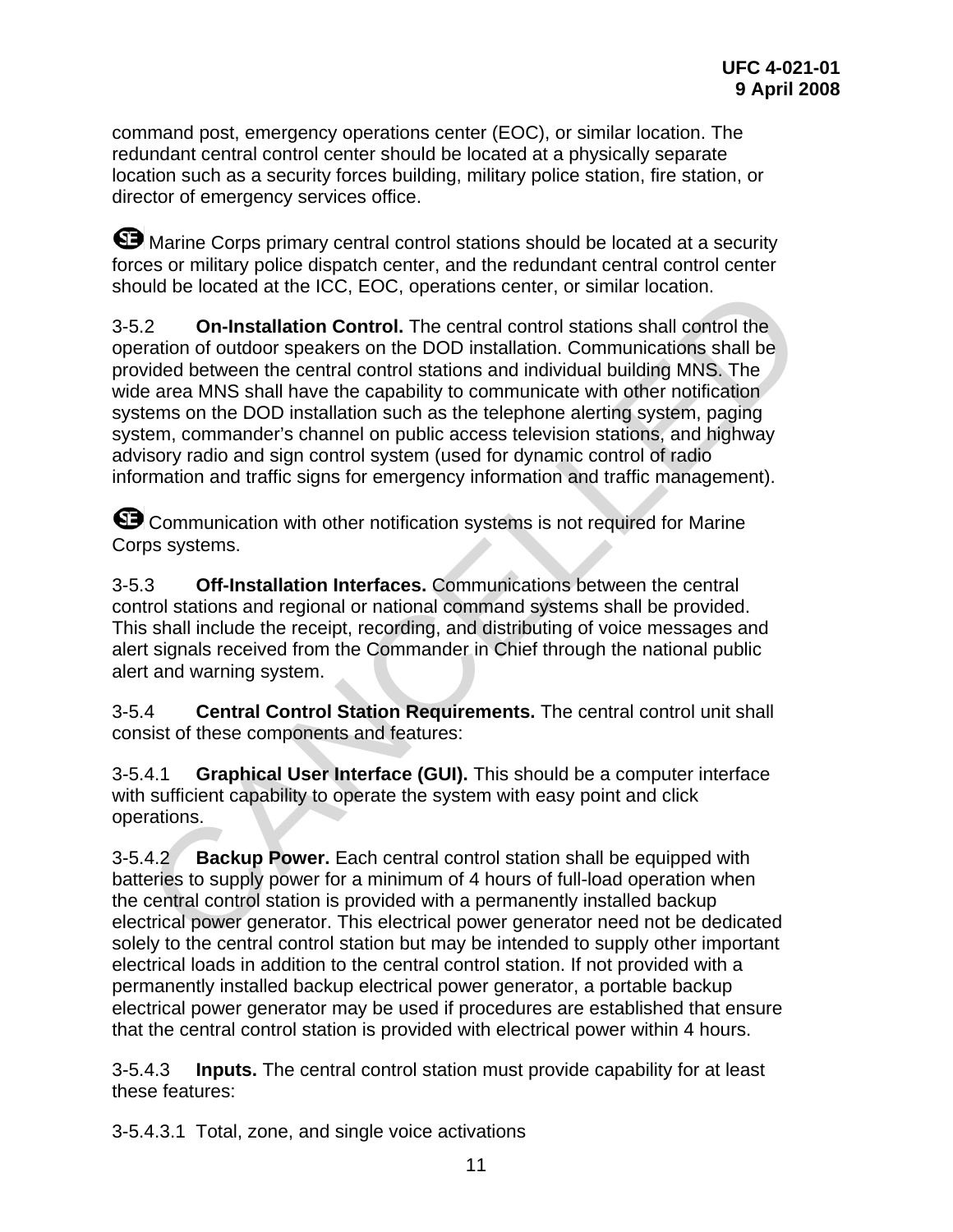3-5.4.3.2 Total, zone, and single tone activations

3-5.4.3.3 Total, zone, and single music activations

3-5.4.3.4 Total, zone, and single tests

3-5.4.3.5 Total, zone, and single signal cancellations

3-5.4.3.6 Automatic status reporting for each HPSA and for all activations and the status of the activations

3-5.4.3.7 Alarm summary report that provides a historical report for, at least, all changes of status, including all troubles, equipment failure, power system trouble (including normal and emergency power), unsolicited messages, tamper/supervision of the enclosure for the HPSA electronics, amplifier status, last activation and synchronization error, operator log on and log off, and configurable reports for time-based events such as "report all troubles from 1/01/04 to 6/30/04." 4.3.6 Automatic status reporting for each HPSA and for all activations and<br>status of the activations<br>and status of the activations<br>and status of the activations<br>angles of status, including all troubles, equipment failure,

3-5.4.3.8 Communications logs in tabular format

3-5.4.3.9 Screen displays of the customized DOD installation maps showing the general status of the speakers or remote equipment. This GUI shall provide for easy uploading of DOD installation-specific plan changes and for interactive operation.

**Note:** The DOD installation should specify the source of maps used by the GUI.

**Note:** Automatic recognition and display of new speakers, new remote equipment, and newly connected individual building MNS is available for some digital control systems. This feature, if provided, can significantly reduce system maintenance costs for the DOD installation.

3-5.4.3.10 Global Positioning System (GPS) coordinates of HPSA and facilities provided with an individual building MNS

3-5.4.3.11 Multiple levels of password protection, including levels for system operators, maintainers, supervisors, and military commanders, at a minimum

3-5.4.3.12 The ability to record and send digital messages to the HPSA via the primary (and redundant, if provided) communication link and to receive confirmation that the messages were received and stored at the HPSA. Alternately, the DOD installation may authorize use of fixed, pre-recorded emergency messages that are physically installed in each HPSA (typically by installing an erasable programmable read-only memory (EPROM) or flash memory device).

3-5.4.3.13 The capability to connect to and control message signs to direct vehicular traffic on roadways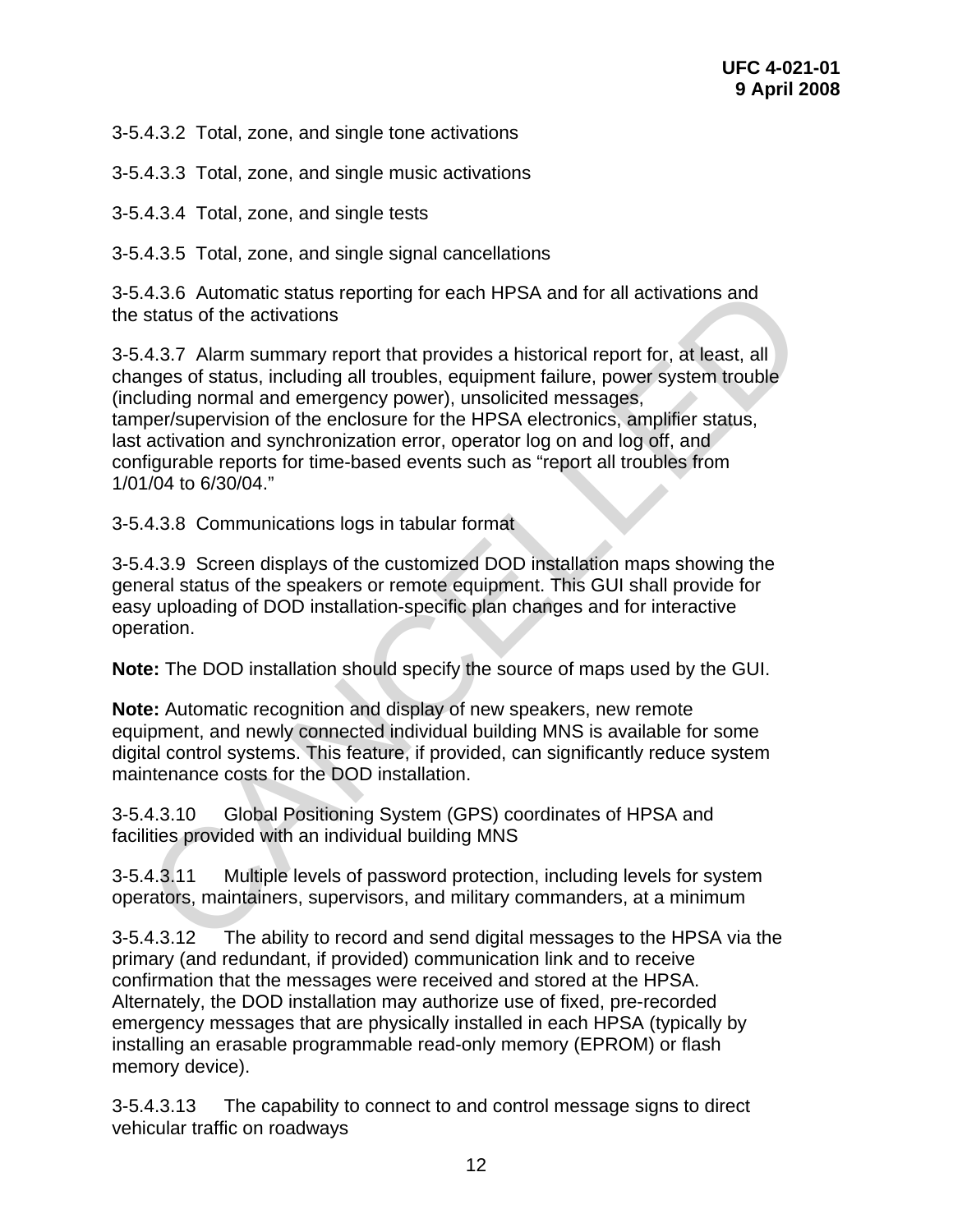## **ED** Not required for Marine Corps systems

3-5.4.3.14 The capability to deliver at least two essentially concurrent voice messages: one for threatened areas or buildings and one for adjacent areas or buildings. This includes the capability for two pre-recorded voice messages, or one live and one pre-recorded voice message.

**B** Marine Corps systems may deliver sequential voice messages (at least 2) instead of at least 2 concurrent voice messages.

3-5.4.3.15 The capability to target specific messages to any individual HPSA, zone of HPSAs, or to all areas on the DOD installation

3-5.4.3.16 Means for dynamic or "on-the-fly" configuration of zoning, with a minimum of 8 zones available

3-5.4.3.17 Secure method for easily creating or modifying recorded messages

3-5.4.3.18 The capability to store at least 60 minutes of pre-recorded messages

3-5.4.3.19 The capability to deliver text pager messages to pager stations

**S** Not required for Marine Corps systems

3-5.4.3.20 The capability to deliver faxes

**B** Not required for Marine Corps systems

3-5.4.3.21 The capability to connect to Reverse 911® systems and other telephone dialing/notification systems

**ED** Not required for Marine Corps systems

3-5.4.3.22 Microphone for live voice announcements

3-5.4.3.23 The capability to perform silent tests, including a test of the amplifiers, controllers, and sound drivers, and tests to verify that communications are operational Marine Corps systems may deliver sequential voice messages (at least 2)<br>ead of at least 2 concurrent voice messages.<br>4.3.15 The capability to target specific messages to any individual HPSA,<br>e of HPSAs, or to all areas on

3-5.4.3.24 The capability to control individual speaker zones of those HPSAs designated by the DOD installation

**S** Not required for Marine Corps systems

3-5.4.3.25 The capability to receive, record, and broadcast throughout the DOD installation all voice messages and alert signals received from the Commander-in-Chief through the national public alert and warning system. This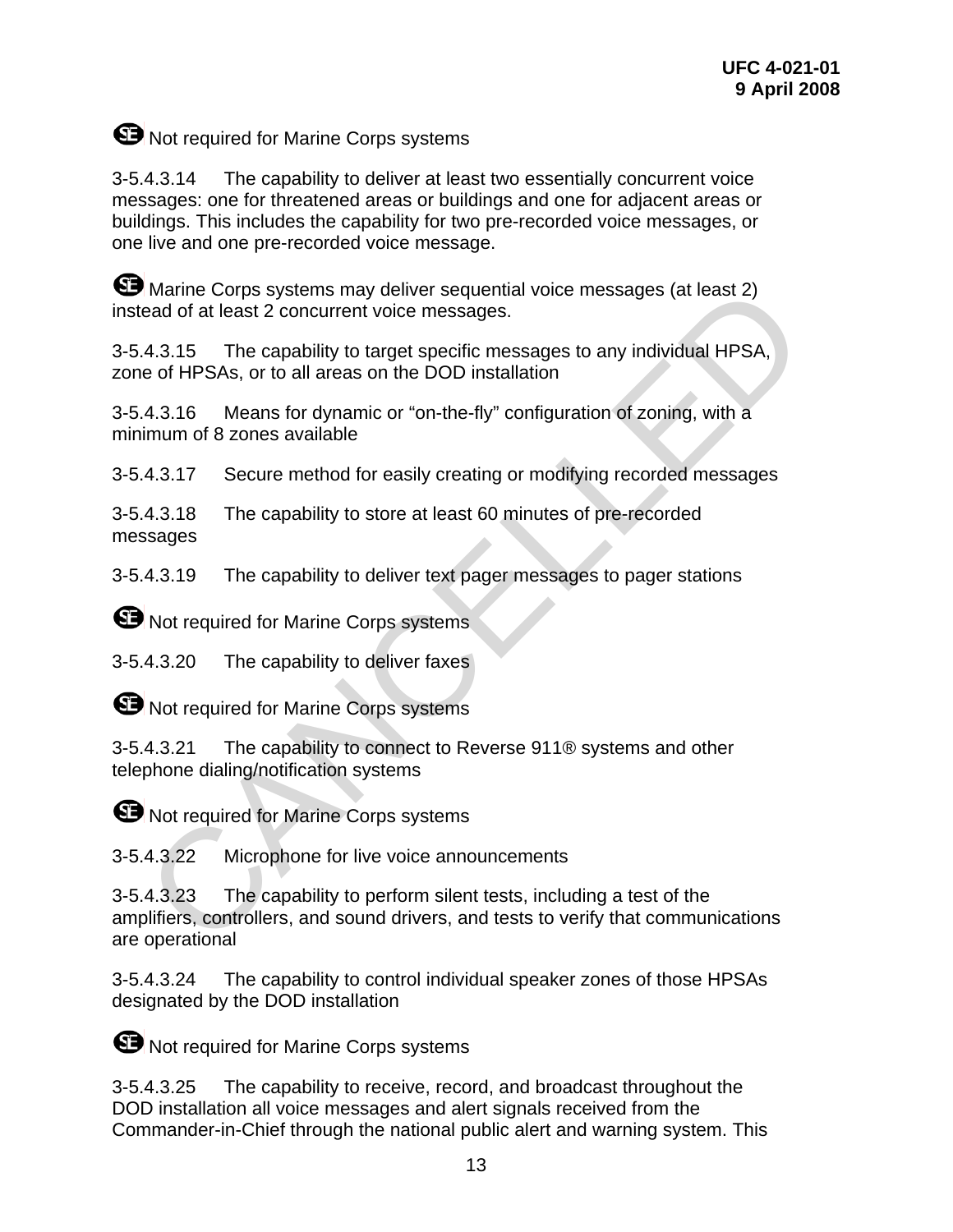<span id="page-22-0"></span>will include the capability to immediately broadcast the messages and signals without a noticeable time delay, and the capability to delay the broadcast so not to interfere with operational requirements when so authorized by the DOD installation commander.

#### 3-6 **HPSA**

3-6.1 **Arrangement in Zones.** HPSAs shall be arranged into zones so that each zone can be individually controlled by the control station.

3-6.2 **Directional Characteristics.** HPSAs shall be designed with directional characteristics that will minimize the distortion of voice signals by interface from other zones, and will minimize the transmission of voice, siren, or other sound signals into environmentally sensitive areas or off the DOD installation.

**Note:** HPSAs with omnidirectional (i.e., approximately spherical shape) sound transmission characteristics may be considered for specific areas of the installation but should be used only for isolated areas having minimal concern for mutual interference between HPSA zones, when local operation of the HPSA is not required by the DOD installation, when Occupational Safety and Health Administration (OSHA) noise exposure levels will not be exceeded beneath the HPSA, and when omnidirectional speakers can be shown to be the most cost effective design. The manipum control in the solution of the solution of the solution of the solution of the control station.<br>
A zone can be individually controlled by the control station.<br>
2. Directional Characteristics HPSAs shall be desi

**G** Marine Corps systems will primarily use omnidirectional, 360-degree coverage HPSAs and speaker towers to maximize the alerting coverage area; however, directional speaker towers may be used as needed to minimize offbase or host nation disturbances.

3-6.3 **Outdoor Areas.** HPSAs shall be designed to maintain the intelligibility of voice signals within the zone at a level no less than 0.7 on the Common Intelligibility Scale (CIS) or 0.5 on the Speech Transmission Index (STI) measure in outdoor areas during normal weather conditions. Intelligibility may be less than 0.7 CIS in areas of the zone if personnel can determine that a voice signal is being broadcast and they could walk less than 50 meters (m) (164 feet (ft)) to find a location in the zone with at least 0.7 CIS.

**Note:** Values of 0.65 through 0.74 will be rounded to 0.7.

**Note:** Physical limitations in outdoor sound propagation normally limit the maximum distance of personnel from the sound system speaker to the range of about 550 to 610 m (1800 to 2000 ft) for the receipt of an intelligible voice message. Increases in speaker output power may extend the sound wave propagation distance but often cause excessive distortion of the voice message and decrease intelligibility to unacceptably low levels.

**Note:** Commercially available test instrumentation should be used to measure intelligibility using the CIS as specified by International Electrotechnical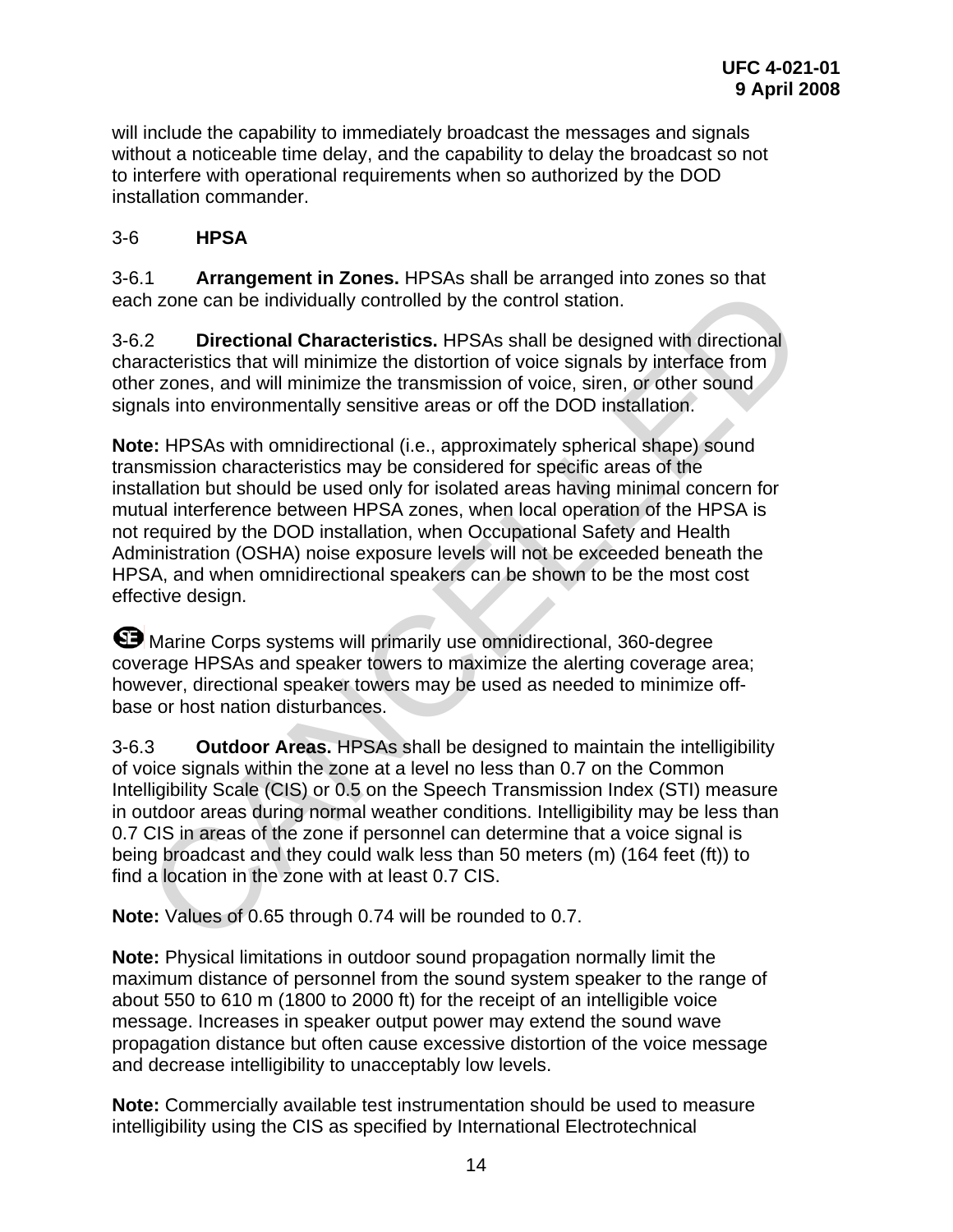<span id="page-23-0"></span>Commission (IEC) 60849 and IEC 60268-16. Alternately, trained human speakers and listeners may be used to measure intelligibility using the STI as specified in American National Standards Institute (ANSI) 3.2. The mean value of at least 3 readings is required to compute the intelligibility score at each test location when using the test instrumentation method.

**Note:** Normal weather conditions should be specified by the DOD installation as appropriate for its geographic location. Intelligibility meters with internal compensation should be used to adjust CIS measurements for other than normal weather conditions. Weather data for the DOD is maintained by the Air Force Combat Climatology Center and may be accessed for all DOD locations at https://www2.afccc.af.mil/. This site contains a database of engineering weather data that may be searched by installation or city name. Use of the average wind speed and direction data from the "Dry Bulb Temperature" section of the "Design Criteria Data" table is recommended.

3-6.4 **Special Outdoor Areas (Army and Air Force Projects).** HPSAs shall be designed to maintain the intelligibility of voice signals within the zone at a level no less than 0.8 CIS or 0.7 STI during normal weather conditions in special outdoor areas such as those with a high concentration of multi-story buildings in close proximity. Parade grounds, training fields, and similar outdoor areas should also be provided with this higher intelligibility. Many DOD installations contain one or more special outdoor areas. The boundaries of special outdoor areas shall be established by the DOD installation. Intelligibility may be less than 0.8 CIS in areas of the zone if personnel can determine that a voice signal is being broadcast and could walk less than 25 m (82 ft) to find a location in the zone with a CIS score of at least 0.8. nopmation should be used of a data for the DOD is mathemation of the preservation should be used to adjust CIS measurements for other than normal<br>there conditions. Weather data for the DOD is minitalred by the Air Force<br>th

**Note:** Values of 0.75 through 0.84 will be rounded to 0.8.

**Note:** In special outdoor areas (such as in industrial areas with many multi-story buildings), the maximum distance of personnel from an outdoor speaker often has to be significantly reduced to retain acceptable intelligibility of the voice message. Speakers that provide directional capability should be used. These may be mounted on building exteriors if the speakers do not radiate unacceptable levels of sound into the building on which they are mounted.

**Note:** Physical limitations in outdoor sound propagation normally limit the maximum distance of personnel from the sound system speaker to the range of about 550 to 610 m (1800 to 2000 ft) for the receipt of an intelligible voice message. Increases in speaker output power may extend the sound wave propagation distance but often cause excessive distortion of the voice message and decrease intelligibility to unacceptably low levels.

**Note:** Commercially available test instrumentation should be used to measure intelligibility using the CIS as specified by IEC 60849 and IEC 60268-16. Alternately, trained human speakers and listeners may be used to measure intelligibility using the STI as specified in ANSI 3.2. The mean value of at least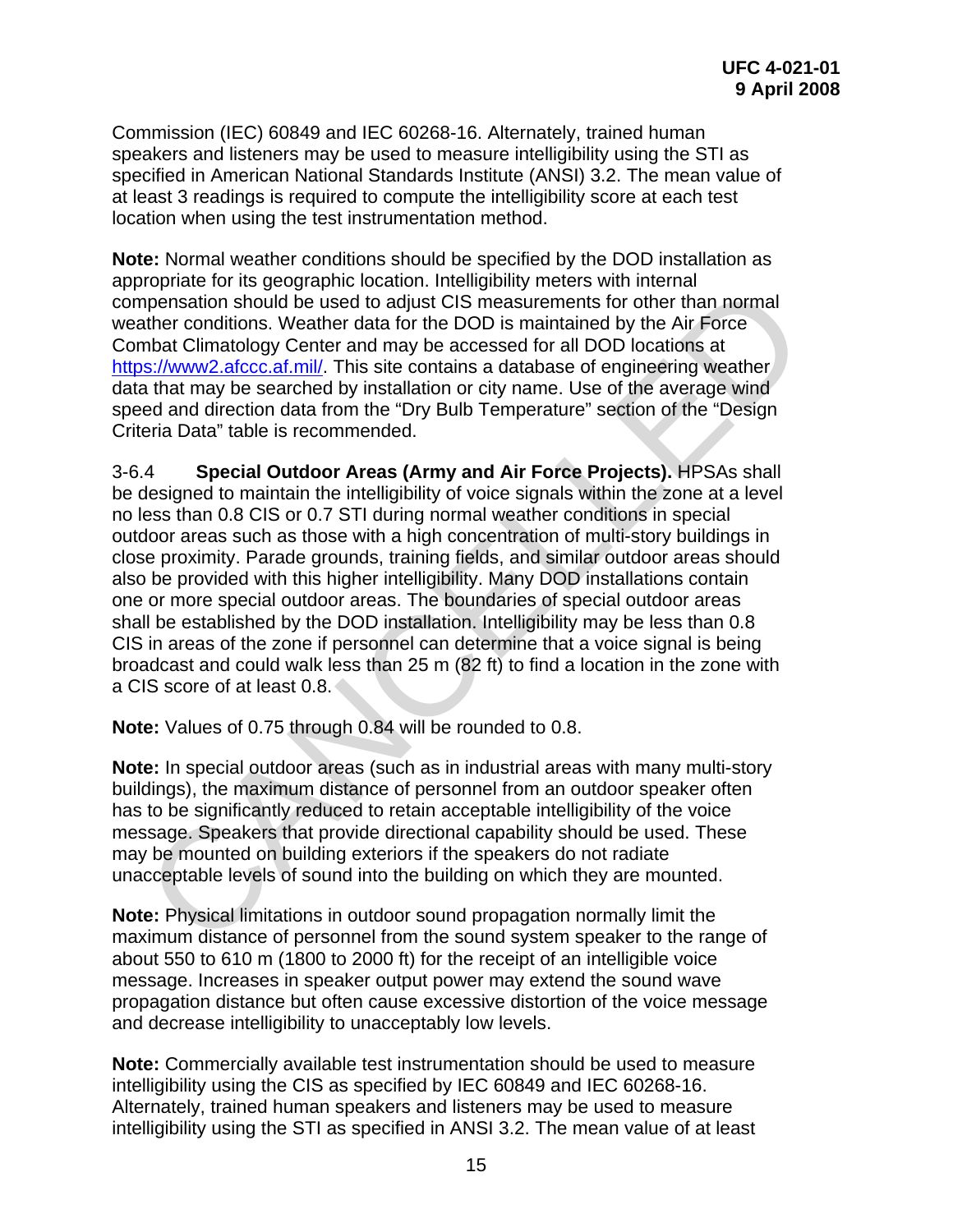<span id="page-24-0"></span>three readings is required to compute the intelligibility score at each test location when using the test instrumentation method.

**Note:** Normal weather conditions should be specified by the DOD installation as appropriate for its geographic location. Intelligibility meters with internal compensation should be used to adjust CIS measurements for other than normal weather conditions. Weather data for the DOD is maintained by the Air Force Combat Climatology Center and may be accessed for all DOD locations at https://www2.afccc.af.mil/. This site contains a database of engineering weather data that may be searched by installation or city name. Use of the average wind speed and direction data from the "Dry Bulb Temperature" section of the "Design Criteria Data" table is recommended.

3-6.5 **Occupational Noise Exposure.** It is necessary to control the occupational noise exposure to personnel from the HPSA to comply with Federal regulations (Title 29, Code of Federal Regulations, Parts 1910.95 and 1926.52). Sound levels at any location where personnel may be located, including directly underneath the HPSA, shall not exceed 120 decibels (adjusted) (dBA) when measured on the A-scale of a standard sound level meter at slow response. Do not exceed 85 dBA at the location of the individual HPSA equipment cabinet for those HPSAs designated by the DOD installation to be furnished with a local microphone. niae coincided by the actual may be accessed to the book of the book of the same than the same of the same of the same of the same of the same at that may be searched by installation or city name. Use of the average wind<br>e

**Note:** The 120-dBA maximum is based on the assumption that the wide area MNS will expose personnel on the ground to a sound level of 120 dBA for no more than a total of 7.5 minutes out of any 24-hour period. This noise exposure limit should accommodate most anticipated daily messages and the occasional antiterrorism exercise without exceeding OSHA limits. DOD installations that anticipate that personnel will receive a longer time of noise exposure at this sound level must establish a lower maximum value (e.g., 90 dBA will permit up to an 8-hour noise exposure, 100 dBA for 2 hours' exposure, 110 dBA for 30 minutes' exposure) or provide hearing protection.

3-6.6 **Noise Pollution.** At some DOD installations, it is necessary to control the amount of sound that propagates in undesirable directions, such as into civilian communities adjacent to the DOD installation boundaries or into wildlife areas with protected or endangered animal species. Additionally, in some areas it might be necessary to mount wide area MNS speakers on the side of a building while simultaneously preventing an unacceptable increase in that building's interior noise levels.

3-6.6.1 **Design Goals.** Use speakers designed to minimize back-plane emissions for HPSA zones where the speakers will be mounted directly to an occupiable building, or where noise pollution is a concern for off-installation populated areas or sensitive wildlife areas.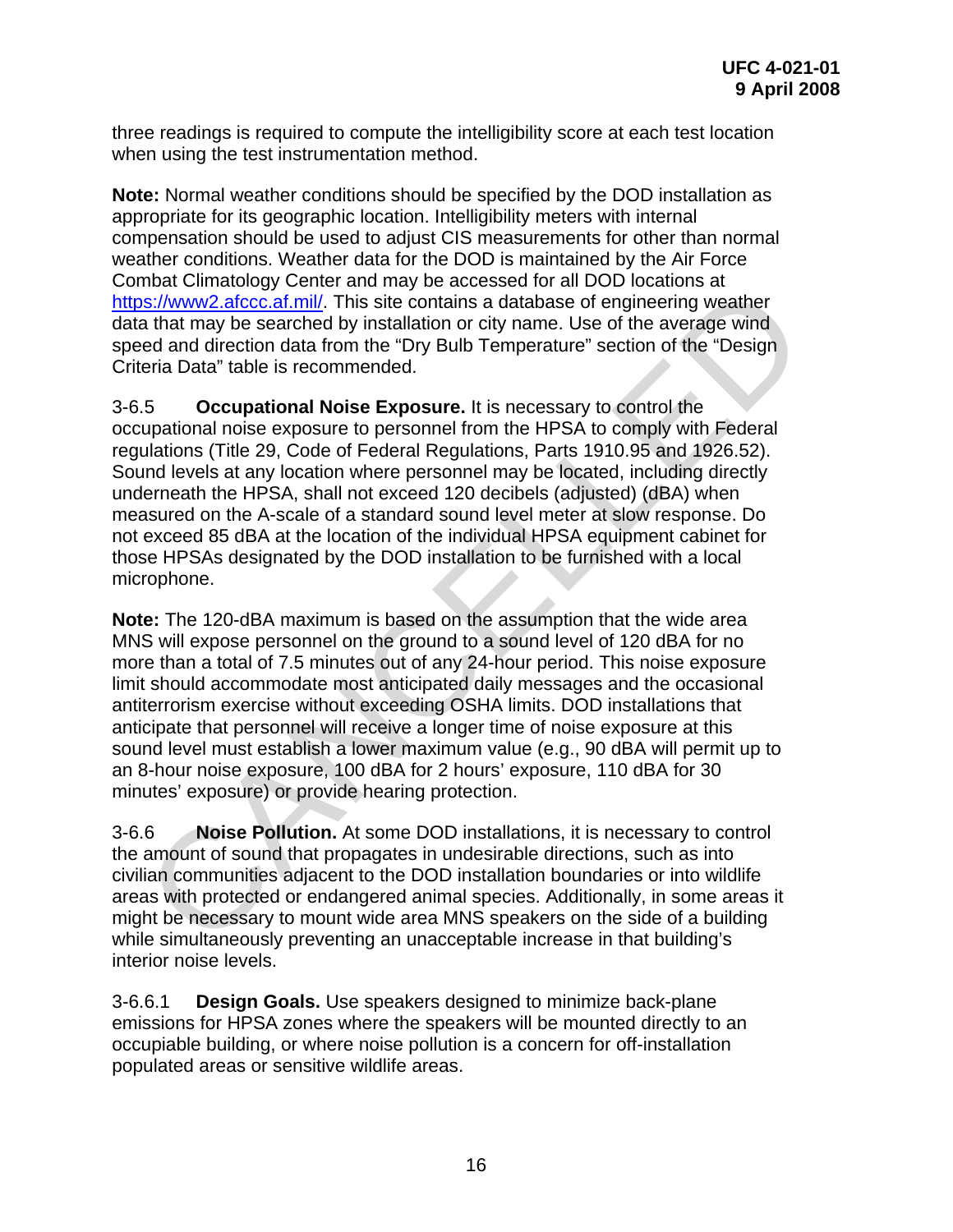<span id="page-25-0"></span>3-6.6.2 **Speakers Attached to Buildings.** Speakers attached to occupiable buildings shall be capable of using phase shifting and filtering to help eliminate unwanted "spillover" emissions and back-plane noise.

3-6.6.3 **Measuring Noise in Buildings.** Back-plane noise transmitted inside of occupiable buildings shall be no more than 15 dBA above ambient noise.

3-6.7 **HPSA inside of Buildings.** HPSA zones shall not be used to provide mass notification inside any structures when UFC 4-010-01 would require an individual building MNS if the structure were built new or renovated.

3-6.8 **HPSA Speaker Sites.** Each HPSA site for each zone shall include a field-mounted local control unit, microprocessor, amplifier, standby batteries, charger, power supply, radio, mounting brackets and loudspeaker assembly for pole or building mounting. Those HPSA sites designated by the DOD installation shall be capable of microphone input and shall be provided with a microphone designed to prevent feedback at that particular microphone location. For the Varian Section Institute Control of the HPSA state and the state of process and include and the state of the structure were built new or renovated.<br>
Section inside any structures when UFC 4-010-01 would require and

3-6.8.1 **Locations of Sites.** Locations of the HPSA sites shall be verified and recorded with GPS coordinates. These locations shall be established prior to the installation of speaker array supporting structures as part of a site survey conducted jointly by the installing contractor and the DOD installation.

3-6.8.2 **Equipment Cabinets.** All equipment for each HPSA speaker site shall be housed in modular, mountable cabinets suitable for the local environmental conditions, including space heaters and ventilation fans, as appropriate.

**Note:** Enclosures qualified to the requirements of National Electrical Manufacturers Association (NEMA) 3R (rain tight), NEMA 4 (wash-down areas), or NEMA 4X (harsh environments) should be used for all outdoor applications.

3-6.8.3 **Surge Suppression.** All external conductors (conductors passing outside of the HPSA equipment cabinet) shall be provided with surge suppression tested to Underwriters Laboratories, Inc. (UL) standards as specified by UFC 3-520-01.

3-6.9 **HPSA Performance.** The HPSA control units shall provide at least these components and features:

3-6.9.1 A digitally addressable controller

3-6.9.2 The ability to receive and store messages via the primary (and redundant, if required) communication link with a confirmation signal sent back to the primary and redundant central control stations. Alternately, the DOD installation may authorize use of fixed, pre-recorded emergency messages that are physically installed in each HPSA (typically by installing an EPROM or flash memory device).

3-6.9.3 A charger/ power supply that will accept alternating current (AC) input,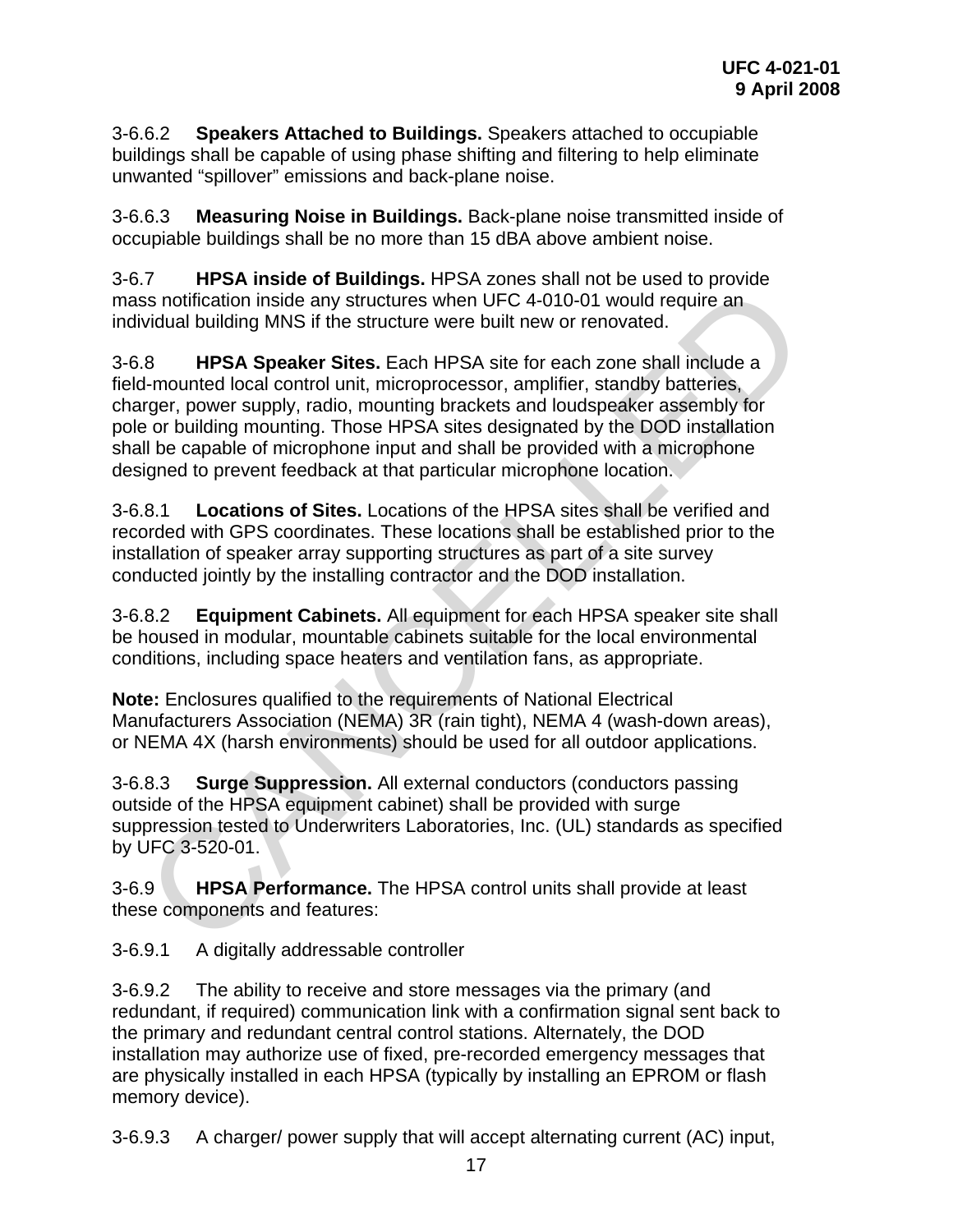backup electrical power generator input, battery input, or solar power cell input

3-6.9.4 The capability of storing at least 60 minutes of pre-recorded messages

3-6.9.5 The capability of providing a minimum of 7 standard tones. In addition, the systems shall have the capability to provide custom tones.

**ED** Marine Corps systems require a minimum of 6 standard tones.

3-6.9.6 The ability to accept and play an auxiliary input from a digital recording device such as a compact disk (CD) player or Moving Picture Experts Group (MPEG) Layer 3 player

3-6.9.7 An amplifier efficiency of not less than 90 percent. The amplifier shall have not more than 0.1 percent total harmonic distortion (THD). The amplifier frequency response shall be at least 200 hertz (Hz) to 10,000 Hz. There shall be no more than 2 percent THD at the speaker at 1000 Hz.

**Note:** Some outdoor warning systems use amplifiers that are rated for as little as 30 minutes of continuous operation. These amplifiers are often of low efficiency and may be damaged by heat buildup. Such amplifiers may be adequate for many non-emergency applications; however, higher efficiency amplifiers with improved cooling capabilities should be used to provide the capability needed for antiterrorism operations. The billty to accept and play an auxiliary input from a digital recording<br>
.9.6 The ability to accept and play an auxiliary input from a digital recording<br>
orice such as a compact disk (CD) player or Moving Picture Experts

3-6.9.8 The capability for local control at those HPSAs designated by the DOD installation. Designated HPSAs shall be able to function independently of the central control station. Designated HPSAs shall be furnished complete with a local microphone and local controls. The local microphone shall be designed to prevent feedback at that particular microphone location.

**Note:** Local control capability should be designated for all HPSAs where an onscene commander is expected to be located during emergencies. This capability should also be designated for areas used for troop formations, parade fields, parks and sports fields, areas opened to the public for air shows or fireworks displays, and any other areas where an individual HPSA could be used by the DOD installation in lieu of providing a temporary public address (PA) system.

3-6.9.9 A headphone output port to permit private listening of the system broadcast at each HPSA designated by the DOD installation for testing purposes

**B** Not required for Marine Corps systems

3-6.9.10 An input port for connecting a laptop computer or digital device to make field changes. Alternately, the DOD installation may authorize use of fixed, pre-recorded emergency messages that are created elsewhere and physically installed in the HPSA (typically by installing an EPROM or flash memory device).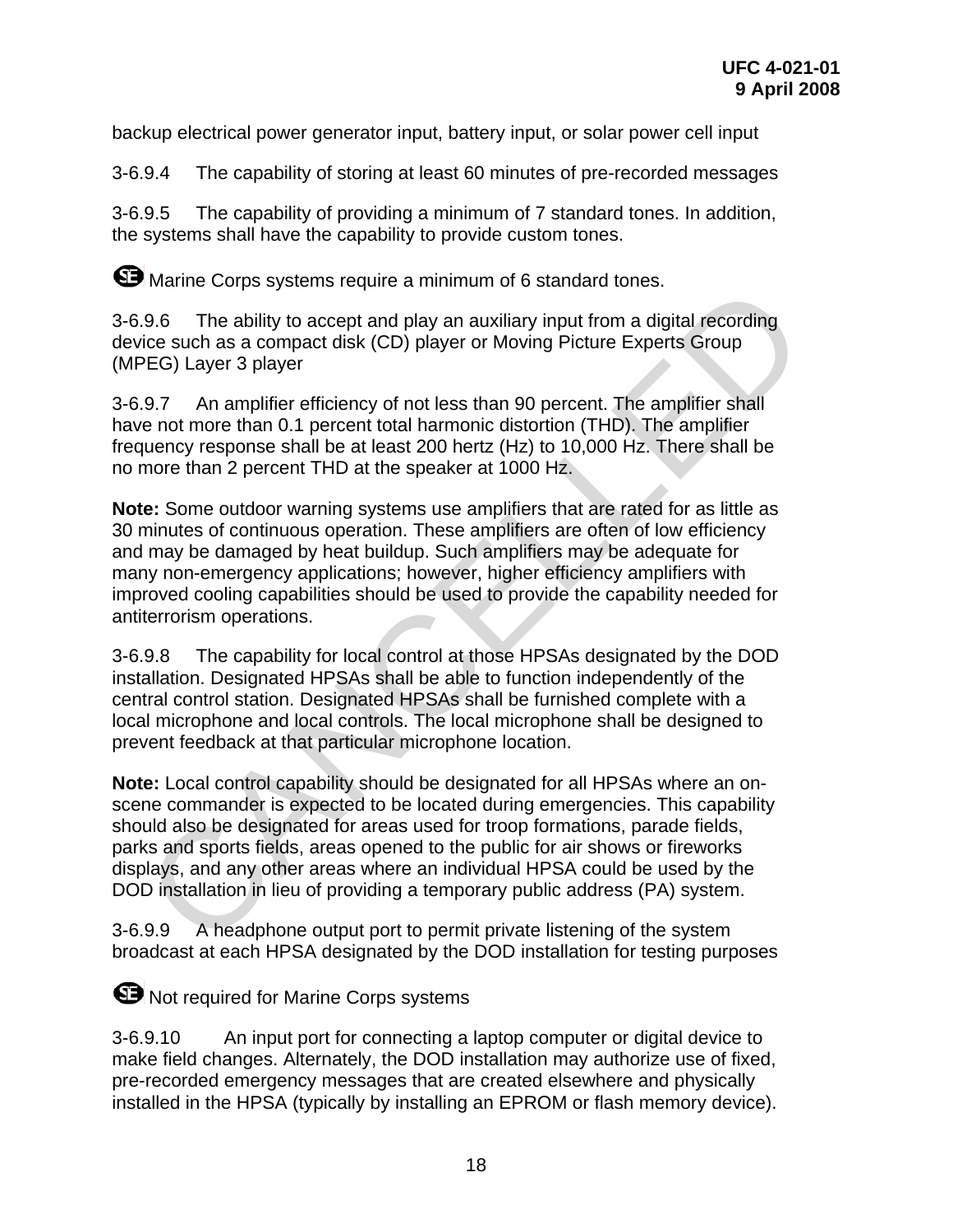# <span id="page-27-0"></span>**ED** Not required for Marine Corps systems

3-6.9.11 A tamper switch that will signal the central control station that the HPSA enclosure door is open

3-6.10 **Temperature Rating.** Speakers shall be able to operate between temperatures of -40 degrees Celsius (C) (-40 degrees Fahrenheit (F)) to +60 degrees C (+140 degrees F). Enclosures shall protect the HPSA control unit from external temperatures ranging from -40 degrees C (-40 degrees F) to +60 degrees C (+140 degrees F). The DOD installation should specify an upper external temperature limit of +80 degrees C (+175 degrees F) in those geographic locations subject to extreme heat.

3-6.11 **Battery Backup Power.** Each HPSA site shall be equipped with backup batteries to supply power for a minimum of 72 hours of electrical supervision following the loss of normal charging power, followed by a total of 60 minutes of full load operation at the end of the supervisory period.

**Note:** The DOD installation should specify the temperature to be used to size the backup batteries for the HPSA. Weather data for the DOD is maintained by the Air Force Combat Climatology Center and may be accessed for all DOD locations at https://www2.afccc.af.mil/. This site contains a database of engineering weather data that may be searched by installation or city name. Use of the lowest mean minimum temperature from the "Annual Summary of Temperatures" graph is recommended. Alternately, use the minimum design temperature of the HPSA control unit enclosure if internal heating is provided within the enclosure. Free C. (+140 degrees P.). Enclosives shall protoct the HPSA control unit from<br>termal temperatures ranging from -40 degrees C (-40 degrees F) to +60<br>rens C (+140 degrees F). The DOD installation should specify an upper<br>ren

3-6.12 **Connection to Portable Electrical Power Generator.** Each HPSA site so designated by the DOD installation shall be capable of direct connection to a commercially available portable electrical power generator or a militaryapproved mobile electrical power (MEP) generator.

#### 3-6.13 **Elevated Supporting Structure**

3-6.13.1 **Required.** An elevated supporting structure (e.g., pole, tower) shall be provided at each HPSA site other than those attached directly to a building.

3-6.13.2 **Structural Loads, Wind and Seismic Design.** The supporting structure shall be designed for the structural loads listed in UFC 3-310-01, except that the design wind speed shall be not less than 100 miles per hour (mph) (161 kilometers per hour (km/h), 86.8 knots). The supporting structure shall be sized to accommodate the static and dynamic loads produced by the sound systems and all attachments.

3-6.13.3 **Mounting Height**. The HPSA shall be attached to the elevated supporting structure. The minimum mounting height of the speakers shall be based on the rated output of the speakers and shall prevent hearing damage to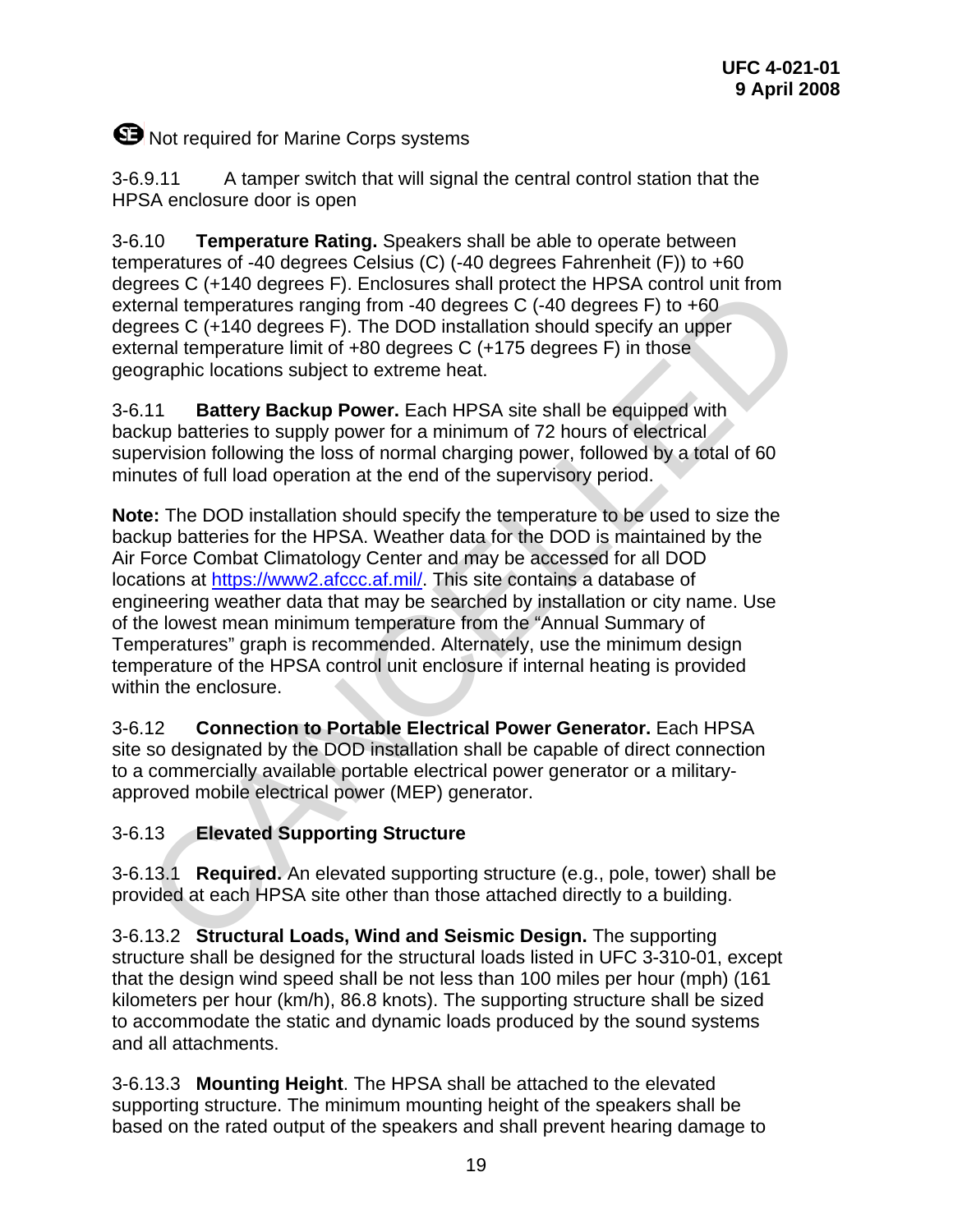<span id="page-28-0"></span>anyone directly below the speakers. Do not exceed noise exposure limits as specified in paragraph 3-6.5. The height shall not be less than 9 m (30 ft) or greater than 18 m (60 ft) above ground level. Ensure that the location and height of HPSA supporting structures do not interfere with aircraft flight operations.

3-6.13.4 **Mounting of Cabinets.** HPSA equipment cabinets shall be mounted on the elevated supporting structure with the top of the enclosure no more than 3 m (10 ft) above ground level. The equipment cabinet and power boxes must be capable of being locked shut.

#### 3-6.14 **HPSA attached to Buildings**

3-6.14.1 **Mounting Height.** The HPSA shall be mounted at a minimum mounting height that is based on the rated output of the HPSA and shall prevent hearing damage to anyone directly below the speakers. Do not exceed noise exposure limits as specified in paragraph 3-6.5.

3-6.14.2 **Structural Loads, Wind and Seismic Design.** The mounting of the HPSA shall be designed for the structural loads listed in UFC 3-310-01, except that the design wind speed shall be not less than 100 mph (161 km/h, 86.8 knots). The mounting shall be sized to accommodate the static and dynamic loads produced by the sound systems and all attachments. To the acceptance of the equipment cannet and power boxes sinust be<br>able of being locked shut.<br>
14 **HPSA attached to Buildings**<br>
14.1 **Mounting Height.** The HPSA shall be mounted at a minimum<br>
nunting height that is based

3-6.14.3 **Sound into Building.** If attached to an occupiable building, the HPSA shall not permit unacceptable levels of sound into the building. (See paragraph 3- 6.6.3.)

3-6.14.4 **Noise Exposure under HPSA.** Do not exceed the OSHA occupational noise exposure limits specified in paragraph 3-6.5.

#### 3-7 **COMMUNICATIONS LINKS**

3-7.1 **Primary Communications Link.** Primary communications shall use radio frequency-type systems that comply with National Telecommunications and Information Administration (NTIA) requirements. The systems shall be designed to minimize the potential for interference, jamming, eavesdropping, and spoofing.

**Note:** See Appendix C for a discussion of requirements for Internet-based communication systems (under development).

3-7.1.1 **Licensed Radio Frequency Systems**. An approved DD Form 1494 for the system is required prior to operation. When available, use systems designed for secure digital communication standards such as the Association of Public-Safety Communications Officials (APCO) Standard 25.

**Note:** APCO 25 is an industry-wide effort to set the recommended voluntary standards of uniform digital two-way radio technology for public safety organizations.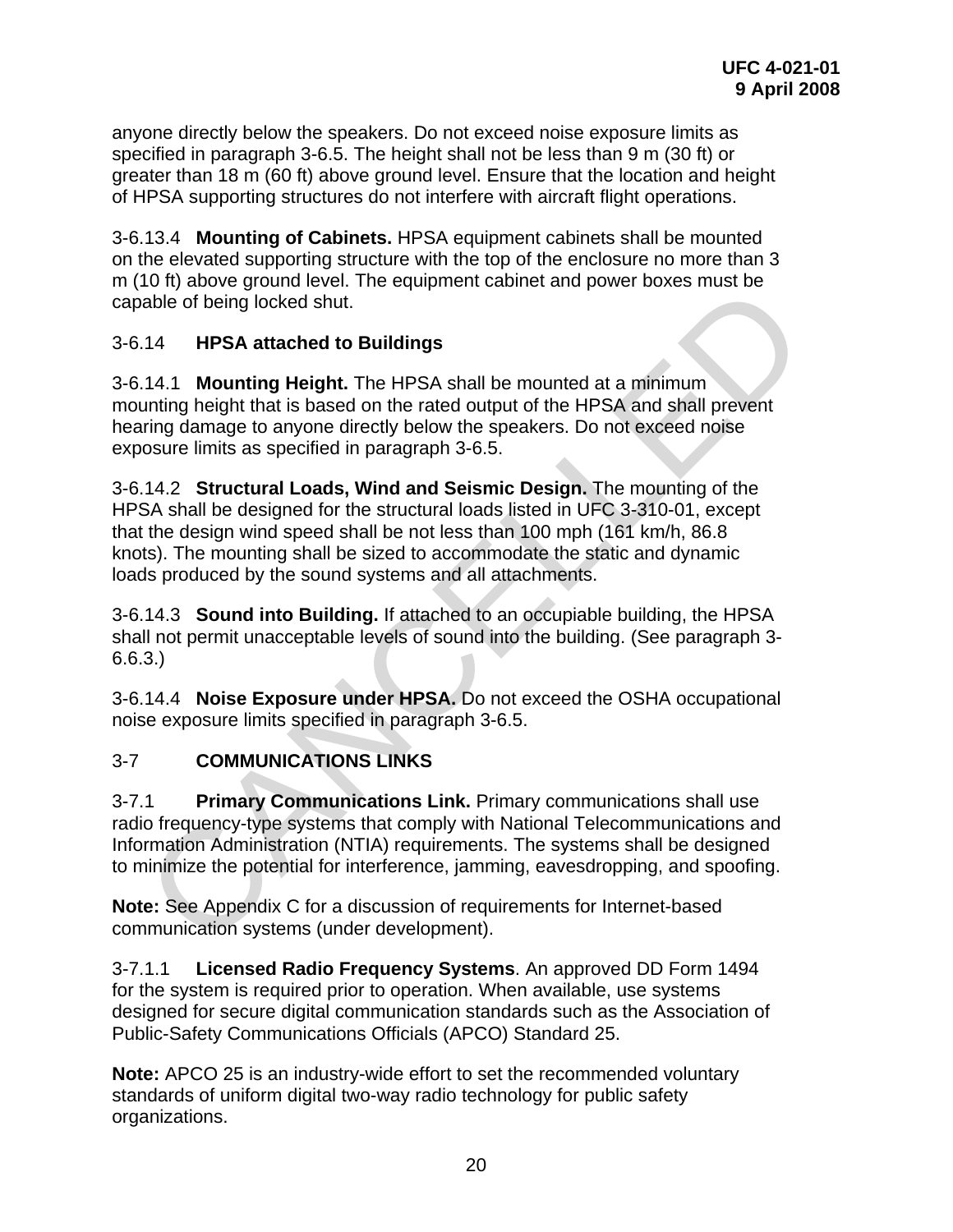<span id="page-29-0"></span>**Note:** Receiving a new radio frequency assignment often takes a relatively long time. Be sure to request the frequency assignment early in the design process.

3-7.1.2 **Non-licensed Radio Frequency Systems.** When authorized by the DOD installation commander, the NTIA permits the use in the continental United States (CONUS) of non-licensed radio frequency-type devices that conform to Federal Communications Commission (FCC) rules and regulations (47 CFR 15); however, all transmitting devices on a military installation require an approved DD Form 1494 prior to installation. In locations outside of the continental United States (OCONUS), confirm that the devices conform to host-country regulations and obtain the approval from the DOD installation commander prior to using nonlicensed radio frequency-type devices. In all cases, request permission from the spectrum manager for the local area. Provide GPS coordinates of installed transmitters when required by the spectrum manager.

**Note:** Non-licensed devices operate at very low power levels, have no vested or recognized right to any part of the radio frequency spectrum, and are not required to provide any immunity to interference. If a non-licensed system is selected, be sure the system compensates for these limitations by providing suitable radio signal modulation features (e.g., spread spectrum and frequency hopping) and that propagation distance parameters for the radio signals are not exceeded. ever, an unanimum grewoes or a nimitary instantanor require an applioner and the COCNUS), confirm that the devises conform to host-country regulation detection of the continental United to dochilate the COCNUS), confirm th

3-7.2 **Redundant Communications Link.** Redundant communication means (when required) should be established using several alternate wireless radio frequency paths to the radios. In some cases, the redundant communication means might be accomplished by using the DOD installation's communications backbone network (e.g., optical fiber cable). In this case, the central control units should accomplish this by being directly connected to the backbone network.

**Note:** All software and hardware to be installed on DOD Ethernet or Internet systems must first successfully complete an accreditation process. Accreditation often takes a relatively long time.

**Note:** See Appendix C for a discussion of requirements for Internet-based communication systems (under development).

3-7.3 **Off-the-Shelf Equipment.** Communications equipment furnished as part of the wide area MNS shall be commercial off-the-shelf (COTS). All programming codes or passwords required to access, update, modify, and maintain the communications equipment shall be provided to the DOD installation no later than the date of final system acceptance.

**Note:** Receiving authorization to operate any communications equipment often takes a relatively long time. Be sure to request approval early in the design process. At some DOD installations, a certificate to operate (CTO) or certificate of networthiness (CON) is required.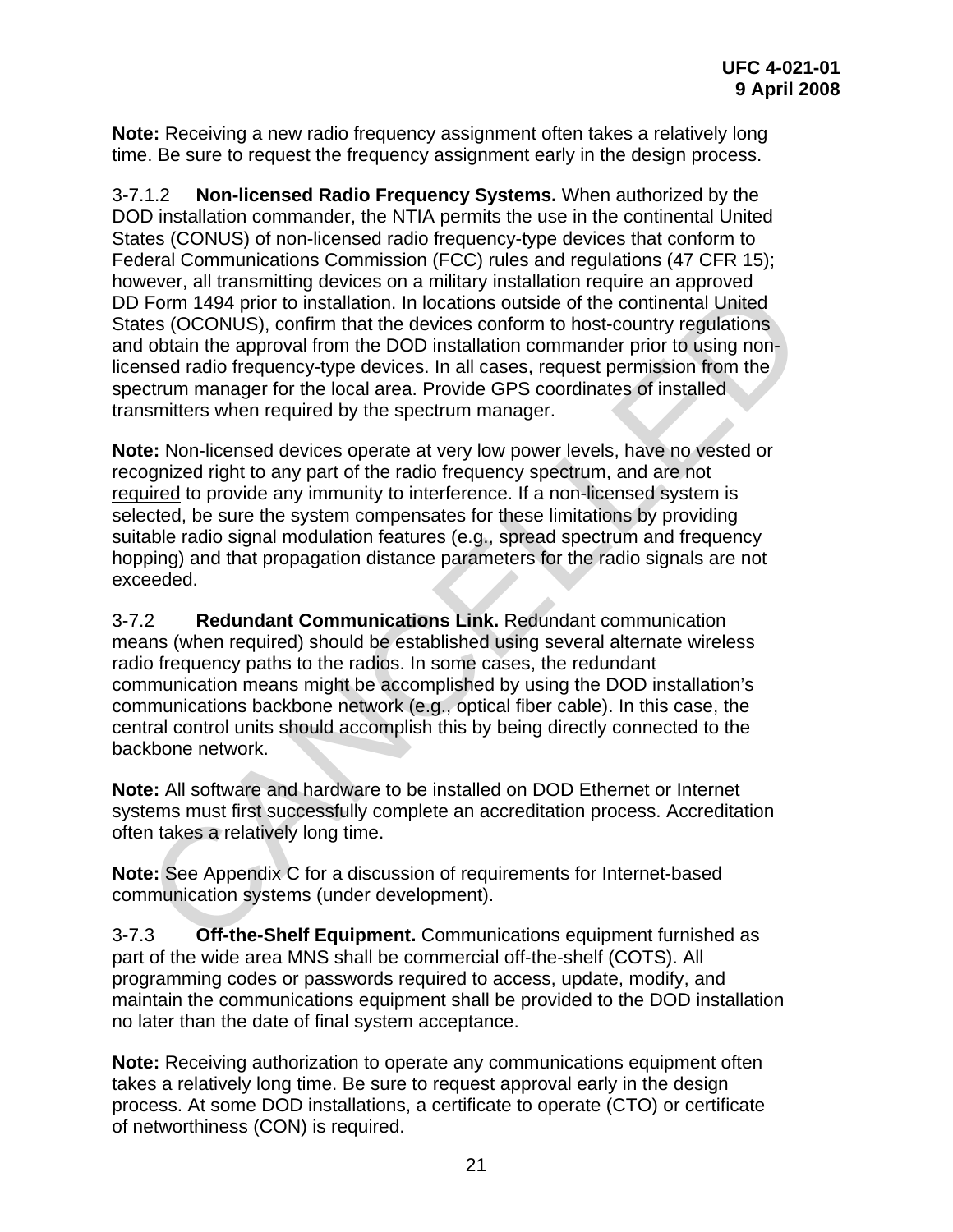<span id="page-30-0"></span>3-7.4 **Supervision.** Full system supervision shall be provided. Notification of system alarm, supervisory, and trouble signals shall be provided to the central control stations within a time period not to exceed 200 seconds.

3-7.5 **Diagnostics.** The communications systems shall provide self-test and diagnostics capabilities. Local diagnostics information shall be transmitted to the central control stations.

3-7.6 **Interfaces with Other Systems.** The communications systems shall be capable of interfacing with existing fire alarm systems, existing PA systems, and existing telephone dialing systems on the DOD installation. The communications systems shall be designed with an established protocol that is provided to the DOD installation to allow existing and future individual building MNS from other manufacturers to interface with the wide area MNS. The wide area MNS manufacturer shall provide a standard interface method (such as an audio line-level output and multiple relay contacts) or supply the necessary digital communication protocols to permit the DOD installation to select more than one manufacturer of individual building MNS. .6 Interfaces with Other Systems. The communications systems shall of interfacing with existing file alarm systems casting PA systems, capacity existing PA systems calculation. The lexisting PA systems shall be designed wi

**S** Marine Corps systems will interface with the telephone dialer system that has been approved by the AHJ. (See paragraph 1-3.4 for more information on the AHJ).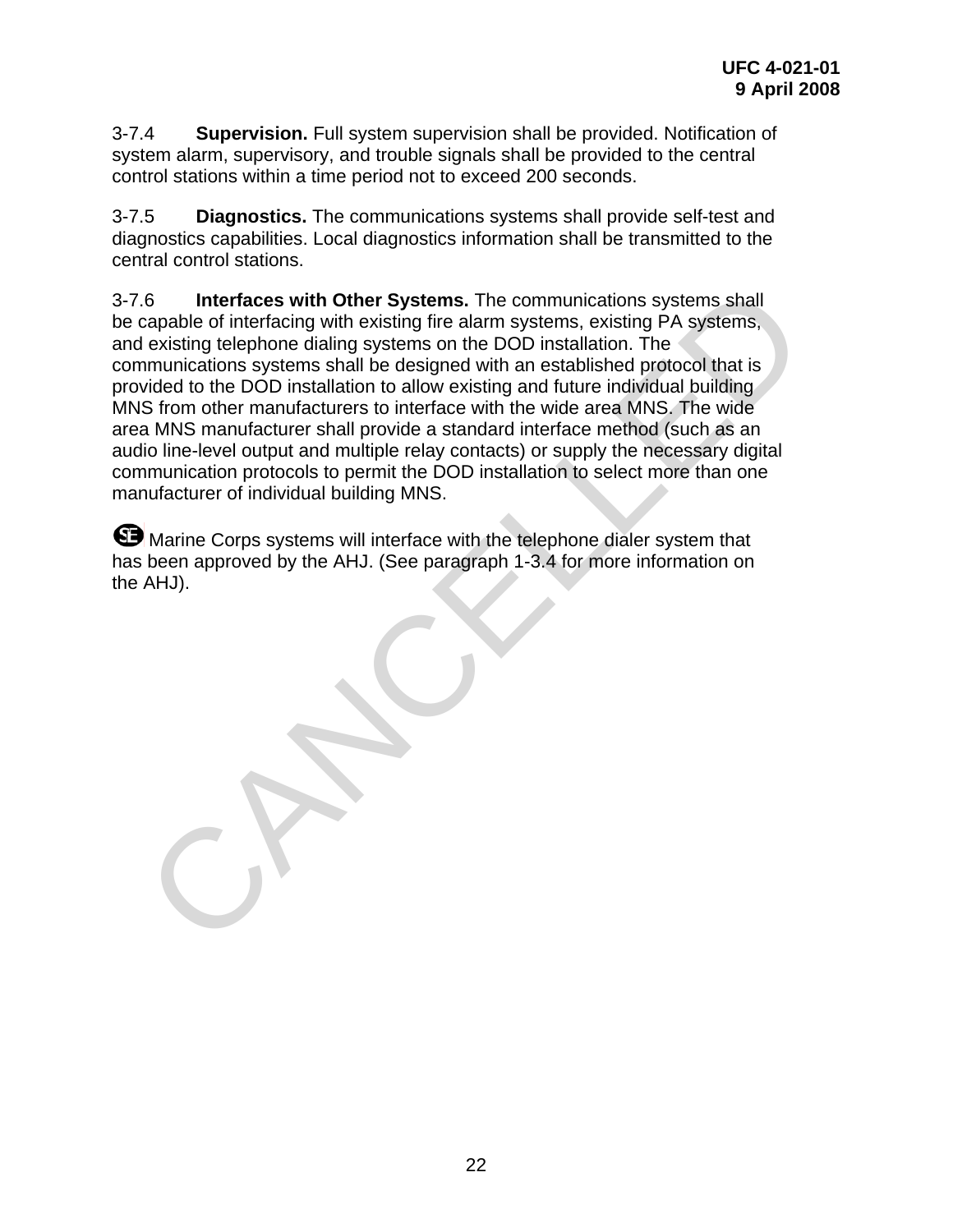#### **CHAPTER 4**

#### <span id="page-31-0"></span>**INDIVIDUAL BUILDING MNS FOR NEW CONSTRUCTION PROJECTS**

4-1 **SCOPE.** Individual building MNS are intended to provide real-time information to personnel within and in the immediate vicinity of buildings on a DOD installation. These systems are required by UFC 4-010-01 for new construction and renovation of existing buildings. This chapter provides the design criteria for new construction projects. It discusses the requirements of the individual building MNS that is installed in new construction as part of a combined MNS/fire alarm system.

**Note:** In most cases, the simplest and most economical approach for new construction will be to install a combined system that performs both as an individual building MNS and as the building fire alarm/voice evacuation system.

4-2 **REQUIREMENTS FOR SYSTEM DESIGNERS.** The individual building MNS shall be designed under the supervision of a registered fire protection engineer, by a registered professional engineer having at least four years of current experience in the design of fire protection and detection systems, or by an engineering technologist qualified at NICET Level IV in fire alarm systems. The individual's name, signature, and professional engineer number or NICET certification number shall be included on all final design documents. D installation. These systems are required by UFC 4-UTU-UT for new<br>
distruction and renovation of existing buildings. This chapter provides the<br>
sign criteria for new construction projects. It discusses the requirements of

**G** Navy systems shall be designed only by a registered fire protection engineer who has passed the fire protection engineering written examination administered by the National Council of Examiners for Engineering and Surveys (NCEES).

4-3 **SYSTEM OVERVIEW.** A combined system is required by the Navy and is highly recommended by the Army and Air Force. The combined system design may be used by the Marine Corps when specifically approved by the AHJ based on the class and size of the building requiring the MNS. Otherwise, Marine Corps projects will use the technical criteria of Chapter 5. If an Army or Air Force installation approves use of a separate MNS and separate building fire alarm system in a new construction project, use the technical criteria of Chapter 5.

 A separate MNS may be installed in Navy projects for a building not provided with a fire alarm system. See Chapter 5.

**Note:** See paragraph 6-5 for MNS requirements for special occupancies such as medical facilities and facilities intended for occupancy by persons not capable of self-preservation.

4-3.1 **Subsystems.** An individual building MNS for new construction projects includes several subsystems: autonomous control unit (ACU); local operating consoles (LOC); notification appliance network; and interface with the wide area MNS on the DOD installation. System design and wiring is designed to meet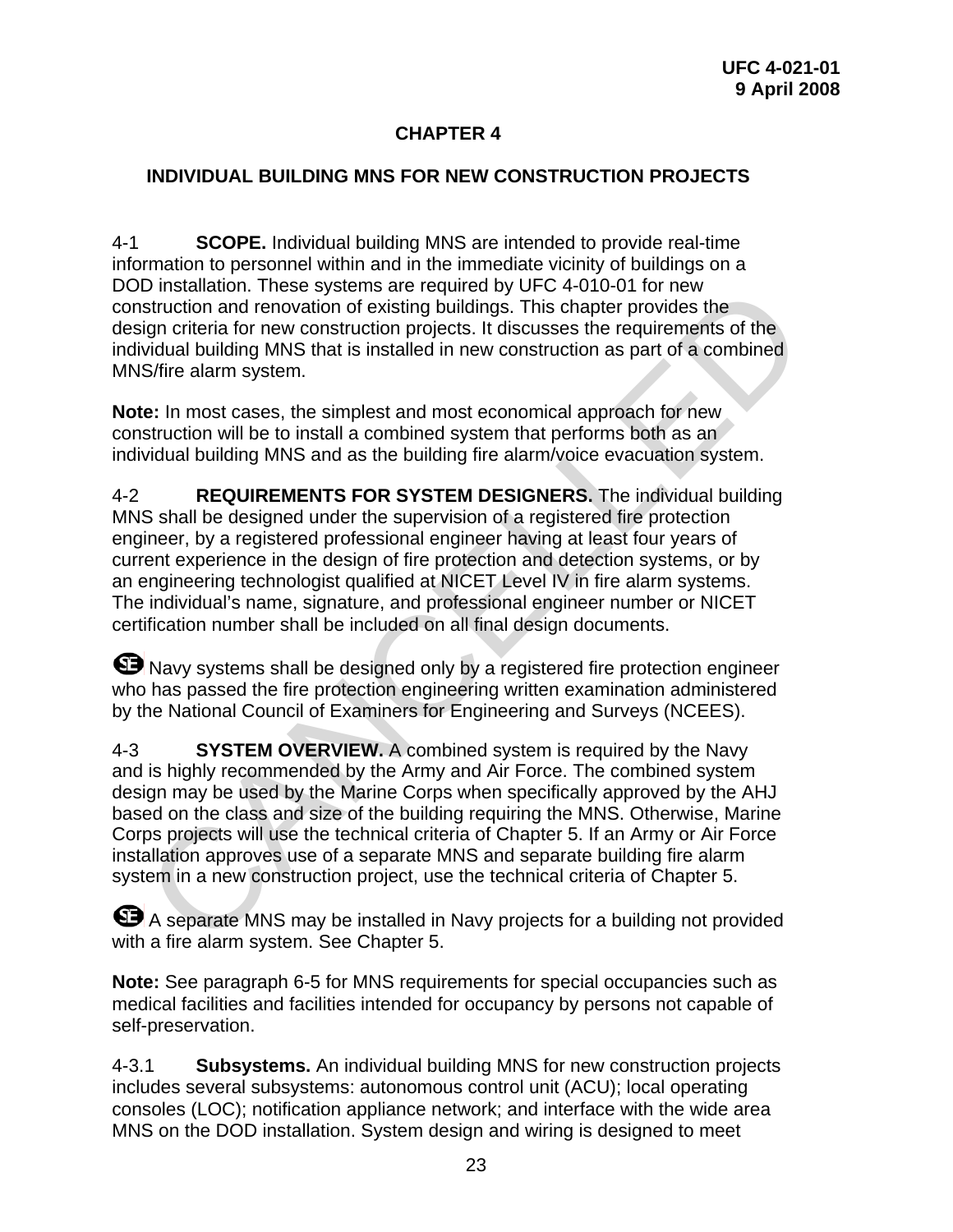<span id="page-32-0"></span>NFPA 72 requirements for MNS and fire alarm systems.

#### 4-3.2 **ACU**

4-3.2.1 **Functions.** The ACU is used to monitor and control the notification appliance network. At the ACU, personnel in the building can initiate delivery of pre-recorded voice messages, provide live voice messages and instructions, and initiate visual strobe and alphanumeric message notification appliances. Actions taken at the ACU take precedence over actions taken at any other location, including the LOC, or inputs from the wide area MNS on the DOD installation.

4-3.2.2 **Combined System.** For new construction, the ACU shall be integrated with the building fire alarm control panel (FACP) to form one combined system that performs both functions. The building PA system for smaller buildings may be integrated with the combined system so that all three functions—mass notification, fire alarm, and PA—are provided by one building system. In large buildings, however, combining the PA system will typically require the design of very complex speaker switching matrices and is not recommended. Combined systems shall meet the requirements of NFPA 72*.* and what the ACU and experimentation involving the ACU same of the ACU take precedence over actions taken at any other location, uding the LOC, or inputs from the wide area MNS on the DOD installation.<br>
2.2 **Combined Syste** 

**Note:** A combined system may include an ACU and FACP supplied from different manufacturers or placed in separate equipment enclosures; however, the ACU and FACP must be integrated in their controls and performance to meet the requirements of NFPA 72 and this UFC.

**Note:** The Army and Air Force permit the MNS and fire alarm system to be installed as separate systems if mandated by the DOD installation. The Marine Corps normally requires the MNS and fire alarm system to be installed as separate systems unless specifically permitted by the AHJ. See Chapter 5 for technical criteria for this design approach.

4-3.3 **LOC.** A LOC is a unit designed to allow emergency response forces and building occupants to operate the individual building MNS, including initiating delivery of pre-recorded voice messages, providing live voice messages and instructions, initiating visual strobe and alphanumeric message notification appliances, overriding external voice announcements, and terminating mass notification functions. A LOC is usually contained in a small, wall-mounted enclosure. Not all functions that could be performed at the ACU are necessarily available at a LOC.

4-3.4 **Notification Appliance Network.** A notification appliance network consists of a set of audio speakers, strobes, and text signs (when required) that are located to alert occupants and provide intelligible voice and visual instructions.

4-3.4.1 **Audio Appliance Network.** Speakers are provided at all locations in the building and also around the building at entrances/exits and other outdoor areas (such as courtyards) commonly used by the building occupants. Important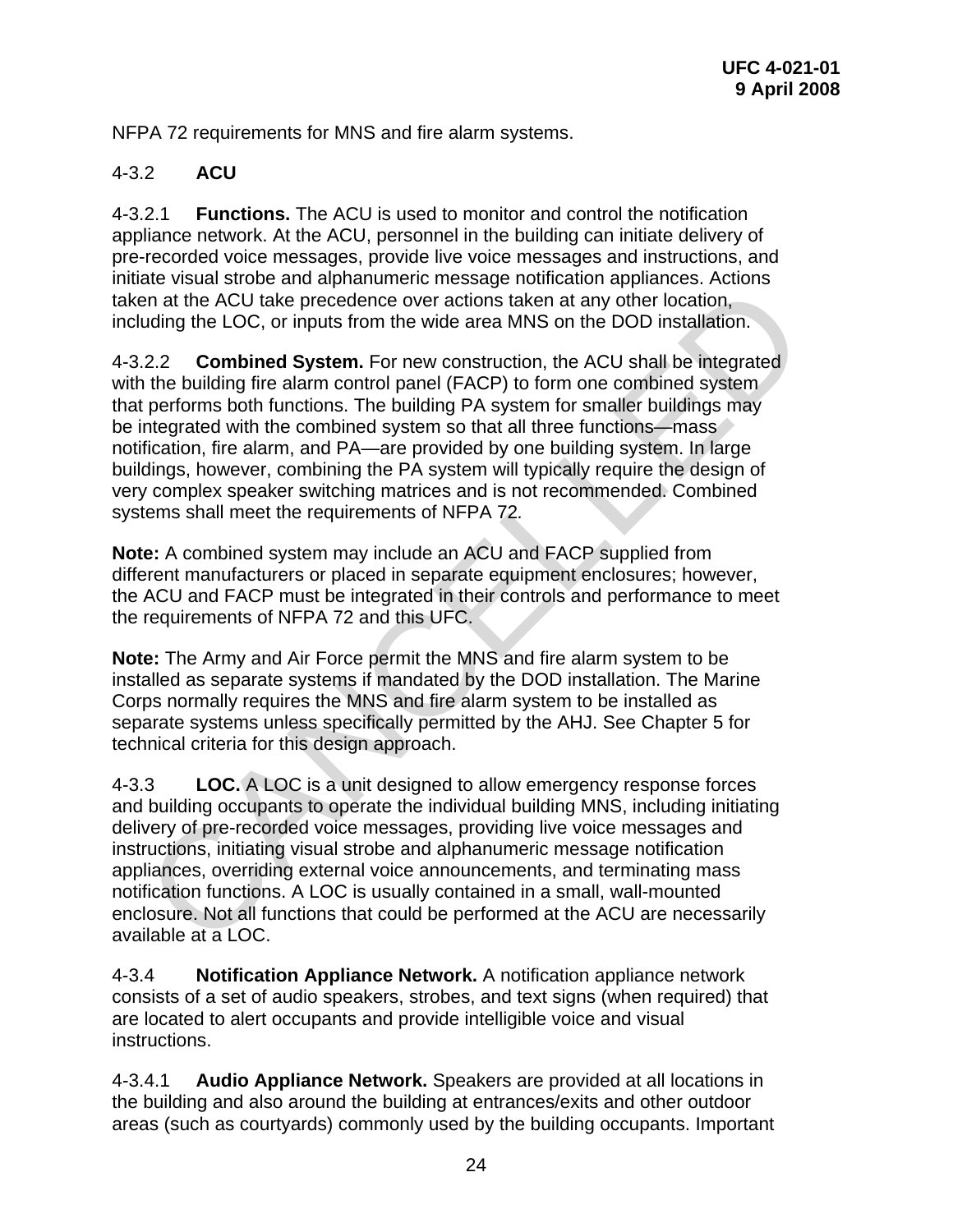<span id="page-33-0"></span>design considerations for the audio speakers include intelligibility and audio intensity.

**Note:** Outside notification more than 5 m (16 ft) from the building should be provided by the wide area MNS.

4-3.4.1.1 Intelligibility is defined in NFPA 72. Commercially available test instrumentation shall be used to verify intelligibility.

4-3.4.1.2 Effective voice communication within buildings occurs by using a system design of many speakers, each with low audio intensity.

4-3.4.2 **Visual Appliance Network.** Strobes are provided at all locations inside the building to meet the accessibility requirements of UFAS for persons with hearing disabilities. Strobes are provided at the same locations in a building that would be required for a fire alarm system notification appliance. Combined MNS/FACP systems may use either one strobe (clear) or two strobes (clear for fire and amber for MNS) as specified by the AHJ.

4-3.4.2.1 Navy installations shall use one clear strobe and also shall provide text signs. Text signs are required over the door to each egress stairwell and over (or adjacent to) the substantial means of egress from the level of discharge. Exterior exit doors from a single room (e.g., mechanical or electrical rooms) do not require a text sign.

4-3.4.2.2 Army and Air Force installations shall use a clear strobe for fire and an amber strobe for MNS. Use of text signs is optional and at the discretion of the DOD installation. If provided, text signs shall be located over the door to each egress stairwell and over (or adjacent to) the substantial means of egress from the level of discharge. Exterior exit doors from a single room (e.g., mechanical or electrical rooms) do not require a text sign. A.1.2. Effective voice communication within buildings occurs by using a<br>4.1.2. Effective voice communication within buildings occurs by using a<br>4.1.2. **Visual Appliance Network.** Strobes are provided at all locations<br>de th

4-3.4.2.3 Marine Corps installations shall contact the AHJ for guidance on visual notification appliances.

4-3.5 **Interfaces with the Wide Area MNS**. If a wide area MNS is provided on the DOD installation, the individual building MNS communicates with the central control units of the wide area MNS to provide status information, receive commands, activate pre-recorded messages, and originate live voice messages. If no wide area MNS is provided on the DOD installation, at a minimum, the individual building MNS shall be able to receive an audio line-level input.

4-3.6 **Logical Block Diagrams.** Figures 4-1 and 4-2 show the logical block diagrams for acceptable configurations of the individual building MNS for new construction.

**Note:** These diagrams are intended to show only the functional relationships of the major components. They are not intended to serve as wiring diagrams. Many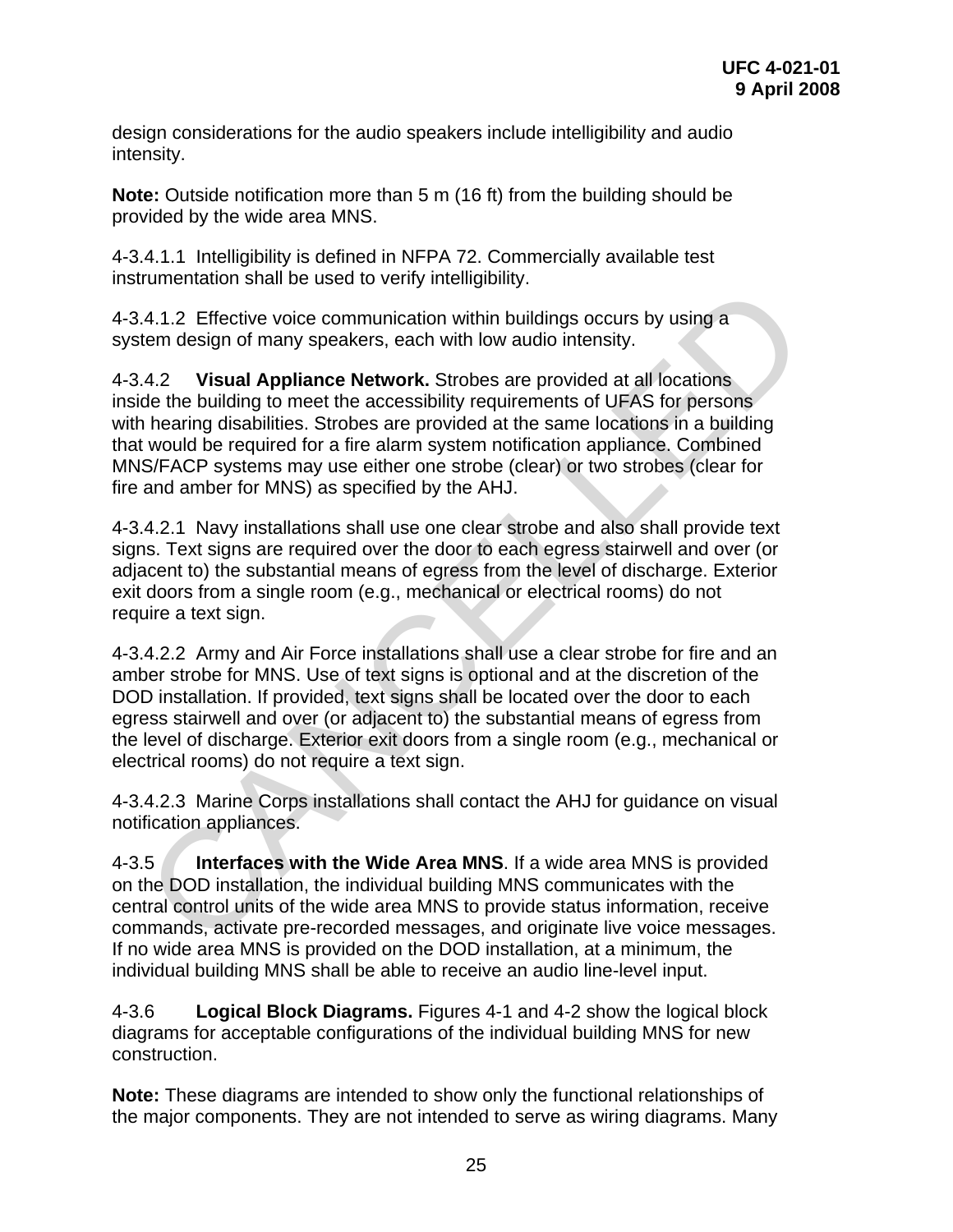essential design features for an operational system, such as end-of-line resistors, are not shown.

CANCELLED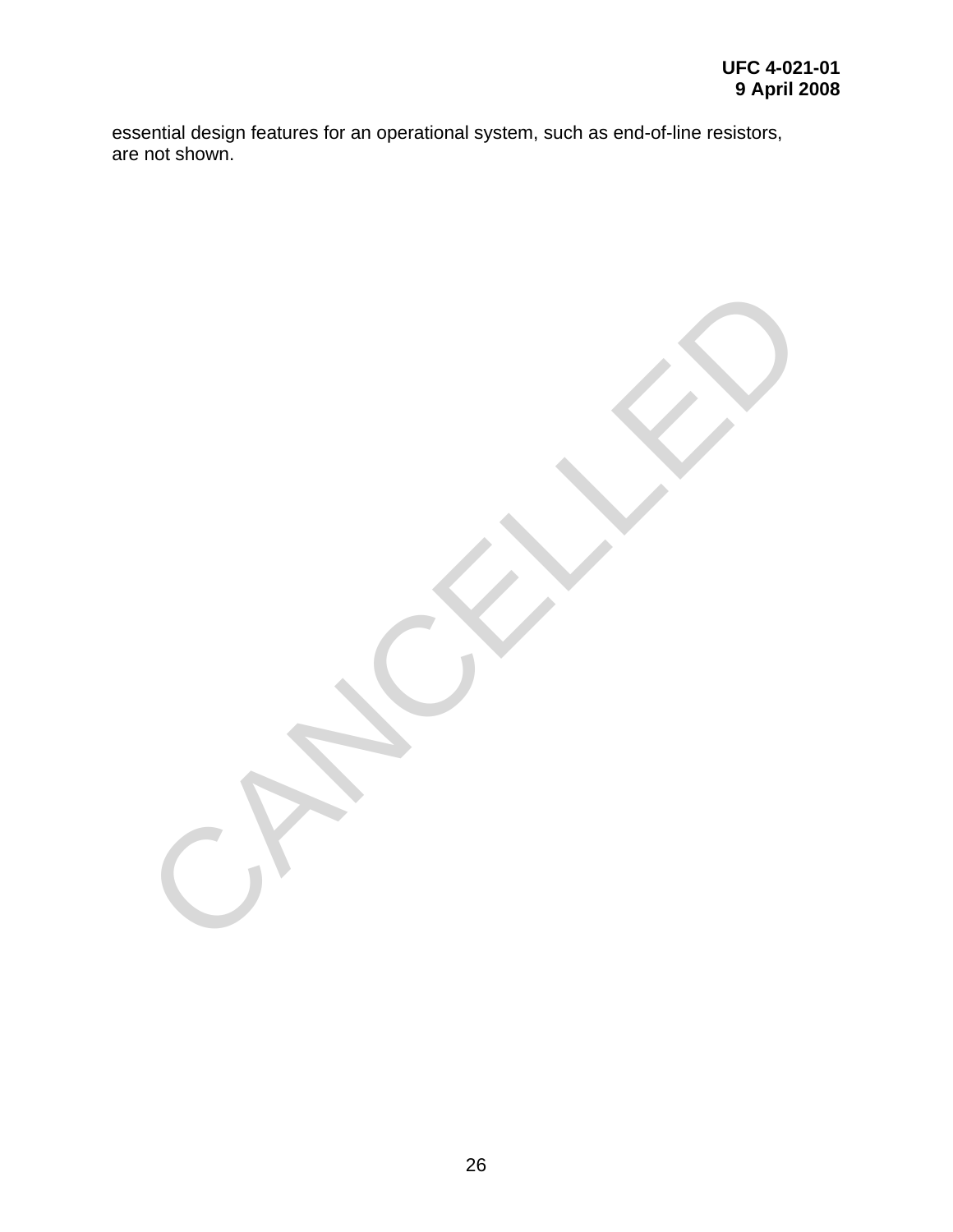<span id="page-35-0"></span>

#### **Figure 4-1. Individual Building Mass Notification System: Combination Fire Alarm System and MNS (Navy)**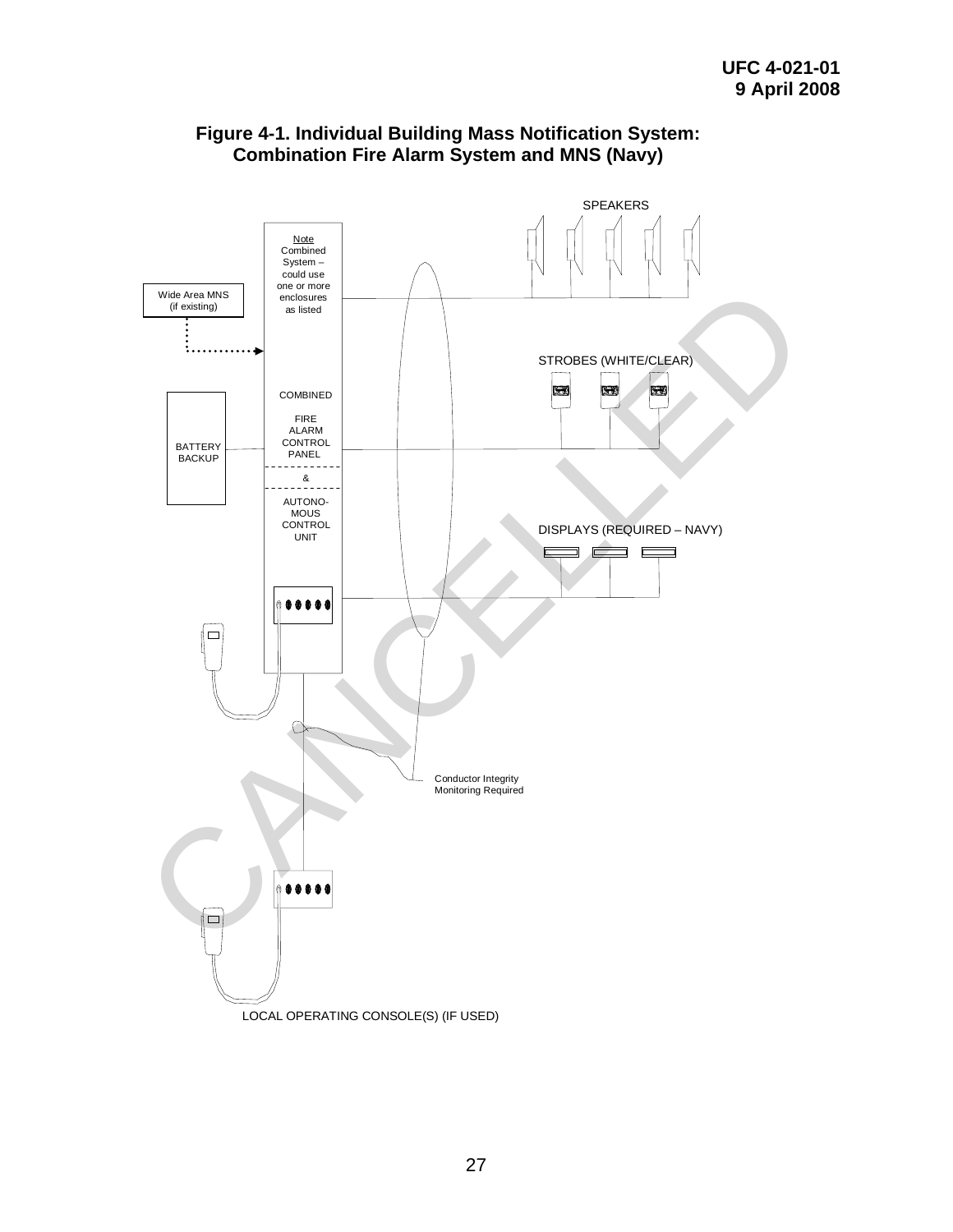

## **Figure 4-2. Individual Building Mass Notification System: Combination Fire Alarm System and MNS (Army and Air Force)**

LOCAL OPERATING CONSOLES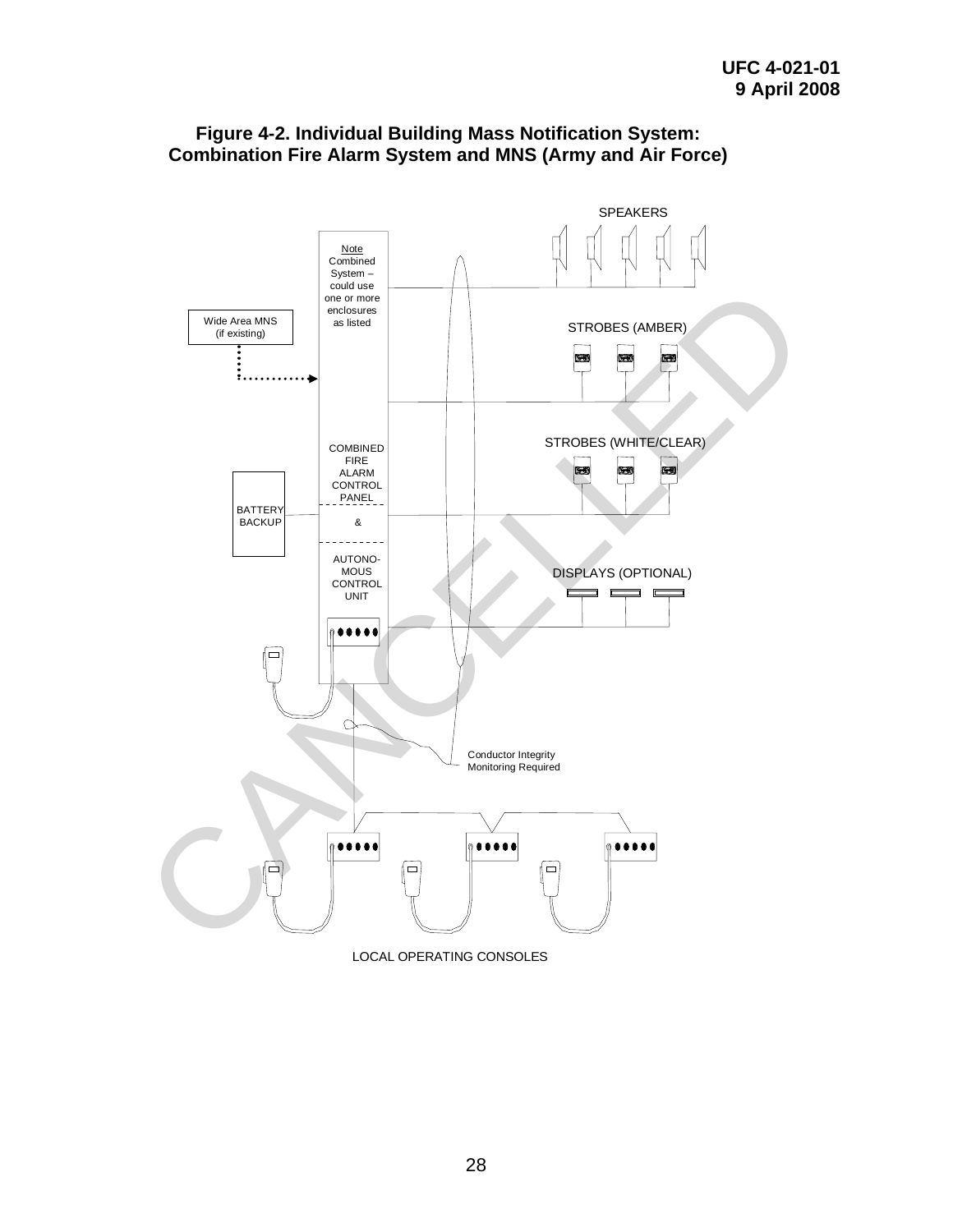# 4-4 **ACU**

4-4.1 **Locations.** The ACU shall form a combined system with the FACP. These control panels may be co-located in the same enclosure or may be physically separated. If they are located in the same enclosure, install the enclosure at the location normally specified by the DOD component AHJ for a stand-alone FACP.

## 4-4.2 **Design Features.** The ACU shall:

- Be able to function independently upon failure of the wide area MNS (if provided on the DOD installation).
- Be a listed combination system with the fire alarm system as described in NFPA 72 and meeting UL Standard 864 and the specific requirements of this UFC. The listing evaluation shall be accomplished by UL, Factory Mutual Research Corporation (FM), or another nationally recognized testing laboratory (NRTL).

**Note:** Systems designed to UL 2017 instead of UL 864 may not be used for a combination system. Systems designed to UL 2017 are permitted for a MNS separate from the fire alarm system (see Chapter 5).

- Be able to activate strobes and text signs:
- Navy: Energize clear strobe lights marked "ALERT" along with light-emitting diode (LED)-type text signs. Text signs are required over the door to each egress stairwell and over (or adjacent to) the substantial means of egress from the level of discharge. Exterior exit doors from a single room (e.g., mechanical or electrical rooms) do not require a text sign. Strobes shall meet all UL listing requirements for fire alarm system strobes except for the marking "ALERT." 9.2 Design Features. The ACU shall:<br>
• Be able to function independently upon failure of the wide area MNS<br>
(if provided on the DOD installation).<br>
• Be a listed combination system with the fire alarm system as described<br>
	- Marine Corps: Contact the AHJ for guidance on visual notification appliances.
	- Army and Air Force: Energize either one set of clear strobe lights marked "FIRE" for the fire alarm system or a separate set of amber strobe lights marked "ALERT" for the MNS as appropriate for the emergency. Energize LED-type text signs if required by the DOD installation.
	- Make general paging or other non-emergency messages available without the activation of strobes. A separate microphone must be provided for this purpose.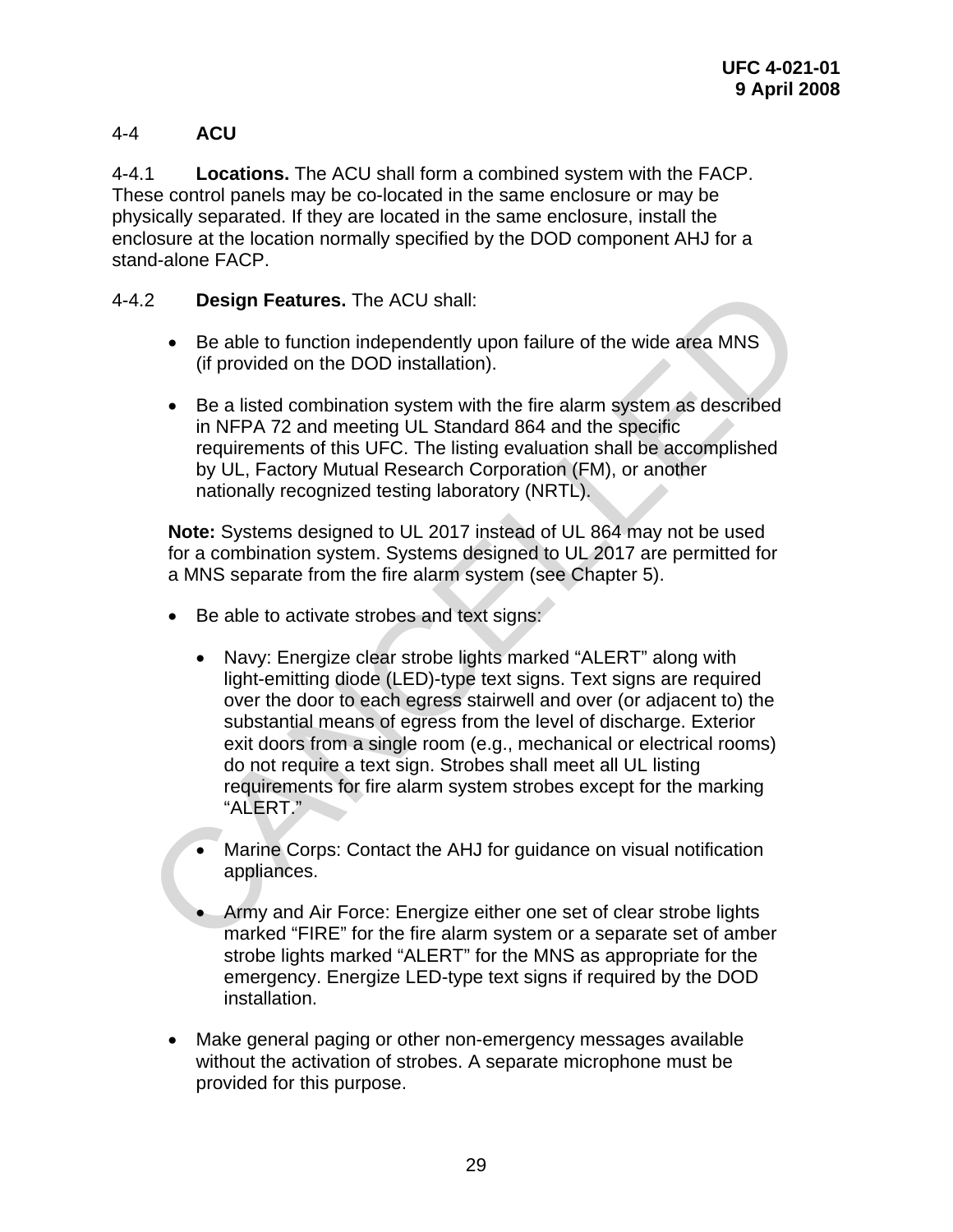- Have the ability to interrupt PA system announcements and to silence building background music while delivering voice messages.
- Be able to accept voice messages from the DOD installation telephone system
- Have conductor connections that comply with NFPA 72.

**Note:** Ethernet or IP connections for initiating and indicating circuits are not currently available that will meet NFPA 72 requirements and, therefore, may not be used. Additionally, all software and hardware to be installed on DOD Ethernet or Internet systems must first successfully complete an accreditation process. Accreditation often takes a relatively long time. Note: Ethernet or IP connections for initiating and indicating circuits are<br>not currently available that will meet NFPA 72 requirements and,<br>therefore, may not be used. Additionally, all software and hardware to be<br>instal

- Have conductor integrity monitoring for strobes, speaker wiring, power supplies, and connections to the LOC.
- Be able to switch between MNS and fire alarm notification functions without generating trouble alarms in either system.
- Have the capacity for multiple pre-recorded messages (at least eight, but more if required by the DOD installation). Pre-recorded messages shall be passed in the English language and, for OCONUS locations, also in the predominant language(s) used by the host nation. Prerecorded messages, if used, should address at least these subjects:
	- Bomb threat or actual bomb within/around the building
	- Intruder/hostile person sighted within/around the building
	- Directions to occupants to take cover within the building
	- Evacuation of the building using exits other than the normal main entrance/exit (since the front entrance/exit is often a location targeted by terrorists)
	- Emergency weather conditions appropriate for the local area
	- "All Clear" message
	- A test message intended for verifying functionality of the system.

**E** The Marine Corps AHJ will determine the number and content of pre-recorded messages.

• Be able to deliver messages quickly.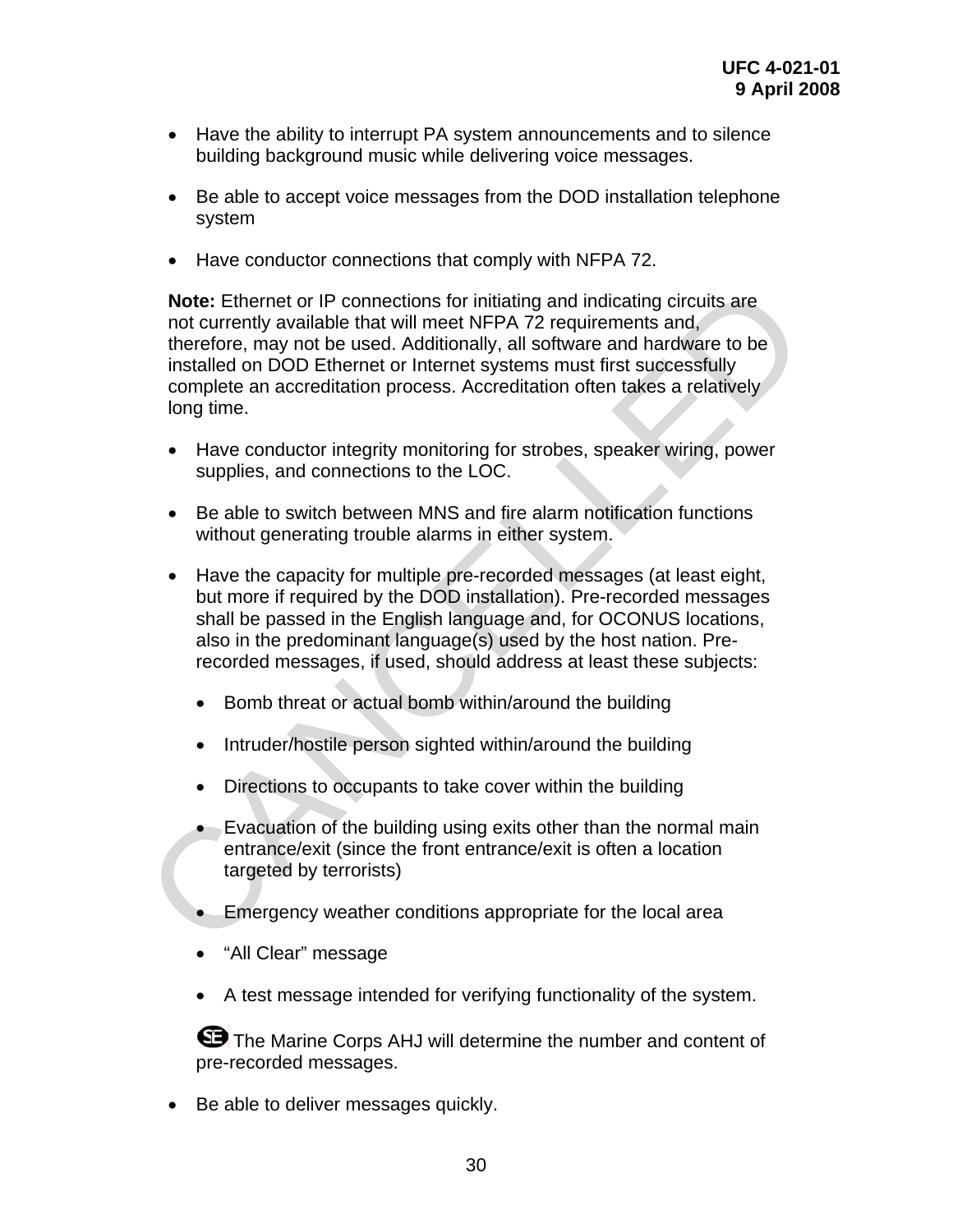- Be able to automatically repeat pre-recorded messages until they are terminated.
- Have a microphone for delivering live voice messages.
- Have adequate discrete outputs to initiate text signs and initiate strobes.
- Interface to the LOC for initiating recorded messages and delivering live voice messages from locations in the building other than at the ACU.
- Establish priority for passing messages to prevent interference between the ACU, LOC, and the wide area MNS on the DOD installation.
- Allow the MNS to temporarily override fire alarm audible messages and visual signals, and to provide intelligible voice commands during simultaneous fire and terrorist events. All other features of the fire alarm system, including the transmission of signals to the fire department, shall function properly. MNS messages shall take priority and continue to override fire alarm audible messages until the MNS message is either manually or automatically ended. If not manually ended, the MNS message will automatically end after 10 minutes. • Interface to the LOC for initiating recorded messages and delivering<br>
live voice messages from locations in the building other than at the<br>
excution and the VCU.<br>
Establish priority for passing messages to prevent inter
	- Provide a supervisory signal if the MNS is used to override fire alarm audible messages and visible signals during simultaneous fire and terrorist events. The supervisory signal shall be annunciated at the FACP and any remote fire alarm annunciators and be transmitted to the fire department. The visual annunciation of the separate supervisory signal shall be distinctly labeled or otherwise clearly identified.

**S** The Army requires that this supervisory signal be separate from other fire alarm system supervisory signals.

- Remote monitoring of trouble, supervisory, and alarm functions to a constantly occupied location meeting the requirements of NFPA 72
- Have a single switch or operating mechanism capable of shutting down all heating, ventilating, and air conditioning (HVAC) equipment in the facility in accordance with the requirements of UFC 4-010-01. If permitted by the DOD installation, this shutdown capability may be provided at a LOC or be deleted entirely if the capability is otherwise provided at a location readily accessible to building occupants.
- Provide a complete set of self-diagnostics for the controller and appliance network.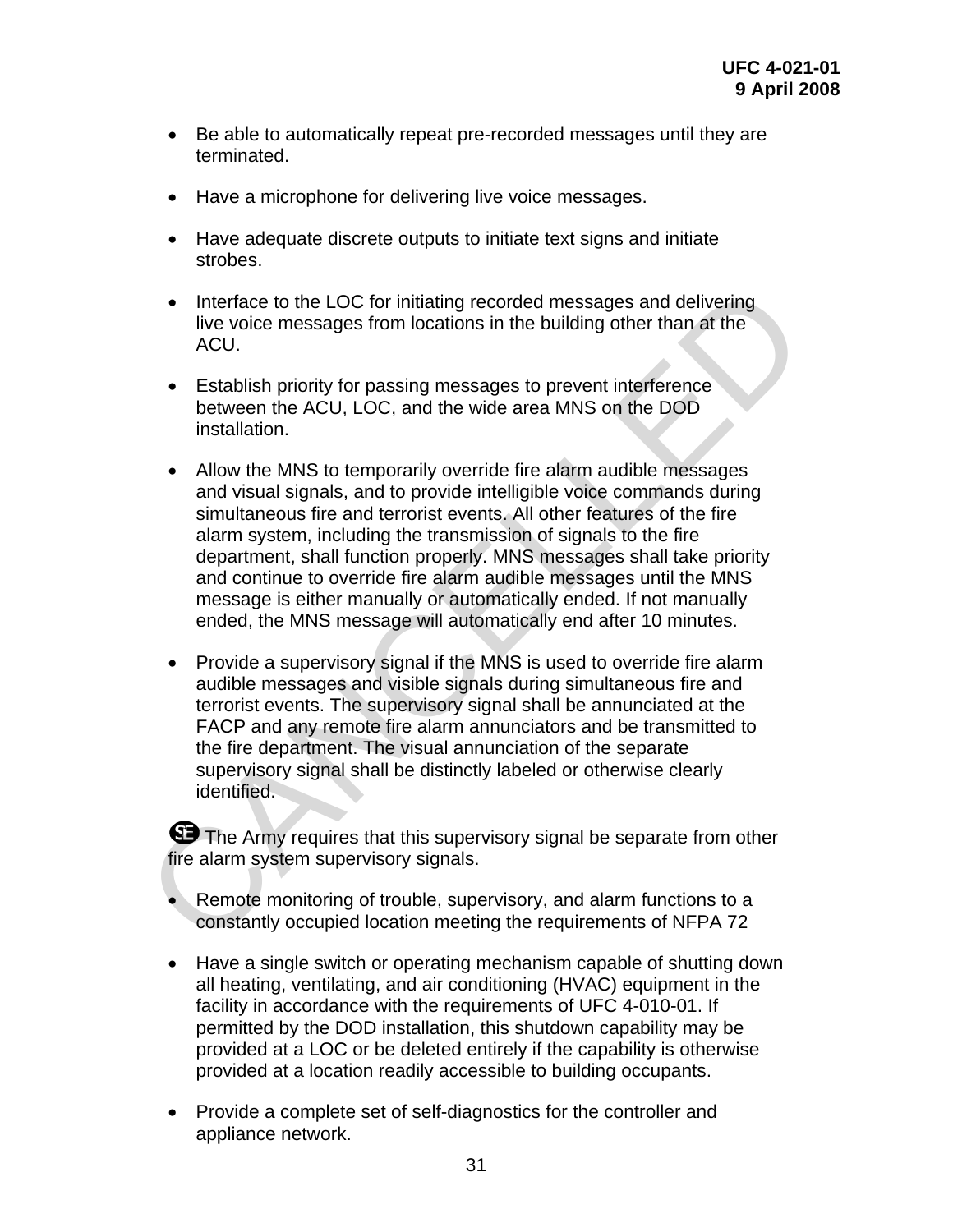- Have a local diagnostic information display.
- Provide a local system event log file.

4-4.3 **Off-the-Shelf Equipment.** ACU equipment furnished as part of the individual building MNS shall be COTS and shall be tested to the standards of UL or FM by a NRTL.

4-4.4 **Programming Codes.** All programming codes or passwords required to access, update, modify, and maintain the ACU shall be provided to the DOD installation no later than the date of final system acceptance.

#### 4-4.5 **Power Supply Features.** The power supply shall:

- Be capable of accepting 120/240 VAC, 50/60 Hz.
- Be appropriate for a MNS/FACP system that meets at least the minimum NFPA 72 requirements for standby power capacity. In addition, secondary (standby) power should be provided as follows: immediately upon loss of normal AC power, the standby source of power shall provide a minimum of 60 minutes of mass notification at the maximum connected load. 4 **Programming Codes.** All programming codes or passwords required<br>
cacess, update, modify, and maintain the ACU shall be provided to the DOD<br>
stallation no later than the date of final system acceptance.<br> **Power Supply** 
	- Disable use of any microphones intended solely for general paging or other non-emergency messages upon loss of normal AC power.
	- Conform to applicable sections of NFPA 72.
	- Use only COTS components.
	- Provide surge protection in accordance with UFC 3-520-01.

## 4-5 **LOC**

4-5.1 **Locations.** Provide a LOC to allow emergency response forces and building occupants to access the MNS and originate messages in emergency situations from locations in the building other than from the ACU. Follow these requirements:

- Provide a separate LOC for use by the fire department near the building FACP (or fire command center) unless this is also the location of the ACU.
- Do not place a LOC inside a locked room or closet (with the possible exception of the LOC intended for use by the fire department near the FACP).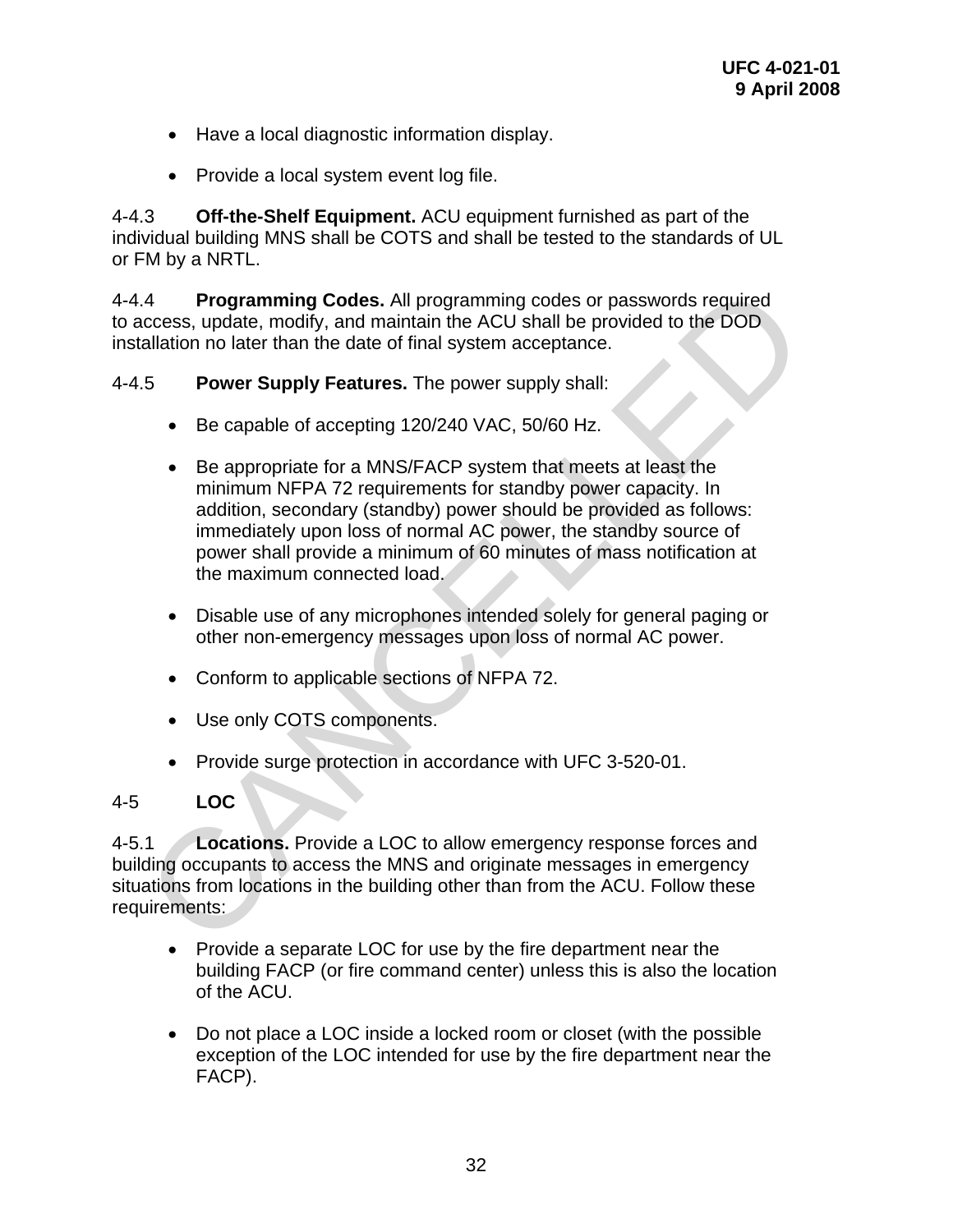• Install a LOC at those facility entrances/exits that will be used when building access is limited because of elevated terrorism threat levels.

**Note:** This LOC is intended to enable immediate notification of building occupants when unauthorized building access is threatened or has occurred at this location.

- Army and Air Force: Provide a LOC so that occupants do not need to travel more than 61 m (200 ft) horizontally or to travel to other floors to access a LOC.
- Army and Air Force: Make a LOC available for use by visitors in those facilities open to unescorted visitors or to the public.
- Navy: Provide no more than one LOC (if necessary) in addition to the ACU. Locate the LOC as directed by the responsible fire protection engineer.
- Marine Corps: Provide no more than one LOC (if necessary) in addition to the ACU. Locate the LOC as directed by the AHJ.

#### 4-5.2 **Design Features.** The LOC shall:

- Have a remote microphone station that emulates operation of the MNS from the ACU.
- Have an easy method (such as individual manual activation push buttons) of activating the MNS pre-recorded messages. Signage shall be provided to allow rapid recognition of the means of initiating the prerecorded messages.

**B** Activation of MNS pre-recorded messages is not required for Marine Corps LOC.

- Provide a single switch or operating mechanism capable of shutting down all HVAC equipment in the facility in accordance with the requirements of UFC 4-010-01. If permitted by the DOD installation, this shutdown capability may be provided at only one LOC when multiple LOCs are installed, or be deleted from all LOCs if the capability is otherwise provided at a location readily accessible to building occupants. • Hiny and Air Force. Trowde a LOC surate occupation to the treat of the transists of access a LOC.<br>
• Army and Air Force: Make a LOC available for use by visitors in those<br>
facilities open to unescorted visitors or to th
	- Be protected in a small, wall-mounted enclosure.
	- Have supplemental heating and ventilation for those enclosures located outdoors or in areas where the LOC will be exposed to temperatures or humidity outside of the manufacturer's design limits.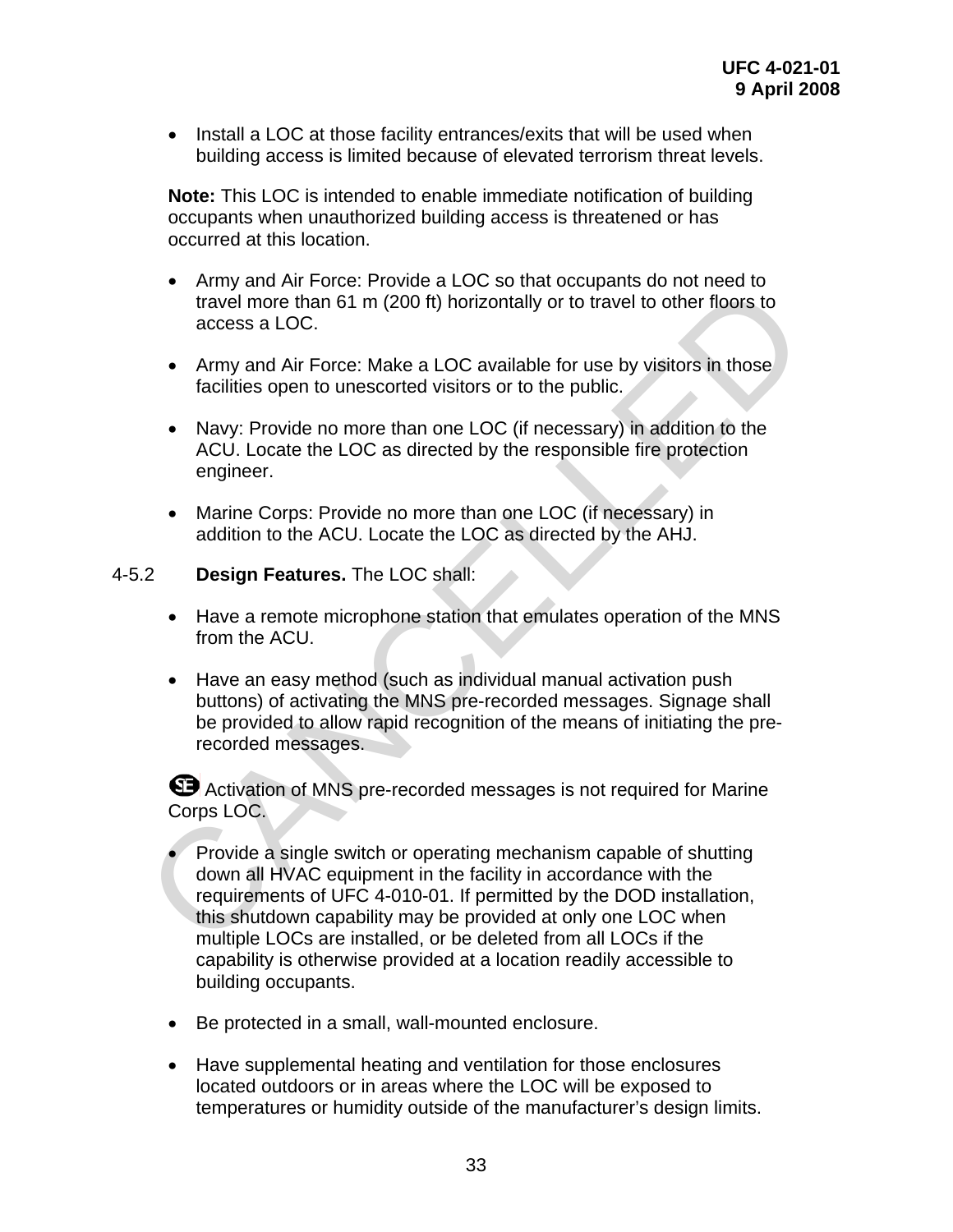• Be protected from tampering by use of a break-glass, thumb-lock, tamper wire, tamper alarm, or equivalent protection. This is not required in those facilities with limited access so that unauthorized use would not reasonably be expected to occur. Enclosures that can be opened only by a key shall not be used.

**G** Marine Corps LOC may use key-operated locks when emergency response forces are provided with immediate access (e.g., master key, Knox-box®)

• Have signage on the outside of the enclosure similar to "Mass Notification" and "HVAC Emergency Shutdown" (if applicable).

## 4-6 **NOTIFICATION APPLIANCE NETWORK**

**Note:** Also see paragraph 6-5 for notification appliance requirements in special occupancies.

4-6.1 **Audible Appliance Network.** These are the requirements of the audible appliance network:

- Provide appliances capable of satisfying all UFAS and Americans with Disabilities Act Accessibility Guidelines (ADAAG).
- Use speakers suitable for the intended climatic and environmental conditions.
- Use speakers suitable for installation in commercial/industrial applications with consideration of electrically hazardous (classified) locations.
- Provide speakers and installation methods compliant with Director of Central Intelligence Directive (DCID) 6/9 for areas classified as sensitive, compartmented information facilities (SCIF). response forces are provided with immediate access (e.g., master key,<br>
Knox-box®)<br>
• Have signage on the outside of the enclosure similar to "Mass<br>
Notification" and "HVAC Emergency Shutdown" (if applicable).<br>
• NOTIFICATI
	- Speakers shall meet the listing requirements of UL Standard 1480.
	- System design shall comply with NFPA 72.
	- Provide speakers at all locations inside a building where the building fire alarm must be audible.
	- Provide speakers mounted on the exterior of the building to provide notification of any areas commonly used by building occupants. These include courtyards, covered break areas, designated smoking areas, and sidewalks leading from the building's exit doors to a public street or from parking areas for a distance up to 5 m (16 ft) from the building. Use speakers with directional characteristics that transmit minimal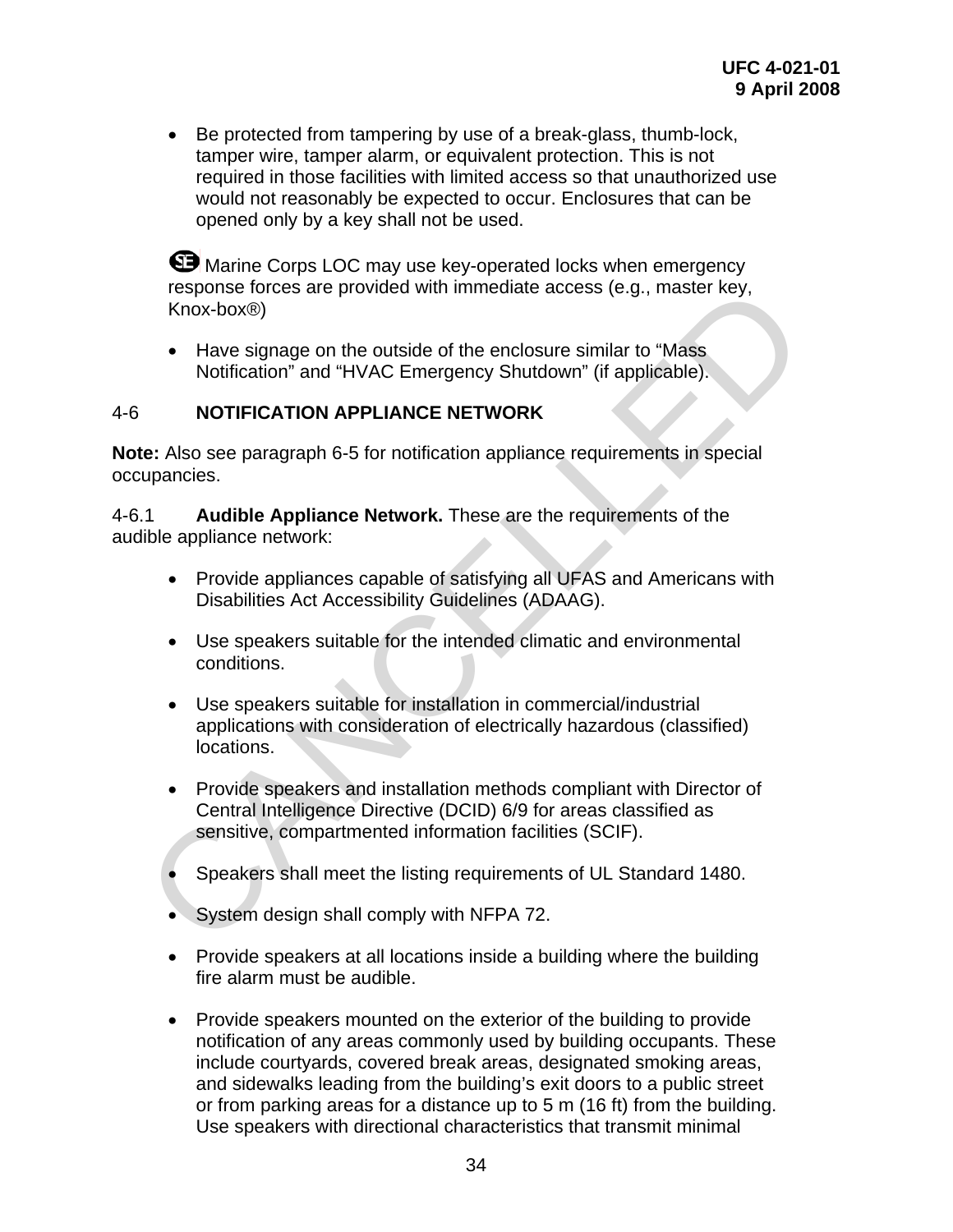backplane noise when mounted on the sides of the building. Generally, the speakers should be located near entrance/exit doors.

- Provide an effective voice communication within buildings using a design including many speakers, each with low audio intensity.
- Install speakers with field-adjustable tap settings to allow adjustment after installation to meet audibility and intelligibility requirements.
- Do not use speakers exceeding 15 watts (W) for indoor applications without prior approval of the AHJ.
- Wiring methods shall comply with NFPA 72. Class B wiring is permitted unless Class A wiring is required for fire alarms systems on the DOD installation.

## 4-6.1.1 **Speaker Design Recommendations**

- Speakers rated at 2 W or less and with multiple tap settings to adjust the output power can often provide acceptable sound quality in most occupied areas.
- Speakers rated at 8 W or less and with multiple tap settings can often provide acceptable sound quality for most large or very noisy areas.
- Speakers rated at 8 to 10 W for interior distribution should be used when the speakers are also intended to meet the better sound quality normally expected from PA systems. These speakers should be capable of a frequency response over the range at least 200 Hz to 10,000 Hz. and the metallacteristics are advantaged in South Canadian and the seading of the particle without prior approval of the AHJ.<br>
Wiring methods shall comply with NFPA 72. Class B wiring is permitted<br>
unless Class A wiring is

**Note:** Such speakers are often adjusted to operate at a tap setting of 2 W or less, but are used because their sound quality is greatly superior to the small speakers typically used in fire alarm systems.

## 4-6.1.2 **Navy- and Marine Corps-Specific Requirements**

- Verify intelligibility by measurement after installation.
- Ensure that a CIS score greater than 0.7 is provided in each area where building occupants normally could be found.
- Areas of the building provided with hard wall and ceiling surfaces (such as metal or concrete) that are found to cause excessive sound reflections may be permitted to have a CIS score less than 0.7 if approved by the DOD installation, and if building occupants in these areas can determine that a voice signal is being broadcast and they must walk no more than 10 m (33 ft) to find a location with at least a 0.7 CIS.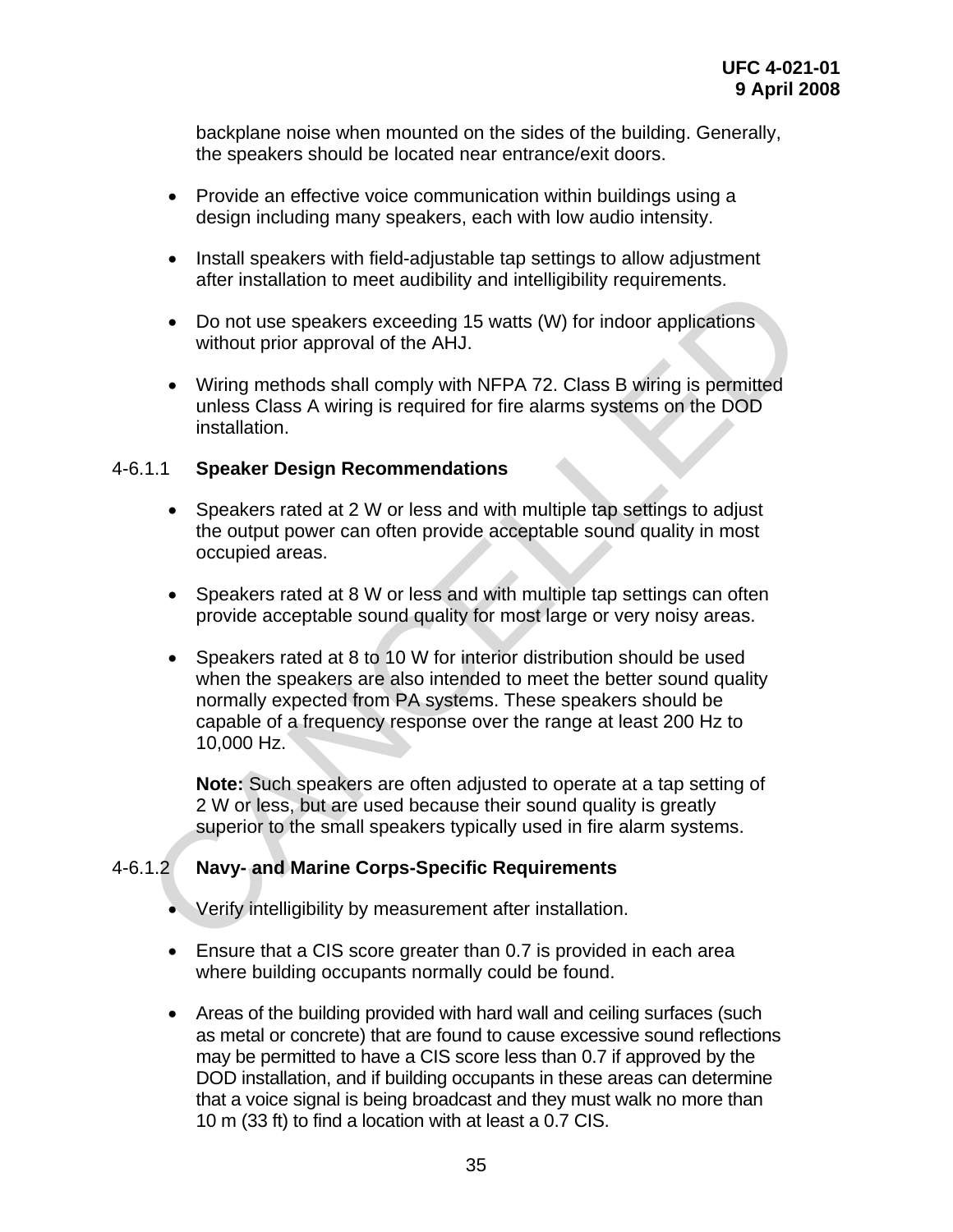- Areas of the building where occupants are not expected to be normally present are permitted to have a CIS score less than 0.7 if personnel can determine that a voice signal is being broadcast and they must walk no more than 15 m (50 ft) to a location with at least a 0.7 CIS.
- Measurements should be taken near the head level applicable for most personnel in the space under normal conditions (e.g., standing, sitting, sleeping, as appropriate).
- Commercially available test instrumentation shall be used to measure intelligibility as specified by IEC 60849 and IEC 60268-16. The mean value of at least three readings shall be used to compute the intelligibility score at each test location.

**Note:** An STI score of 0.5 is considered equivalent to a CIS score of 0.7.

## 4-6.1.3 **Army- and Air Force-Specific Requirements**

- Verify intelligibility by measurement after installation.
- Ensure that a CIS score greater than 0.8 is provided in each area where building occupants normally could be found. Note: Values of 0.75 through 0.84 will be rounded to 0.8.
- Areas of the building provided with hard wall and ceiling surfaces (such as metal or concrete) that are found to cause excessive sound reflections may be permitted to have a CIS score less than 0.8 if approved by the DOD installation, and if building occupants in these areas can determine that a voice signal is being broadcast and they must walk no more than 10 m (33 ft) to find a location with a CIS score of at least 0.8. seeping, as appropriate).<br>
Commercially available test instrumentation shall be used to measure<br>
intelligibility as specified by IEC 60849 and IEC 60268-16. The mean<br>
value of at least three readings shall be used to compu
	- Areas of the building where occupants are not expected to be normally present are permitted to have a CIS score less than 0.8 if personnel can determine that a voice signal is being broadcast and they must walk no more than 15 m (50 ft) to a location with a CIS score of at least 0.8.
	- Measurements should be taken near the head level applicable for most personnel in the space under normal conditions (e.g., standing, sitting, sleeping, as appropriate).
	- Commercially available test instrumentation shall be used to measure intelligibility as specified by IEC 60849 and IEC 60268-16. The mean value of at least three readings shall be used to compute the intelligibility score at each test location.

**Note:** An STI score of 0.7 is considered equivalent to a CIS score of 0.8.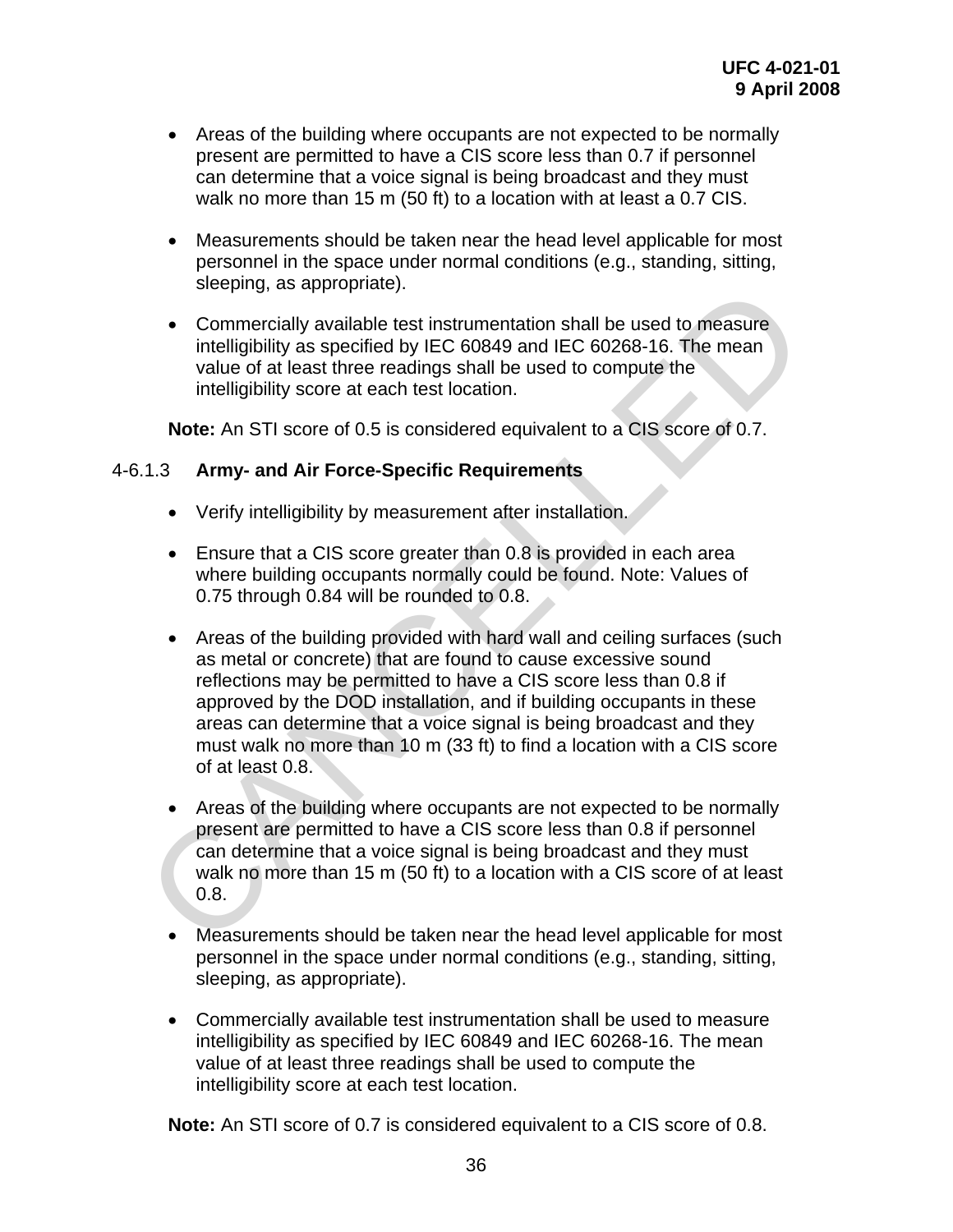4-6.2 **Visual Appliance Network.** These are the requirements for the visual appliance network:

- Provide visual appliances capable of satisfying all UFAS and ADAAG.
- Use visual appliances suitable for the intended climatic and environmental conditions.
- Use visual appliances suitable for installation in commercial/industrial applications with consideration of electrically hazardous (classified) locations.
- Strobes shall meet the listing requirements of UL Standards 1638 and 1971. Text signs shall comply with UL Standard 48.
- Strobes are not required outside the building.
- Where more than two visible notification appliances are in any field of view, they shall flash in synchronization.
- Wiring methods shall comply with NFPA 72. Class B wiring is permitted unless required otherwise by the local AHJ.

## 4-6.2.1 **Navy-Specific Requirements**

- Provide clear strobes marked with the word "ALERT" for shared use by the building's combination MNS/FACP.
- Provide LED text signs. Text signs are required over the door to each egress stairwell and over (or adjacent to) the substantial means of egress from the level of discharge. Exterior exit doors from a single room (e.g., mechanical or electrical rooms) do not require a text sign. (See Chapter 7 for operational requirements and information on message content.) <ul>\n<li>Use visual applications suitable for installation in commercial/individual applications with consideration of electrically hazardous (classified) locations.</li>\n<li>Strobes shall meet the listing requirements of UL Standards 1638 and 1971. Text signs shall comply with UL Standard 48.</li>\n<li>Strobes are not required outside the building.</li>\n<li>Where more than two visible notification applications.</li>\n<li>Where more than two visible notification applications.</li>\n<li>Writing methods shall comply with NFPA 72. Class B wiring is permitted unless required otherwise by the local AHJ.</li>\n<li>2.1 Navy-Specific Requirements</li>\n<li>Provide clear strokes marked with the word "ALERT" for shared use by the building's combination MNS/FACP.</li>\n<li>Provide LED text signs. Text signs are required over the door to each egress trained between the level of discharge. Exterior exit doors from a single room (

## 4-6.2.2 **Marine Corps-Specific Requirements**

• Contact the AHJ for guidance on visual notification appliances.

#### 4-6.2.3 **Army- and Air Force-Specific Requirements**

- Provide amber-colored strobes marked with the word "ALERT" to alert the hearing impaired. Provide these strobes in addition to existing clear strobes provided for the building fire alarm system.
- Amber strobes activated in conjunction with the delivery of a prerecorded voice message shall operate continuously until message termination. Amber strobes activated in conjunction with the delivery of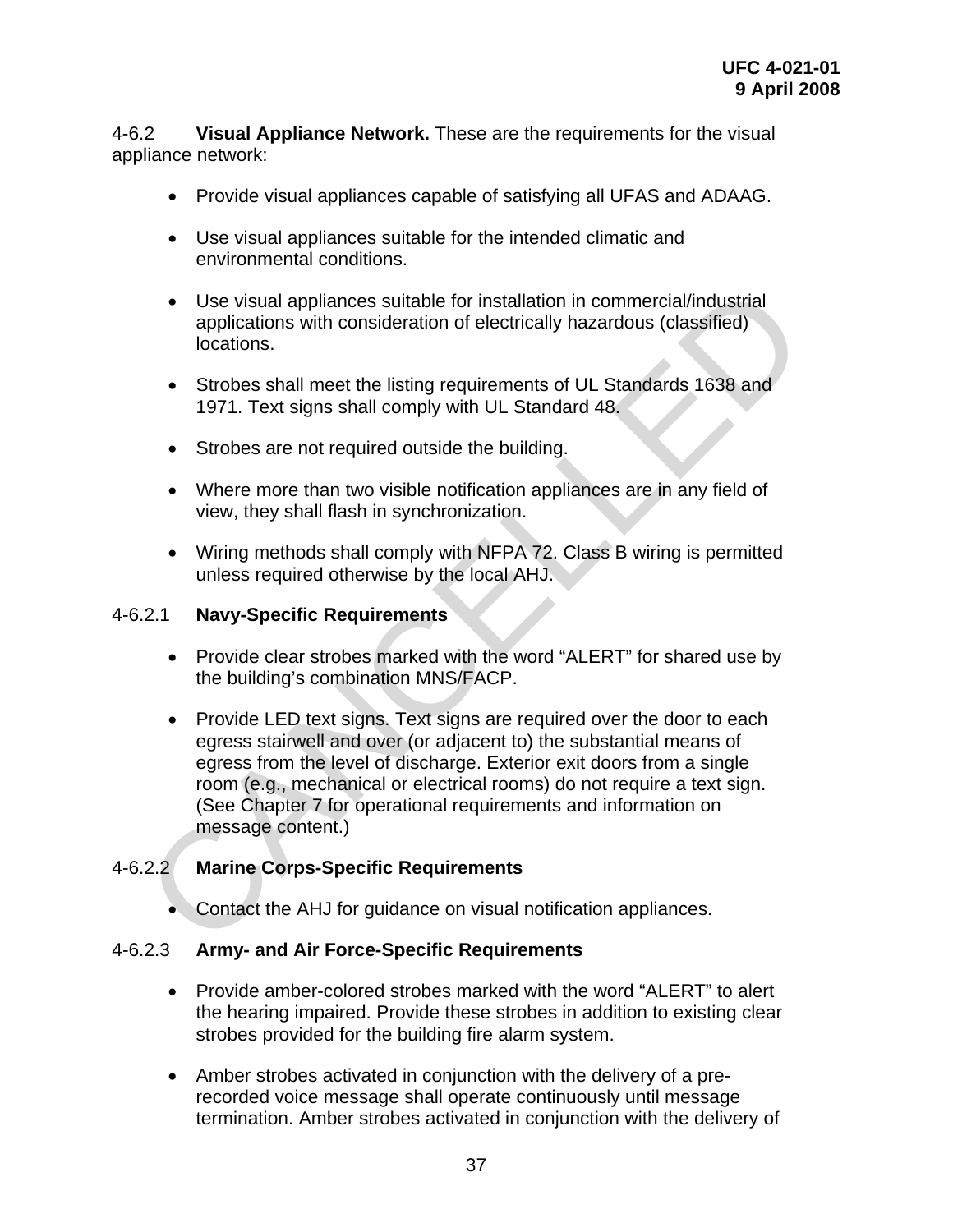a live voice message shall operate during the message and for not less than 15 seconds after the message ends.

• Clear/white strobes activated by the fire alarm system shall not operate during those periods when the amber strobes are in operation, but otherwise shall operate continuously until the fire alarm system is reset.

4-7 **INTERFACES WITH WIDE AREA MNS.** The individual building MNS shall be capable of being interoperable with an existing wide area MNS. If a wide area MNS is not presently provided on the DOD installation, the individual building MNS shall be designed to allow future interface with a wide area MNS procured from another manufacturer. The electrical requirements, computer codes, or other protocols that are needed to interface the systems shall be provided to the DOD installation.

**Note:** When a wide area MNS is provided on the DOD installation, the system manufacturer should provide a standard method (such as an audio line-level output and multiple relay contacts) or supply the necessary digital communication protocols to permit the DOD installation to select more than one manufacturer of individual building MNS. Depending on system architecture, the manufacturer may be required to provide a system IP interface capable of allowing data transfer from an outside source to internal mass notification functions via a common data communications protocol. INTERFACES WITH WIDE AREA MNS. The individual building MNS<br>all be capable of being interoperable with an existing wide area MNS. If a wide<br>a MNS is not presently provided on the DOD installation, the individual<br>ding MNS sh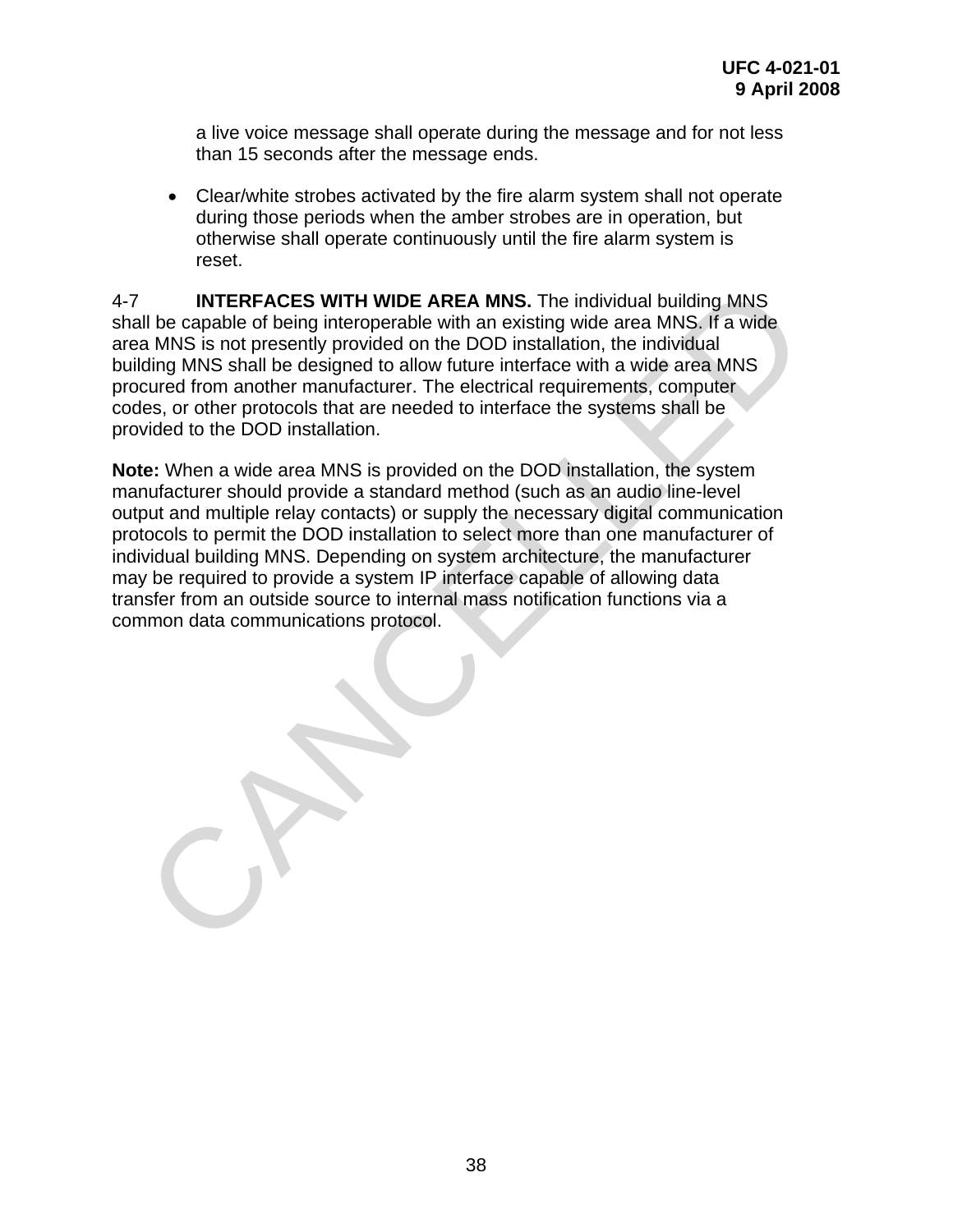# **CHAPTER 5**

## **INDIVIDUAL BUILDING MNS FOR RENOVATION PROJECTS**

5-1 **SCOPE.** Individual building MNS are intended to provide real-time information to personnel within and in the immediate vicinity of buildings on a DOD installation. These systems are required by UFC 4-010-01 for new construction and renovation of existing building. This chapter provides the design criteria for renovation projects, including the installation of MNS in existing buildings. This chapter should be used for new Marine Corps projects unless combination systems (see Chapter 4) are specifically approved by the AHJ. This chapter should also be used when an Army or Air Force installation approves the use of a separate MNS and separate building fire alarm system in a new construction project.

**Note:** See paragraph 6-5 for MNS requirements for special occupancies such as medical facilities and facilities intended for occupancy by persons not capable of self-preservation.

5-2 **REQUIREMENTS FOR SYSTEM DESIGNERS.** The individual building MNS shall be designed under the supervision of a registered professional engineer with a minimum of four years of current work experience in fire protection, electrical, and communication-electronics engineering areas specific to individual building MNS. Alternately, the individual building MNS may be designed by an engineering technologist verified by NICET as certified at Level IV in low voltage electronic-communications systems or at Level IV in fire alarm systems, plus this engineering technologist shall possess a minimum of four years current work experience specific to individual building MNS communications-electronics. Alternately, the individual building MNS may be designed by an engineering technologist that possesses a minimum of ten years of documented current work experience specific to individual building MNS communications-electronics. The individual's name, signature, and professional engineer number or NICET certification number (when applicable) shall be included on all final design documents. D installation. These systems are required by UFC 4-UTU-11 for new<br>sistruction and renovation of existing building. This chapter provides the design<br>eria for renovation projects, including the installation of MNS in existi

# 5-3 **USE OF NEW CONSTRUCTION CRITERIA**

5-3.1 **FACP Replacement: No Existing MNS in Building.** When replacing a FACP in a building without an existing MNS, provide a combination mass notification and fire alarm system meeting the requirements for new construction projects (see Chapter 4).

5-3.2 **FACP Replacement: Existing MNS in Building.** When replacing a FACP in a building with an existing separate MNS, removal of both systems and installation of a combination system meeting new construction criteria is recommended but not required. Consider the age and condition of the MNS and the life-cycle costs of keeping the existing MNS when determining whether to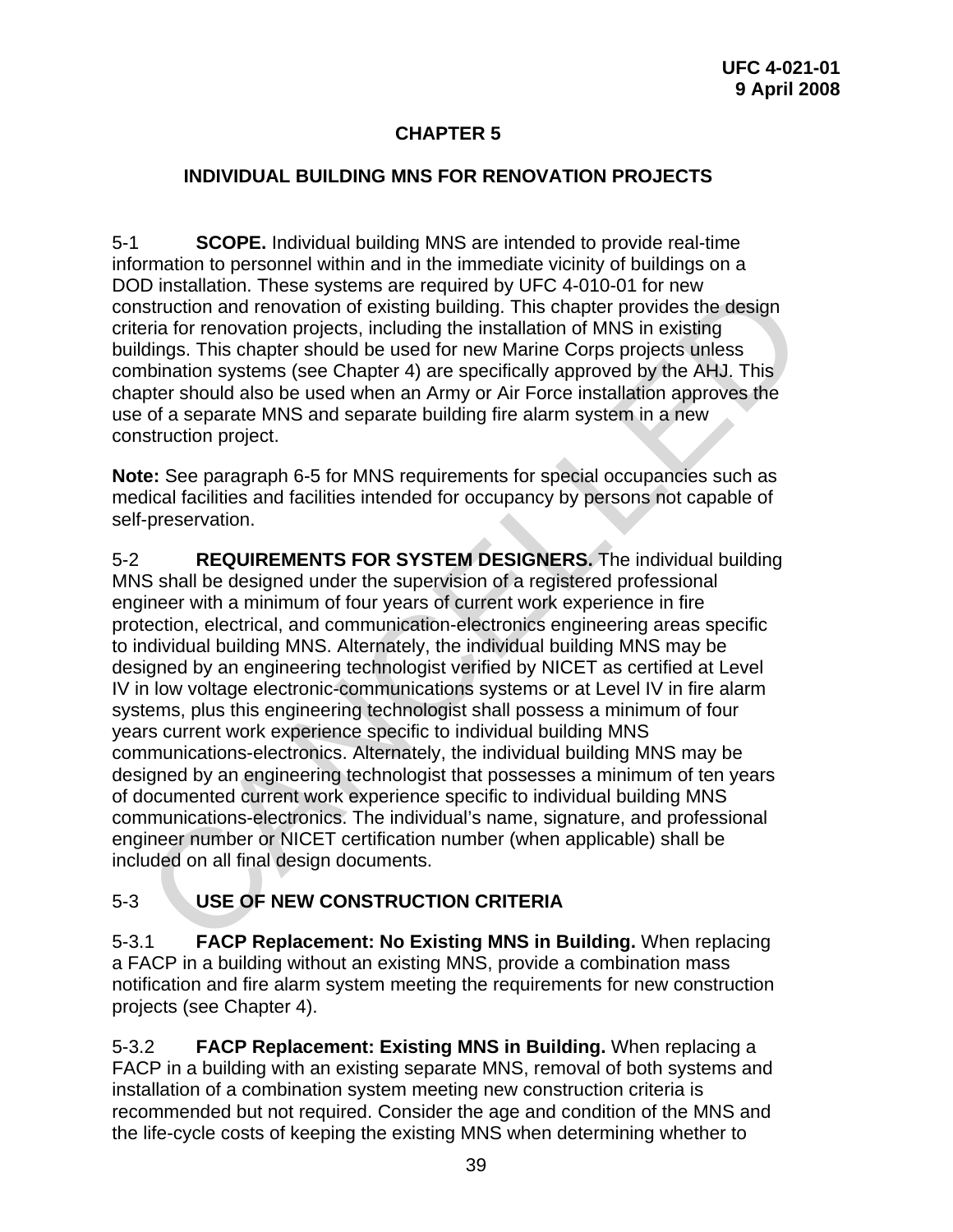install a new combined system or remain with separate systems.

5-3.3 **MNS Installation Projects.** When installing a MNS in a building with an existing separate FACP, removal of both systems and installation of a combination system meeting new construction criteria is recommended but not required. Consider the age and condition of the FACP and the life-cycle costs of keeping the existing FACP when determining whether to install a new combined system or remain with separate systems.

Separate systems are required for Marine Corps projects unless a combination system is specifically permitted by the AHJ.

## 5-4 **SYSTEM OVERVIEW**

5-4.1 **Subsystems.** An individual building MNS for renovation projects includes several subsystems: ACU; LOC; notification appliance network; interface with facility FACP; interface with facility PA system; and interface with the wide area MNS on the DOD installation. System design and wiring must meet NFPA 72 requirements for MNS and fire alarm systems.

 Individual building MNS for Marine Corps projects shall serve as a subsystem of the wide area MNS.

5-4.2 **ACU.** The ACU is used to monitor and control the notification appliance network. At the ACU, personnel in the building can initiate delivery of prerecorded voice messages, provide live voice messages and instructions, initiate visual strobe and alphanumeric message notification appliances, and temporarily silence fire alarm system visual and audible notification appliances.

 $\bullet$  Marine Corps MNS designs are not required to use an ACU.

5-4.3 **LOC.** A LOC is a unit designed to allow emergency response forces and building occupants to operate the individual building MNS, including initiating delivery of pre-recorded voice messages, providing live voice messages and instructions, initiating visual strobe and alphanumeric message notification appliances, temporarily silencing fire alarm system visual and audible notification appliances, overriding external voice announcements, and terminating mass notification functions. A LOC is usually contained in a small, wall-mounted enclosure. Not all functions that could be performed at the ACU are necessarily available at a LOC. Considerate systems are required for Marine Corps projects unless a<br>
Separate systems are required for Marine Corps projects unless a<br>
SYSTEM OVERVIEW<br>
1. SUbsystems. An individual building MNS for renovation projects<br>
ude

**S** Marine Corps MNS designs are not required to use a LOC.

5-4.4 **Notification Appliance Network.** A notification appliance network consists of a set of audio speakers, strobes, and text signs (when required by the AHJ) located to alert occupants and provide intelligible voice and written instructions. When required, text signs are installed over the door to each egress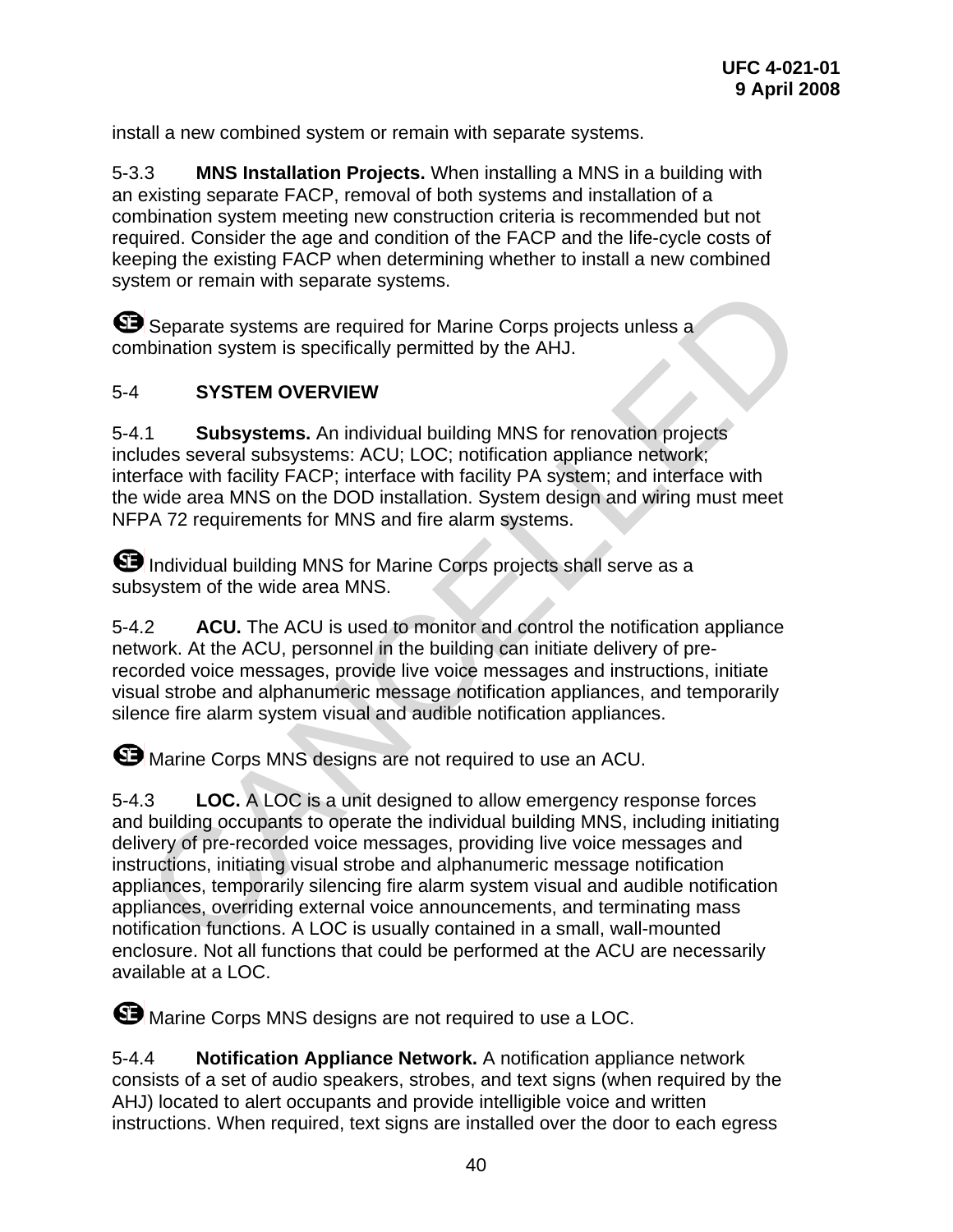stairwell and over (or adjacent to) the substantial means of egress from the level of discharge. Exterior exit doors from a single room (e.g., mechanical or electrical rooms) do not require a text sign.

**G** Text signs are not authorized in Marine Corps MNS designs unless specifically permitted by the AHJ.

5-4.4.1 **Audio Appliance Network.** Speakers are provided at all locations in the building and are provided around the building at entrances/exits and other outdoor areas (such as courtyards) commonly used by the building occupants. Important design considerations for the audio speakers include intelligibility and audio intensity.

**Note:** Outside notification more than 5 m (16 ft) from the building should be provided by the wide area MNS.

5-4.4.1.1 Intelligibility is defined in NFPA 72. Commercially available test instrumentation shall be used to verify intelligibility.

5-4.4.1.2 Effective voice communication within buildings occurs by using a system design of many speakers, each with low audio intensity.

5-4.4.2 **Visual Appliance Network.** Strobes are provided at all locations inside the building to meet UFAS accessibility requirements for persons with hearing disabilities. Strobes are provided at the same locations in a building that would be required for a fire alarm system notification appliance. Separate MNS and FACP systems may use either one strobe (clear) or two strobes (clear for fire and amber for MNS) as specified by the AHJ. Text signs may be required by the AHJ over the door to each egress stairwell and over (or adjacent to) the substantial means of egress from the level of discharge. Exterior exit doors from a single room (e.g., mechanical or electrical rooms) do not require a text sign. 4.1 Audio Appliance Nework. Speakers are provided in building and are provided around the building at entraces/sexits and other building and are provided around the building at entraces/sexits and other door areas (such as

5-4.4.2.1 Army and Air Force installations shall use existing clear/white strobes for fire and install amber strobes for MNS. New amber strobes will be marked with word "ALERT." Installation of text signs is optional and at the discretion of the DOD installation.

5-4.4.2.2 Marine Corps installations shall contact the AHJ for guidance on visual notification appliances.

5-4.5 **Interfaces with Facility FACP.** The MNS shall provide the capability (either internally as a design feature, or with an approved or listed external controller) to temporarily deactivate the facility's fire alarm system audible and visual notification appliances. This is intended to allow the MNS to provide intelligible voice commands inside an individual building during simultaneous fire and terrorist events. System features are provided to compensate for the increased risk from fire in these cases.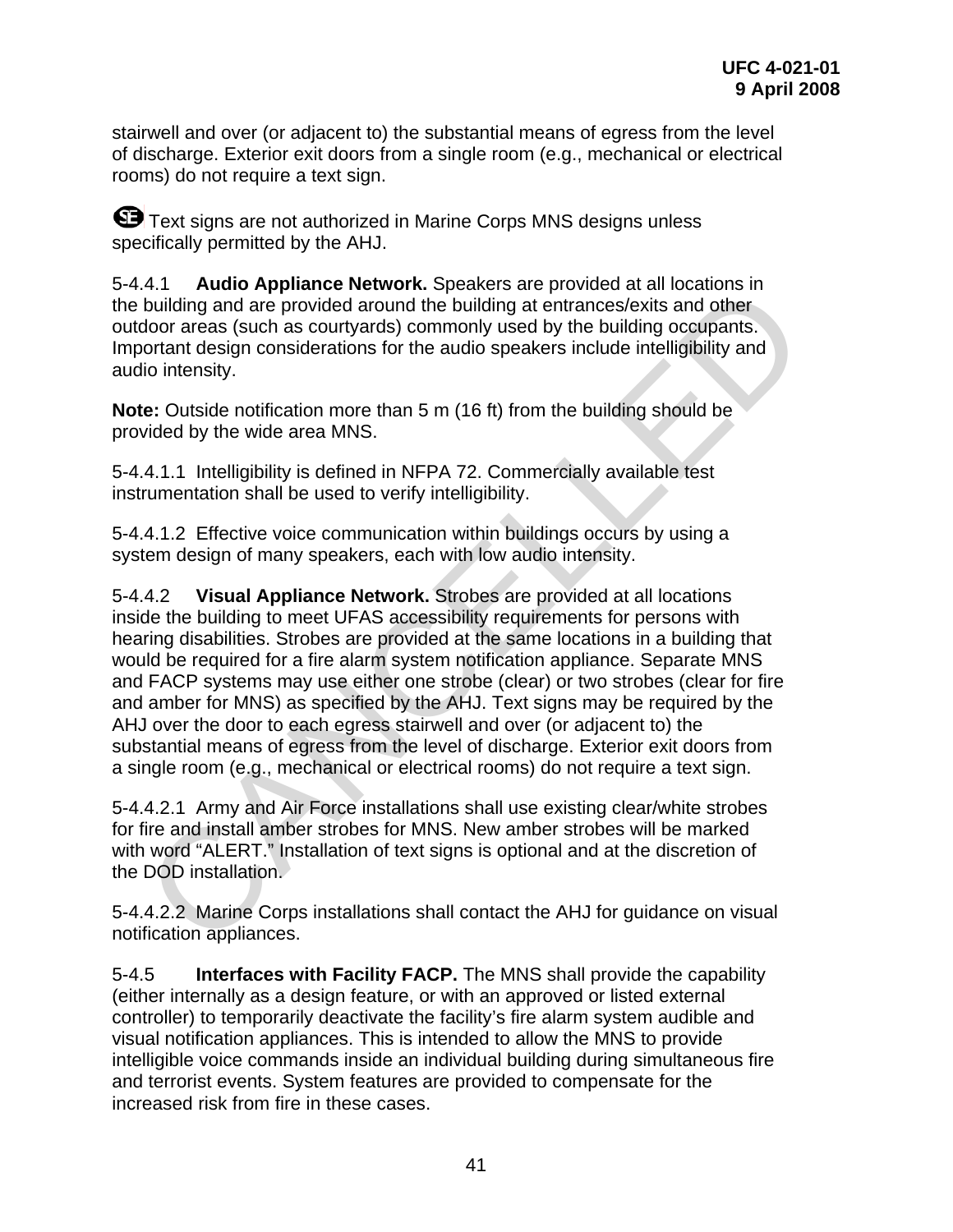**S** Marine Corps MNS designs may interface with the facility FACP. Contact the AHJ for guidance.

5-4.6 **Interfaces with Facility PA System.** The use of the speakers and other components in the existing PA system may be appropriate in smaller size buildings in which the installation of a new speaker system is not cost effective and the existing PA system is new or relatively new, in excellent condition, and of relatively simple design. If this implementation approach is taken, an ACU must be interfaced with the existing PA system. The existing PA system must be tested to demonstrate acceptable intelligibility of the voice messages, and additional speakers must be added as required. These features must be provided in or added to the PA system: tively simple design. It this implementation approach is taken, an ACU must<br>tinterfaced with the existing PA system. The existing PA system must be<br>eld to demonstrate acceptable intelligibility of the voice messages, and<br>t

- Emergency messages must have priority over non-emergency messages.
- All individual or zone speaker volume controls must default to the emergency sound level when used for an MNS message.
- Provide a supervisory signal when the PA system has been placed in the "OFF" condition.
- When monitoring of circuit integrity is provided by the PA system, continue monitoring even if local speaker volume controls are placed in the "OFF" position.
- Provide the required visual notification appliance network (i.e., strobes and text signs).

**S** Marine Corps MNS designs are not required to provide an interface with the facility PA system.

**Note:** The term "public address system" (or "PA system") is used in this UFC to mean both PA and intercommunication systems.

5-4.7 **Interfaces with the Wide Area MNS**. If a wide area MNS is provided on the DOD installation, the individual building MNS communicates with the central control units of the wide area MNS to provide status information, receive commands, activate pre-recorded messages, and originate live voice messages. Depending on system architecture, the manufacturer may be required to provide a system IP interface capable of allowing data transfer from an outside source to internal mass notification functions via a common data communications protocol.

**S** Marine Corps MNS designs shall interconnect the wide area MNS with the individual building MNS through the use of common control systems.

**Note:** When a wide area MNS is provided on the DOD installation, the system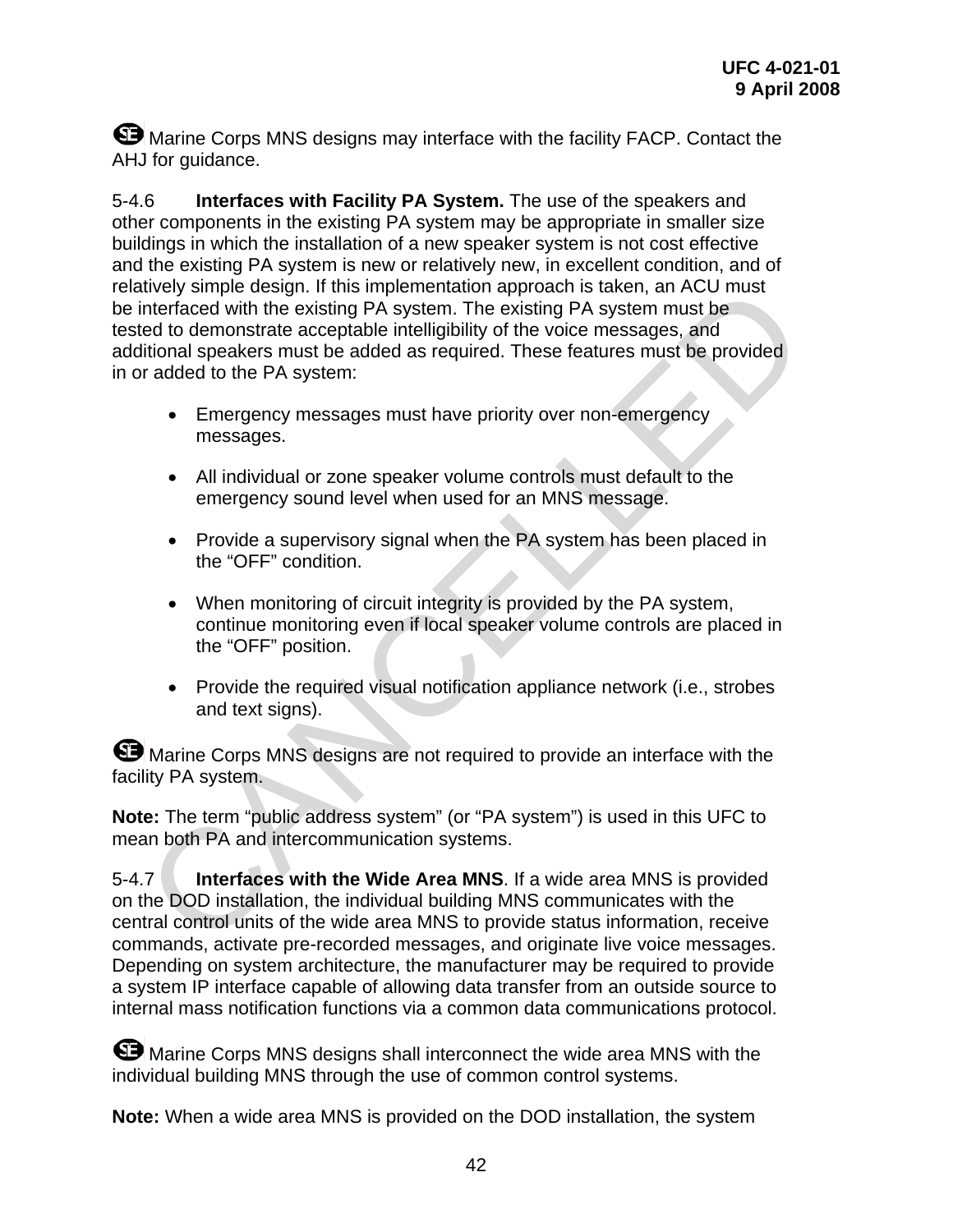manufacturer should provide a standard method (such as an audio line-level output and multiple relay contacts) or supply the necessary digital communication protocols to permit the DOD installation to select more than one manufacturer of individual building MNS.

5-4.8 **Logical Block Diagrams.** Figures 5-1 through 5-7 show the logical block diagrams for acceptable configurations of the individual building MNS for renovation projects, including the installation of MNS in existing buildings.

**Note:** These diagrams are intended to show only the functional relationships of major components. The diagrams are not intended to serve as wiring diagrams. Many essential design features for an operational system, such as end-of-line resistors, are not shown. ovalidor projects, including the instantation of wind in existing buildings.<br> **EE:** These diagrams are interded to show only the functional relationships of<br>the components. The diagrams are not intended to serve as wring d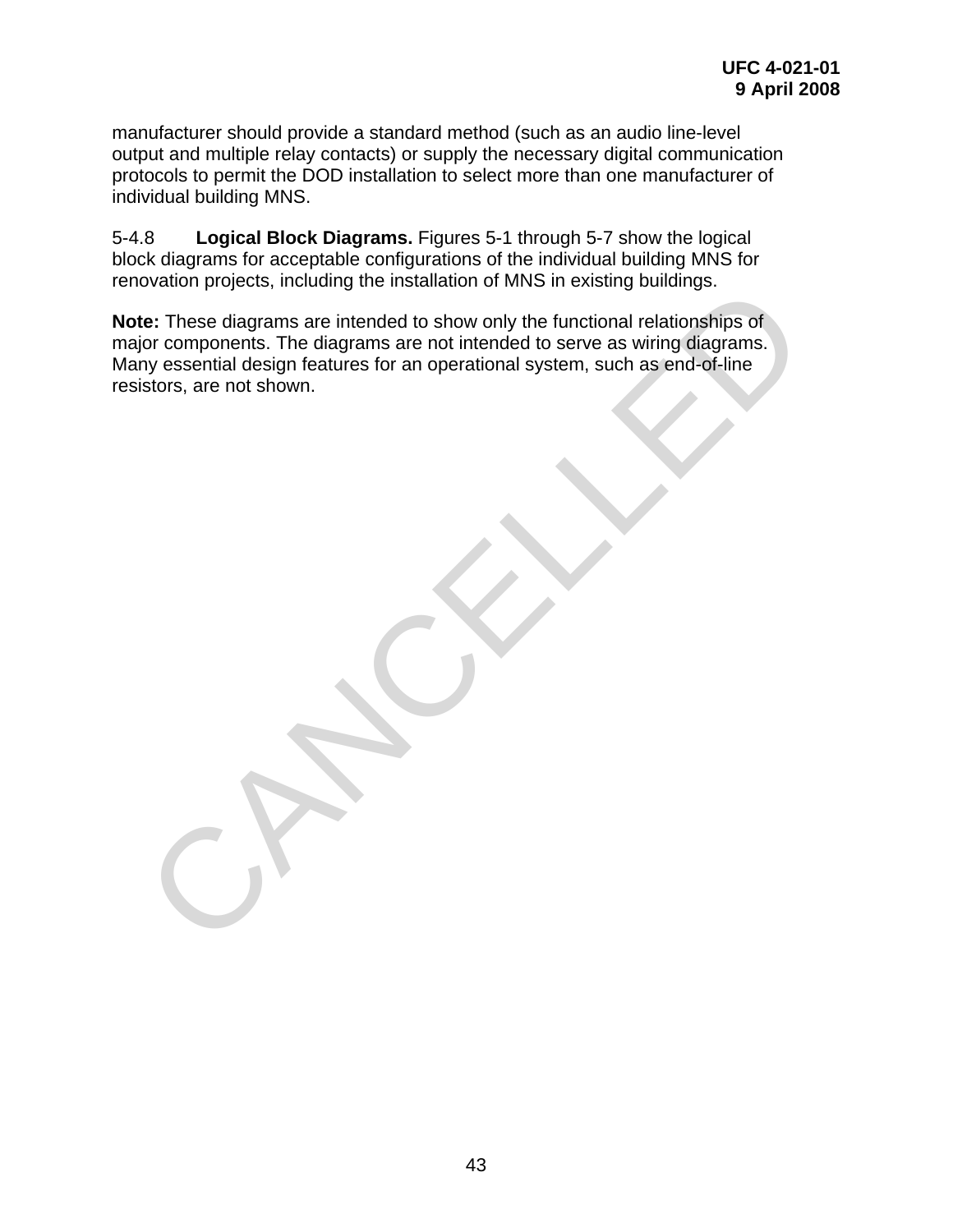

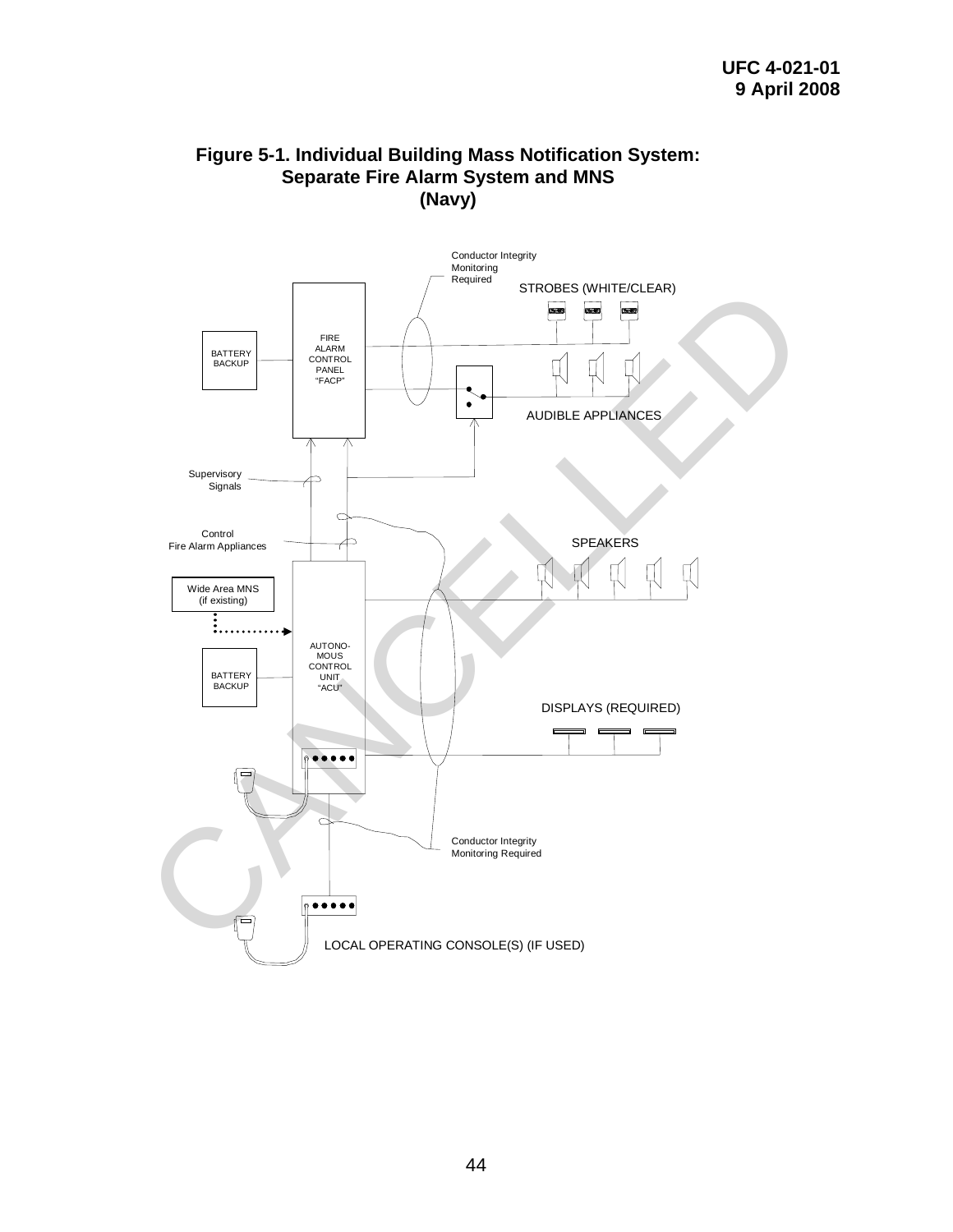

## **Figure 5-2. Individual Building Mass Notification System: Separate Fire Alarm System and MNS (Army and Air Force)**

45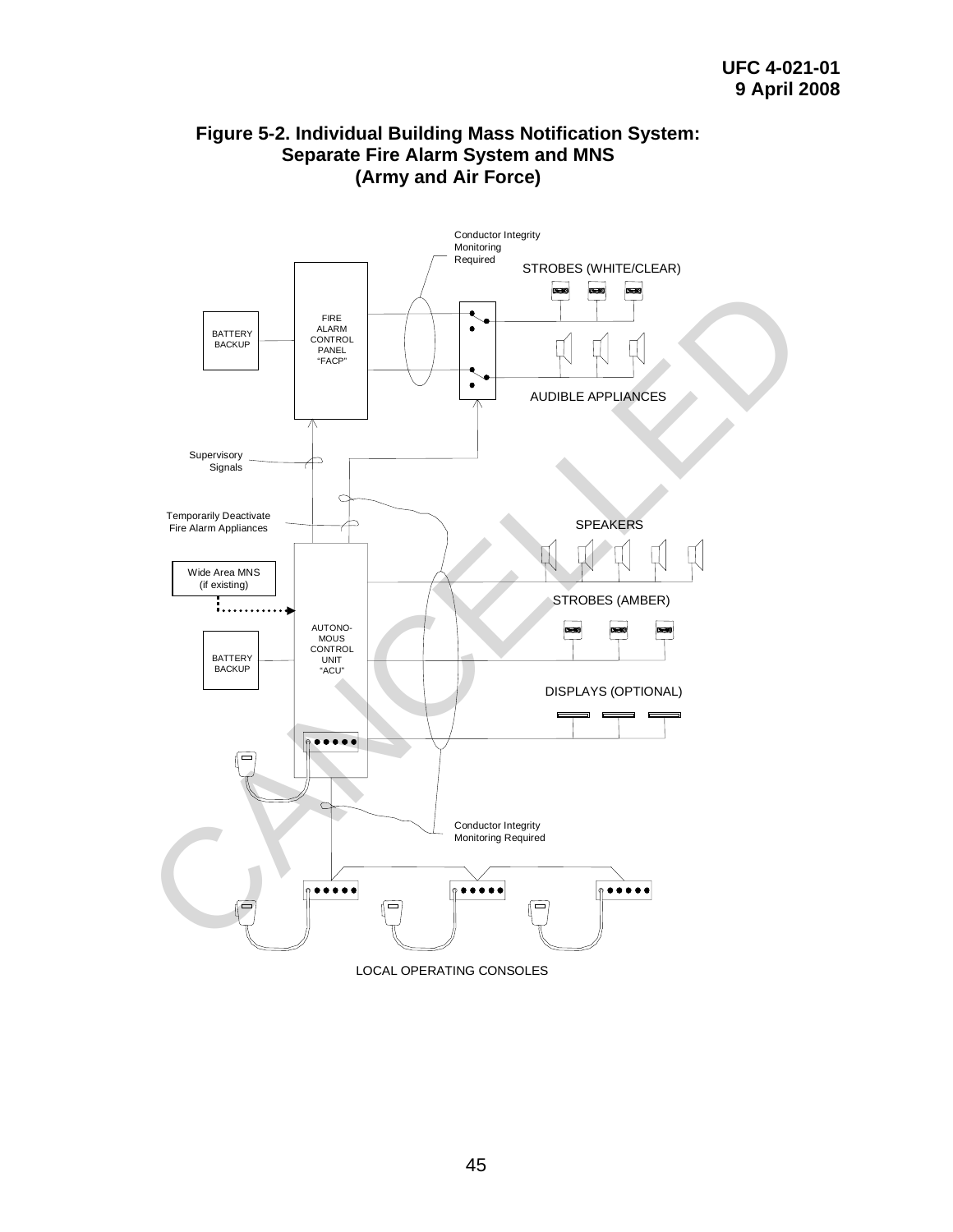## **Figure 5-3. Individual Building Mass Notification System: Separate Fire Alarm System and MNS (Marine Corps)**

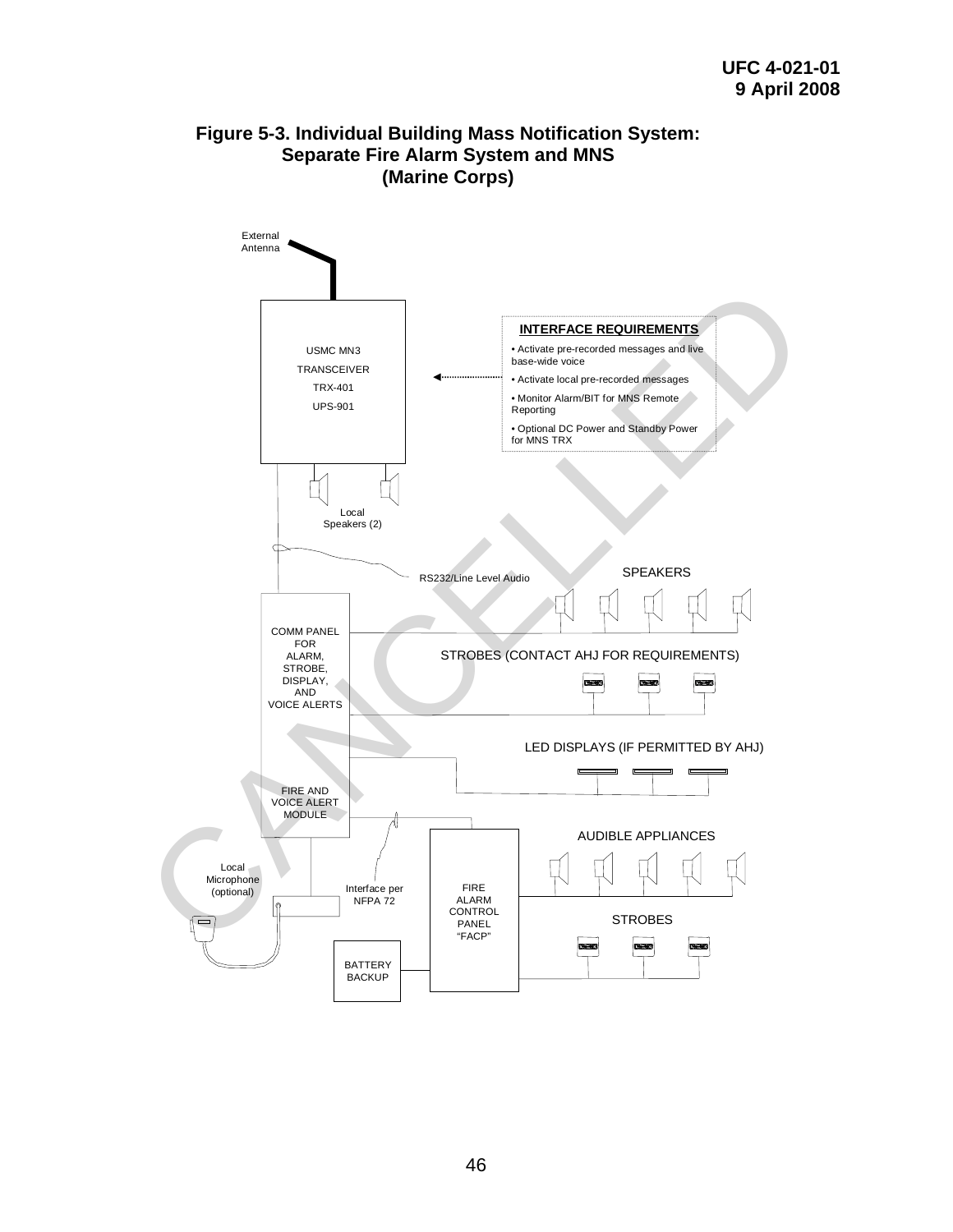#### **Figure 5-4. Individual Building Mass Notification System: Speakers Shared by Fire Alarm System and MNS (Navy)**

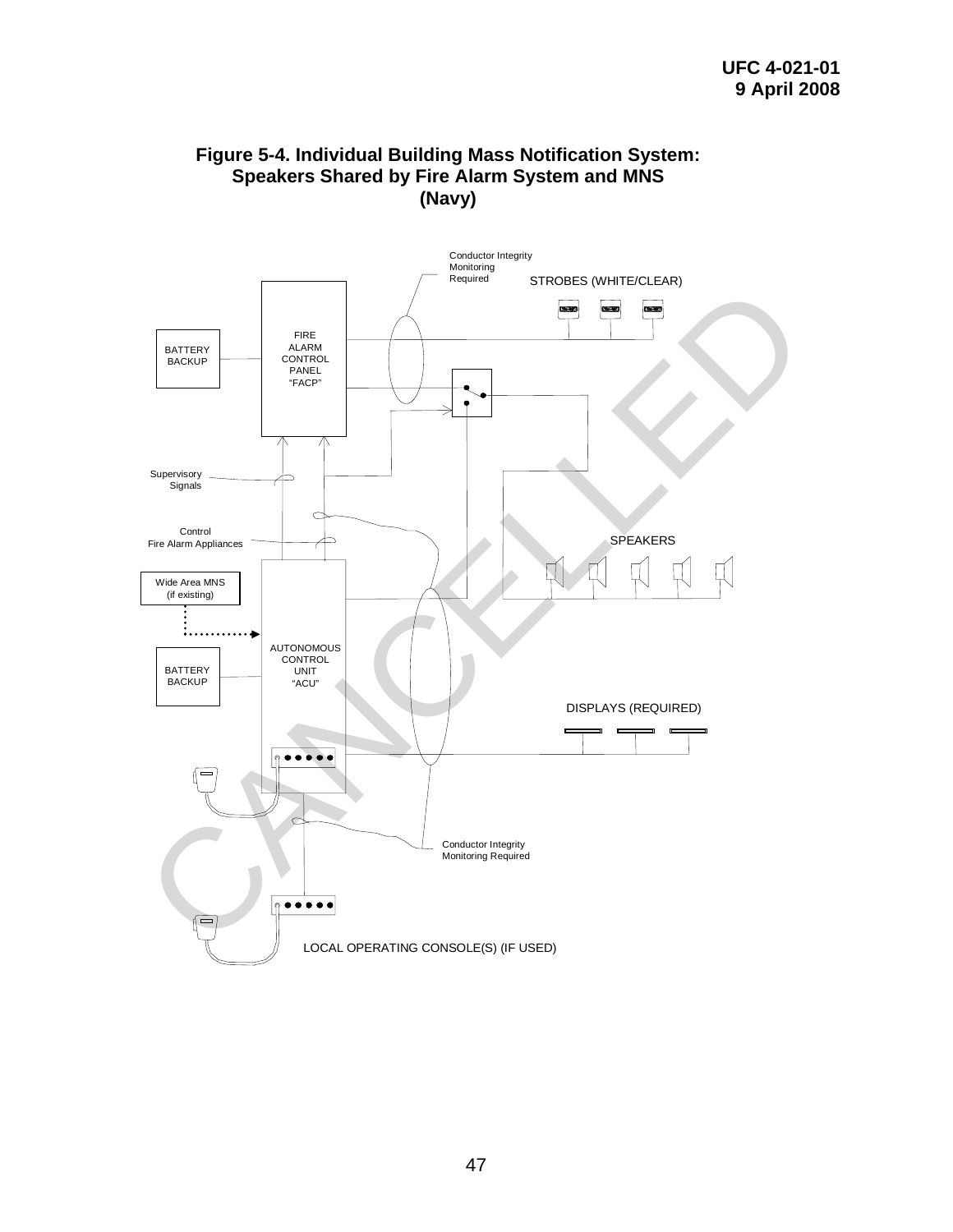#### **Figure 5-5. Individual Building Mass Notification System: Speakers Shared by Fire Alarm System and MNS (Army and Air Force)**



LOCAL OPERATING CONSOLES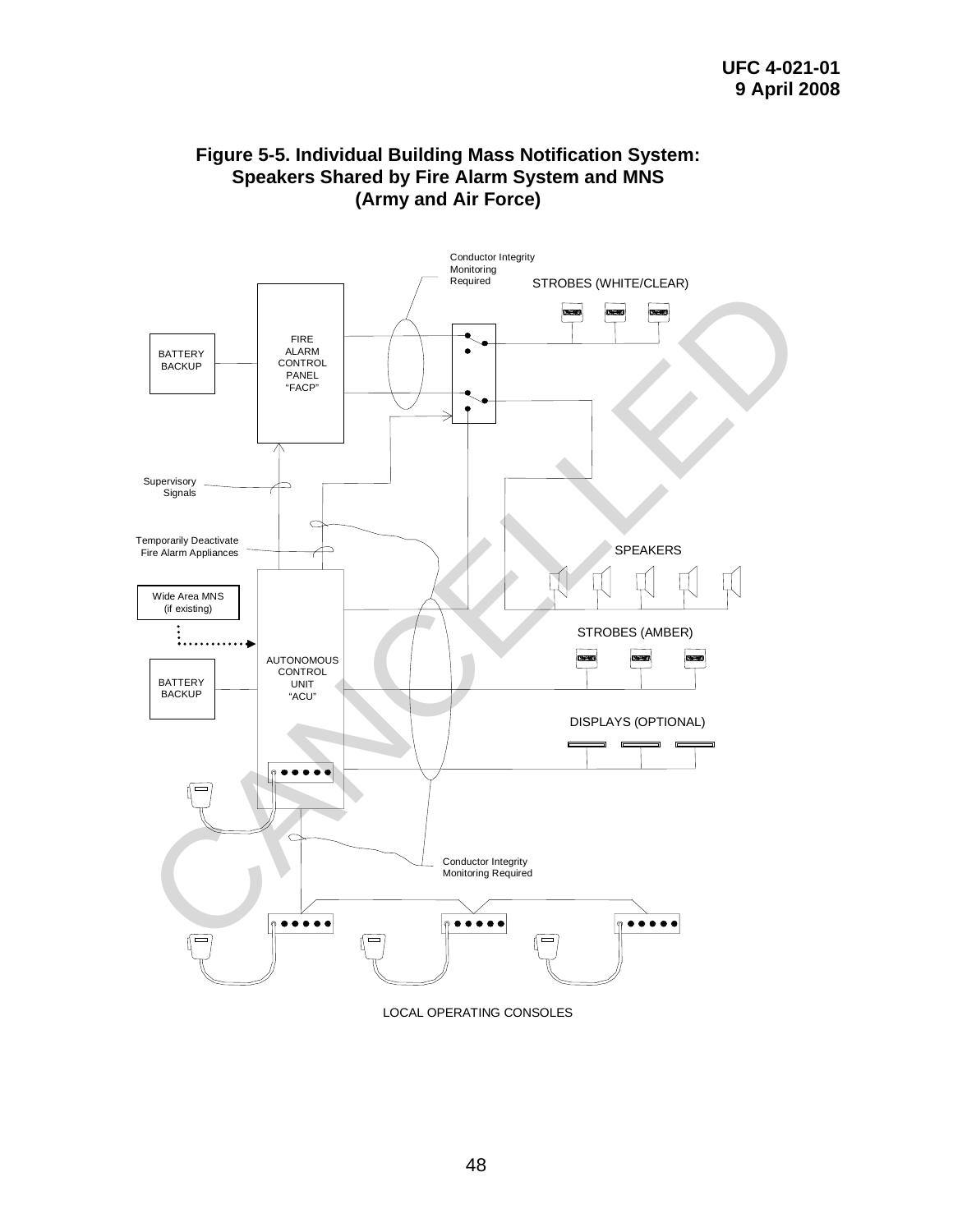

**Figure 5-6. Use of Existing Public Address System: Navy**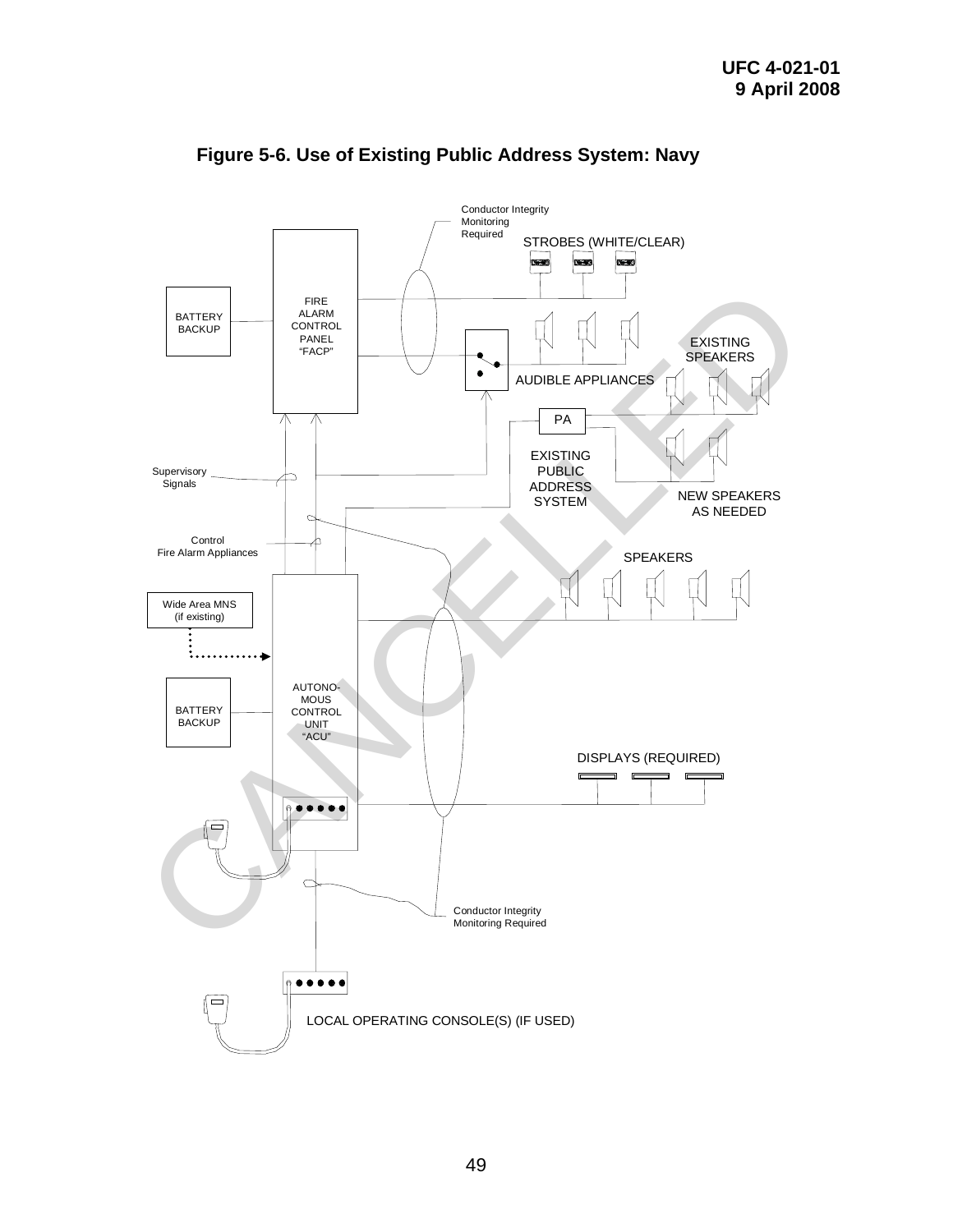

## **Figure 5-7. Use of Existing Public Address System: Army and Air Force**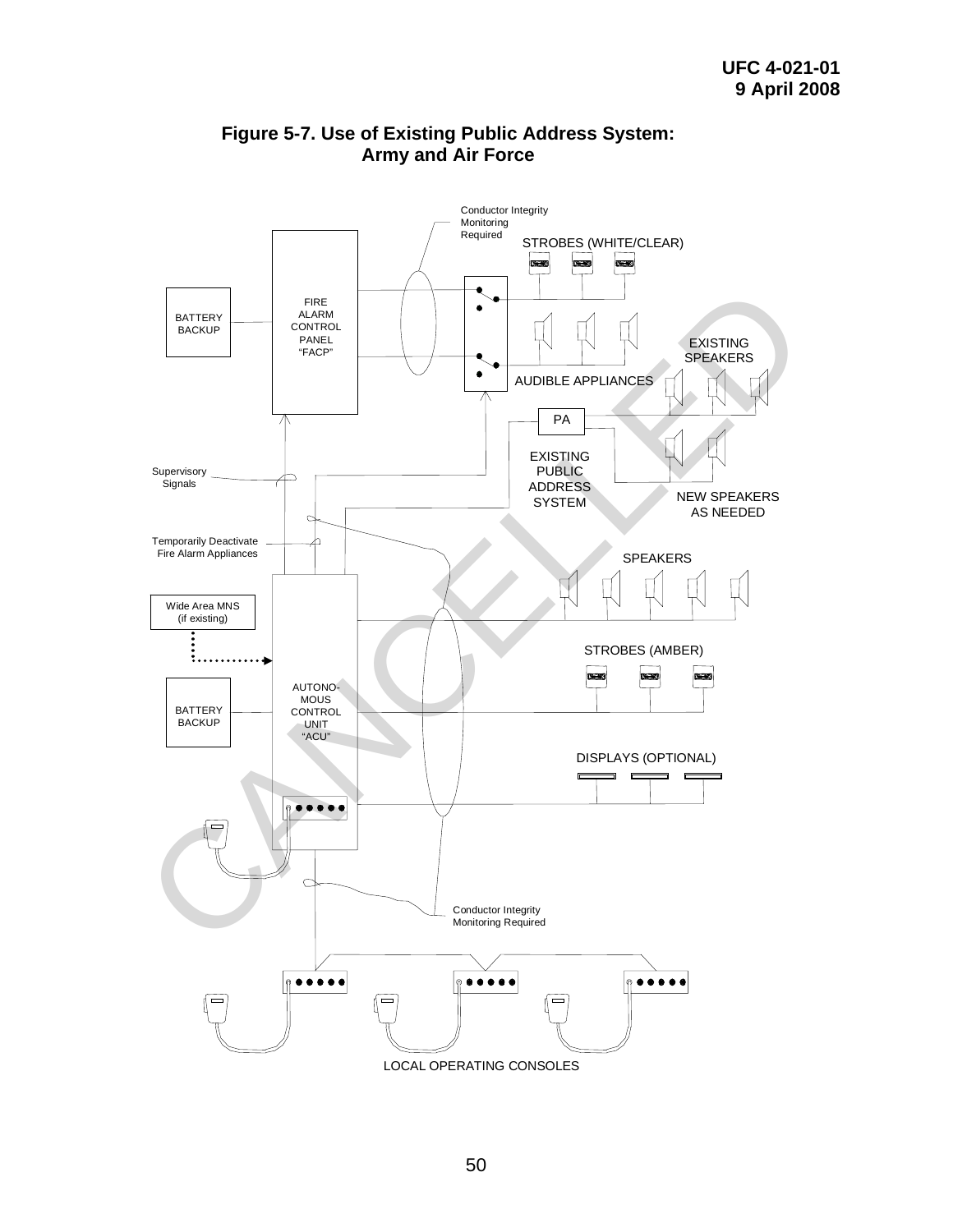## 5-5 **ACU**

5-5.1 **Location.** Install the ACU at the location normally specified by the DOD component AHJ for a stand-alone FACP.

- 5-5.2 **Design Features.** The ACU shall:
	- Be able to function independently upon failure of the wide area MNS (if provided on the DOD installation).
	- Meet UL Standard 864 or UL Standard 2017, and meet the MNS requirements in NFPA 72 and the specific requirements of this UFC. The listing evaluation shall be accomplished by UL, FM, or another NRTL.
	- Be able to activate strobes and text signs:
	- Navy: Energize LED-type text signs. Text signs are required over the door to each egress stairwell and over (or adjacent to) the substantial means of egress from the level of discharge. Exterior exit doors from a single room (e.g., mechanical or electrical rooms) do not require a text sign. (If provided on the DOD installation).<br>
	(If provided on the DOD installation).<br>
	• Meet UL Standard 864 or UL Standard 2017, and meet the MNS<br>
	requirements in NFPA 72 and the specific requirements of this UFC.<br>
	The listing
		- Marine Corps: Contact the AHJ for guidance on visual notification appliances.
		- Army and Air Force: Energize a set of amber strobe lights marked "ALERT" for the MNS. Simultaneously de-energize clear/white strobe lights used by the fire alarm system. Energize LED-type text signs if required by the DOD installation.
		- Make general paging or other non-emergency messages available without the activation of strobes. A separate microphone must be provided for this purpose.
		- Be able to interrupt PA system announcements and to silence building background music while delivering voice messages.
		- Be able to accept voice messages from the DOD installation telephone system.
		- Have conductor connections that comply with NFPA 72.

**Note:** Ethernet or IP connections for initiating and indicating circuits are not currently available that will meet NFPA 72 requirements and, therefore, may not be used. Additionally, all software and hardware to be installed on DOD Ethernet or Internet systems must first successfully complete an accreditation process. Accreditation often takes a relatively long time.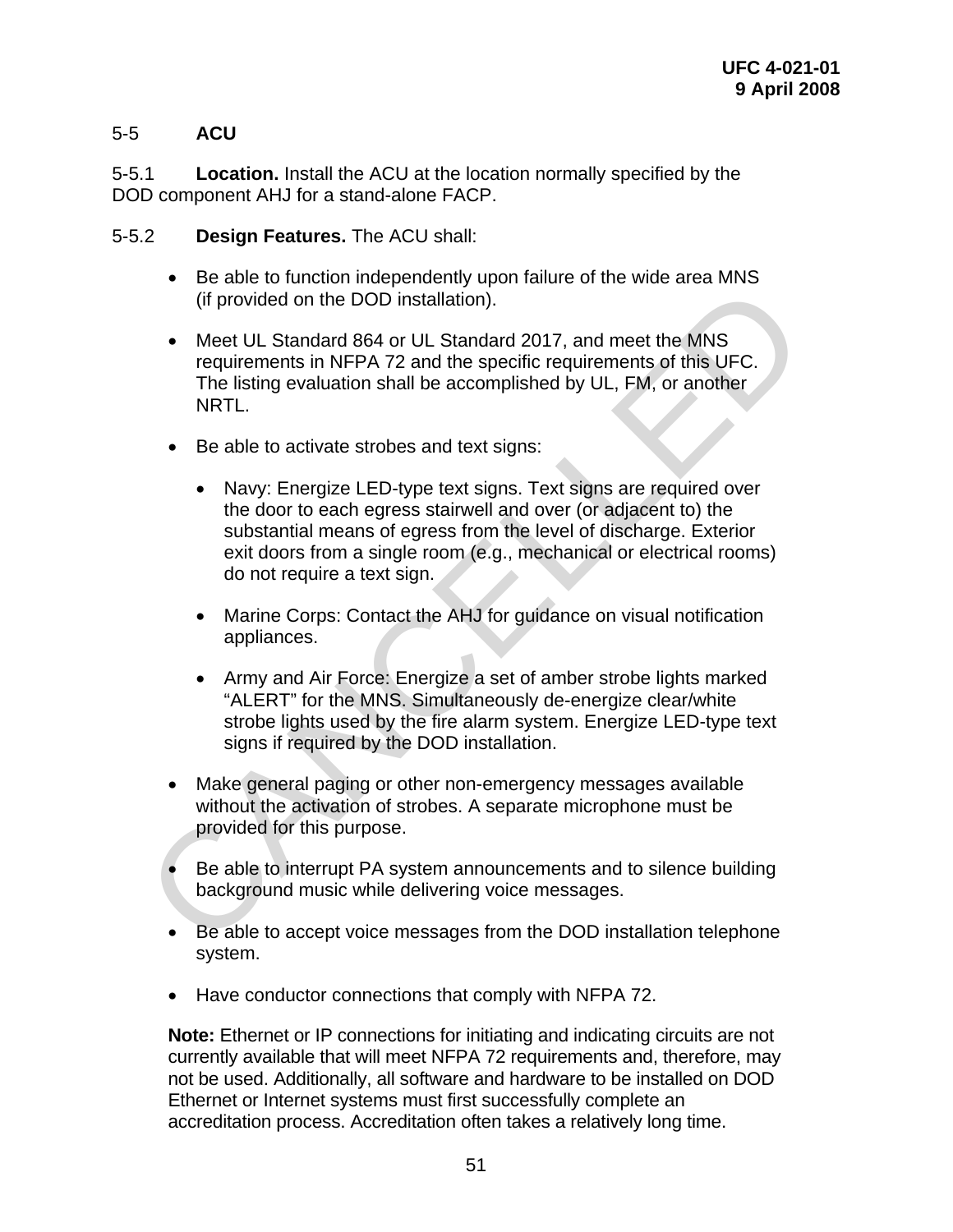- Have conductor integrity monitoring for strobes, speaker wiring, power supplies, and connections to LOC.
- Be able to switch between MNS and fire alarm notification functions without generating trouble alarms in either system.
- Have the capacity for multiple pre-recorded messages (at least eight, but more if required by the DOD installation). Pre-recorded messages shall be passed in the English language and, for OCONUS locations, also in the predominant language(s) used by the host nation. Prerecorded messages, if used, should address at least these subjects: of the prediction of the DoD instantation; Pre-recorded messages<br>shall be passed in the English language and, for OCONUS locations,<br>also in the predominant language(s) used by the host nation. Pre-<br>recorded messages, if us
	- Bomb threat or actual bomb within/around the building
	- Intruder/hostile person sighted within/around the building
	- Directions to occupants to take cover within the building
	- Evacuation of the building using exits other than the normal main entrance/exit (since the front entrance/exit is often a location targeted by terrorists)
	- Emergency weather conditions appropriate for the local area
	- "All Clear" message
	- A test message intended for verifying functionality of the system

**S** Marine Corps AHJ will determine the number and content of pre-recorded messages.

- Be able to deliver messages quickly.
- Be able to automatically repeat pre-recorded messages until they are terminated.
- Have a microphone for delivering live voice messages.
- Provide adequate discrete outputs to initiate text signs and MNS strobes, and de-energize fire alarm strobes.
- Interface to the LOC for initiating recorded messages and delivering live voice messages from locations in the building other than at the ACU.
- Establish priority for passing messages to prevent interference between the ACU, LOC, and the wide area MNS on the DOD installation.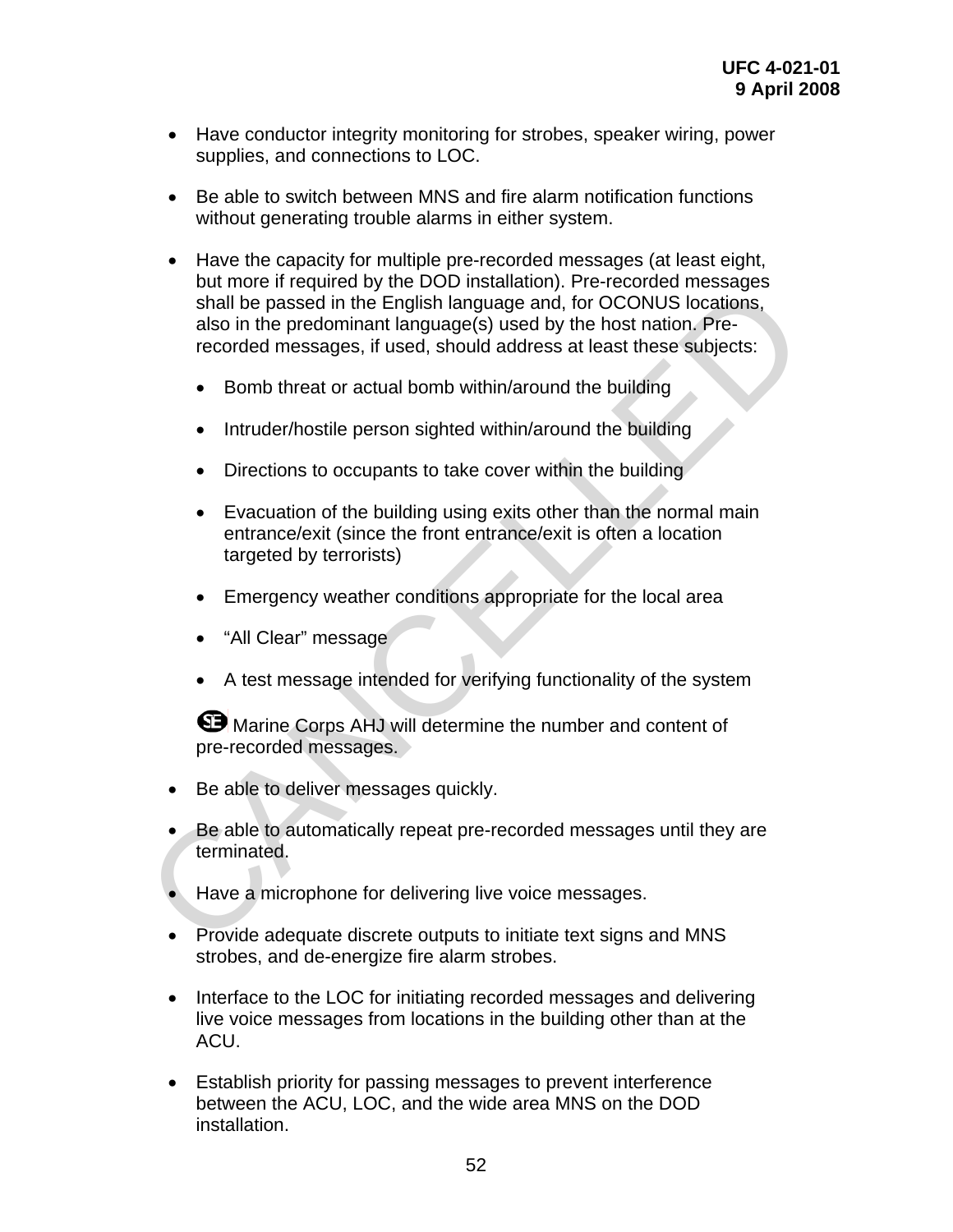- Interface with the FACP to override fire alarm audible and visual notification appliances. The FACP shall provide supervised circuit integrity of interconnecting wiring between the MNS and FACP.
- Allow the MNS to temporarily override fire alarm audible messages and visual signals, and to provide intelligible voice commands during simultaneous fire and terrorist events. All other features of the fire alarm system, including the transmission of signals to the fire department, shall function properly. MNS messages shall take priority and continue to override fire alarm audible messages until the MNS message is either manually or automatically ended. If not manually ended, the MNS message will automatically end after 10 minutes.
- Provide a supervisory signal if the MNS is used to override fire alarm audible messages and visible signals during simultaneous fire and terrorist events. The supervisory signal shall be annunciated at the FACP and any remote fire alarm annunciators, and be transmitted to the fire department. The visual annunciation of the separate supervisory signal shall be distinctly labeled or otherwise clearly identified. diam system, motulouity are transmission of sayinas to the me<br>department, shall function properly. MNS messages shall take priority<br>and continue to override fire alarm audible messages shall take priority<br>message is either

**E** The Army requires that this supervisory signal be separate from other fire alarm system supervisory signals.

- Provide remote monitoring of trouble, supervisory, and alarm functions to a constantly occupied location. This may be the same location that receives fire alarm system signals or to the central control units of the wide area MNS on the DOD installation.
- Provide a single switch or operating mechanism capable of shutting down all HVAC equipment in the facility in accordance with the requirements of UFC 4-010-01. If permitted by the DOD installation, this shutdown capability may be provided at a LOC or be deleted entirely if the capability is otherwise provided at a location readily accessible to building occupants.
- Provide a complete set of self-diagnostics for the controller and appliance network.
- Have a local diagnostic information display.
- Have a local system event log file.

5-5.3 **Off-the-Shelf Equipment.** ACU equipment furnished as part of the individual building MNS shall be COTS and shall be tested to the standards of UL or FM by a NRTL.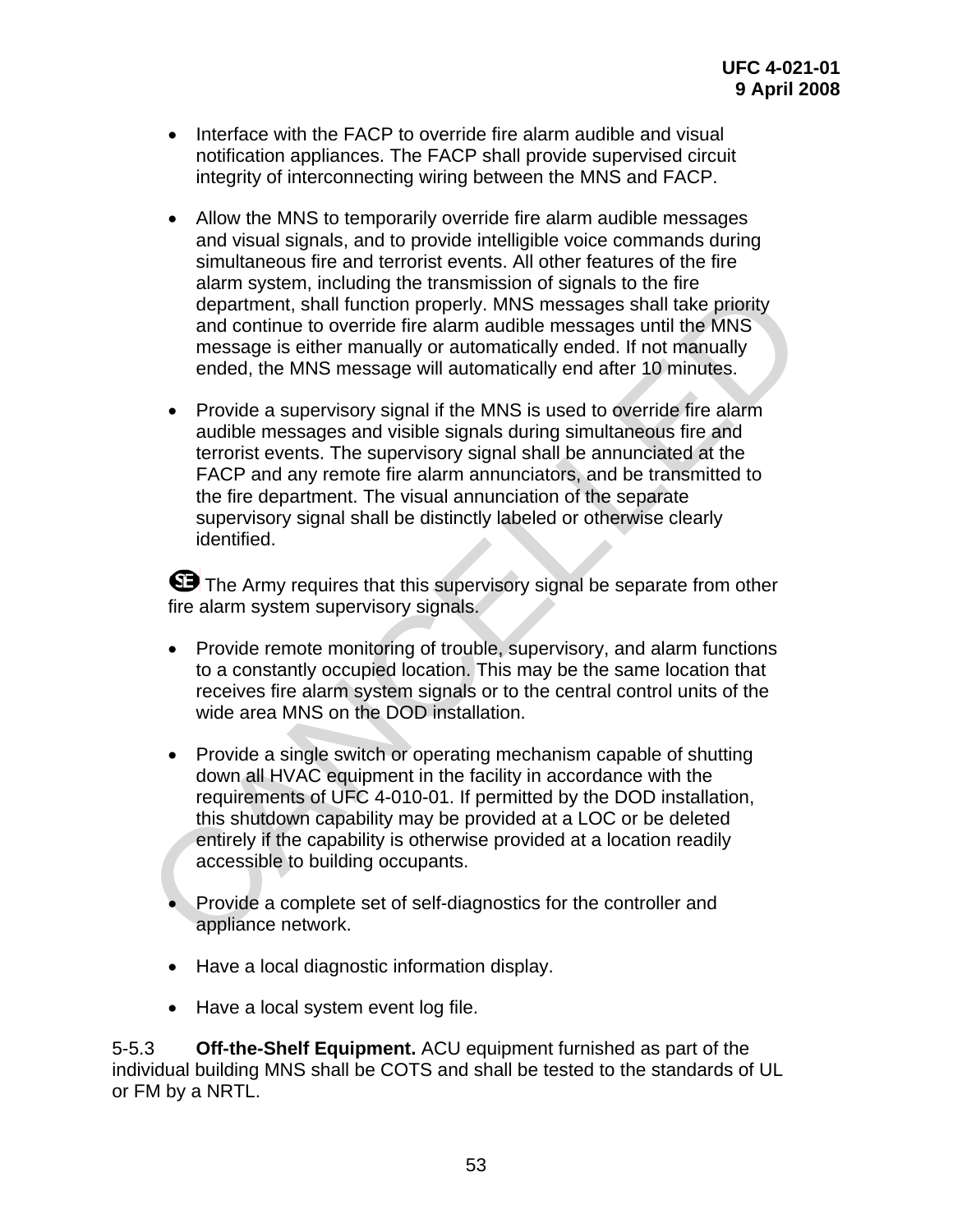5-5.4 **Programming Codes.** All programming codes or passwords required to access, update, modify, and maintain the ACU shall be provided to the DOD installation no later than the date of final system acceptance.

#### 5-5.5 **Power Supply Features.** The power supply shall:

- Be capable of accepting 120/240 VAC, 50/60 Hz.
- Be appropriate for a MNS that meets at least the minimum NFPA 72 requirements for standby power capacity. In addition, secondary (standby) power should be provided as follows: immediately upon loss of normal AC power, the standby source of power shall provide a minimum of 60 minutes of mass notification at the maximum connected load. • Be appropriate for a MNS that meets at least the minimum NFPA 72<br>
requirements for standby power capacity. In addition, secondary<br>
(standby) power should be provided as follows: immediately upon loss<br>
of normal AC power
	- Disable use of any microphones intended solely for general paging or other non-emergency messages upon loss of normal AC power.
	- Conform to applicable sections of NFPA 72.
	- Use only COTS components.
	- Provide surge protection in accordance with UFC 3-520-01.

#### 5-6 **LOC**

5-6.1 **Locations.** Provide LOC to allow emergency response forces and building occupants to access the MNS and originate messages in emergency situations from locations in the building other than from the ACU. Follow these requirements:

- Provide a separate LOC for use by the fire department near the building FACP (or fire command center) unless this is also the location of the ACU.
- Do not place a LOC inside of locked rooms or closets (with the possible exception of the LOC intended for use by the fire department near the FACP).
- Install LOC at those facility entrances/exits that will be used when building access is limited because of elevated terrorism threat levels.

**Note:** This LOC is intended to enable immediate notification of building occupants when unauthorized building access is threatened or has occurred at this location.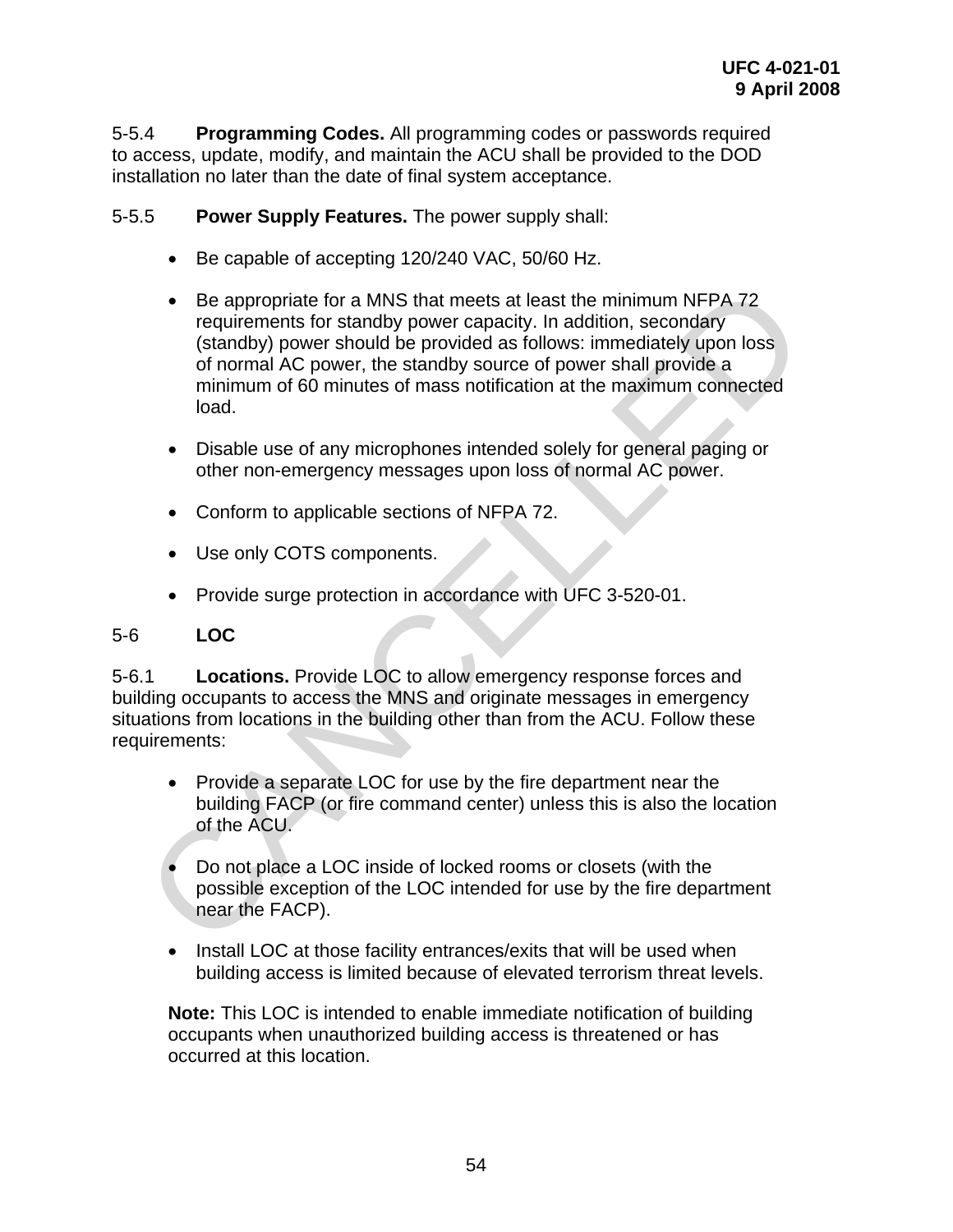- Army and Air Force: Provide a LOC so that occupants do not need to travel a distance in excess of 61 m (200 ft) horizontally or to travel to other floors to access a LOC.
- Army and Air Force: Make LOC available for use by visitors in those facilities open to unescorted visitors or to the public.
- Navy: Provide no more than one LOC (if necessary) in addition to the ACU. Locate the LOC as directed by the responsible fire protection engineer.
- Marine Corps: Provide no more than one LOC (if necessary) in addition to the ACU. Locate the LOC as directed by the AHJ.

#### 5-6.2 **Design Features.** The LOC shall:

- Have a remote microphone station that emulates operation of the MNS from the ACU.
- Have an easy method (such as individual manual activation push buttons) of activating the MNS pre-recorded messages. Signage shall be provided to allow rapid recognition of the means of initiating the prerecorded messages.

 Activation of MNS pre-recorded messages is not required for Marine Corps LOC.

- Provide a single switch or operating mechanism capable of shutting down all HVAC equipment in the facility in accordance with the requirements of UFC 4-010-01. If permitted by the DOD installation, this shutdown capability may be provided at only one LOC when multiple LOCs are installed, or be deleted from all LOCs if the capability is otherwise provided at a location readily accessible to building occupants. • Narine Corps: Provide no more than one LOC (in the esspassiv) in doution to the ACU. Locate the LOC as directed by the responsible fire protection<br>
• Marine Corps: Provide no more than one LOC (if necessary) in<br>
• Marine
	- Be protected in a small, wall-mounted enclosure.
	- Have supplemental heating and ventilation for those enclosures located outdoors or in areas where the LOC will be exposed to temperatures or humidity outside of the manufacturer's design limits.
	- Be protected from tampering by use of a break-glass, thumb-lock, tamper wire, tamper alarm, or equivalent protection. This is not required in those facilities with limited access so that unauthorized use would not reasonably be expected to occur. Enclosures that can be opened only by a key shall not be used.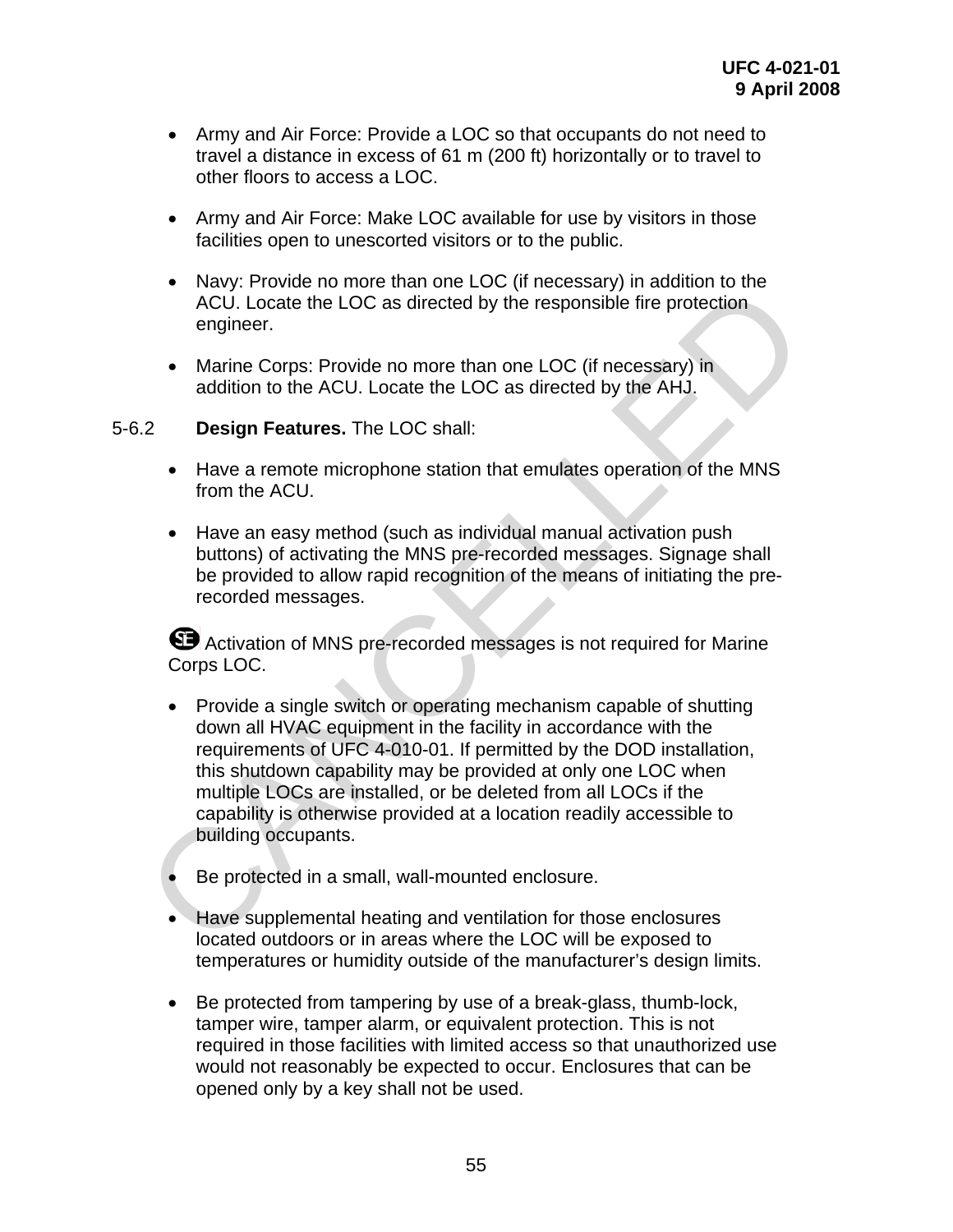**W** Marine Corps LOC may use key-operated locks when emergency response forces are provided with immediate access (e.g., master key, Knox-box®)

• Have signage on the outside of the enclosure similar to "Mass Notification" and "HVAC Emergency Shutdown" (if applicable).

## 5-7 **NOTIFICATION APPLIANCE NETWORK**

**Note:** Also see paragraph 6-5 for notification appliance requirements in special occupancies.

5-7.1 **Audible Appliance Network.** These are the requirements for the audible appliance network:

- Provide appliances capable of satisfying all UFAS and ADAAG.
- Use speakers suitable for the intended climatic and environmental conditions.
- Use speakers suitable for installation in commercial/industrial applications with consideration of electrically hazardous (classified) locations.
- Provide speakers and installation methods compliant with DCID 6/9 for areas classified as SCIF.
- Network design shall comply with NFPA 72.
- Speakers shall meet the listing requirements of UL Standard 1480.
- Provide speakers at all locations inside a building where the building fire alarm must be audible.
- Provide speakers mounted on the exterior of the building to provide notification of any areas commonly used by building occupants. These include courtyards, covered break areas, designated smoking areas, and sidewalks leading from the building's exit doors to a public street or from parking areas for a distance up to 5 m (16 ft) from the building. Use speakers with directional characteristics that transmit minimal backplane noise when mounted on the sides of the building. Generally, the speakers should be located near entrance/exit doors. NOTIFICATION APPLIANCE NETWORK<br>
The: Also see paragraph 6-5 for notification appliance requirements in special<br>
1.1 Audible Appliance Network. These are the requirements for the<br>
1.1 Audible Appliance scapable of satisfyin
	- Provide an effective voice communication within buildings using a design including many speakers, each with low audio intensity.
	- Install speakers with field-adjustable tap settings to allow adjustment after installation to meet audibility and intelligibility requirements.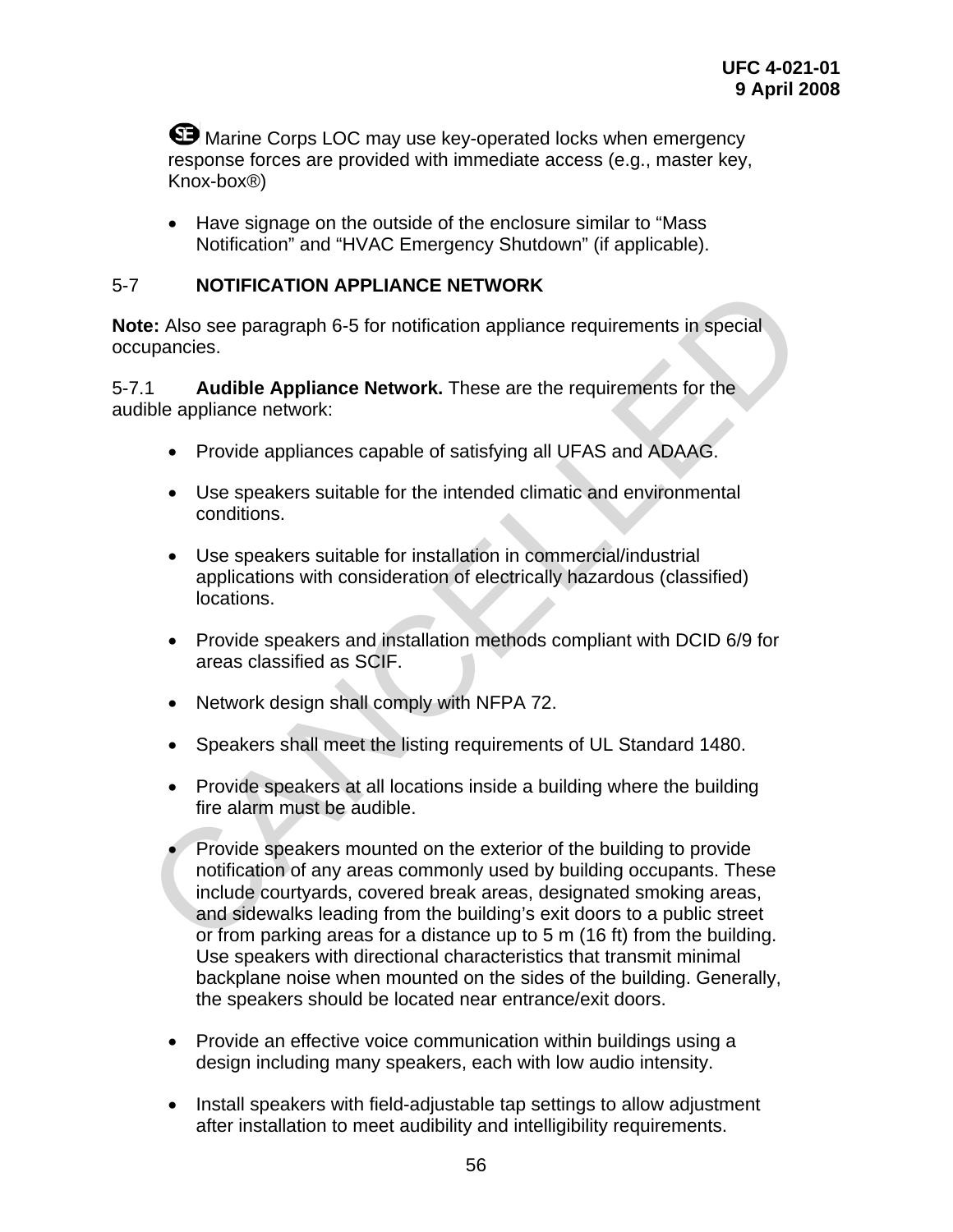• Do not use speakers exceeding 15 W for indoor applications without prior approval of the AHJ.

#### 5-7.1.1 **Speaker Design Recommendations**

- Speakers rated at 2 W or less and provided with multiple tap settings to adjust the output power can often provide acceptable sound quality in most occupied areas.
- Speakers rated at 8 W or less and provided with multiple tap settings can often provide acceptable sound quality for most large or very noisy areas.
- Speakers rated at 8 to 10 W for interior distribution should be used when the speakers are also intended to meet the better sound quality normally expected from PA systems. These speakers should be capable of a frequency response over the range of at least 200 to 10,000 Hz.

**Note:** Such speakers are often adjusted to operate at a tap setting of 2 W or less, but are used because their sound quality is greatly superior to the small speakers typically used in fire alarm systems.

• Wiring methods shall comply with NFPA 72. Class B wiring is permitted unless Class A wiring is required for fire alarms systems on the DOD installation.

## 5-7.1.2 **Navy- and Marine Corps-Specific Requirements**

- Verify intelligibility by measurement after installation.
- Ensure that a CIS score greater than 0.7 is provided in each area where building occupants normally could be found.
- Areas of the building provided with hard wall and ceiling surfaces (such as metal or concrete) that are found to cause excessive sound reflections may be permitted to have a CIS score less than 0.7 if approved by the DOD installation, and if building occupants in these areas can determine that a voice signal is being broadcast and they must walk no more than 10 m (33 ft) to find a location with at least a 0.7 CIS score. • Speakers rated at 8 W or less and provided with multiple tap settings<br>
can often provide acceptable sound quality for most large or very noisy<br>
can often provide acceptable sound quality for most large or very noisy<br>
are
	- Areas of the building where occupants are not expected to be normally present are permitted to have a CIS score less than 0.7 if personnel can determine that a voice signal is being broadcast and they must walk no more than 15 m (50 ft) to a location with at least a 0.7 CIS score.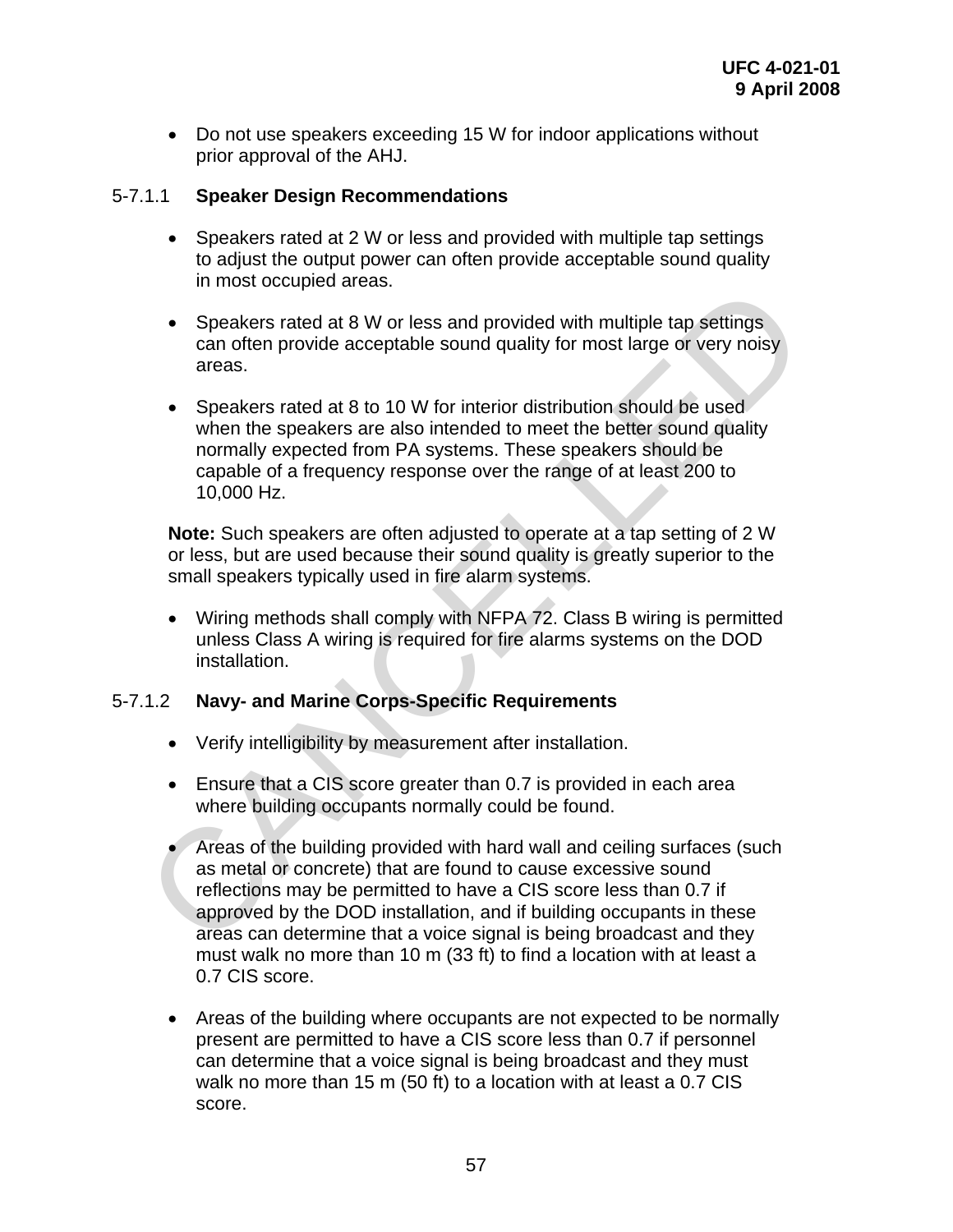- Measurements should be taken near the head level applicable for most personnel in the space under normal conditions (e.g., standing, sitting, sleeping, as appropriate).
- Commercially available test instrumentation shall be used to measure intelligibility as specified by IEC 60849 and IEC 60268-16. The mean value of at least three readings shall be used to compute the intelligibility score at each test location.

**Note:** An STI score of 0.5 is considered equivalent to a CIS score of 0.7.

## 5-7.1.3 **Army- and Air Force-Specific Requirements**

- Verify intelligibility by measurement after installation.
- Ensure that a CIS score greater than 0.8 is provided in each area where building occupants normally could be found. Note: Values of 0.75 through 0.84 will be rounded to 0.8.
- Areas of the building provided with hard wall and ceiling surfaces (such as metal or concrete) that are found to cause excessive sound reflections may be permitted to have a CIS score less than 0.8 if approved by the DOD installation, and if building occupants in these areas can determine that a voice signal is being broadcast and they must walk no more than 10 m (33 ft) to find a location with at least a 0.8 CIS score. Intentigionity score at each rest location.<br> **Note:** An STI score of 0.5 is considered equivalent to a CIS score of 0.7,<br>
1.3 **Army- and Air Force-Specific Requirements**<br>
Verify intelligibility by measurement after install
	- Areas of the building where occupants are not expected to be normally present are permitted to have a CIS score less than 0.8 if personnel can determine that a voice signal is being broadcast and they must walk no more than 15 m (50 ft) to a location with at least a 0.8 CIS score.
	- Measurements should be taken near the head level applicable for most personnel in the space under normal conditions (e.g., standing, sitting, sleeping, as appropriate).
	- Commercially available test instrumentation shall be used to measure intelligibility as specified by IEC 60849 and IEC 60268-16. The mean value of at least three readings shall be used to compute the intelligibility score at each test location.

**Note:** An STI score of 0.7 is considered equivalent to a CIS score of 0.8.

5-7.2 **Visual Appliance Network.** These are the requirements for the visual appliance network:

• Provide visual appliances capable of satisfying all UFAS and ADAAG.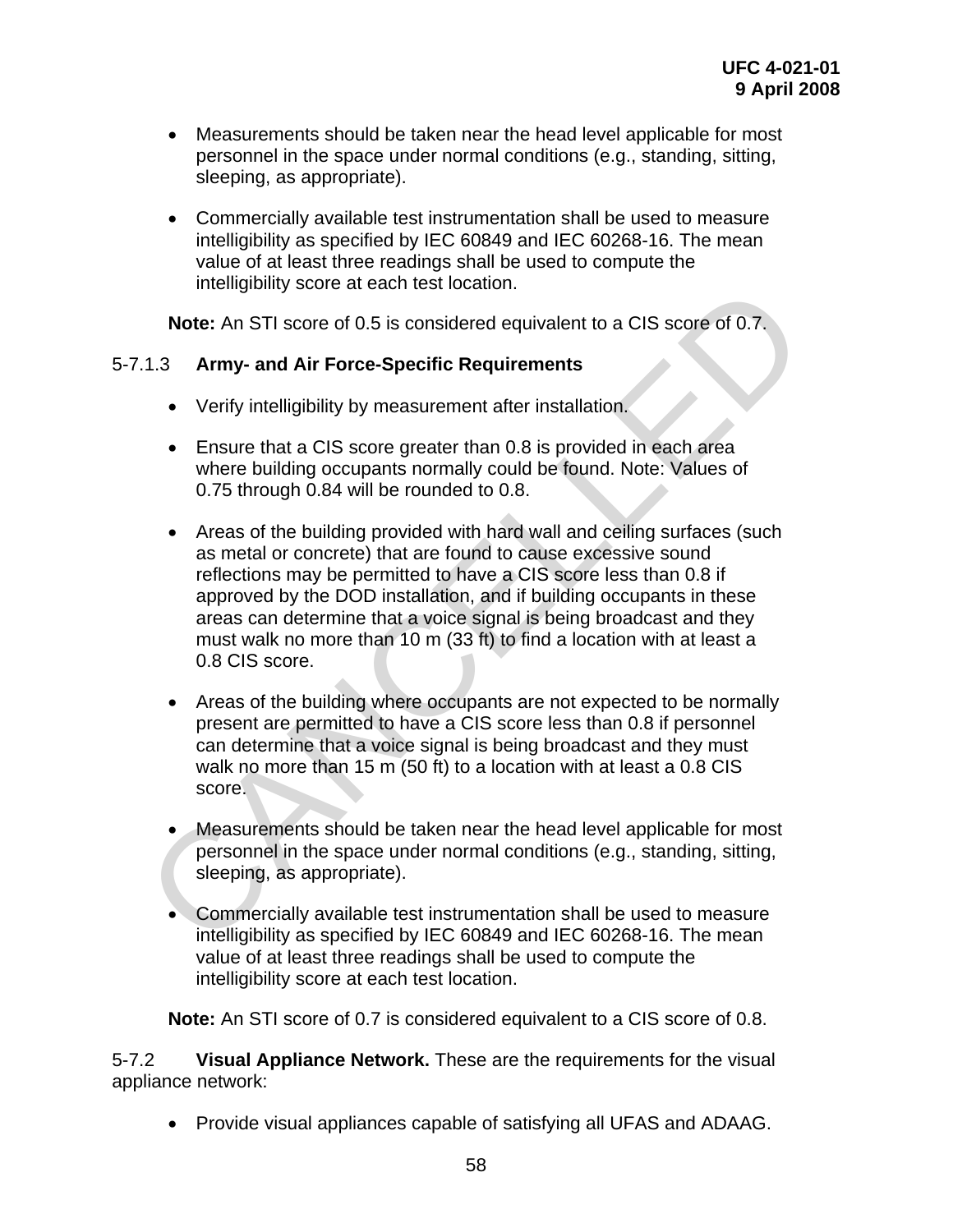- Use visual appliances suitable for the intended climatic and environmental conditions.
- Use visual appliances suitable for installation in commercial/industrial applications with consideration of electrically hazardous (classified) locations.
- Strobes shall meet the listing requirements of UL Standards 1638 and 1971. Text signs shall comply with UL Standard 48.
- Strobes are not required outside the building.
- Where more than two visible notification appliances are in any field of view, they shall flash in synchronization.
- Wiring methods shall comply with NFPA 72. Class B wiring is permitted unless required otherwise by the local AHJ.

#### 5-7.2.1 **Navy-Specific Requirements**

- Provide clear strobes marked with the word "ALERT" for shared use by the facility's MNS and FACP.
- Provide LED text signs. Text signs are required over the door to each egress stairwell and over (or adjacent to) the substantial means of egress from the level of discharge. Exterior exit doors from a single room (e.g., mechanical or electrical rooms) do not require a text sign. (See Chapter 7 for operational requirements and information on message content.) ■<br>
Shows stail meet the islange equirements<br>
1971. Text signs shall comply with UL Standard 48.<br>
• Strobes are not required outside the building.<br>
• Where more than two visible notification appliances are in any field of<br>

## 5-7.2.2 **Marine Corps-Specific Requirements**

• Contact the AHJ for guidance on visual notification appliances.

## 5-7.2.3 **Army- and Air Force-Specific Requirements**

- Provide amber-colored strobes marked with the word "ALERT" to alert the hearing impaired. Provide these strobes in addition to existing clear strobes provided for the building fire alarm system.
- Amber strobes activated in conjunction with the delivery of a prerecorded voice message shall operate continuously until message termination. Amber strobes activated in conjunction with the delivery of a live voice message shall operate during the message and for not less than 15 seconds after the message ends.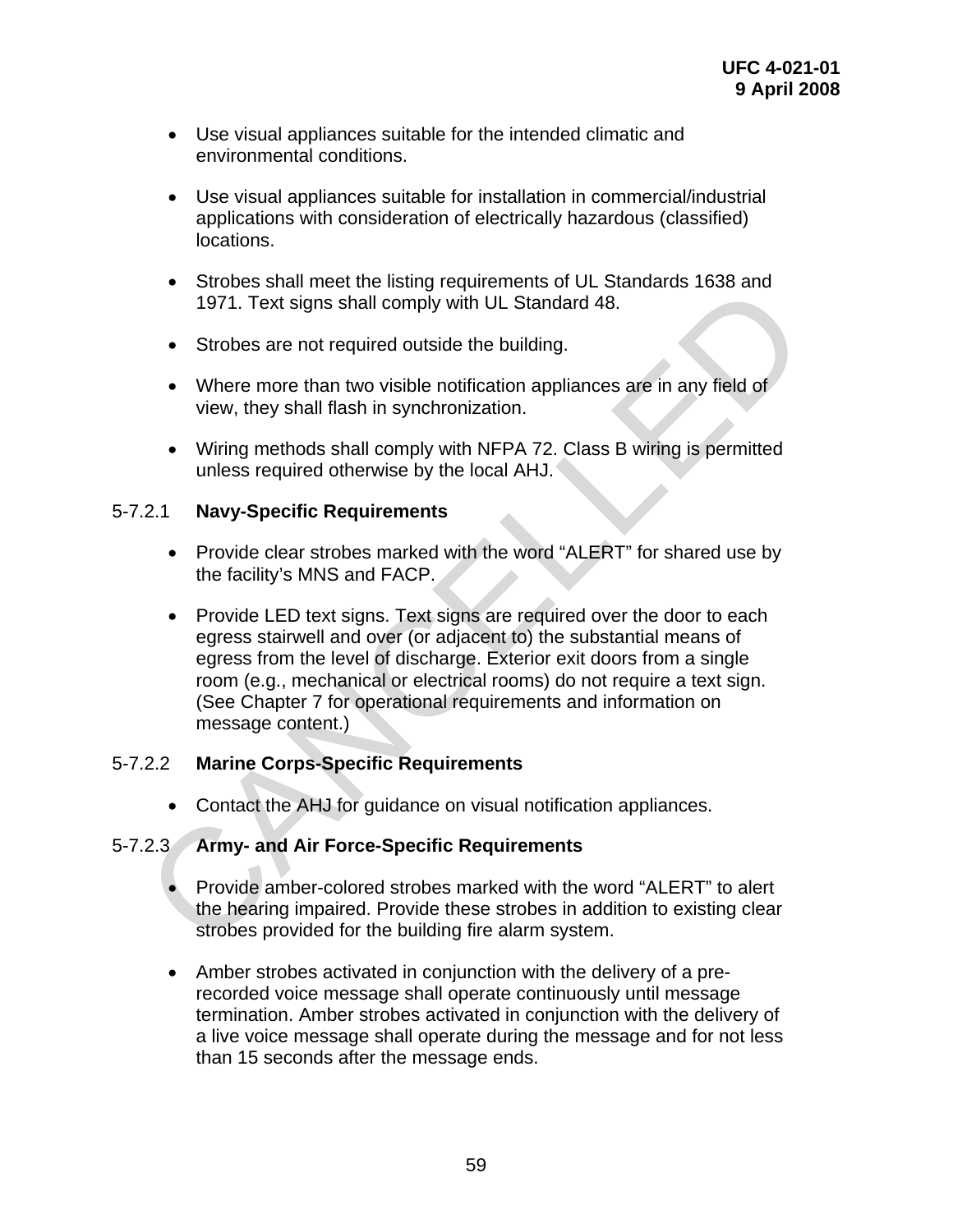• Clear/white strobes activated by the fire alarm system shall not operate during those periods when the amber strobes are in operation, but otherwise shall operate continuously until the fire alarm system is reset.

5-8 **INTERFACES WITH WIDE AREA MNS.** The individual building MNS shall be capable of interfacing with an existing wide area MNS. If a wide area MNS is not presently provided on the DOD installation, the individual building MNS shall be designed to allow future interface with a wide area MNS procured from another manufacturer. The electrical requirements, computer codes, or other protocols that are needed to interface the systems shall be provided to the DOD installation. At a minimum, the wide area MNS shall be able to provide and the individual building MNS shall be able to receive an audio line-level input. The individual building MNS shall not be activated or controlled by a giant voice system unless the giant voice system also meets the design and performance requirements of a wide area MNS. S i not presentiny provided on the DOD Inistantiality, the intuitivation uniformation and the single be signed to allow future interface with a wide area MNS procured an another mandacturer. The electrical requirements, co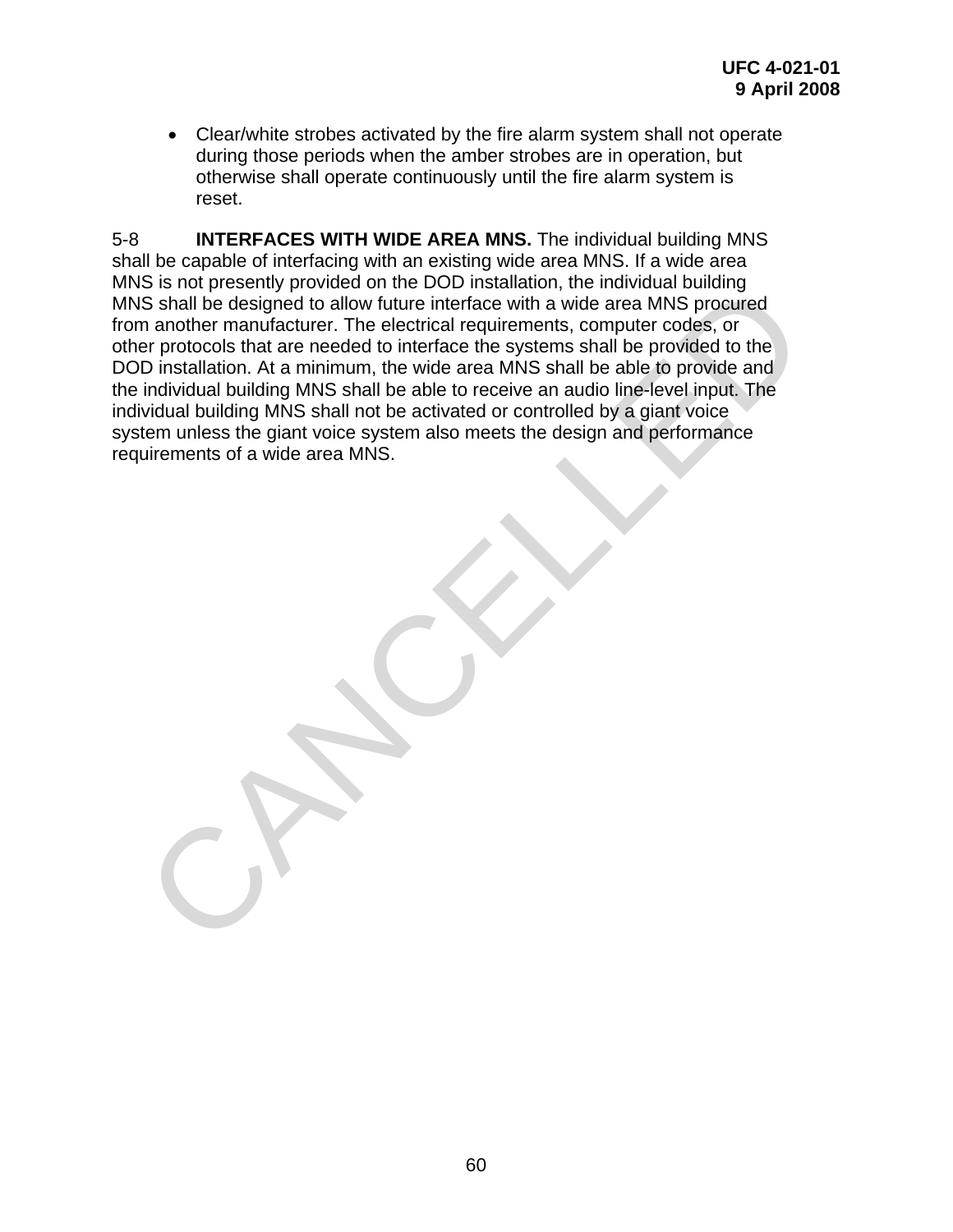# **CHAPTER 6**

## **SPECIAL CONSIDERATIONS**

6-1 **OVERVIEW.** DOD requirements for antiterrorism mandate the installation of individual building MNS during new construction and renovation projects. These systems are presently being installed on most DOD installations. Although not required by the DOD, use of a wide area MNS may be an important part of the antiterrorism strategy established by DOD installations.

6-2 **IMPLEMENTATION PLAN.** Each DOD installation should establish an implementation plan that establishes a comprehensive approach to MNS that is acceptable to security, communications, and fire protection engineering personnel. Elements of an implementation plan should include a needs assessment, requirements definition, alternatives evaluation, system selection, and implementation schedule. Some DOD installations may choose to first select and install a wide area MNS and subsequently install an individual building MNS that is compatible with the wide area MNS. This is not required by the DOD but will immediately increase the readiness of the DOD installation to respond to terrorist and other threats. Other DOD installations may choose to install individual building MNS in new construction and renovation projects, and also in their most significant and important facilities. This approach will spread the cost of installation over a longer time. The completed implementation plan will serve as a roadmap to address the specific needs and unique circumstances associated with each particular DOD installation. ieces. Inese systems are presentity being installed on most DOD installations.<br>Tough not required by the DOD, use of a wide area MNS may be an important<br>or to the antierrorism strategy established by DOD installation shoul

6-3 **GIANT VOICE SYSTEM.** Some DOD installations are currently provided with a giant voice system for outdoor notification. Many of these systems were designed in the Cold War era and were intended to transmit tones signals, not voice signals. These systems may not adequately provide intelligible voice signals over much of the DOD installation. Closer spaced and less powerful speaker arrays are often required to achieve adequate intelligibility. Existing giant voice systems often have proved unsatisfactory in providing intelligible messages between multi-story buildings in high population density areas (such as industrial areas). Newer speaker technologies are available and should be considered for installation in these areas. Additionally, this UFC does not permit the use of giant voice systems inside of buildings because of the difficulty in achieving acceptable intelligibility of voice messages, the need to monitor circuit integrity, and the requirement to provide visual notification appliances for persons with hearing disabilities. This UFC does not permit an existing giant voice system to activate or control an individual building MNS unless the giant voice system fully complies with the requirements for a wide area MNS.

6-4 **TELEPHONE ALERTING SYSTEM.** A telephone alerting system may be useful in supplementing a wide area MNS and providing notification to building occupants where mass notification would not be required by UFC 4-010-01, such as in small facilities with only a few occupants and single-family and duplex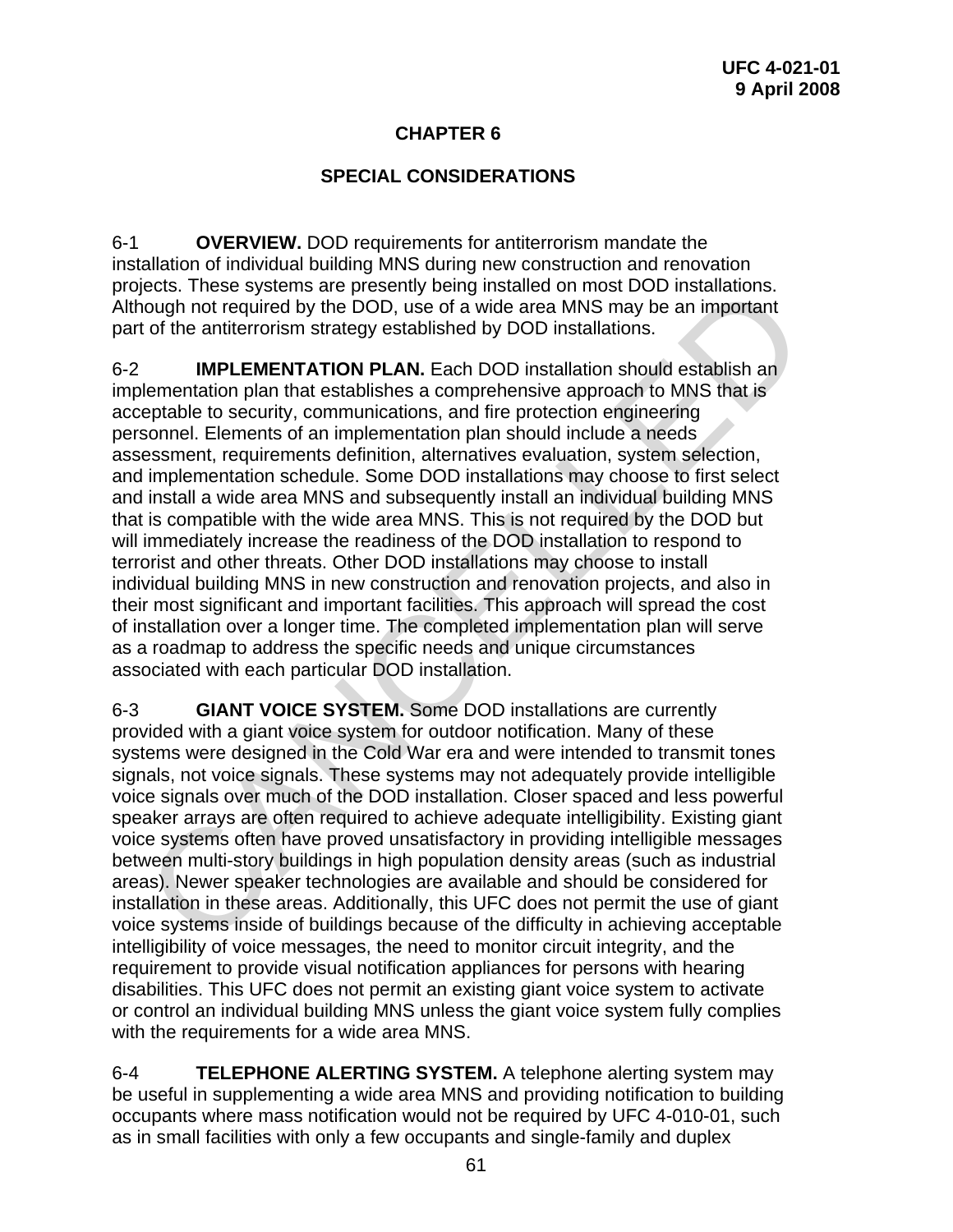military family housing. Telephone alerting system services are sometimes outsourced to reduce the operation and maintenance burden on the base; however, outsourcing increases reliance on systems not under direct control of the facility being serviced and could impact the reliability or vulnerability of the telephone system capability.

# 6-5 **SPECIAL OCCUPANCIES**

6-5.1 **No Self-Preservation Capability.** This UFC does not require the installation of mass notification capability for those persons who are unable to protect themselves and could not take action without the assistance of others. Examples include prisoners in correctional facilities that are physically prevented from taking action or patients in a hospital that require assistance from the medical staff to take action. Mass notification capability is still required for the staff of these facilities so they may know to take action to protect themselves and those in their care. The appropriate approach for these facilities is to emulate the design solution that would be applied in that building for the installation of a new fire alarm system. .1 **No Self-Preservation Capability.** This UFC does not require the allalation of mass notification capability for those persons who are unable to letect themselves and could not take action without the assistance of other

 Individual building MNS for Marine Corps projects shall serve as a subsystem of the wide area MNS as described in chapters 3 and 5.

6-5.2 **Not Occupied by Hearing Impaired Persons.** This UFC does not require the installation of visual notification signals in areas not subject to occupancy by persons who are hearing impaired, except that visual notification signals shall be provided in areas where hearing protection is worn due to high ambient noise levels.

**Note:** Visual notification signals must be provided even if the area is only accessed occasionally by personnel who are hearing impaired and granted unaccompanied access, such as maintenance or cleaning personnel, except for those areas listed in section 6-5.3.

6-5.3 **Housing and Lodging Facilities.** When MNS is required for personnel housing (such as barracks, dormitories, lodges, temporary or transient living facilities, and other sleeping quarters with 11 or more unaccompanied persons) or for military family housing (such as 13 or more family units in one building), audible and visible MNS appliances shall be provided.

6-5.3.1 Audible appliances, including in sleeping areas, shall provide a sound level of at least 15 dBA above the average ambient sound level and at least 5 dBA above the maximum sound level having a duration of at least 60 seconds, and they shall provide a CIS score equal to or greater than 0.7 (Navy and Marine Corps) or 0.8 (Army and Air Force). Sleeping areas shall also be provided with a minimum sound level of 75 dBA unless a CIS score equal to or greater than 0.7 (Navy and Marine Corps) or 0.8 (Army and Air Force) is provided.

6-5.3.2 Visual appliances are not required within private living and sleeping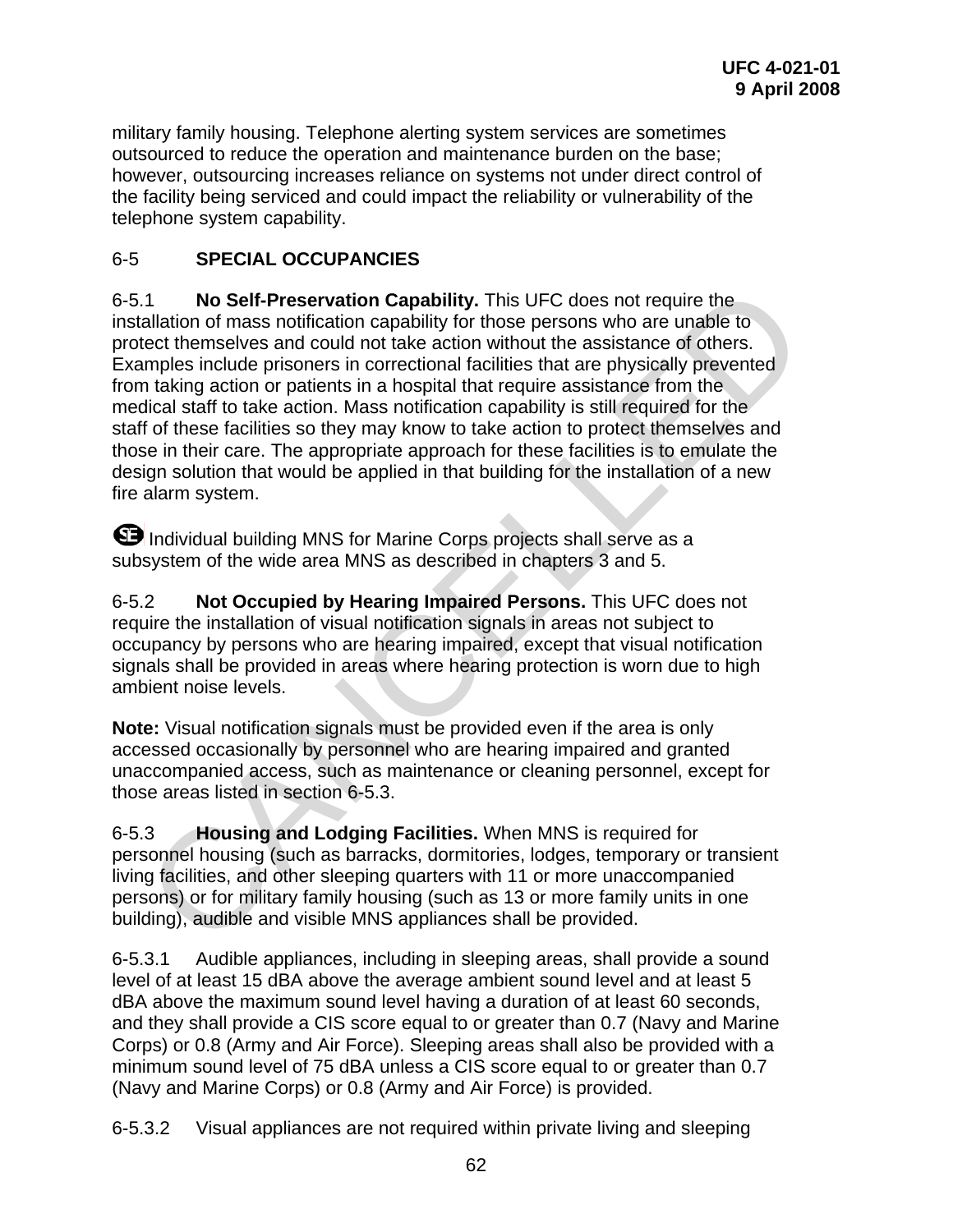rooms except those that are specifically designated by the DOD installation for the accommodation of hearing-impaired individuals. Visual notification appliances shall be provided in other general usage areas such as common rooms, day rooms, meeting rooms, hallways, corridors, lobbies, and public restrooms.

CANCELLED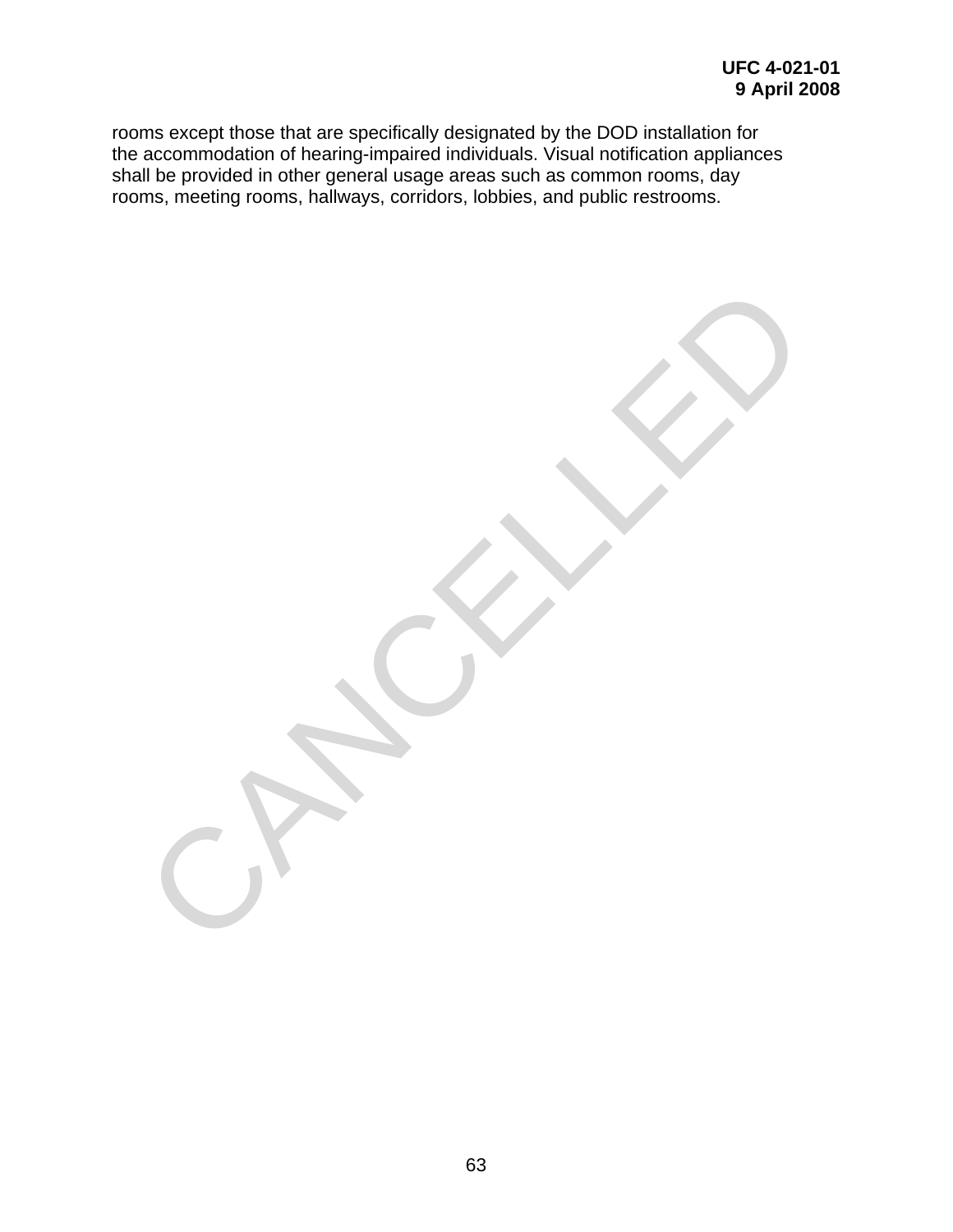# **CHAPTER 7**

## **OPERATIONAL CHARACTERISTICS**

7-1 **INTRODUCTION.** This chapter provides a description of the most significant operating characteristics of wide area MNS and individual building MNS.

# 7-2 **WIDE AREA MNS**

7-2.1 **Central Control Stations.** A primary and backup central control station are provided. At each central control station, a computer with a GUI is provided. With the GUI, the system operator can send live voice signals using a microphone and can send or activate pre-recorded voice signals, tones, and music signals. The signals can be sent to individual buildings, zones of buildings, individual outdoor speaker arrays, zones of outdoor speaker arrays, or to the entire DOD installation. Different signals can be sent to different locations. The central control station can receive voice signals by telephone or radio and patch those signals through to desired locations on the DOD installation. Music, such as Reveille and the national anthem, can be transmitted throughout the DOD installation. The central control station automatically or manually assigns priorities to all transmitted signals. S.<br>
WIDE AREA MNS<br>
1. Central Control Stations. A primary and backup central control<br>
ion are provided. At each central control station, a computer with a GUI is<br>
vided. With the GUI, the system operator can send live voic

7-2.2 **Regional or National Command Centers.** When required by the DOD component, those signals transmitted on the DOD installation that meet a screening criteria for priority are automatically relayed to a regional or national command center, or to nearby DOD installations that have a need to know of the emergency.

7-2.3 **Public Alert and Warning System.** This national system is under development by the Department of Homeland Security as directed by Executive Order 13407. DOD systems are required by this same Executive Order to coordinate with the national system. The wide area MNS will be designed with the capability to receive, record, and distribute voice messages and alert signals received from the Commander-in-Chief through the national public alert and warning system. This will permit the central control station to immediately distribute the voice messages or alert signals, or to delay the distribution as necessary to meet operational requirements as approved by the DOD installation commander.

7-2.4 **HPSA.** Designated HPSAs are provided with a microphone to enable an on-scene commander, security forces, or others (such as a drill instructor) to use the HPSA for local announcements and instructions. In some cases, individual speakers or all speakers of these arrays may be locally selected and energized. The speakers for these arrays will be highly directional when designed to permit operation from a location directly below the speakers without feedback or harmful sound pressure levels.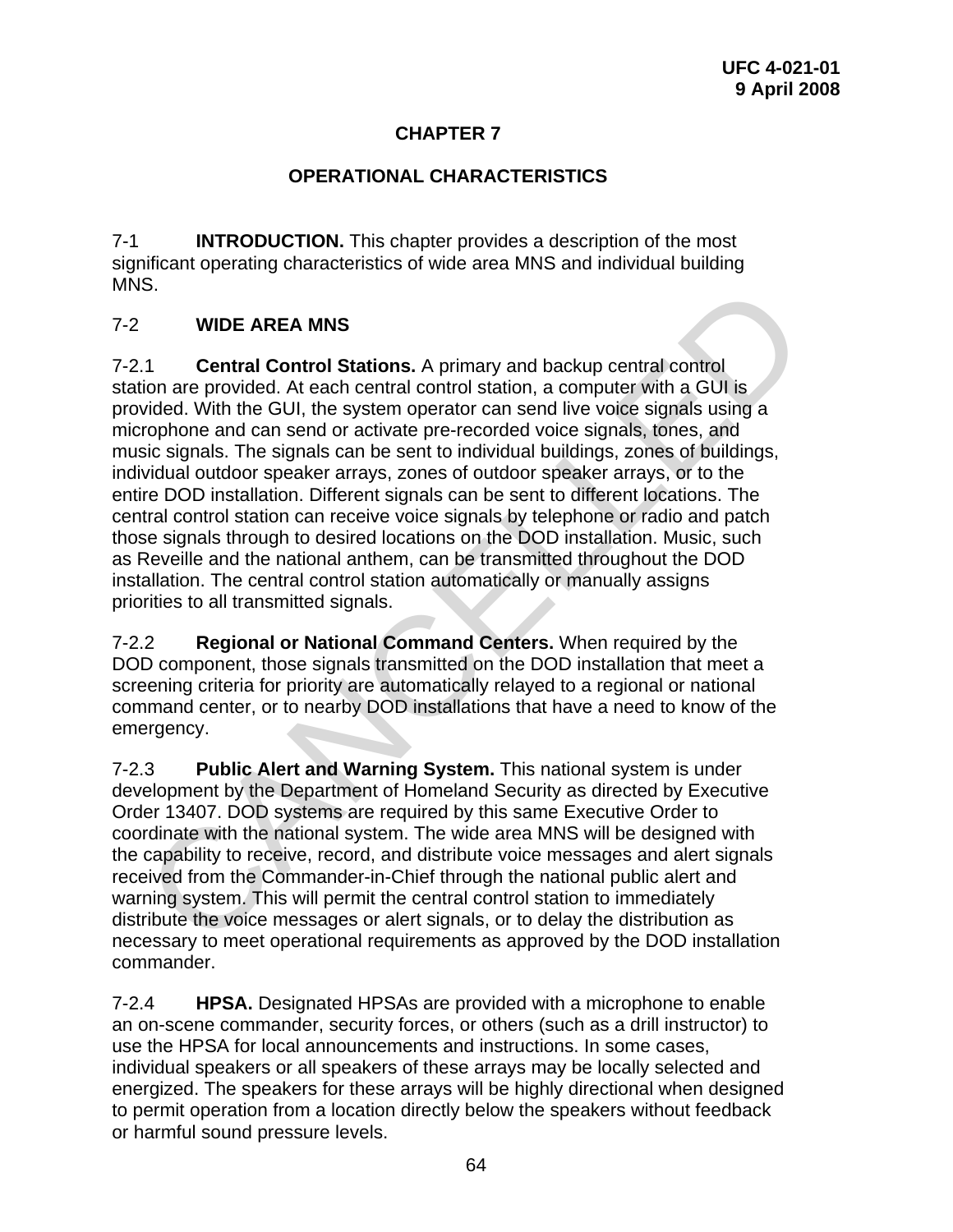7-2.5 **Supplemental Mass Notification Delivery Systems.** The wide area MNS can also interface with and control other notification systems such as telephone dialers, tone alert systems, computer network alerting systems, pagers, facsimile machines, and vehicular traffic directional control signs. Text notification via wireless devices and desktop computer notification are effective means for delivering mass notification messages to multiple recipient groups. Wireless text messaging is effective in reaching off-base personnel. This is especially useful for OCONUS locations. Desktop notification is particularly effective when more complex information must be conveyed, and can be a costeffective interim solution prior to installing an individual building MNS.

**Note:** See Appendix C for a discussion of requirements for Internet-based communication systems (under development).

# 7-3 **INDIVIDUAL BUILDING MNS**

7-3.1 **Combined Systems.** In new construction, mass notification and fire alarm functions are combined into one system. PA may also be combined into this system. In renovation projects, combined systems are preferred, but separate systems may be permitted in some applications. The mass notification functions can temporarily disable the fire alarm notification appliances to allow intelligible voice announcements when needed in the case of simultaneous terrorist and fire events. This is necessary because arson and unauthorized fire system activation are methods of attack that have been used previously by terrorists. elevality userul for OCUNUS locations. Desixtop holitocation is particularly user<br>the tective when more complex information must be conveyed, and can be a cost-<br>citive interim solution prior to installing an individual bui

**B** Individual building MNS for Marine Corps projects shall serve as a subsystem of the wide area MNS as described in Chapters 3 and 5, and might not interface with the fire alarm system.

7-3.2 **LOC.** These consoles are provided to allow building occupants and emergency response forces to operate the system and provide live voice or pre-recorded messages to personnel in the building. They also enable the building occupants to completely shut down the heating, ventilating, and air conditioning system as needed to respond to a terrorist event or external natural disaster. Army and Air Force systems permit most building occupants to access the LOC, and use tamper-resistant features to minimize unauthorized use. The Navy limits access to the LOC to emergency response forces and a few of the building occupants, such as the building manager, security staff, or the commanding officer's staff. The Marine Corps does not provide a LOC but does provide a remote microphone.

7-3.3 **ACU.** The ACU has the same capabilities to operate the system as a LOC, plus the ability to override or disable the mass notification capability. Access to the ACU is limited to emergency response personnel.

7-3.4 **Notification Appliances.** Speakers are used to provide intelligible voice signals for mass notification. Strobes are used to meet the accessibility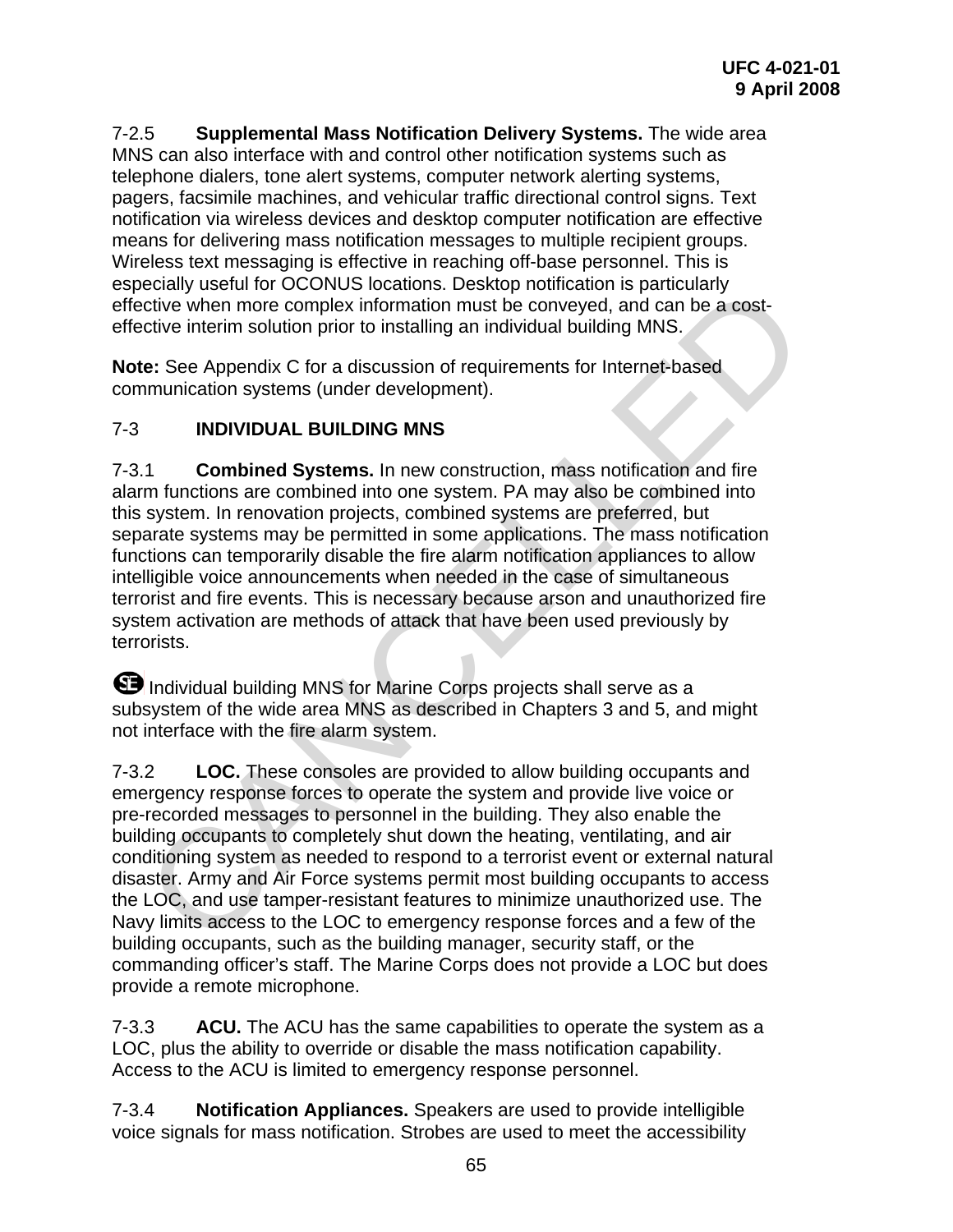requirements for those persons with hearing disabilities. The Army and Air Force use amber-colored strobes to alert those with hearing disabilities. The Navy uses one set of clear strobes for both fire and mass notification. These strobes are marked "ALERT" instead of "FIRE". The Navy also uses text signs to assist persons with hearing disabilities. These signs read "EVACUATE" when the fire alarm system is in alarm. The signs read "ANNOUNCEMENT" when a mass notification message is being transmitted, and the text sign will continue for 10 seconds after the end of the announcement. Text signs are required over the door to each egress stairwell and over (or adjacent to) the substantial means of egress from the level of discharge. Exterior exit doors from a single room (e.g., mechanical or electrical rooms) do not require a text sign. orius alter une entire une amunducementi. Text sugges are required over the dealth engines stativell and over (or adjacent to) the substantial means of ens form the level of discharge. Exterior exit doors from a single roo

**Note:** The Marine Corps uses notification appliances as specified by the AHJ.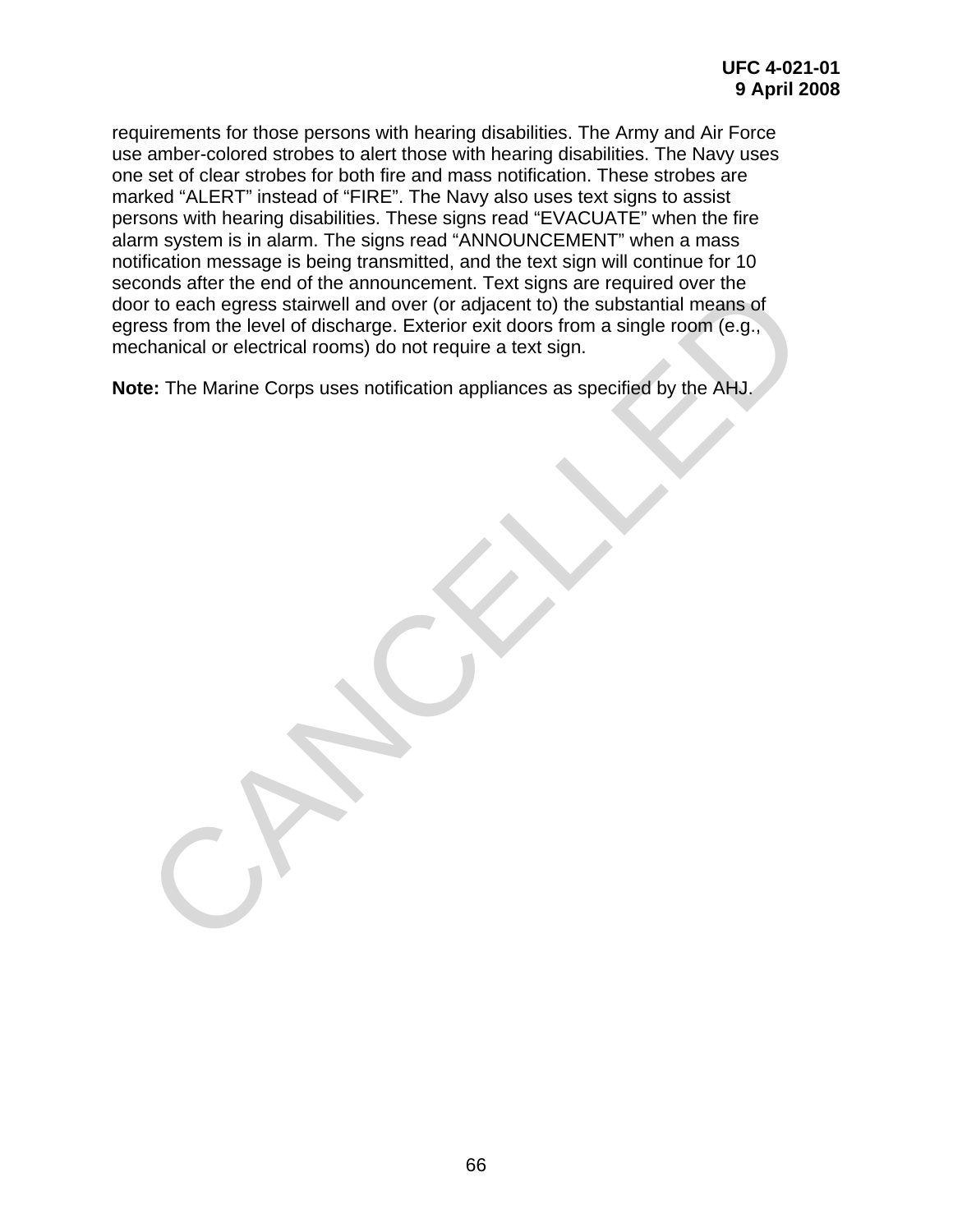# **CHAPTER 8**

# **MAINTENANCE**

8-1 **INTRODUCTION.** This chapter was developed on the basis of recommendations from MNS manufacturers, as well as experience with similar computer-based systems. Maintenance requirements established for each MNS must consider the manufacturer's maintenance recommendations and the applicable DOD maintenance requirements. MNS shall be maintained so that they comply with the minimum operating parameters recommended by the manufacturer.

8-2 **MAINTENANCE RESPONSIBILITIES.** DOD components that have assigned maintenance responsibilities include:

8-2.1 **Air Force.** Air Force communications squadrons are responsible for maintaining giant voice systems in accordance with AFI 21-116 on Air Force installations. Civil engineering squadrons are usually responsible for maintaining individual building MNS on Air Force installations that are designed and installed in accordance with this UFC.

8-2.2 **Marine Corps.** Headquarters Marine Corps (HQMC) Technical Service Agency is responsible for maintaining the MNS across the Marine Corps.

# 8-3 **QUALIFICATIONS OF MAINTENANCE PERSONNEL**

8-3.1 **Inspection, Testing, and Maintenance Tasks.** Only personnel trained and qualified in maintaining and repairing MNS will perform inspection, testing, and maintenance tasks. Most types of MNS use technology commonly found in fire alarm systems, giant voice, or other outdoor voice and siren warning systems, and similar maintenance skills are needed. If specific manufacturer training is available, maintenance personnel must satisfactorily complete the training to be considered qualified. If specific manufacturer training is not available for a MNS, personnel shall be considered qualified if they have achieved a NICET Level III in fire alarm systems or in low-voltage electronic communication systems, or have achieved the UL certification level for fire alarm systems. Tasks must be performed according to the manufacturer's instructions. Certain jurisdictions may require varying levels of continuing education to maintain recognized qualifications. Overseas locations should contact their command fire protection engineering office for guidance on appropriate qualifications. Military personnel who have satisfactorily completed the required schools in their career field in fire detection and alarm system maintenance or communications electronics are considered qualified. mputer-based systems. Maintenance requirements established for each winst<br>to consider the manufacturer's maintenance recommendations and the<br>licable DOD maintenance requirements. MNS shall be maintained so that<br>licable DOD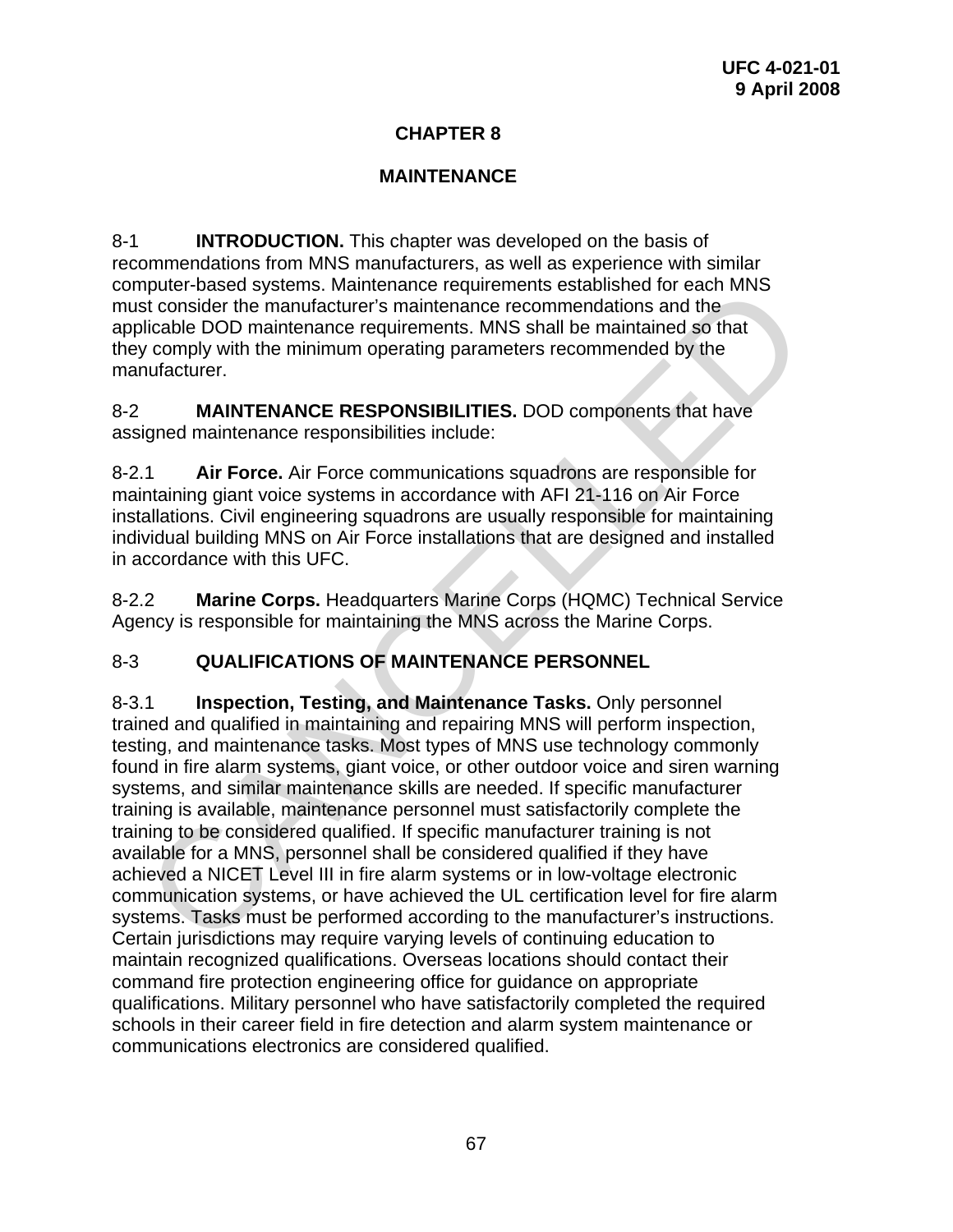8-3.2 **Other Inspections.** This UFC lists inspection tasks that must be performed during regularly scheduled facility inspections. Fire prevention, safety, and maintenance personnel, as well as other individuals familiar with MNS operations, shall perform these inspection tasks.

8-3.3 **Maintenance Records.** Each DOD installation must maintain a permanent record of completed inspection, testing, and maintenance tasks in accordance with each agency's program for record keeping of recurring facility maintenance. Records may be hard copy or electronic. Where no DOD component-wide programs exist, records should be developed locally. Records must be maintained for every facility and must include, as a minimum, each task, the date scheduled, the date completed, and the name of the person completing the task.

|                                                                                                                                                                                                                                    | accordance with each agency s program for record Keeping or recurring racinty.<br>maintenance. Records may be hard copy or electronic. Where no DOD<br>component-wide programs exist, records should be developed locally. Records<br>must be maintained for every facility and must include, as a minimum, each task,<br>the date scheduled, the date completed, and the name of the person completing<br>the task. |                                                                                                  |  |  |  |
|------------------------------------------------------------------------------------------------------------------------------------------------------------------------------------------------------------------------------------|----------------------------------------------------------------------------------------------------------------------------------------------------------------------------------------------------------------------------------------------------------------------------------------------------------------------------------------------------------------------------------------------------------------------|--------------------------------------------------------------------------------------------------|--|--|--|
| INDIVIDUAL BUILDING MNS. See UFC 3-600-02, paragraph 2-2.2,<br>$8 - 4$<br>"Fire Detection and Alarm Systems," for applicable guidance on inspecting,<br>testing, and maintaining engineered protection features in DOD facilities. |                                                                                                                                                                                                                                                                                                                                                                                                                      |                                                                                                  |  |  |  |
| $8 - 5$<br><b>WIDE AREA MNS.</b> Tables 8-1 and 8-2 provide maintenance<br>information for the central control unit and communications network for a wide<br>area MNS.<br><b>Table 8-1. Central Control Unit Maintenance</b>       |                                                                                                                                                                                                                                                                                                                                                                                                                      |                                                                                                  |  |  |  |
| <b>Frequency</b>                                                                                                                                                                                                                   | <b>Component</b>                                                                                                                                                                                                                                                                                                                                                                                                     | <b>Tasks</b>                                                                                     |  |  |  |
|                                                                                                                                                                                                                                    | Central control unit,                                                                                                                                                                                                                                                                                                                                                                                                | • Review the event log file; verify that the                                                     |  |  |  |
|                                                                                                                                                                                                                                    |                                                                                                                                                                                                                                                                                                                                                                                                                      | correct events were logged.                                                                      |  |  |  |
|                                                                                                                                                                                                                                    | diagnostic log files                                                                                                                                                                                                                                                                                                                                                                                                 | • Review the system diagnostic log file;<br>correct deficiencies noted in the file.              |  |  |  |
|                                                                                                                                                                                                                                    |                                                                                                                                                                                                                                                                                                                                                                                                                      | • Delete unneeded log files.                                                                     |  |  |  |
|                                                                                                                                                                                                                                    | Central control unit, hard                                                                                                                                                                                                                                                                                                                                                                                           | • Delete unneeded error files.                                                                   |  |  |  |
| Weekly                                                                                                                                                                                                                             | drive                                                                                                                                                                                                                                                                                                                                                                                                                | • Verify that sufficient free disk space is<br>available.                                        |  |  |  |
|                                                                                                                                                                                                                                    | System - Functional test                                                                                                                                                                                                                                                                                                                                                                                             | Send out an alert to a small set of pre-<br>designated receiving devices and confirm<br>receipt. |  |  |  |

**Table 8-1. Central Control Unit Maintenance**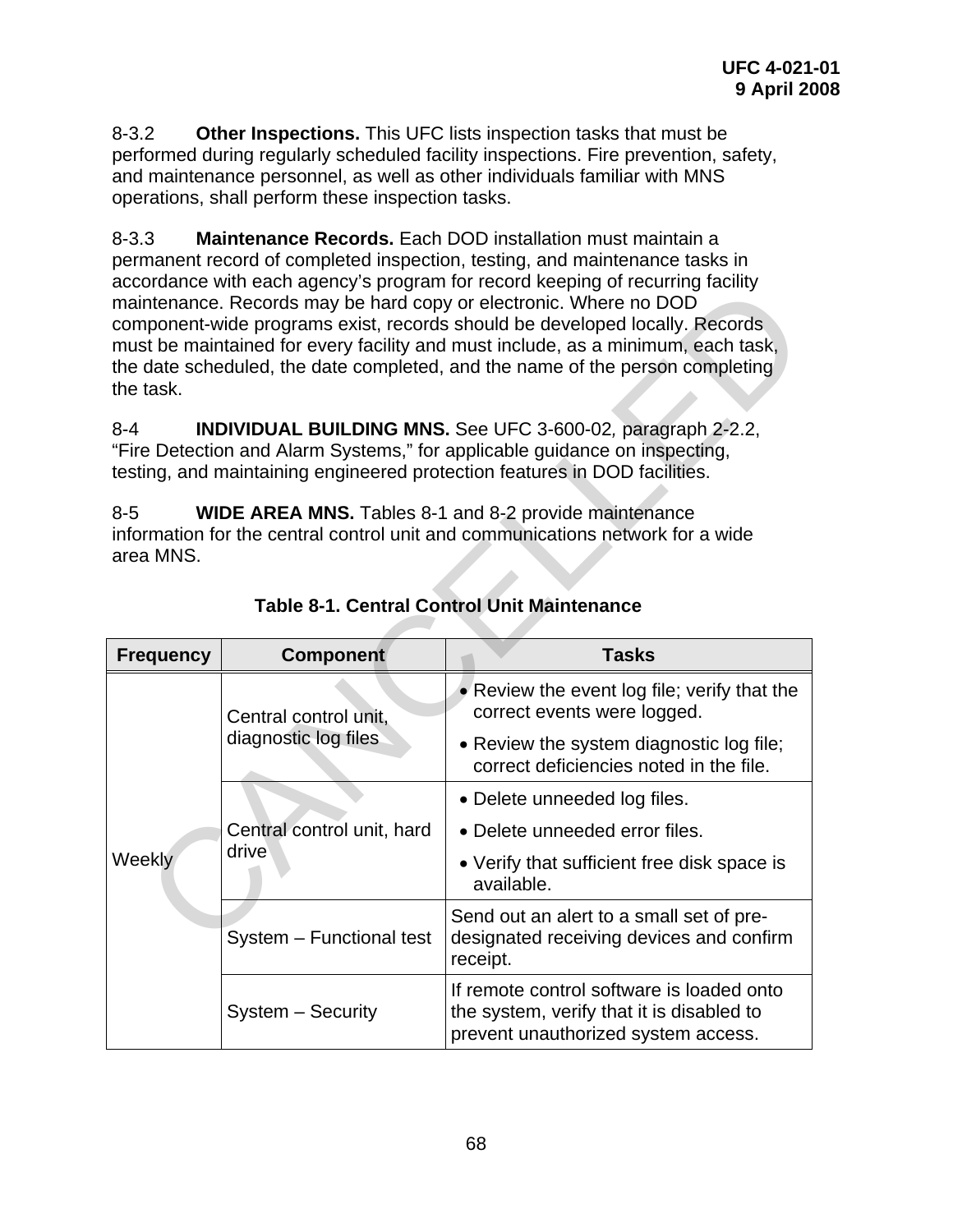| <b>Frequency</b> | <b>Component</b>                                               | <b>Tasks</b>                                                                                                                                                 |
|------------------|----------------------------------------------------------------|--------------------------------------------------------------------------------------------------------------------------------------------------------------|
| Monthly          | System - Functional test                                       | Send out an alert to a diverse set of pre-<br>designated receiving devices and confirm<br>receipt. Include at least one of each type<br>of receiving device. |
|                  | Central control unit, reset                                    | Power down the central control unit<br>computer and restart it.                                                                                              |
| Quarterly        | System - Software<br>backups                                   | Make a full system software backup.<br>Rotate backups based on the accepted<br>practice at the site.                                                         |
|                  | Central control unit,<br>computer                              | • Verify proper operation of the computer.                                                                                                                   |
|                  |                                                                | • Defragment the hard drive.                                                                                                                                 |
|                  |                                                                | • Verify unobstructed flow of cooling air.<br>Clean filters. Remove dust buildup on<br>cooling fans, cooling fins, and air intake<br>vents.                  |
|                  | Central control unit,<br>uninterruptible power<br>supply (UPS) | • Verify that the system will operate in the<br>absence of line power; discontinue line<br>power to the system and verify<br>functionality.                  |
|                  |                                                                | • Test the UPS. See NFPA 70B.                                                                                                                                |
| Yearly           | System - Software<br>backups                                   | Test the current software backup system<br>by installing the system backup.                                                                                  |
|                  | Central control unit,<br>operation                             | • Verify the content of pre-recorded<br>messages.                                                                                                            |
|                  |                                                                | • Verify activation of the correct<br>pre-recorded message based on a<br>selected event.                                                                     |
|                  |                                                                | • Verify activation of the correct<br>pre-recorded message based on a<br>targeted area.                                                                      |
|                  |                                                                | • Verify that the central control unit<br>security mechanism is functional.                                                                                  |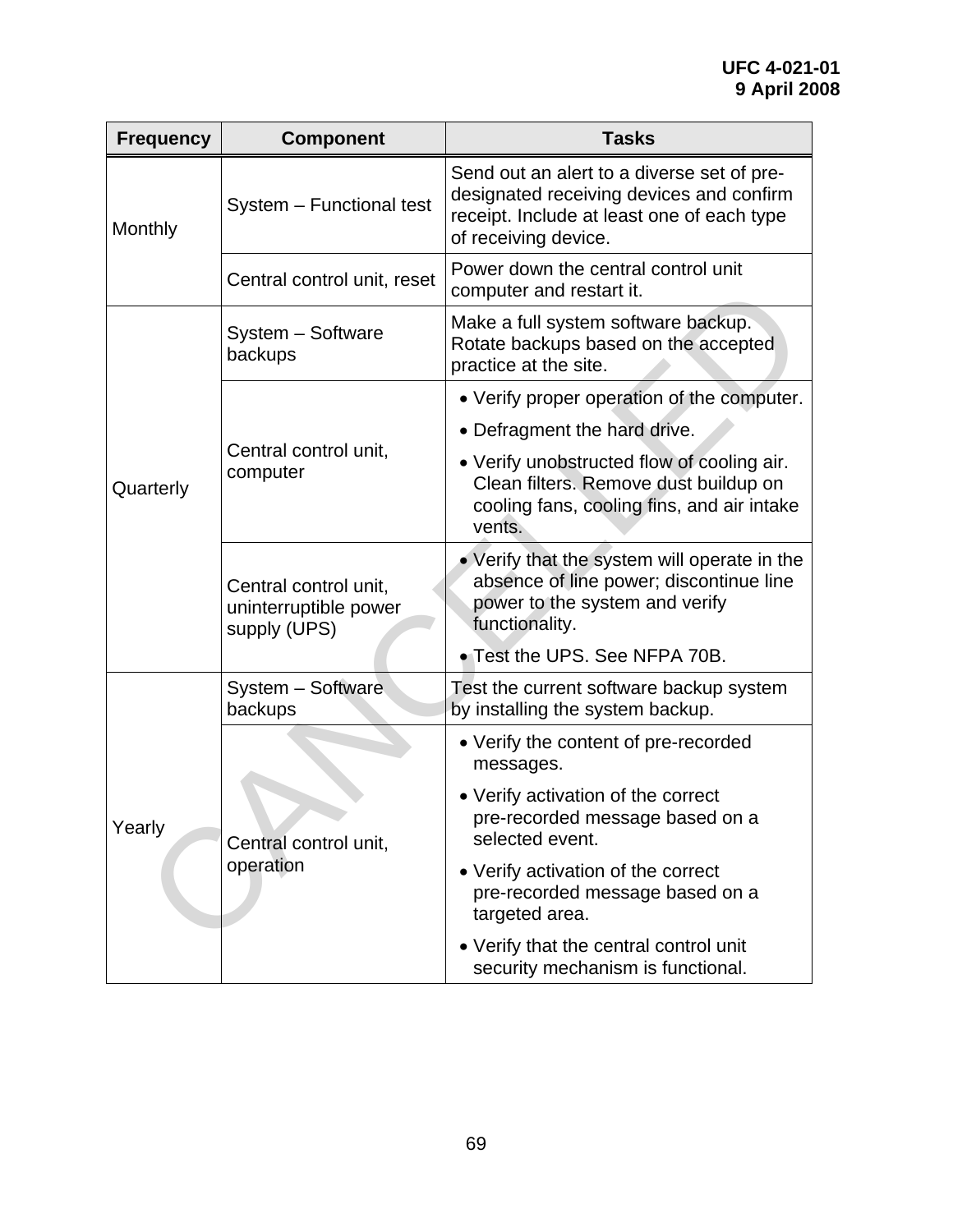| <b>Frequency</b> | <b>Component</b>                     | <b>Tasks</b>                                                                                                                                |
|------------------|--------------------------------------|---------------------------------------------------------------------------------------------------------------------------------------------|
| Weekly           | Central control console              | Verify that no diagnostic failures are<br>indicated.                                                                                        |
|                  | <b>HPSA/Wireless</b><br>transceivers | Perform silent activation and/or health<br>monitoring of all components.                                                                    |
| Monthly          | <b>Total system</b><br>functionality | • Perform a test system activation for a<br>particular zone/building/area.                                                                  |
|                  |                                      | • Verify that field components perform<br>as expected.                                                                                      |
| Quarterly        | Central control unit,<br><b>UPS</b>  | • Verify that the system will operate in<br>the absence of line power; discontinue<br>line power to the system and verify<br>functionality. |
|                  |                                      | • Test the UPS. See NFPA 70B.                                                                                                               |
|                  | Field components                     | • Perform a visual inspection of all<br>components. Verify that enclosure<br>integrity is not compromised.                                  |
|                  |                                      | • Perform a visual inspection of the<br>antenna. Verify a solid connection and<br>no corrosion.                                             |
| Every 6 months   |                                      | • Perform a visual inspection of the<br>transceivers. Verify proper operation.                                                              |
|                  |                                      | • Generate a conductor integrity monitor<br>alarm. Verify the alarm status on the<br>central console.                                       |
|                  |                                      | • Disconnect AC power. Verify the AC<br>power failure alarm status on the<br>central console.                                               |
|                  |                                      | • Disconnect AC power. Verify the<br>battery voltage under load.                                                                            |
| Every 6 months   | Wireless signals                     | Check forward/reflected radio power.                                                                                                        |

# **Table 8-2. Communications Network Maintenance**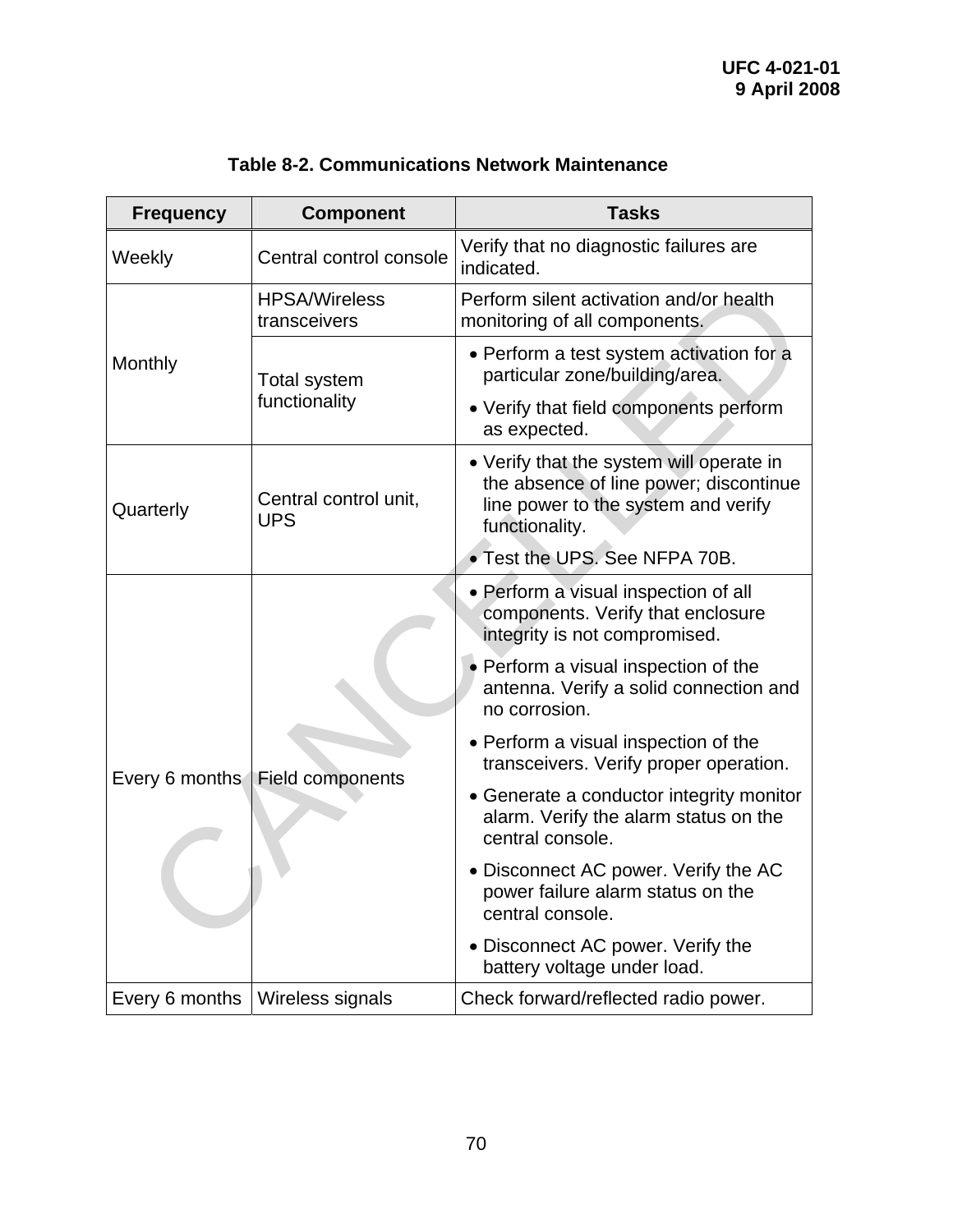#### **GLOSSARY**

#### **Acronyms and Abbreviations**

- AC—alternating current
- **ACU**—autonomous control unit
- **ADAAG**⎯Americans with Disabilities Act Accessibility Guidelines Canationicus control anticolaristic Act Accessibility Guidelines<br>
AAG—Americans with Disabilities Act Accessibility Guidelines<br>
C-lair Force instruction<br>
J—authority having jurisdiction<br>
SI—American National Standards Inst
- AFB Air Force base
- **AFI**—Air Force instruction
- **AHJ**—authority having jurisdiction
- **ANSI** American National Standards Institute
- **APCO**⎯Association of Public-Safety Communications Officials

**C**—Celsius

- **CAC**⎯Common Access Card
- **CAP**—common access protocol
- **CD**⎯compact disk
- **CIS**-Common Intelligibility Scale
- **CNO**—Chief of Naval Operations
- **CON**—certificate of networthiness
- **CONOPS**—concept of operations
- **CONUS** continental United States
- **COTS**⎯commercial off-the-shelf
- **CSC-STD-DOD Computer Security Center Standard**
- **CTO**⎯certificate to operate
- **dBA** sound/noise power, adjusted, in decibels
- **DCID**—Director of Central Intelligence Directive
- **DD**—Department of Defense (as used on forms)
- **DIACAP**—DOD Information Assurance Certification and Accreditation Process
- **DITSCAP**—DOD Information Technology Security Certification and Accreditation Process
- **DOD**—Department of Defense
- **EM**—emergency management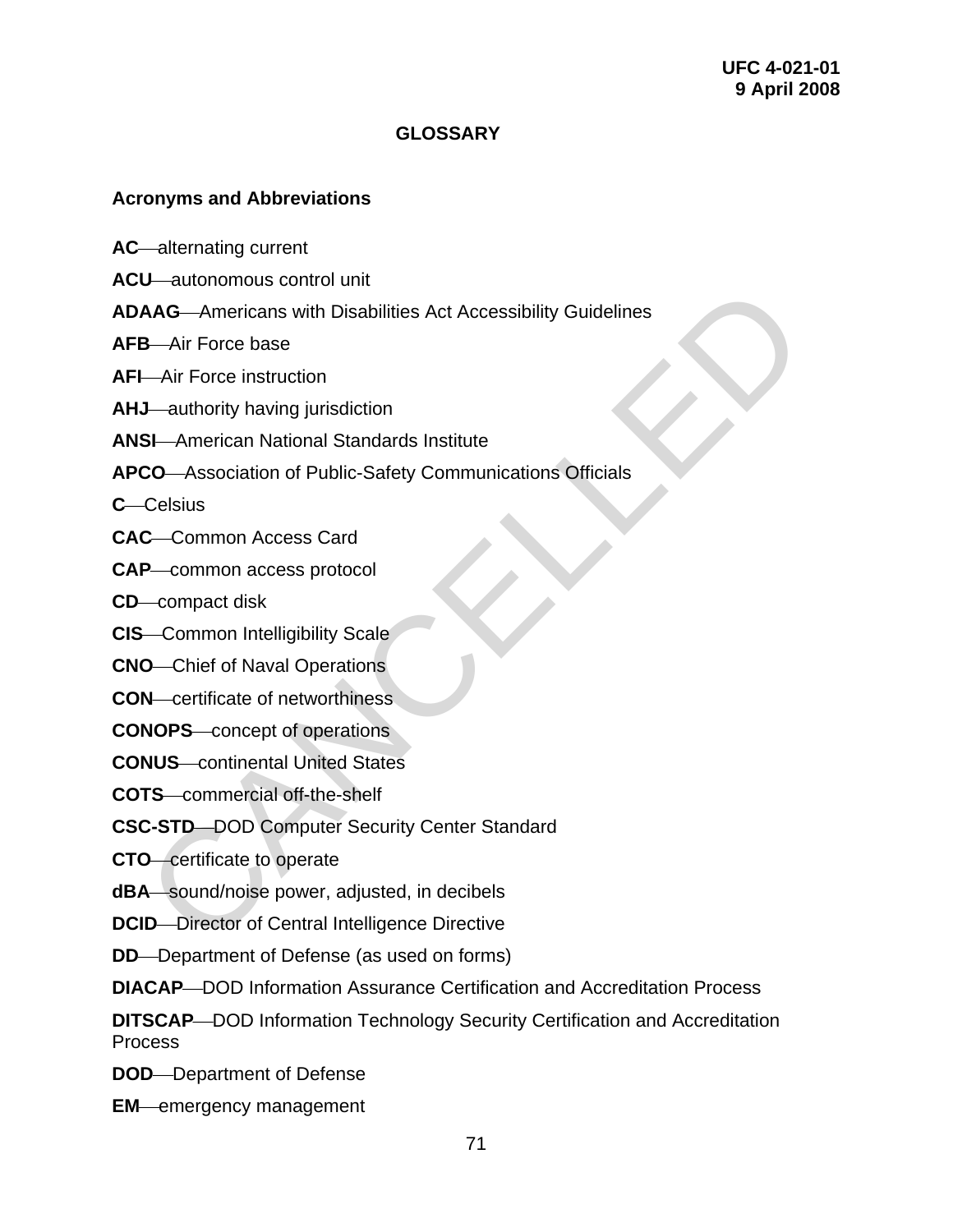**EMWIN**—Emergency Managers Weather Information Network

**EOC**—emergency operations center

**EPROM**—erasable programmable read-only memory

**F**—Fahrenheit

**FACP**—fire alarm control panel

**FCC**—Federal Communications Commission

**FEMA**—Federal Emergency Management Agency

**FM**—Factory Mutual Research Corporation

**FPCON** force protection condition

ft—feet

**GPS**—Global Positioning System

**GUI**—graphical user interface

**HAZMAT**—hazardous materials

**HPSA**—high power speaker array

**HQ AFCESA/CEO**—Air Force Civil Engineer Support Agency, Operations and Programs Support Directorate C—Federal Communications Commission<br>
MA—Federal Emergency Management Agency<br>
—Factory Mutual Research Corporation<br>
CON—force protection condition<br>
feet<br>
CCCLCD<br>
CON—force protection condition<br>
Certain prover speaker array<br>

**HQ DLA-D**—Defense Logistics Agency Director

**HQ DLA-DES-SE**—Defense Logistics Agency, Support Services

**HQ USACE/CECW-CE**—U.S. Army Corps of Engineers, Directorate of Civil Works, Engineering and Construction

**HQMC CODE PS**—U.S. Marine Corps, Critical Infrastructure Assurance Branch

**HVAC**⎯heating, ventilation, air conditioning

Hz-hertz

**ICC**—installation control center

**IEC** International Electrotechnical Commission

**INWS** installation notification and warning system

**IP**—Internet Protocol

**kHz**⎯kilohertz

**km/h**—kilometers per hour

**LDAP**—Lightweight Directory Access Protocol

**LED**—light-emitting diode

**LOC**—local operating console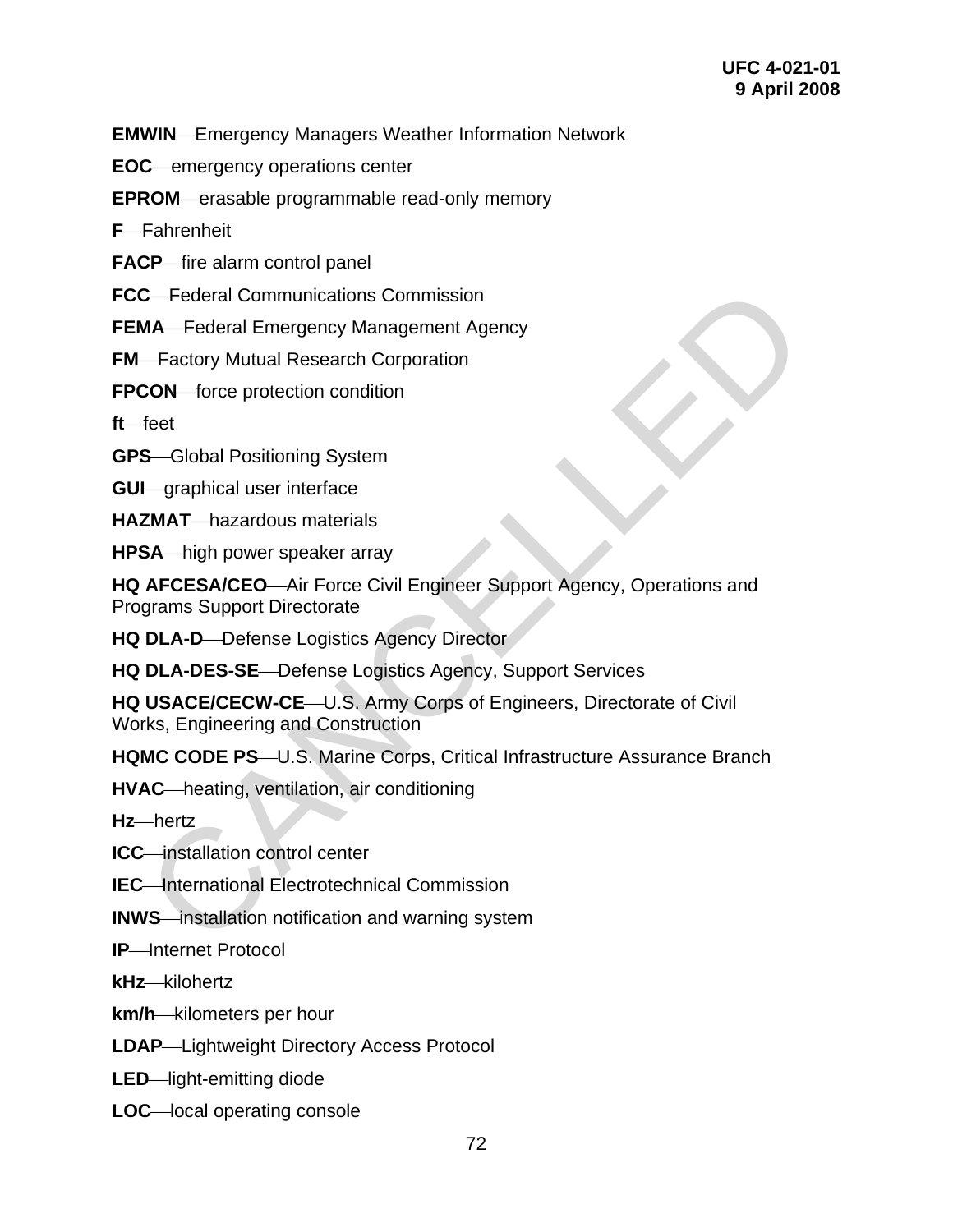**m**—meter

**MCO**—Marine Corps Order

**MEP**—mobile electrical power

**METOC**—meteorology and oceanography

**MIL-STD**—military standard

- **MNS**—mass notification system
- **MPEG**—Moving Picture Experts Group

**mph**—miles per hour

**NAVFACENGCOM HQ Code CHE—Naval Facilities Engineering Command,** Headquarters Chief Engineer's Office S—mass notification system<br>
EG—Moving Picture Experts Group<br>
h—miles per hour<br>
vFACENGCOM HQ Code CHE—Naval Facilities Engineering Command,<br>
vFACENGCOM HQ Code CHE—Naval Facilities Engineering Command,<br>
Adquarters Chief En

**NCAS** net-centric alerting system

**NCEES** National Council of Examiners for Engineering and Surveys

**NEMA**—National Electrical Manufacturers Association

**NFPA**—National Fire Protection Association

**NGA**—National Geospatial-Intelligence Agency

**NICET**—National Institute for Certification in Engineering Technologies

**NRTL**—nationally recognized testing laboratory

**NTIA**—National Telecommunications and Information Administration

**OCONUS**—outside of the continental United States

**OSHA**—Occupational Safety and Health Administration

**PA**—public address

**PC**—personal computer

**PDA** personal data assistant

**ROC**-regional operations center

**SCIF**—sensitive, compartmented information facilities

Service Exception

**STI**-Speech Transmission Index

**THD** total harmonic distortion

**UFAS**—Uniform Federal Accessibility Standards

**UFC**—Unified Facilities Criteria

**UL**—Underwriters Laboratories, Inc.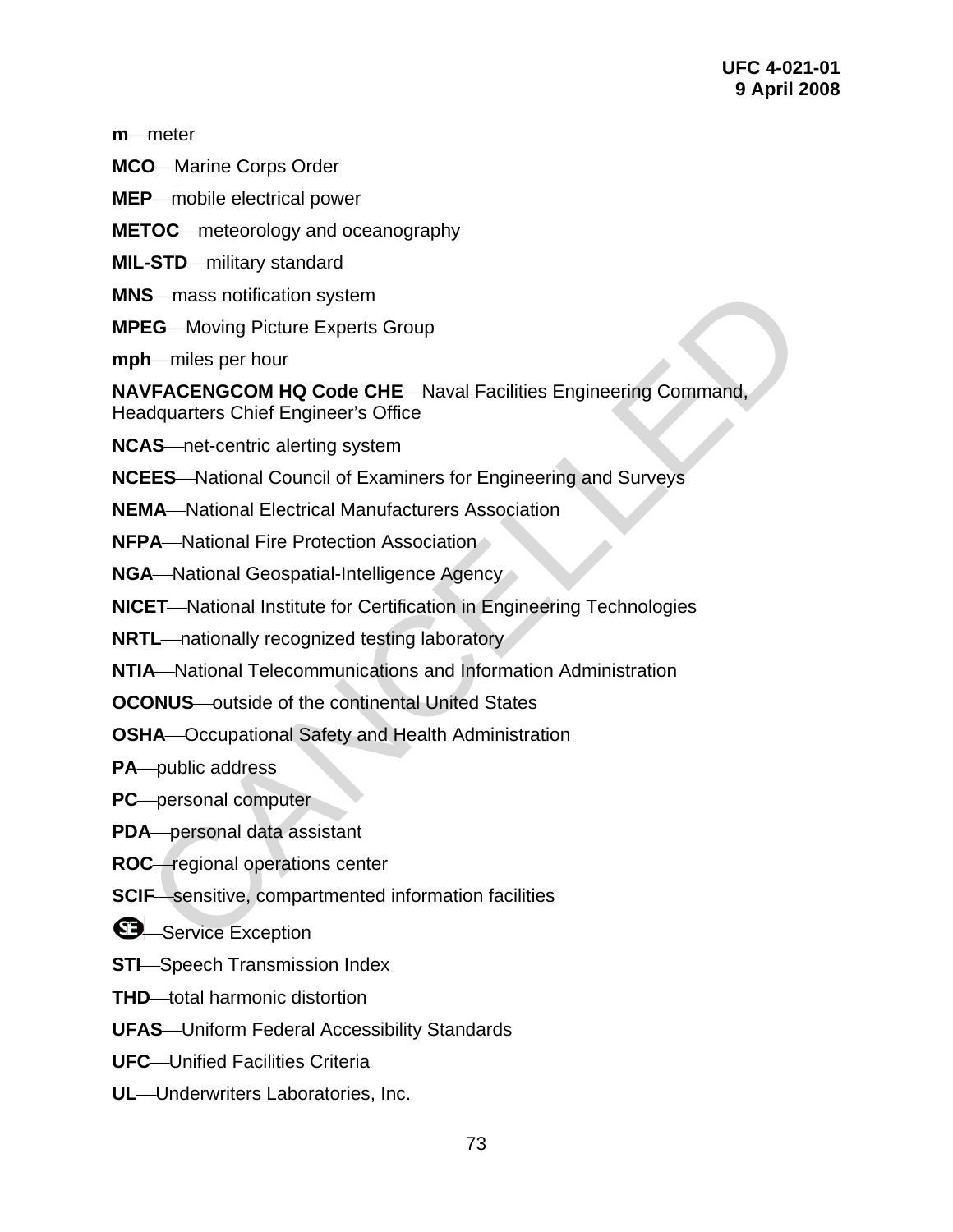- **UPS**—uninterruptible power supply
- **VAC**—volts of alternating current

**VoIP**—voice over IP

**XML**—Extensible Markup Language

### **Terms**

**Contractor**—An entity that executes work in accordance with a contract.

**Giant Voice** A nickname for the wide area outdoor siren and voice signaling system often found on military bases. An earlier name for this system was "Big Voice."

**Mass Notification System**—A system that provides real-time information to all building occupants or personnel in the immediate vicinity of the building during emergency situations.

**System Integrator**—A contractor that designs, fabricates, installs, starts up, tests, and documents electrical and electronic systems using COTS components manufactured by others. Qualified manufacturers can act as system integrators. ms<br>
Intractor—An entity that executes work in accordance with a contract.<br>
Int Voice—A nickname for the wide area outdoor siren and voice signaling<br>
term often found on military bases. An earlier name for this system was "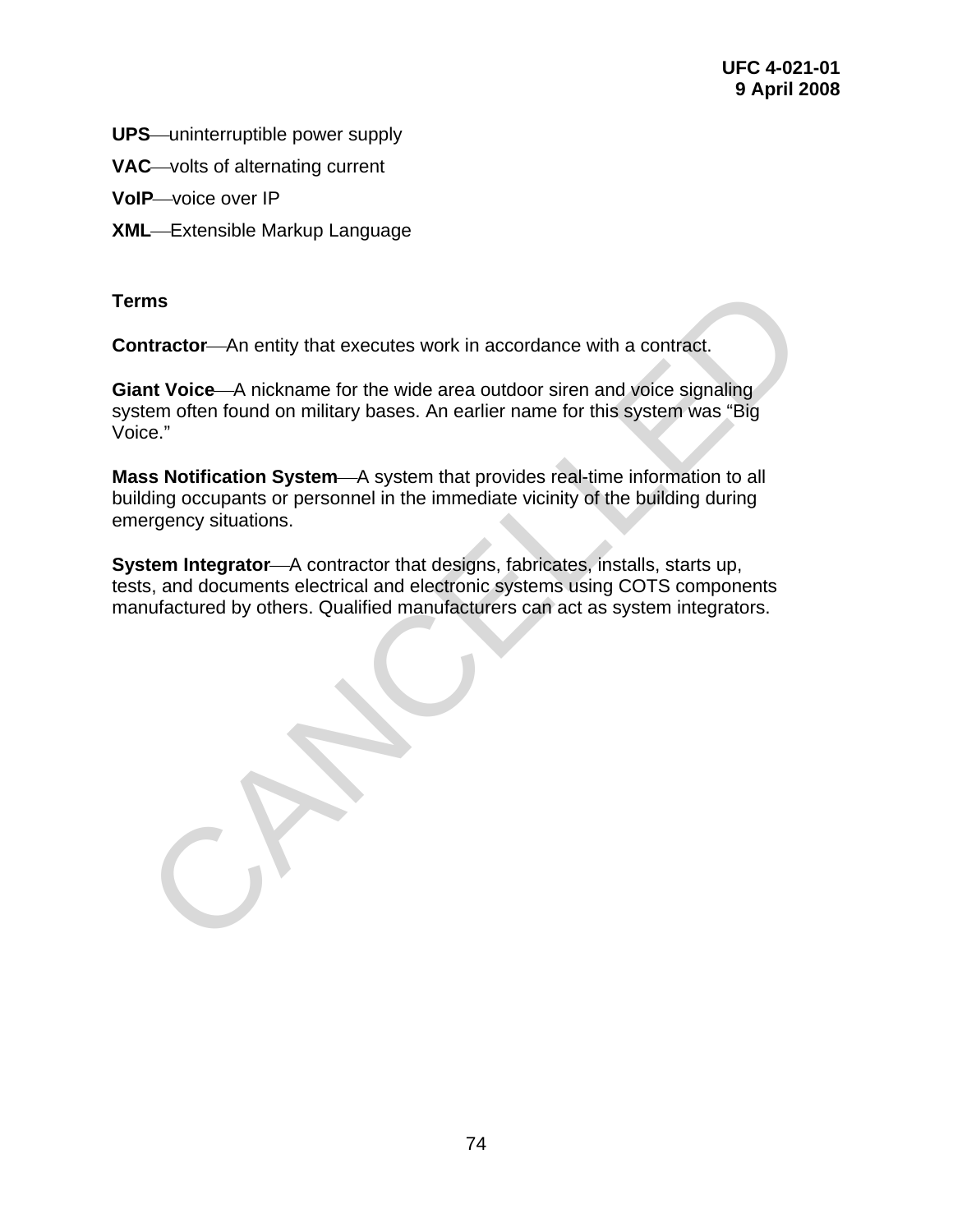# **APPENDIX A**

## **REFERENCES**

#### **GOVERNMENT PUBLICATIONS**

#### **Public Law**

*Americans with Disabilities Act Accessibility Guidelines for Buildings and Facilities* (ADAAG), 2004, http://www.access-board.gov/adaag/about/index.htm.

Executive Order 13347, *Individuals with Disabilities in Emergency Preparedness* (69 FR 44573), 26 July 2004, http://www.archives.gov/federal-register/executiveorders/2004.html. ericans with Disabilities [A](http://www.e-publishing.af.mil/)ct Accessibility Guidelines for Buildings and<br>zilities (ADAAG), 2004, http://www.access-board.gov/adaag/about/index.htm,<br>ccutive Order 13347, *Individuals with Disabilities in Emergency Preparedn* 

Executive Order 13407, *Public Alert and Warning System* (71 FR 36975), 28 June 2006, http://a257.g.akamaitech.net/7/257/2422/01jan2006.

*National Technology Transfer and Advancement Act of 1995*, (Public Law 104-113), 7 March 1996, http://frwebgate.access.gpo.gov/cgibin/getdoc.publ113.104.pdf.

*Uniform Federal Accessibility Standards* (UFAS), 1984, http://www.accessboard.gov/ufas/ufas-html/ufas.htm.

#### **Departments of the Army, Air Force, and Navy**

AFI 10-2501, *Air Force Emergency Management (EM) Program Planning and Operations*, 24 January 2007, Air Force Civil Engineer Support Agency, 139 Barnes Dr, Suite 1, Tyndall AFB, FL 32403-5319, http://www.e-publishing.af.mil/.

AFI 21-116, *Maintenance Management of Communications-Electronics*, 19 April 2005, Secretary of the Air Force, 3400 Defense Pentagon, Washington, DC 20301-3400, http://www.e-publishing.af.mil/.

MCO 3302.1, *The Marine Corps Antiterrorism Order*, Headquarters United States Marine Corps, Washington, DC 20380-0001, http://www.usmc.mil/directiv.nsf/publications.

MCO 5530.14, *Marine Corps Physical Security Program Manual*, Headquarters United States Marine Corps, Washington, DC 20380-0001, [http://www.usmc.mil/directiv.nsf/publications](http://www.usmc.mil/directiv.nsf/bysubject?openview&count=5000&start=1).

MIL-STD-3007F, *Department of Defense Standard Practice for Unified Facilities Criteria and Unified Facilities Guide Specifications*, 13 December 2006, Commander, Naval Facilities Engineering Command, Norfolk, VA 23508-1278, [http://www.wbdg.org/ccb/](http://www.wbdg.org/ccb/browse_cat.php?o=29&c=4).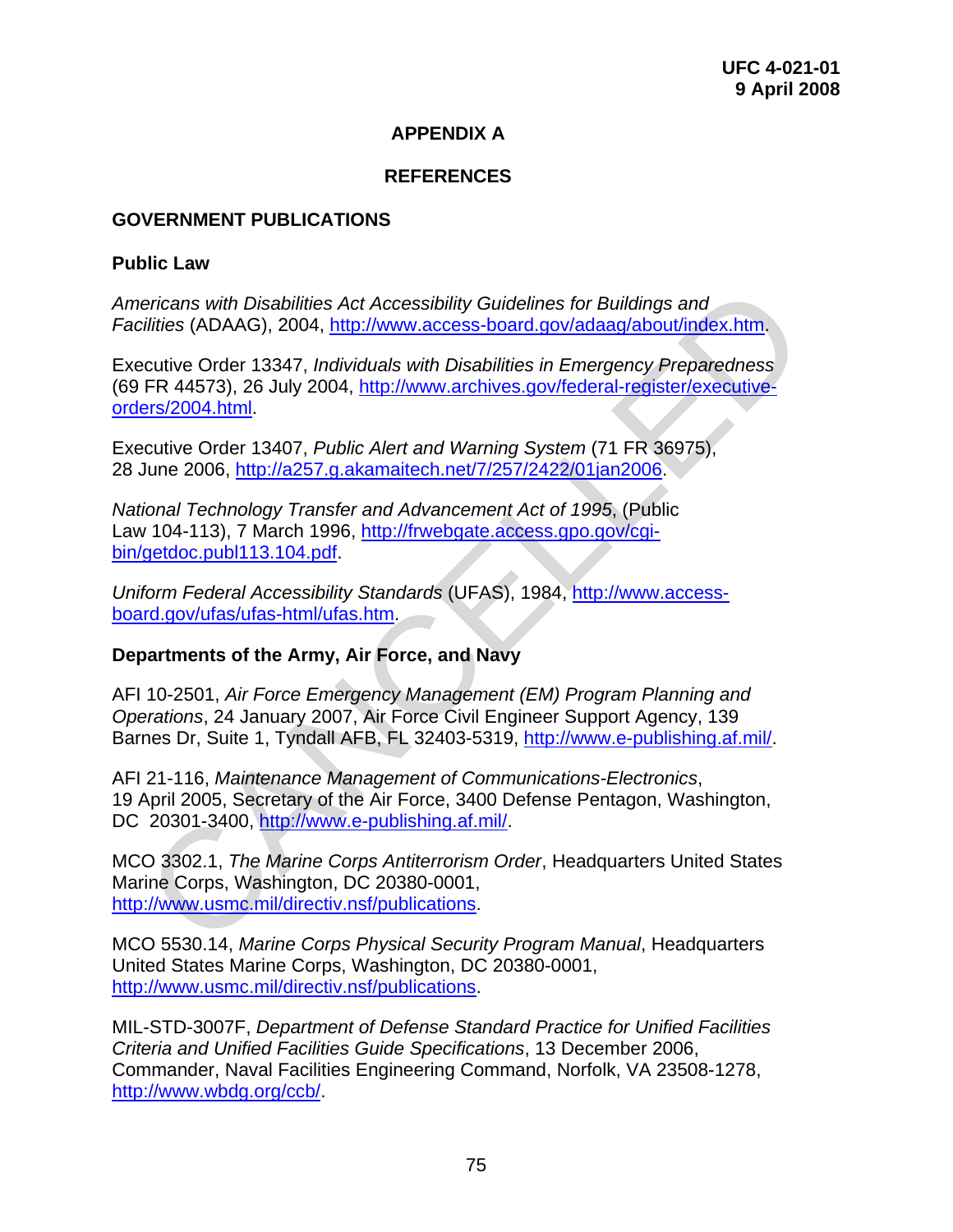UFC 3-310-01, *Structural Load Data*, 25 May 2005, Naval Facilities Engineering Command, 1322 Patterson Ave. SE, Suite 1000, Washington Navy Yard, D.C. 20374-5065, [http://www.wbdg.org/ccb/.](http://www.wbdg.org/ccb/browse_cat.php?o=29&c=4)

UFC 3-520-01, *Interior Electrical Systems*, 10 June 2002, Air Force Civil Engineer Support Agency, 139 Barnes Dr, Suite 1, Tyndall AFB, FL 32403-5319, [http://www.wbdg.org/ccb/](http://www.wbdg.org/ccb/browse_cat.php?o=29&c=4).

UFC 3-600-02, *Operations and Maintenance: Inspection, Testing, and Maintenance of Fire Protection Systems*, 1 January 2001, Air Force Civil Engineer Support Agency, 139 Barnes Dr, Suite 1, Tyndall AFB, FL 32403-5319, http://www.wbdg.org/ccb/. C 3-600-02, Operations and Maintenance: Inspection, Testing, and<br>intenance of Fire Protection Systems, 1 January 2001, Air Force Civil<br>injener Support Agency, 139 Barnes Dr. Suite 1, Tyndall AFB, FL 32403-5319,<br>injener Sup

UFC 4-010-01, *DoD Minimum Antiterrorism Standards for Buildings*, 8 October 2003, Deputy Under Secretary of Defense (Installations and Environment), 3400 Defense Pentagon, Room 3C553, Washington, DC 20301- 3400, http://www.wbdg.org/ccb/.

UFC 4-010-02, *DoD Minimum Standoff Distances for Buildings* (FOUO), 8 October 2003, Deputy Under Secretary of Defense, Installations and Environment, Department of the Air Force, Washington, DC, http://www.wbdg.org/ccb/.

UFC 4-020-01FA, *Security Engineering: Project Development* (FOUO), 1 March 2005, U.S. Army Corps of Engineers, 441 G. Street, NW, Washington, DC 20314-1000, http://www.wbdg.org/ccb/.

UFC 4-020-02FA, *Security Engineering: Concept Design* (FOUO), 1 March 2005, U.S. Army Corps of Engineers, 441 G. Street, NW, Washington, DC 20314-1000, http://www.wbdg.org/ccb/.

#### **Central Intelligence Agency**

DCID 6/9, *Physical Security Standards for Sensitive Compartmented Information Facilities*, 18 November 2002, Central Intelligence Agency, Washington, D.C. 20505, http://www.fas.org/irp/offdocs/dcid6-9.htm.

#### **Department of Commerce**

National Telecommunications and Information Administration (NTIA) *Manual of Regulations and Procedures for Federal Radio Frequency Management*, 2003 (R 2006), Herbert C. Hoover Building (HCHB), U.S. Department of Commerce/NTIA, 1401 Constitution Avenue, N.W., Washington, D.C. 20230, [http://www.ntia.doc.gov/osmhome/redbook/redbook.html.](http://www.ntia.doc.gov/osmhome/redbook/redbook.html)

#### **Department of Labor, Occupational Safety and Health Administration (OSHA)**

Title 29, Code of Federal Regulations (CFR), Part 1910.165, *Employee Alarm*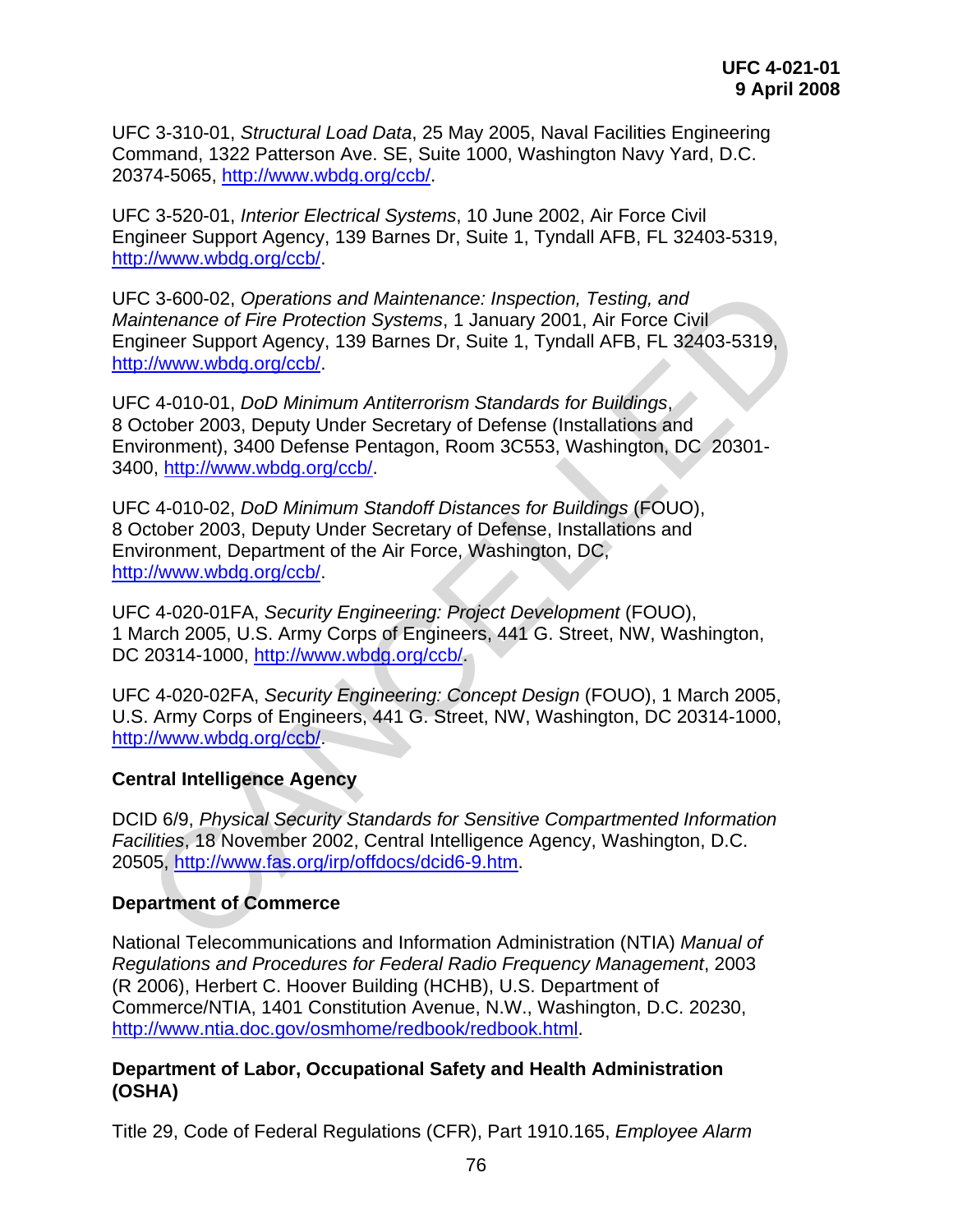*Systems*, [http://www.gpoaccess.gov/cfr/index.html.](http://www.gpoaccess.gov/cfr/index.html)

29 CFR 1910.95, *Occupational Noise Exposure*, <http://www.gpoaccess.gov/cfr/index.html>.

29 CFR 1926.52, *Occupational Noise Exposure*, <http://www.gpoaccess.gov/cfr/index.html>.

#### **Federal Communications Commission**

Title 47, Code of Federal Regulations, Part 15, *Radio Frequency Devices*, 2006, Federal Communications Commission, 445 12th Street SW, Washington, DC 20554, http://www.access.gpo.gov/nara/cfr/waisidx\_02/47cfr15\_02.html.

#### **National Security Agency**

CSC-STD-002-85, *DOD Password Management Guideline*, National Computer Security Center (NCSC), National Security Agency, Fort George G. Meade, Maryland 20755, http://csrc.nist.gov/secpubs/rainbow/nsapubs.txt.

#### **NONGOVERNMENT PUBLICATIONS**

American National Standards Institute (ANSI), S3.2-1989 (R1999), *Method for Measuring the Intelligibility of Speech over Communications Systems*, 1819 L Street NW, Washington, DC 20036, http://ansi.org/.

Association of Public-Safety Communications Officials (APCO) Project 25, December 2002, *Standards for Public Safety Digital Radio*, 351 N. Williamson Blvd., Daytona Beach, FL 32114-1112, http://www.apcointl.org/index.html.

International Electrotechnical Commission (IEC) 60268-16, 2003, *Objective Rating of Speech Intelligibility by Speech Transmission Index*, 3, rue de Varembé, P.O. Box 131, CH-1211 Geneva 20 Switzerland, http://www.iec.ch/index.html. deral Communications Commission<br>
47, Code of Federal Regulations, Part 15, *Radio Frequency Devices, 2006*,<br>
1611 Communications Commission, 445 12th Street SW, Washington, DC<br>
1645 - STD-002-85, DOD Password Management Gu

IEC 60849, *Sound Systems for Emergency Purposes*, 1998, 3, rue de Varembé, P.O. Box 131, CH-1211 Geneva 20 Switzerland, http://www.iec.ch/index.html.

National Fire Protection Association (NFPA) 70, *National Electrical Code®*, 2008, 1 Batterymarch Park, P.O. 9101, Quincy, MA 02169-7471, [http://www.nfpa.org](http://www.nfpa.org/).

NFPA 70B, *Recommended Practice for Electrical Equipment Maintenance*, 2006, 1 Batterymarch Park, P.O. 9101, Quincy, MA 02169-7471, [http://www.nfpa.org](http://www.nfpa.org/).

NFPA 72, *National Fire Alarm Code®*, 2007, 1 Batterymarch Park, P.O. 9101, Quincy, MA 02169-7471, [http://www.nfpa.org.](http://www.nfpa.org/)

NFPA 101*®*, *Life Safety Code®*, 2006, 1 Batterymarch Park, P.O. 9101, Quincy, MA 02169-7471, [http://www.nfpa.org](http://www.nfpa.org/).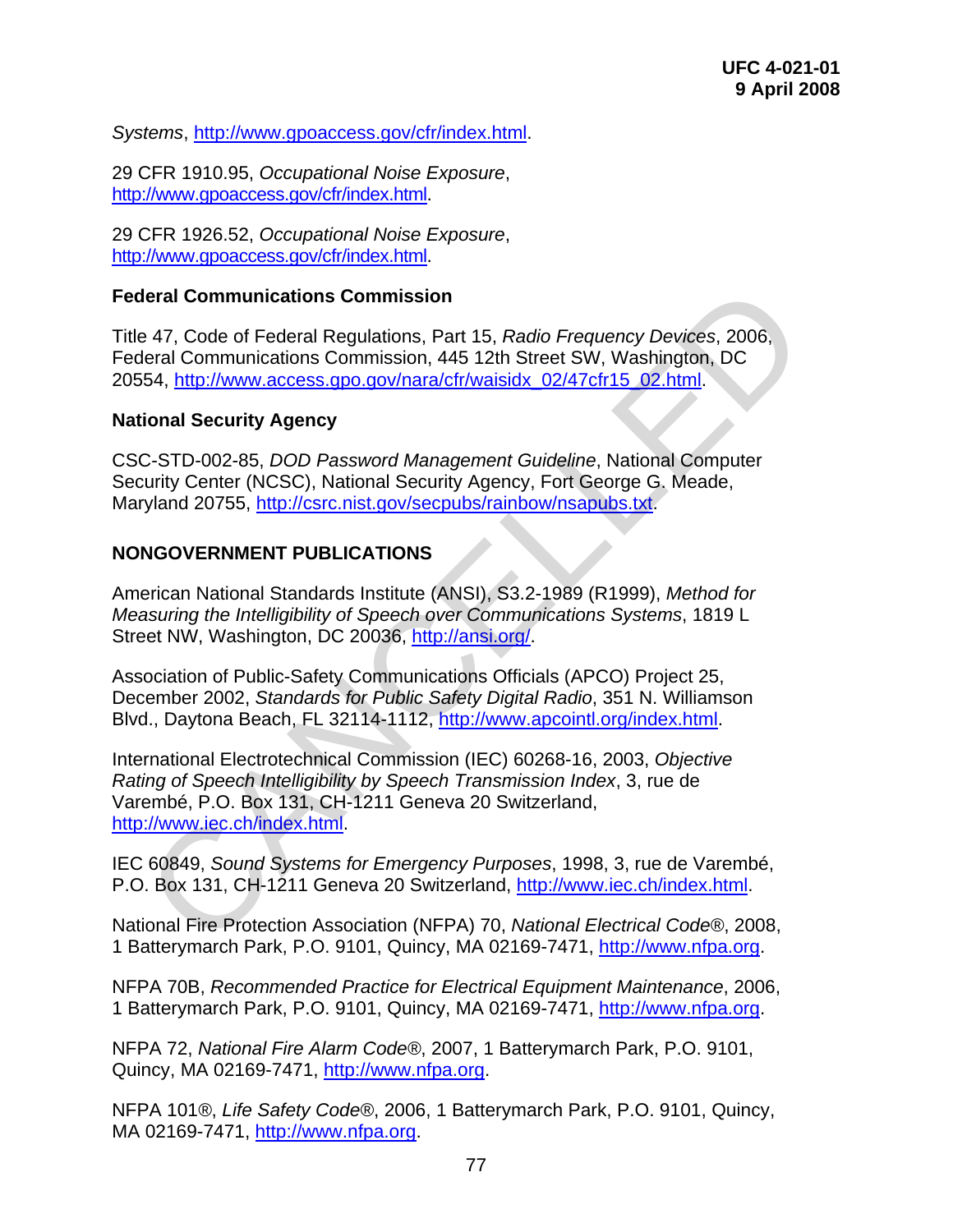UL 48-2004, *Standard for Electric Signs*, Underwriters Laboratory, Inc., 333 Pfingsten Road, Northbrook, IL 60062-2096, [http://ulstandardsinfonet.ul.com.](http://ulstandardsinfonet.ul.com/)

Underwriters Laboratory, Inc. (UL) 864-2007, *Standard for Control Units and Accessories for Fire Alarm Systems*, 333 Pfingsten Road, Northbrook, IL 60062- 2096, [http://ulstandardsinfonet.ul.com](http://ulstandardsinfonet.ul.com/).

UL 1480-2005, *Standard for Speakers for Fire Alarm, Emergency, and Commercial and Professional Use*, Underwriters Laboratory, Inc., 333 Pfingsten Road, Northbrook, IL 60062-2096, http://ulstandardsinfonet.ul.com.

UL 1638-2003, *Standard for Visual Signaling Appliances-Private- Mode Emergency and General Utility Signaling*, Underwriters Laboratory, Inc., 333 Pfingsten Road, Northbrook, IL 60062-2096, http://ulstandardsinfonet.ul.com.

UL 1971-2006, *Standard for Signaling Devices for the Hearing Impaired*, Underwriters Laboratory, Inc., 333 Pfingsten Road, Northbrook, IL 60062-2096, http://ulstandardsinfonet.ul.com. mmercial and Professional Use, Underwriters Laboratory, Inc., 333 Pfingsten<br>
Immercial and Professional Use, Underwriters Laboratory, Inc., 333 Pfingsten<br>
1638-2006, Standard for Visual Signaling Appliances-Private-Mode<br>
1

UL 2017-2005, *Standard for General-Purpose Signaling Devices and Systems*, Underwriters Laboratory, Inc., 333 Pfingsten Road, Northbrook, IL 60062-2096, http://ulstandardsinfonet.ul.com.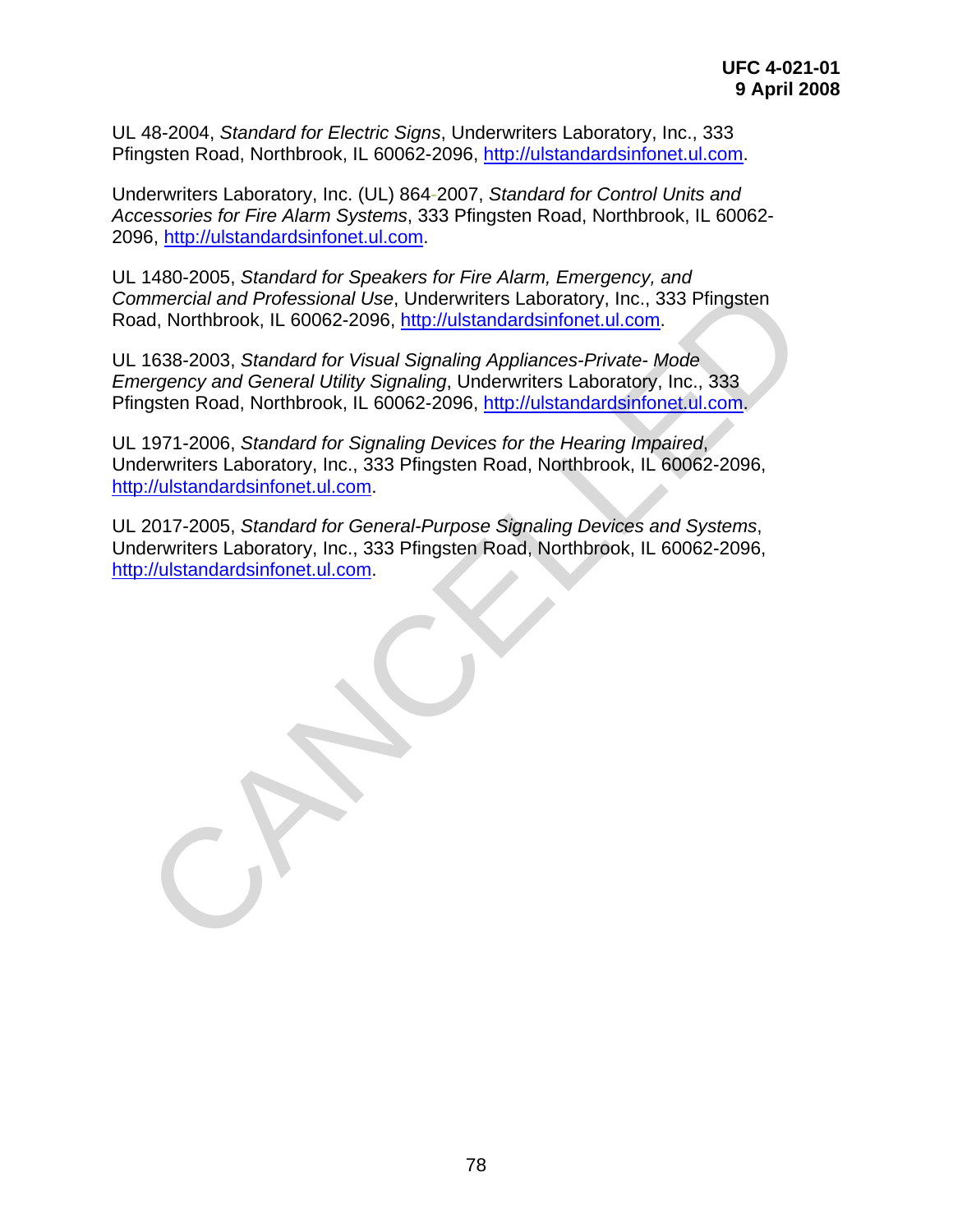# **APPENDIX B**

### **SAMPLE PRE-RECORDED MNS MESSAGES**

B-1 **OVERVIEW.** Pre-recorded messages are not required but can prove beneficial in emergency situations. This appendix contains the sample text for pre-recorded MNS messages based on actual messages in use at several DOD installations. These sample messages are provided for information only to assist DOD installations in defining the content of their pre-recorded MNS messages. Each DOD installation should create MNS messages appropriate for its particular locale. Frecorder MNS messages based on actual messages and packing and the at several DOD<br>allations. These sample messages are provided for information only to assist<br>D installations in defining the content of their pre-recorded

#### B-2 **SAMPLE PRE-RECORDED MESSAGES**

B-2.1 **ARMY: FORT XXX.** All messages were recorded in a female voice.

B-2.1.1 **Red-Fire.** Five seconds of siren are played, followed by the message:

 "Attention, attention. A fire emergency has been reported. Please leave the building using the nearest exit."

B-2.1.2 **Blue-Weather.** Five seconds of 100-kHz steady tone are played, followed by the message:

 "The National Weather Service has issued a weather alert for this area; further information will be broadcast as it becomes available."

B-2.1.3 **Orange-Force Protection Antiterrorism Threat.** Five seconds of fast whoop sound are played, followed by the message:

 "Attention. A force protection antiterrorism threat has been issued for this area. Effective immediately, we are operating, 'secure and lockdown procedures.' All personnel should remain calm and stay where you are. Please wait for further instructions."

B-2.1.4 **Green-All Clear.** Five seconds of chime sound are played, followed by the message:

 "The emergency has now ended. Please resume normal operations. Thank you for your cooperation."

#### B-2.2 **AIR FORCE: XXY Air Force Base**

B-2.2.1 **MESSAGE #1.** A 1-kHz tone is sounded for 5 seconds, followed by the message:

 "May I have your attention, please. This is the command post with a test of the **Air Force Base mass notification system.** Repeat, this is only a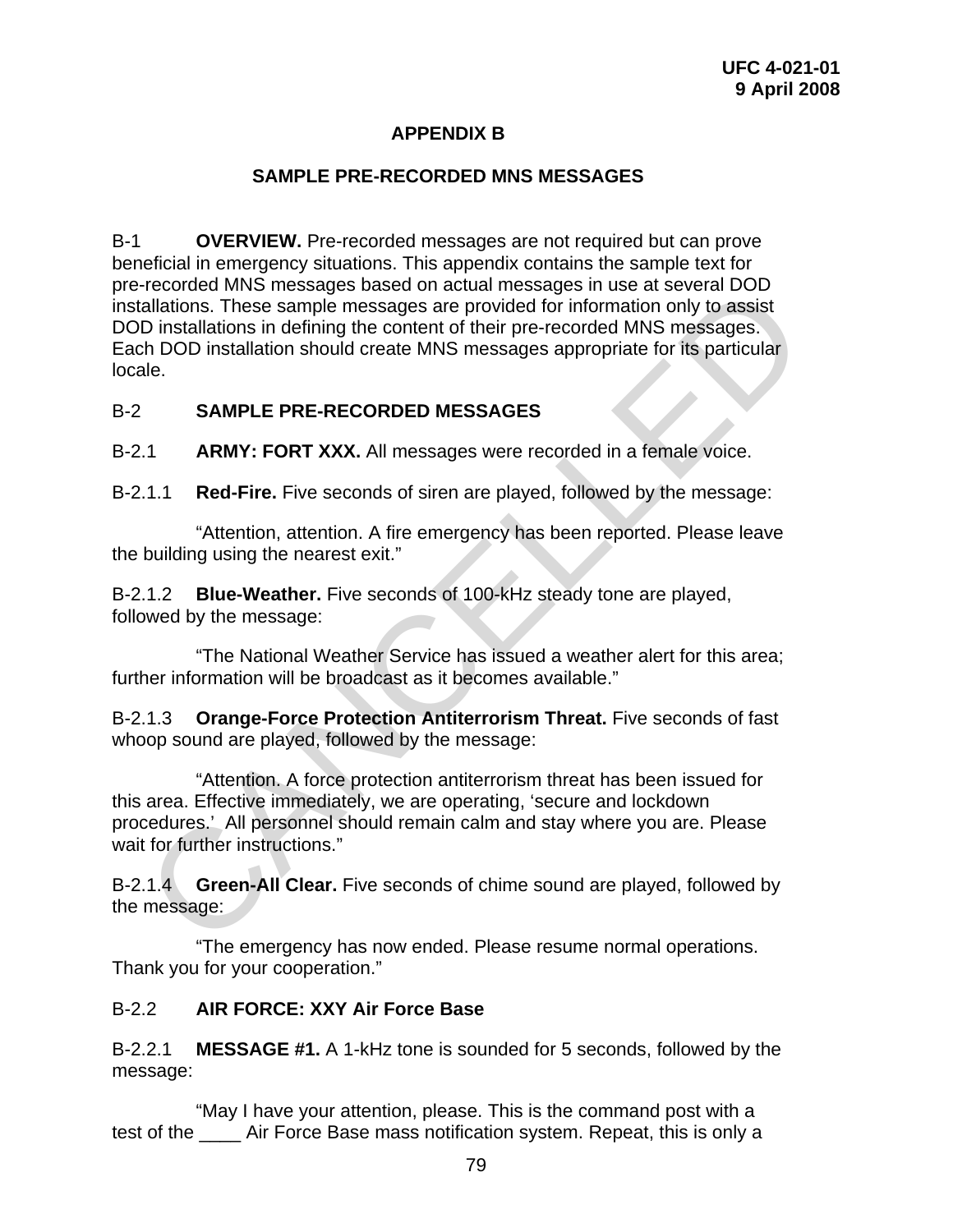test."

B-2.2.2 **MESSAGE #2.** Five seconds of wail are played, followed by the message:

 "Attention, attention. \_\_\_\_ Air Force Base is in Force Protection Condition Charlie. All personnel immediately implement FPCON Charlie actions."

B-2.2.3 **MESSAGE #3.** Five seconds of wail are played, followed by the message:

 "Attention, attention. \_\_\_\_ Air Force Base is in Force Protection Condition Delta. All personnel immediately implement FPCON Delta actions."

B-2.2.4 **MESSAGE #4.** No alerting tone is used. The message played is:

 "May I have your attention, please. All clear. The emergency has ended."

B-2.2.5 **MESSAGE #5.** One round of code 3 horn is played, followed by the message:

 "Your attention, please. \_\_\_\_ Air Force Base has issued a severe weather warning. Take required actions and tune into local radio or television for the latest update."

B-2.2.6 **MESSAGE #6.** One round of code 3 temporal is played, followed by the message:

 "Attention. A fire emergency has been reported. Please evacuate the building."

B-2.3 **Air Force: XXZ Air Force Base.** Messages were pre-programmed for the MNS ACU and recorded in a male voice. All messages are repeated twice.

B-2.3.1 **Force Protection Condition Alert.** This message is labeled "FPCON ALERT." A siren is played for 5 seconds (sound clip from manufacturer), followed by the message: 2.2.3 MESSAGE #3. Five seconds of wail are played, followed by the<br>
"Attention, attention. Air Force Base is in Force Protection<br>
midion Delta. All personnel immediately implement FPCON Delta actions."<br>
2.2.4 MESSAGE #4. N

 "Attention, attention. The Force Protection Condition for \_\_\_\_ AFB has been elevated. All personnel are to immediately implement prescribed actions. Tune your television to the Commander's access channel or access the base intranet for further information."

B-2.3.2 **Peacetime Emergency Warning.** This message is labeled "Peacetime emergency." A horn sound is played for 5 seconds (sound clip from the manufacturer), followed by the message: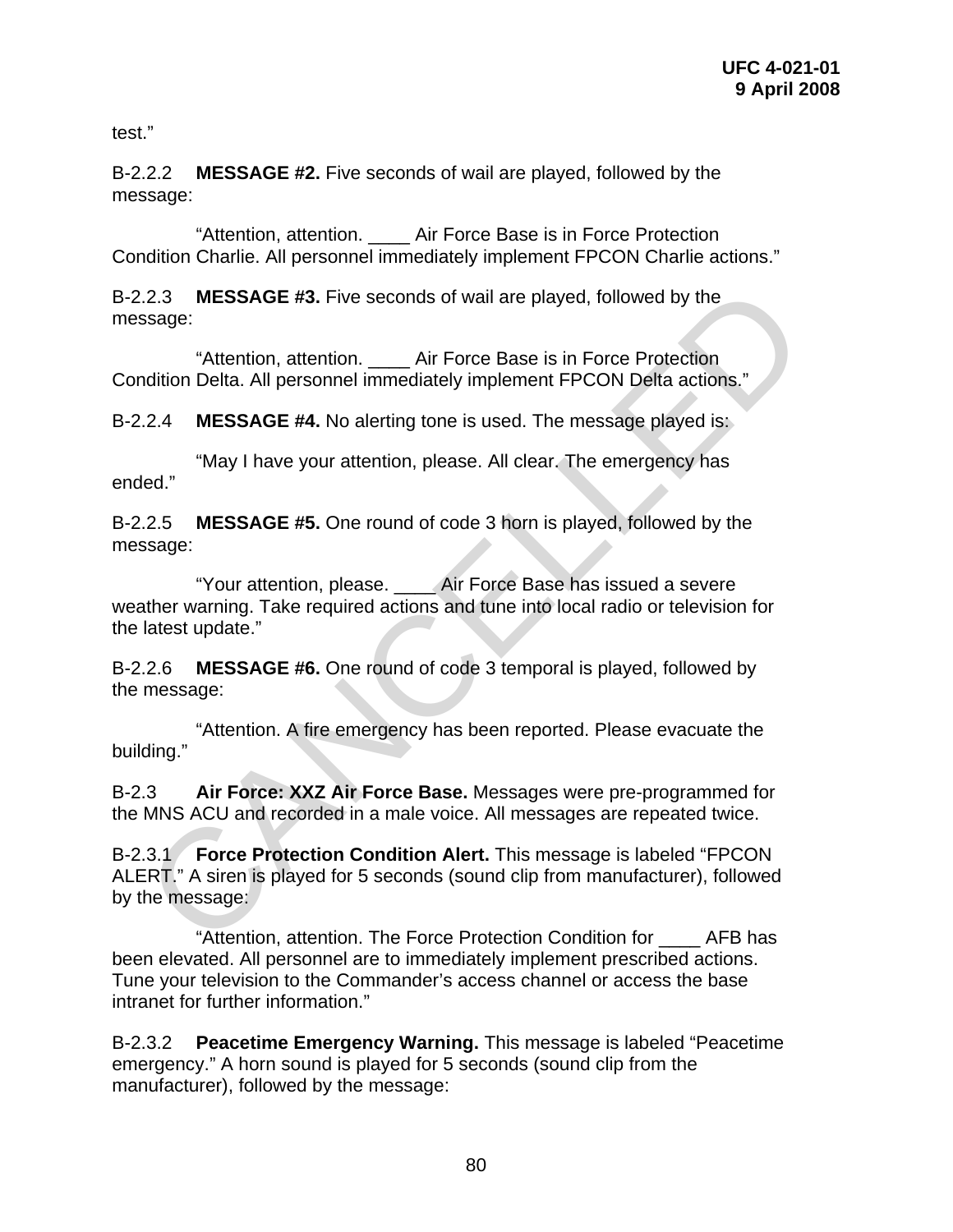"Your attention, please. An emergency has been reported on \_\_\_\_ AFB. Immediately take shelter inside a facility. Remain in place and await further instructions."

B-2.3.3 **Severe Weather Warning.** This message is labeled "Severe Weather." A horn sound is played for 5 seconds (sound clip from the manufacturer), followed by the message:

 "Your attention, please. A severe weather warning has been issued for AFB. Take appropriate action and tune in to the local radio or television stations for the latest updates." "Your attention, please. A severe weather warning has been issued for<br>
AFB. Take appropriate action and tune in to the local radio or television<br>
clions for the latest updates."<br>
3.3.4 **Natural Disaster Warning**. This mess

B-2.3.4 **Natural Disaster Warning.** This message is labeled "Natural Disaster." A horn sound is played for 5 seconds (sound clip from the manufacturer), followed by the message:

 "Your attention, please. A natural disaster has either occurred or is expected shortly that will impact \_\_\_\_ AFB. Take appropriate action and tune in to the local radio or television stations for the latest updates."

B-2.4 **AIR FORCE: XYX Air Force Base.** Messages were recorded in a male voice. The language used was English.

B-2.4.1 Three 1-kilohertz (kHz) tones (one second each) are played, followed by the message:

 "Attention, attention. Implement Force Protection Condition Delta. Refer to **AFB** intranet for current Battle Staff Directive."

B-2.4.2 Three 1-kHz tones (one second each) are played, followed by the message:

 "Attention, attention. Disaster control group recall. Report to primary rally point."

B-2.4.3 Three 1-kHz tones (one second each) are played, followed by the message:

"Attention, attention. All personnel shelter in place."

B-2.4.4 Three 1-kHz tones (one second each) are played, followed by the message:

"Attention, attention. Battle-staff recall. Key personnel report to command post."

B-2.4.5 Three 1-kHz tones (one second each) are played, followed by the message:

"Attention, attention. Implement Force Protection Condition Charlie.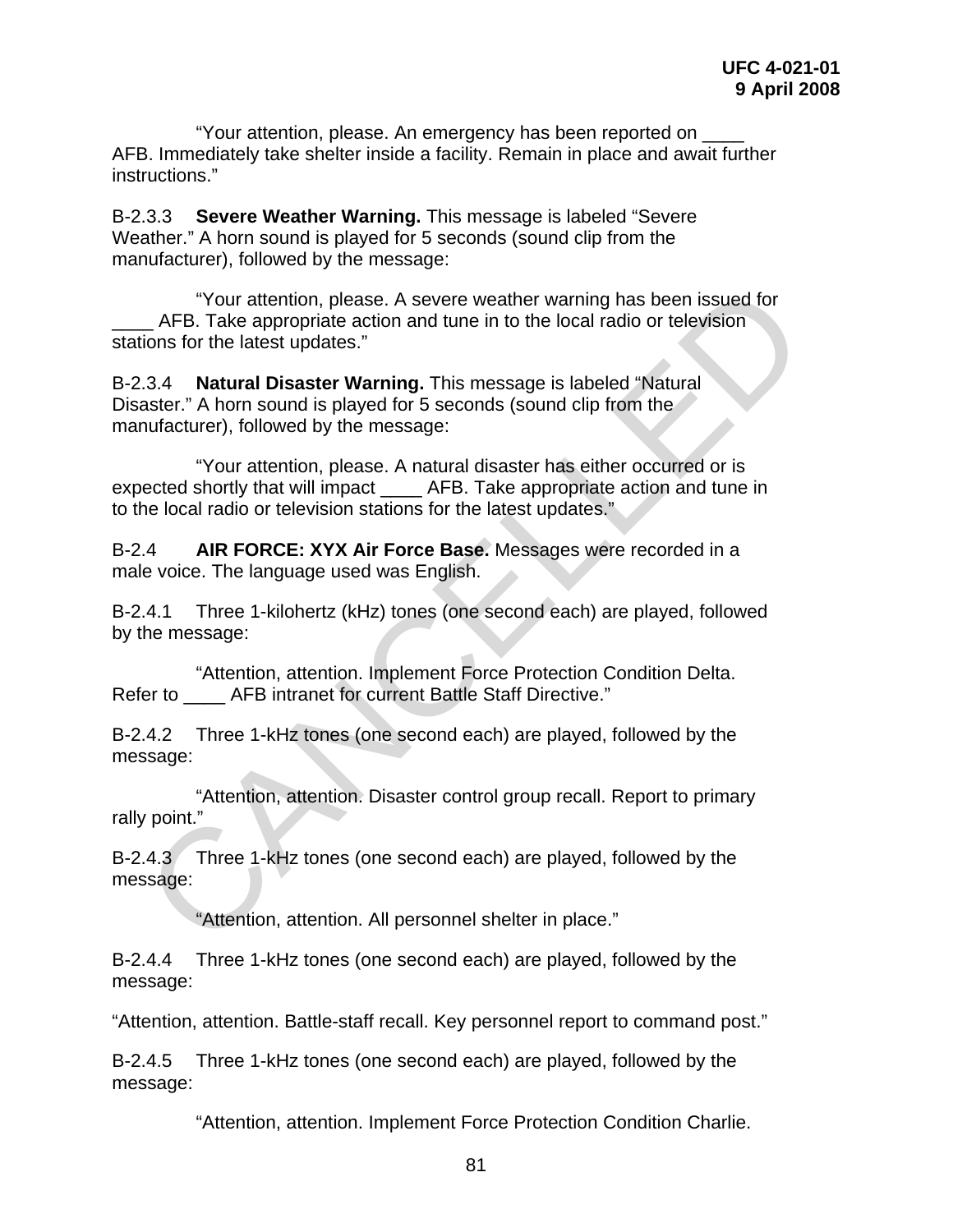Refer to **AFB** intranet for current Battle Staff Directive."

B-2.4.6 Three 1-kHz tones (one second each) are played, followed by the message:

 "Attention, attention. Implement Force Protection Condition Bravo. Refer to **AFB** intranet for current Battle Staff Directive."

B-2.4.7 Three 1-kHz tones (one second each) are played, followed by the message:

 "Attention, attention. Implement Force Protection Condition Alpha. Refer to **AFB intranet for current Battle Staff Directive.**"

B-2.4.8 No alerting tone is used. Message played is:

 "May I have your attention, please. The National Weather Service has issued a severe weather warning for our area."

B-2.5 **AIR FORCE: XYY Air Force Base.** Messages were pre-programmed for the MNS ACU and recorded in a male voice. All messages were repeated twice.

B-2.5.1 **Force Protection Condition Alert.** This message is labeled "FPCON." The button color used was red. A siren is played for 5 seconds (sound clip from manufacturer), followed by the message:

 "Attention, attention. The Force Protection Condition for \_\_\_\_ AFB has been changed. All personnel are to immediately implement prescribed actions. Tune your television to the Commander's access channel or access the base intranet for further information." :4.7 Three 1-kHz tones (one second each) are played, followed by the<br>ssage:<br>"Attention, attention. Implement Force Protection Condition Alpha.<br>Fer to \_\_\_\_AFB intranet for current Battle Staff Directive."<br>"Attention, attent

B-2.5.2 **Bomb Threat Warning.** This message is labeled "BOMB." The button color used was red. A horn sound is played for 5 seconds (sound clip from the manufacturer), followed by the message;

 "Attention, attention. A bomb threat alert has been issued for this building. All personnel are to evacuate immediately using the nearest exit. Further instructions will be issued outside the building by emergency response teams."

B-2.5.3 **Terrorist Threat Warning.** This message is labeled "TERRORIST." The button color used was red. A horn sound is played for 5 seconds (sound clip from the manufacturer), followed by the message:

 "May I have your attention, please. A terrorist threat has been received. Effective immediately, we are operating 'secure and lockdown procedures.' All personnel should remain calm and stay where you are. Please await further instructions."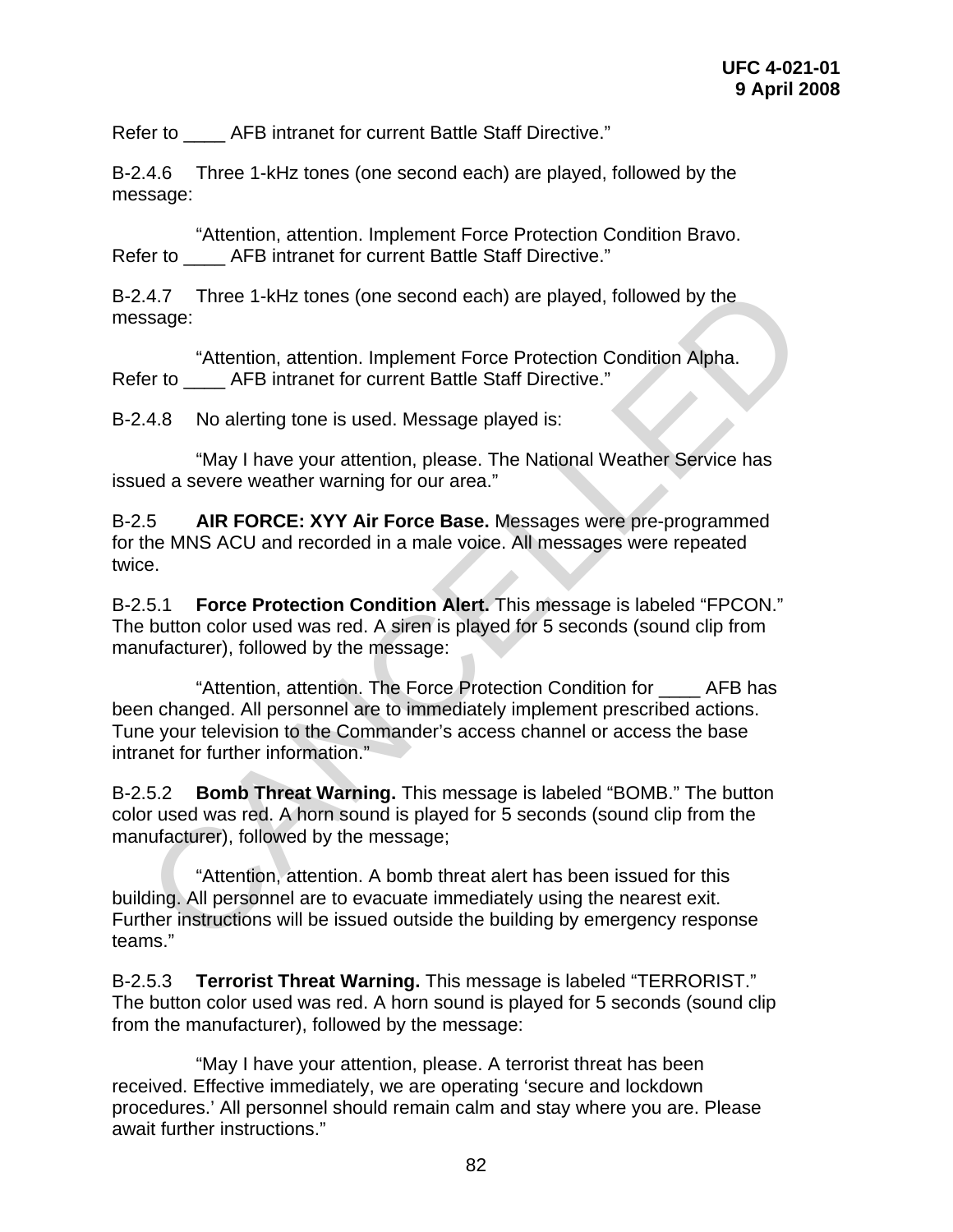B-2.5.4 **All Clear.** This message is labeled "ALL CLEAR." The button color used was blue. A horn sound is played for 5 seconds (sound clip from manufacturer), followed by the message:

 "The building emergency has now ended. Please resume your normal duties. Thank you for your cooperation."

CANCELLED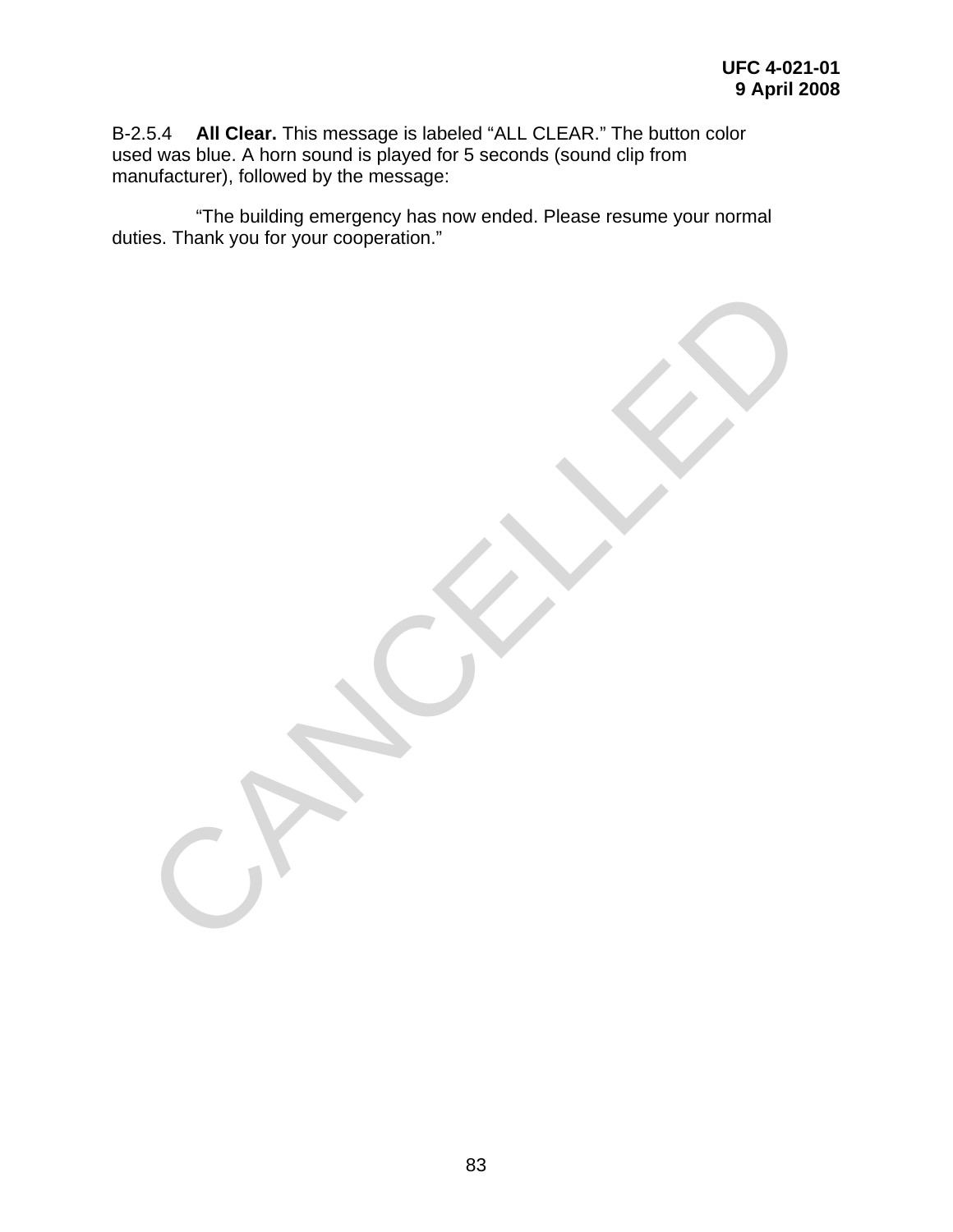# **APPENDIX C**

### **NET-CENTRIC ALERTING SYSTEMS (NCAS)**

C-1 **OVERVIEW.** This appendix provides information on on-going development of system requirements for alerting systems that will be based on IP technologies. This appendix is not mandatory but is provided to stimulate development of suitable requirements and standards for DOD installations. Consequently, user suggestions and feedback on this appendix are highly encouraged and requested. Methods to ensure reliability and robustness in offnormal or emergency conditions are of particular concern. The required amount of and method for isolating alerting functions from normal, non-alerting system functions needs development. The need for listing or approval by NRTLs is also an area of investigation.

## C-2 **SUGGESTED CAPABILITIES OF A NCAS**

C-2.1 **Overview.** NCAS are enterprise-class systems for the management of and mass distribution of emergency notification messages within buildings, throughout installations, across entire geographical regions, or throughout a worldwide military command. Net-centric alerting may not be used in lieu of required audible alerting MNS but should be integrated with MNS whenever possible. Using NCAS, designated system operators would be able to rapidly and reliably inform appropriate personnel about anti-terrorism/force protection conditions (FPCON) (including chemical, biological, radiological, and nuclear threats), hazardous weather conditions, and many other critical events—possibly with near real-time response capability. NCAS leverages the IP network infrastructure to instantly reach those personnel who have access to nearly any IP-connected devices (such as pop-up alerts on personal computers (PC), text messages to personal data assistants (PDA) and cellular telephones, electronic mail to IP-capable cellular telephones, and recorded voice messages to voiceover-IP (VoIP) telephones and PCs). Additionally, NCAS could be used to activate, through a single interface, non-IP alerting systems such as giant voice outdoor warning systems and traditional dial-up telephone alerting systems. mologies. Ins appendix is not manadory but is provided to sumulate<br>melopment of suitable requirements and standards for DOD installations.<br>
Sequently, user suggestions and feedback on this appendix are highly<br>
and or emerg

 NCAS would also enable the central management of the entire notification flow, including users' management, groups targeting, operators' permissions, access policies, pre-defined emergency scenarios, and response tracking and reporting. This capability would provide NCAS with the flexibility to comply with existing concept of operations (CONOPS) for emergency management (EM) and personnel notifications. NCAS could also monitor external sensors and third-party sources of emergency events, such as government-supplied weather information, and could be used to automatically initiate alerts based on pre-defined alerting scenarios.

## C-2.2 **Installed Independently in each Facility or Centrally in a 24/7 Regional Operations Center (ROC).** NCAS would be installed independently in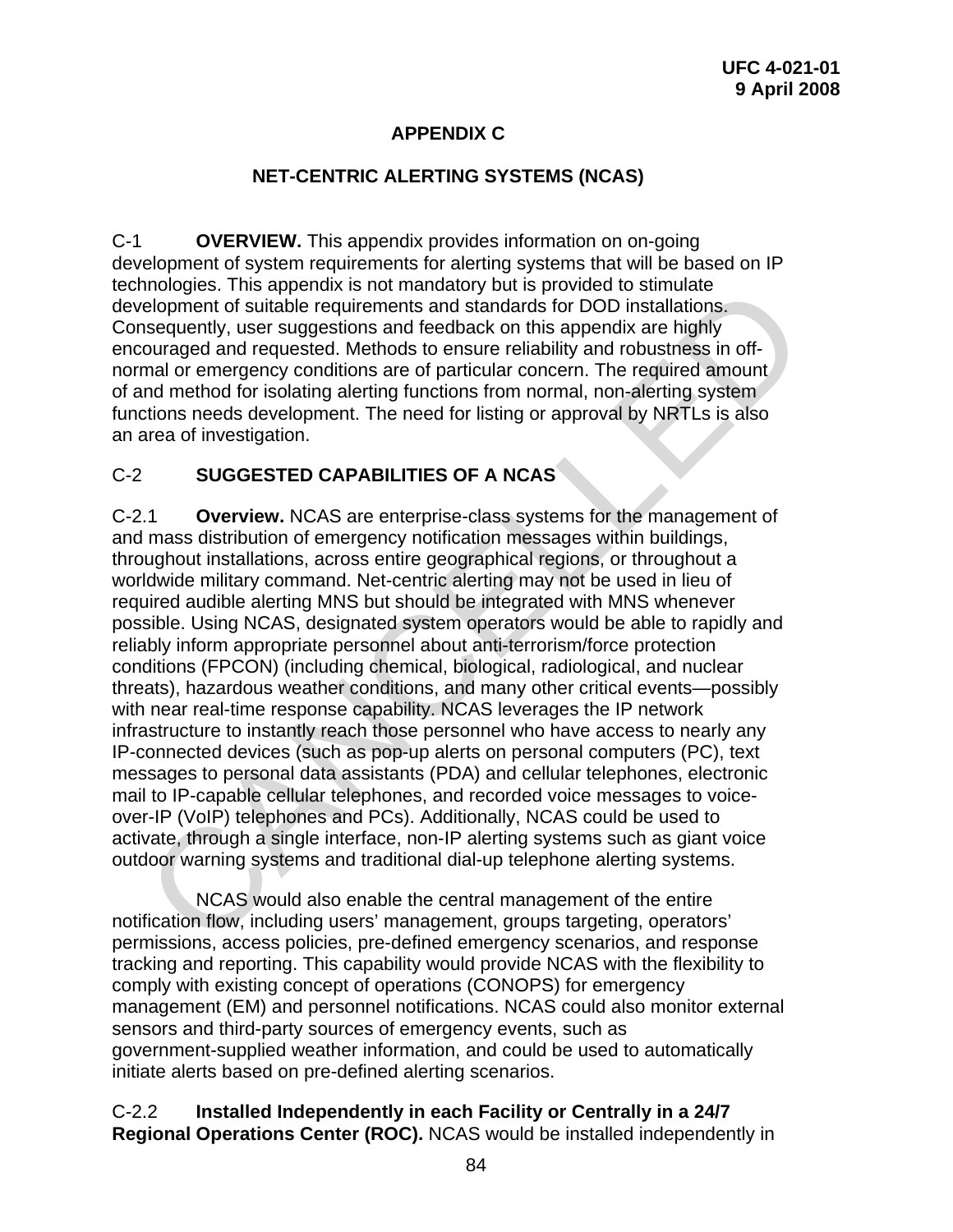each installation/facility (such as in the base network control center) or centrally in a 24/7 ROC that covers multiple geographically separated facilities and installations.

 In a centrally managed NCAS configuration, personnel and facilities in the ROC's particular area of coverage could be alerted instantly by events either from any individual installation or centrally from the ROC. Using management tools, designated operators from each installation in the region could log in via a Web browser and have complete access to their own portion of the NCAS. The ROC would retain the ability to centrally monitor and manage all portions of the system.

C-2.3 **Network Security Compliance.** The NCAS would be installed behind the appropriate Internet system firewalls. It would be provided with net-centric architecture that fully supports DOD networking standards and security requirements. More specifically, the NCAS would use a Web-based user interface, support DOD standard network ports and protocols, and provide open interfaces to support interoperability such as Extensible Markup Language (XML)- and common access protocol (CAP)-based emergency messages. The system would include provisions for secure communications, authentication, and encryption using DOD and industry-standard encryption technologies. The system would be DOD Information Technology Security Certification and Accreditation Process/DOD Information Assurance Certification and Accreditation Process (DITSCAP/DIACAP) approved/certified, comply with DOD Computer Security Center Standard (CSC-STD) 002-85, and have a proven support for DOD Common Access Card (CAC) authentication. is, uses<br>pinace operators more carrieration in the region to the Disconsite operator<br>of b browser and have complete access to their own portion of the NGAS. The<br>C would retain the ability to centrally monitor and manage al

C-2.4 **General NCAS Functionality.** The NCAS would be a COTS software product and use industry standards. The NCAS would have server-based architecture, allowing central alert activation, control, and management; such server(s) would be connected to the local network and integrated with the local user directory (i.e., support for Lightweight Directory Access Protocol (LDAP) and Active Directory integration is required).

C-2.4.1 **Delivery Methods.** The NCAS would be capable of sending alert messages to end-users (recipients) via multiple delivery methods, including:

- Audio-visual network alerts to desktops and laptops via desktop pop-up
- Text alerts to mobile phones and pagers
- Text alerts to electronic mail (e-mail) clients
- Audio alerts to phones
- Audio alerts to existing outdoor PA/giant voice systems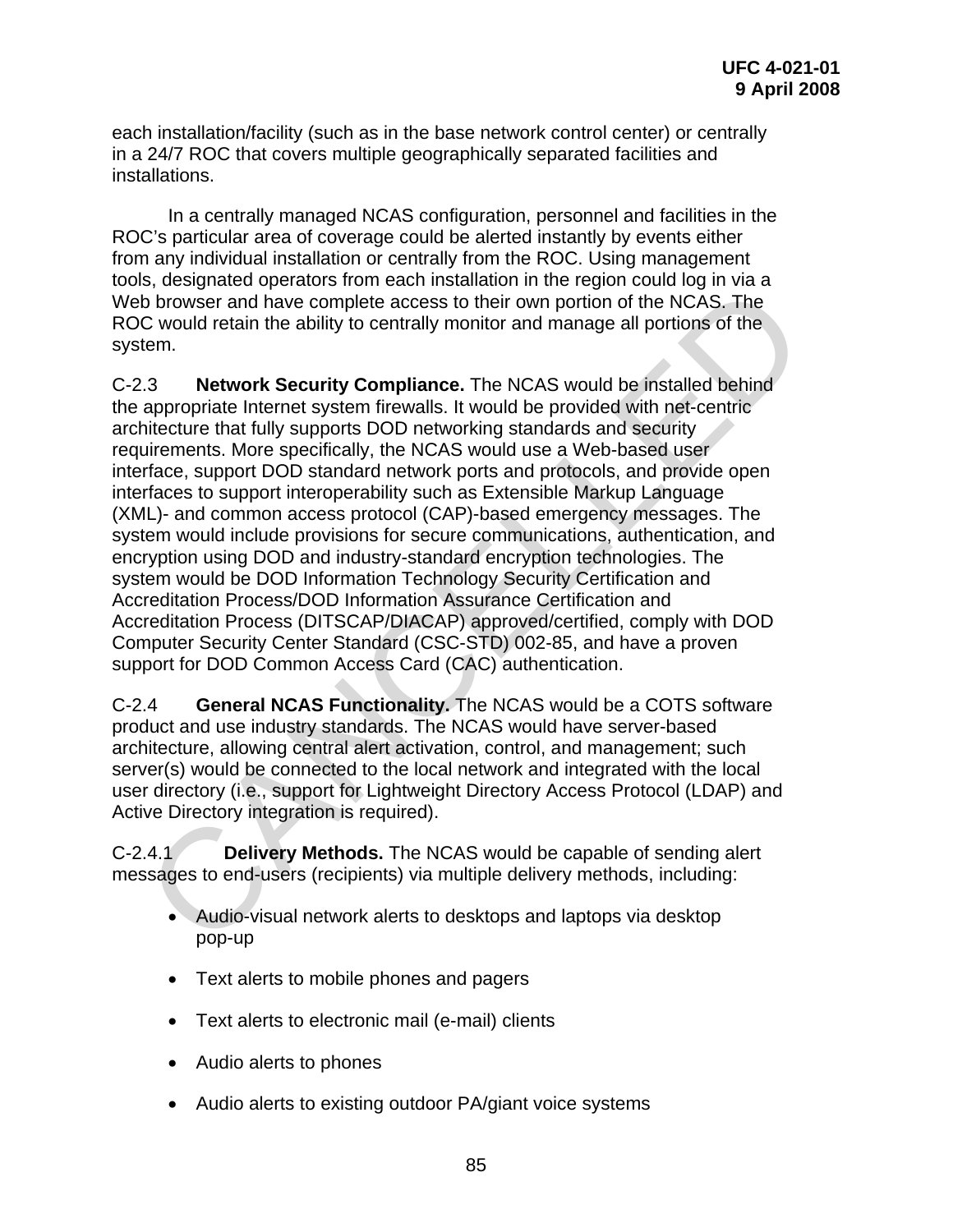• Network alerts to any other IP-connected devices via standard XML and CAP protocols

 The system would be extendable to support additional delivery methods in the future as this technology develops.

C-2.4.2 **Targeted Recipients.** The NCAS would be capable of sending alert messages to target recipients according to:

- Hierarchical organizational structure (as would be imported from an LDAP or Active Directory)
- Organizational roles
- Specific distribution lists (e.g., hazardous materials (HAZMAT) response teams)
- Dynamic groups created through on-the-fly queries of the user directory
- Geographical locations (e.g., entire bases, zones within bases)
- IP addresses (required for targeting devices in specific physical locations)

C-2.4.3 **Tracking and Reporting Functions.** The NCAS would be able to centrally track, in real-time, all alerting activities for each individual recipient, including sending, receiving, and responding to alerts, and be able to generate reports based on tracked information. • Herarchical organizational structure (as would be imported from an<br>
LDAP or Active Directory)<br>
• Organizational roles<br>
• Specific distribution lists (e.g., hazardous materials (HAZMAT)<br>
• response teams)<br>
• Dynamic group

C-2.4.4 **Signal and Message Library.** The NCAS would incorporate a predefined library of signals and messaging appropriate to:

- FPCONs
- Terrorism threats, watches, or warnings
- Evacuation routes
- Battle staff directives
- Personnel recall requirements
- Federal, DOD, or installation-specific warning and notification requirements

 The NCAS would provide means for monitoring and integrating with external event sources, and activating alerts automatically based on identifying a match with pre-defined conditions.